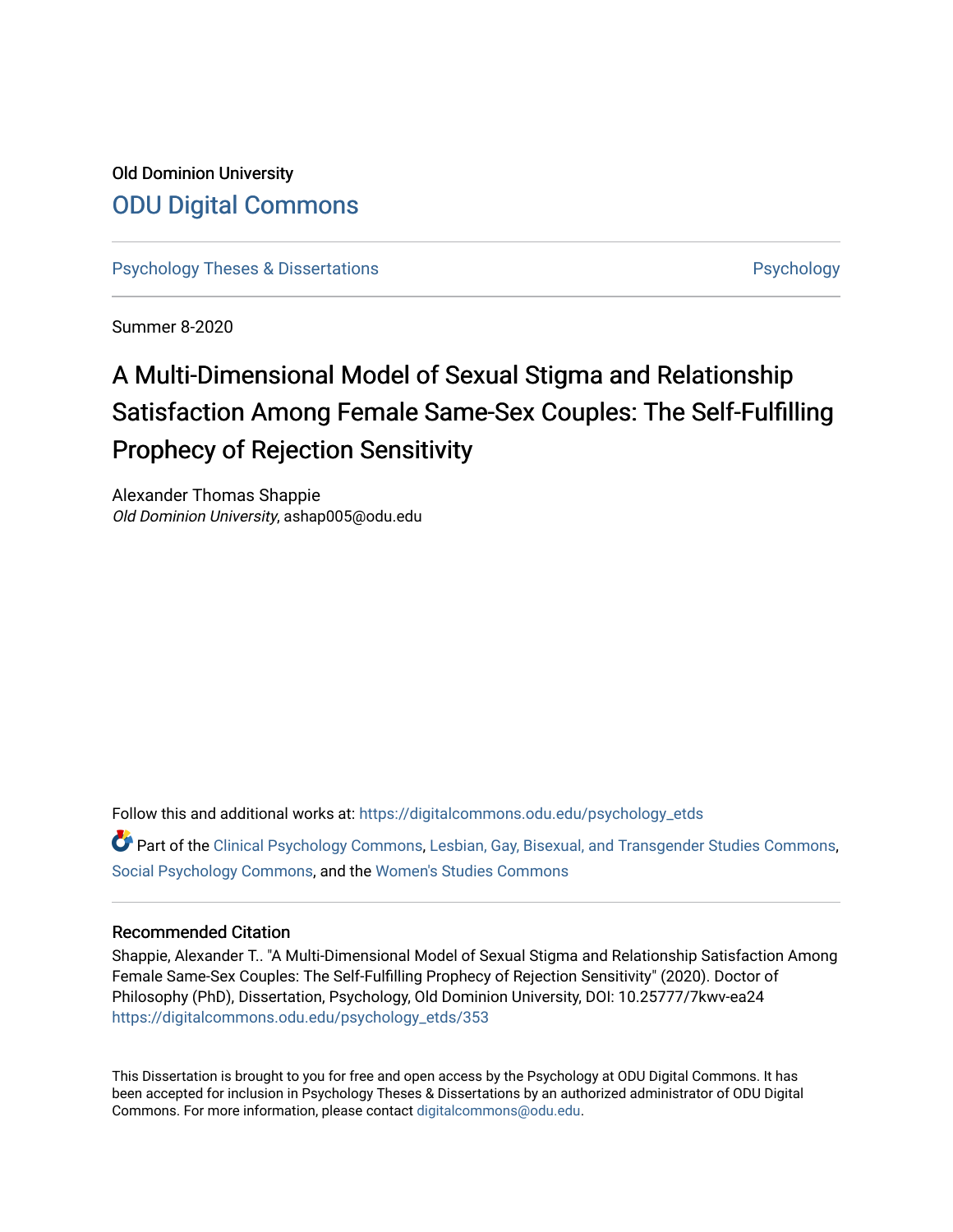# **A MULTI-DIMENSIONAL MODEL OF SEXUAL STIGMA AND RELATIONSHIP SATISFACTION AMONG FEMALE SAME-SEX COUPLES: THE SELF-FULFILLING PROPHECY OF REJECTION SENSITIVITY**

by

Alexander Thomas Shappie B.A. May 2014, Case Western Reserve University

A Dissertation Submitted to the Graduate Faculties of Eastern Virginia Medical School Norfolk State University Old Dominion University in Partial Fulfillment of the Requirements for the Degree of

## DOCTOR OF PHILOSOPHY

## CLINICAL PSYCHOLOGY

## VIRGINIA CONSORTIUM PROGRAM IN CLINICAL PSYCHOLOGY August 2020

Approved by:

Robin J. Lewis (Director)

Scott M. Debb (Member)

Abby L. Braitman (Member)

Barbara A. Winstead (Member)

Valerian Derlega (Member)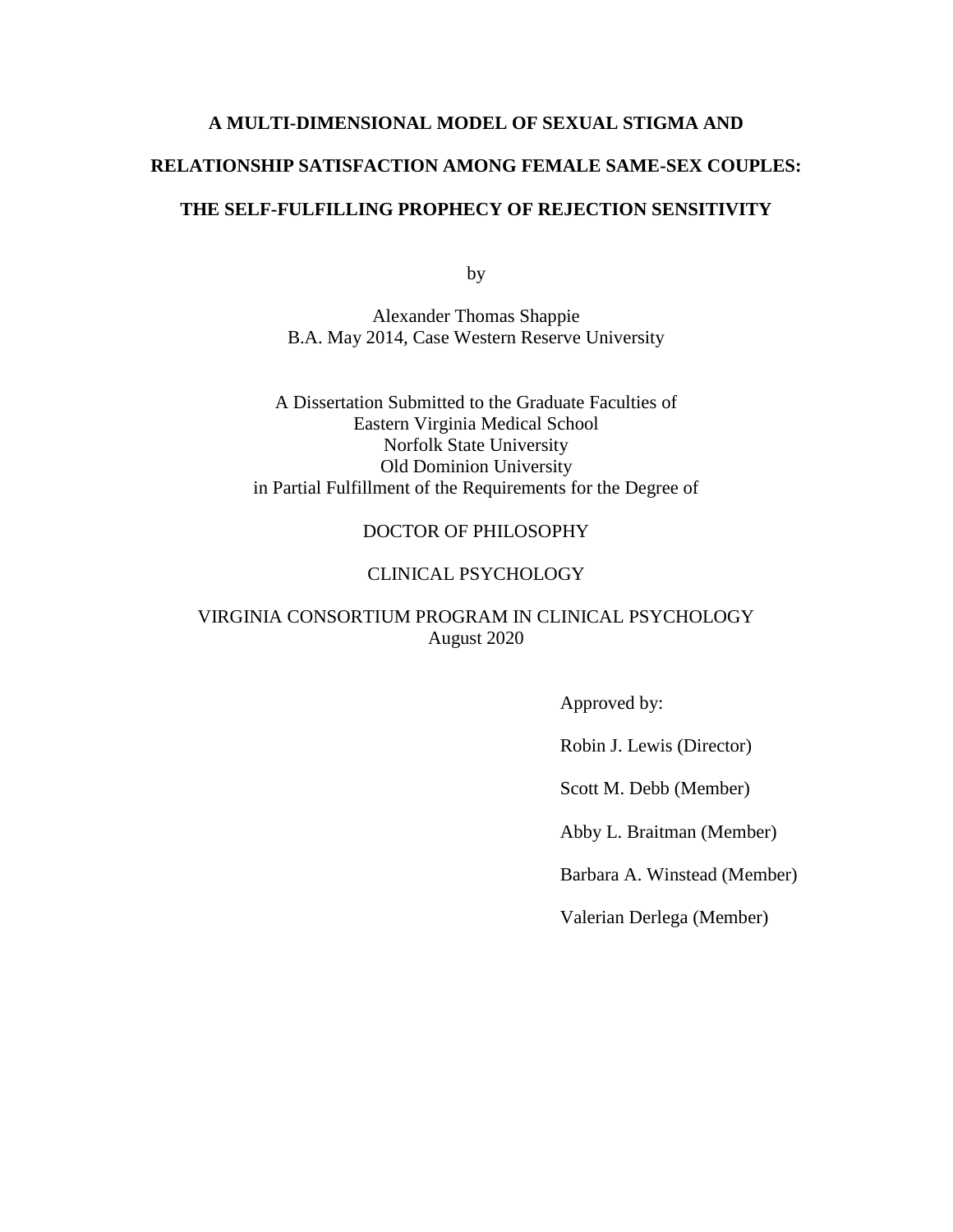### **ABSTRACT**

## A MULTI-DIMENSIONAL MODEL OF SEXUAL STIGMA AND RELATIONSHIP SATISFACTION AMONG FEMALE SAME-SEX COUPLES: THE SELF-FULFILLING PROPHECY OF REJECTION SENSITIVITY

Alexander Thomas Shappie The Virginia Consortium Program in Clinical Psychology, 2020 Director: Dr. Robin J. Lewis

Sexual stigma is associated with impaired relationship functioning among sexual minority couples and is associated with a variety of negative outcomes that result in an inequitable burden for members of this population. While there is considerable evidence that sexual stigma and minority stress are related to individual health outcomes, less research has examined relationship health. The present study provides an important contribution to the literature because it was the first to offer a dyadic model that tested the relatedness between all three individual-level manifestations of sexual stigma (i.e., enacted, internalized, and perceived sexual stigma) and relationship satisfaction among same-sex couples.

Data were drawn from a larger study of sexual minority relationship functioning. Participants were recruited by a third-party market research firm and completed an online baseline questionnaire and then subsequently completed a two-week daily diary component. In total, 163 female same-sex couples were recruited. This study examined data gathered from the baseline questionnaire portion of the larger study, which included measures of sexual stigma (i.e., enacted, internalized, and perceived stigma) as well as relationship functioning. The present study found support for a novel model investigating how sexual stigma may impact relationship functioning among female same-sex couples and developed two novel latent variables that operationalize the impact that perceived sexual stigma may have on interpersonal functioning.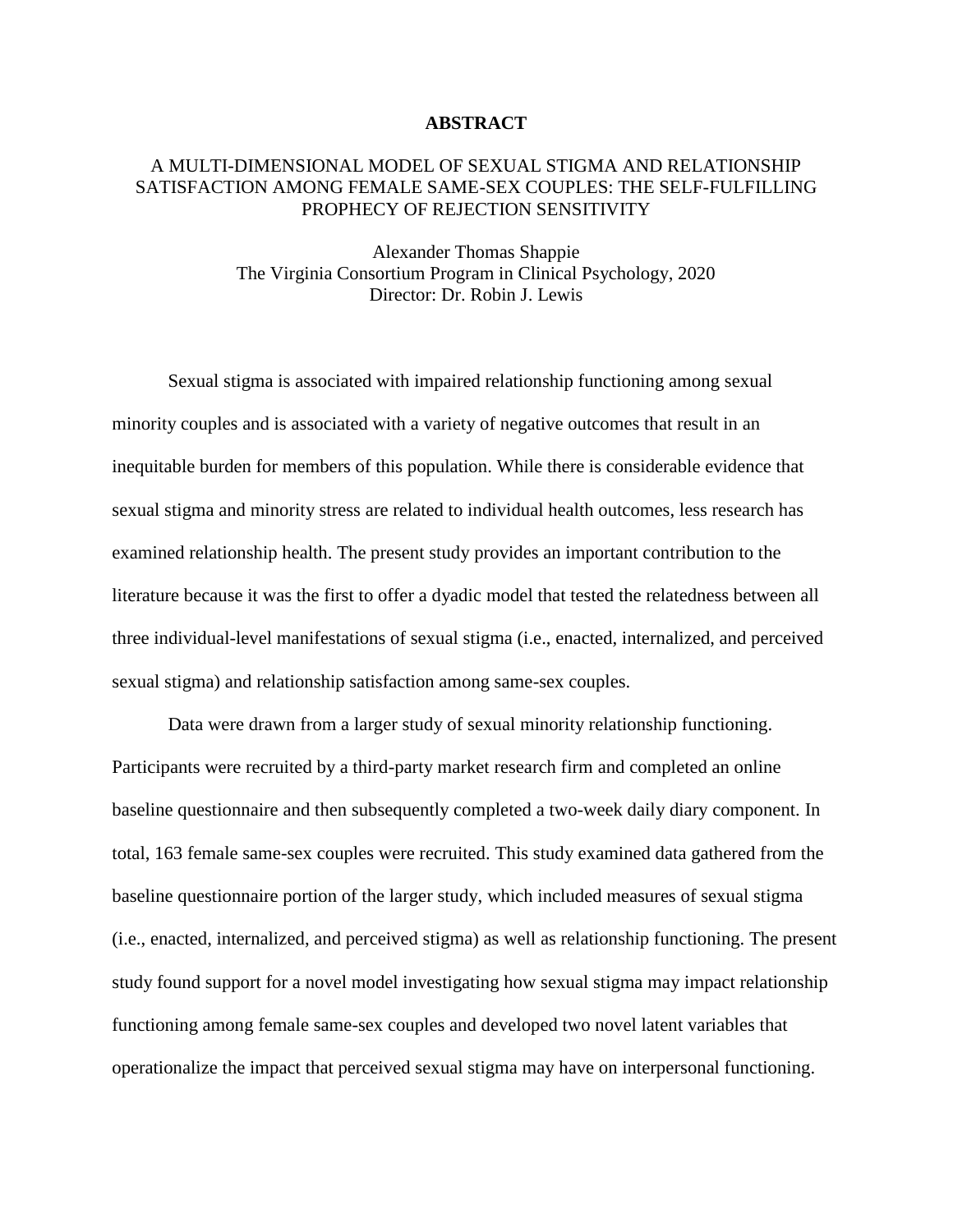The final model suggests that internalized homonegativity and experiences of being discriminated against due to one's sexual orientation are associated with expectations of rejection by others. These expectations are associated with negativistic expectations of their romantic partner's behaviors and cognitions, which are associated with diminished personal relationship satisfaction and, in some cases, diminished partner relationship satisfaction. Thus, the present study presents initial evidence for a self-fulfilling prophecy in which expectations of rejection may lead the individual and their partner to feel less satisfied with their relationship. By focusing on the potential impact of sexual stigma at the dyadic level, researchers may develop an improved understanding of sexual minority health within the context of same-sex romantic relationships. This work may also inform efforts to develop culturally tailored and sensitive approaches for providing sexual minority couple's therapy.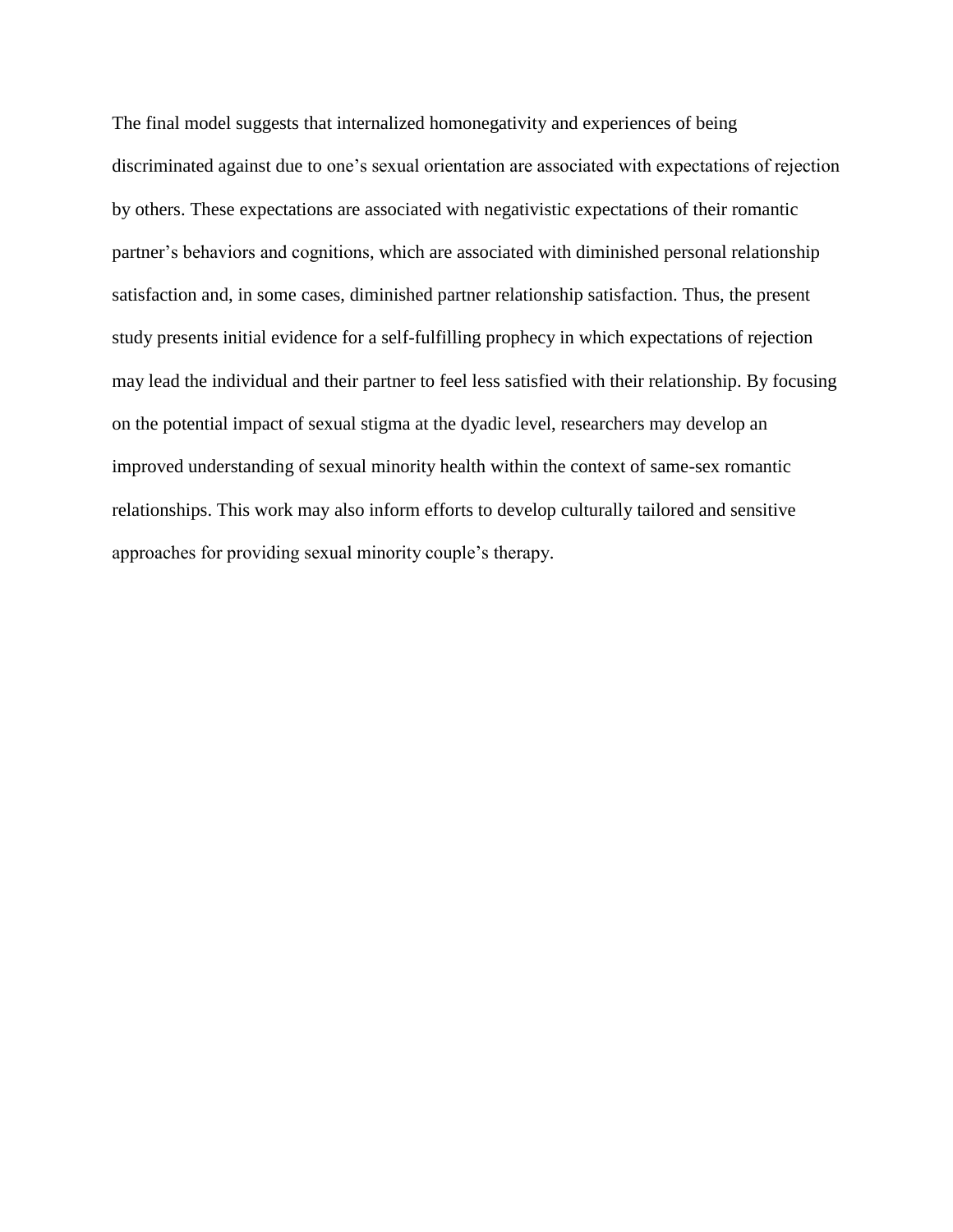Copyright, 2019, by Alexander Thomas Shappie, All Rights Reserved.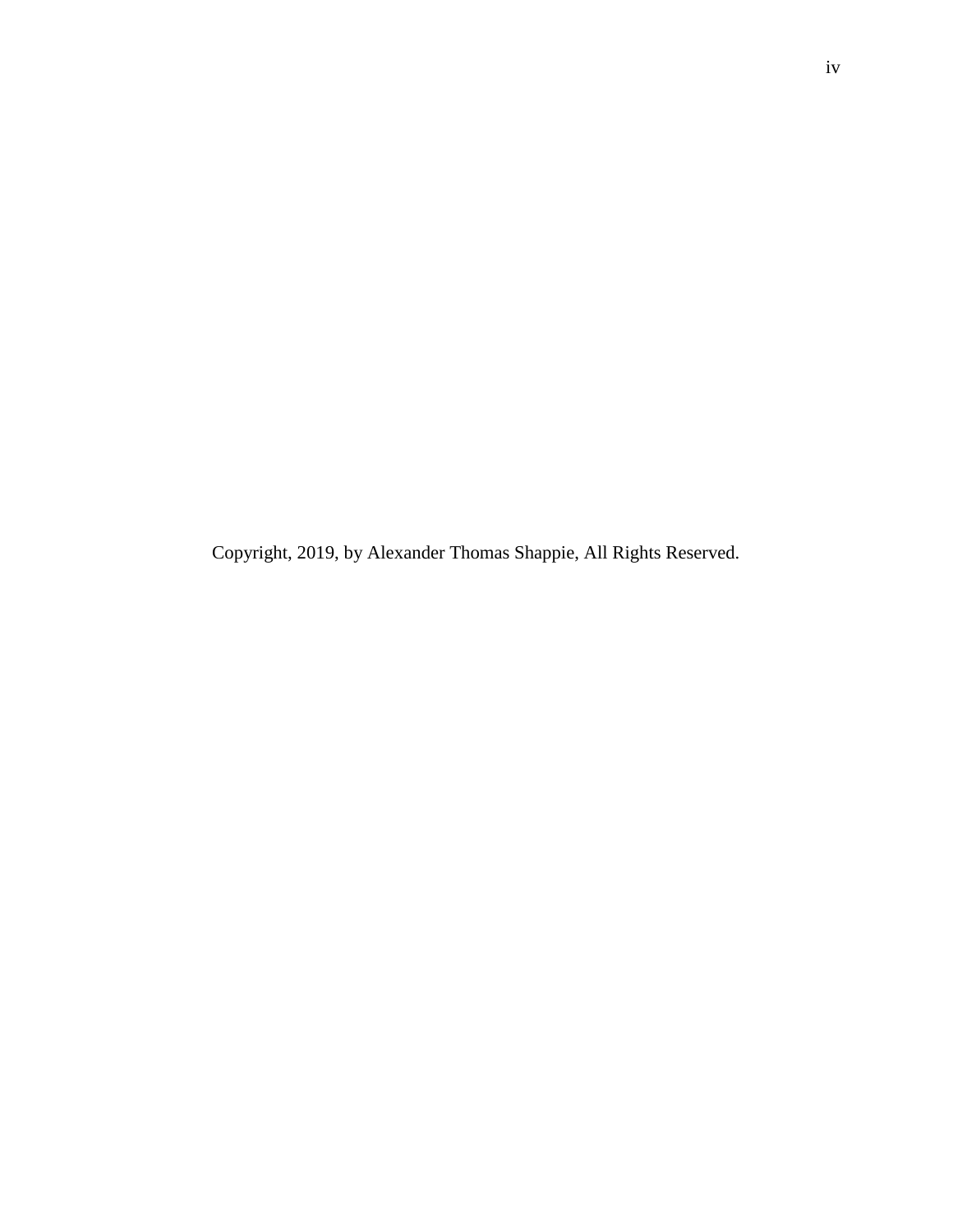This dissertation is dedicated to my father.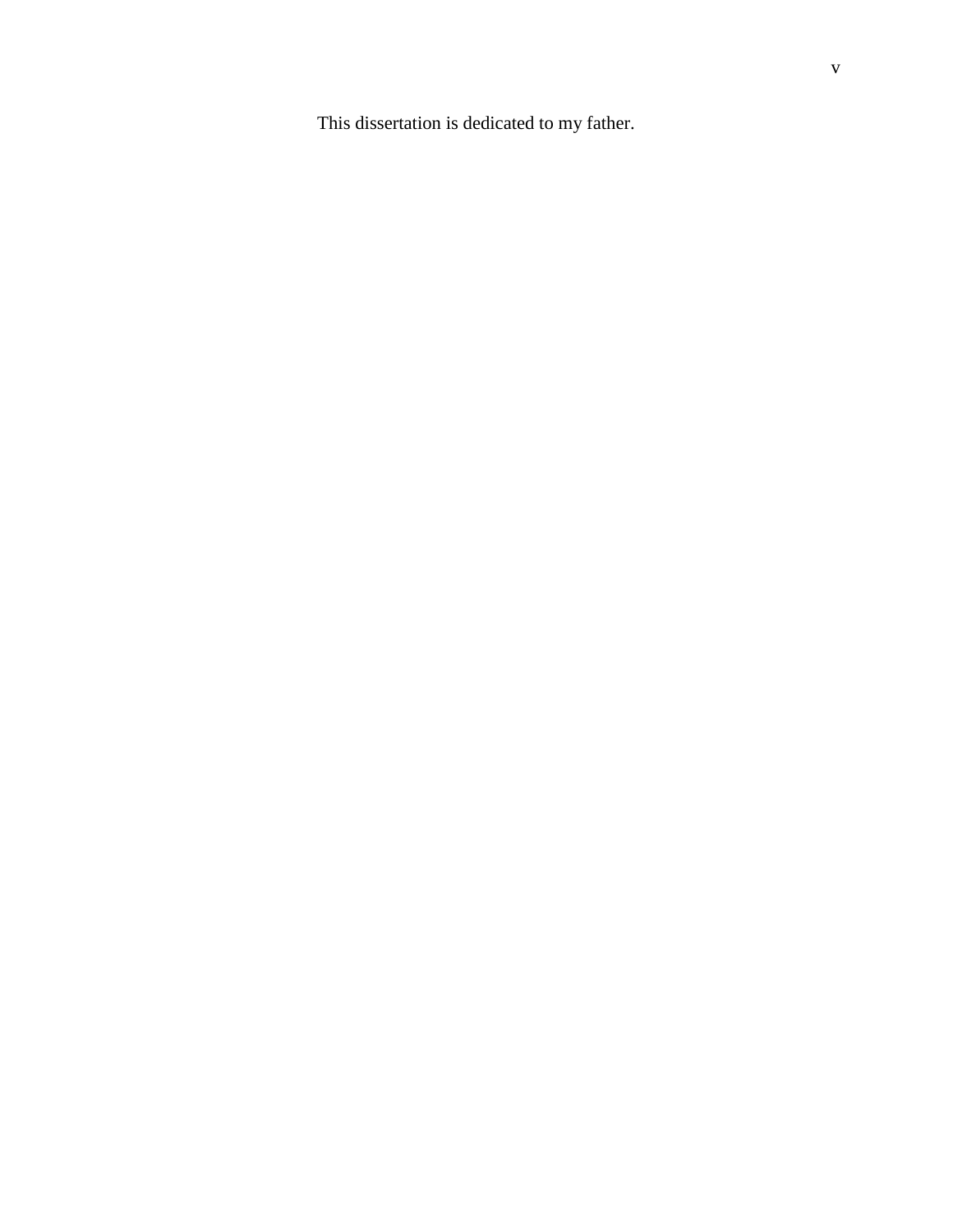## **ACKNOWLEDGEMENTS**

There are many people who have supported me over the years. To my mother, Janice, and my brothers, Brian and Ben: Thank you. Your protection is the root of my optimism, and our disagreements are the root of my passion for psychology. Thank you to my friends for showing me unconditional support and love. You have made this journey far more rewarding, and I am lucky to have you in my life. I am also thankful for my dog, Mufasa, for his constant affection and reminder to remain in the present. I would be remiss if I did not express my gratitude for the members of my committee, Dr. Scott Debb, Dr. Abby Braitman, Dr. Barbara Winstead, and Dr. Valerian Derlega. You have each played a role in my professional development, and I very much appreciate your willingness to support me in this project. A special and sincere thank you to my chair and mentor, Dr. Robin Lewis, who continues to provide guidance. Finally, to the participants who made this project possible: Thank you for the privilege of learning from your experience.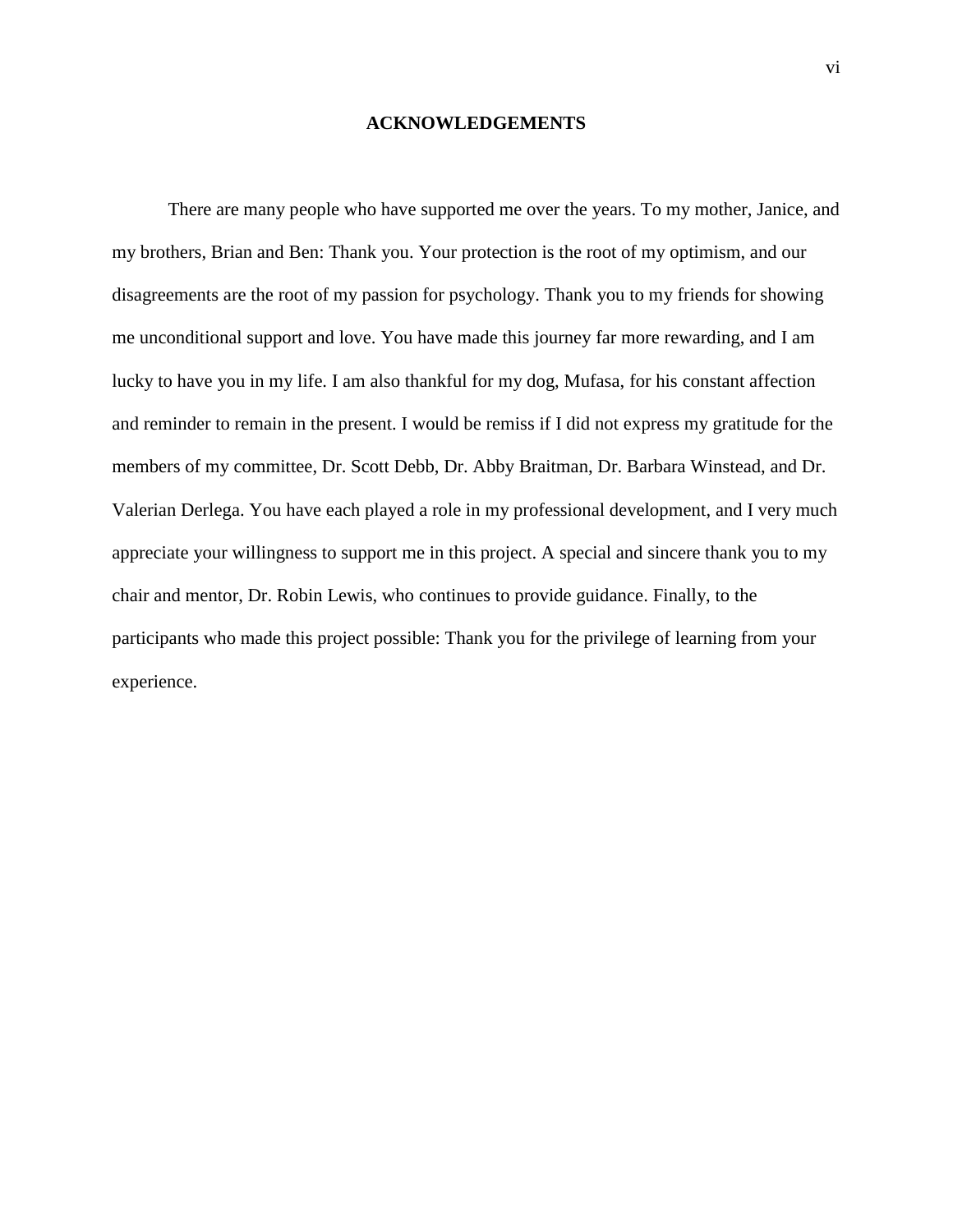## **TABLE OF CONTENTS**

| ×<br>I |
|--------|
|--------|

| Chapter                                              |  |
|------------------------------------------------------|--|
|                                                      |  |
| SEXUAL STIGMA AND SAME-SEX RELATIONSHIP FUNCTIONING4 |  |
|                                                      |  |
|                                                      |  |
|                                                      |  |
| SEXUAL MINORITY REJECTION SENSITIVTY  11             |  |
|                                                      |  |
|                                                      |  |
|                                                      |  |
|                                                      |  |
|                                                      |  |
|                                                      |  |
|                                                      |  |
|                                                      |  |
|                                                      |  |
|                                                      |  |
|                                                      |  |
|                                                      |  |
|                                                      |  |
|                                                      |  |
|                                                      |  |
|                                                      |  |
|                                                      |  |
|                                                      |  |
|                                                      |  |
|                                                      |  |
|                                                      |  |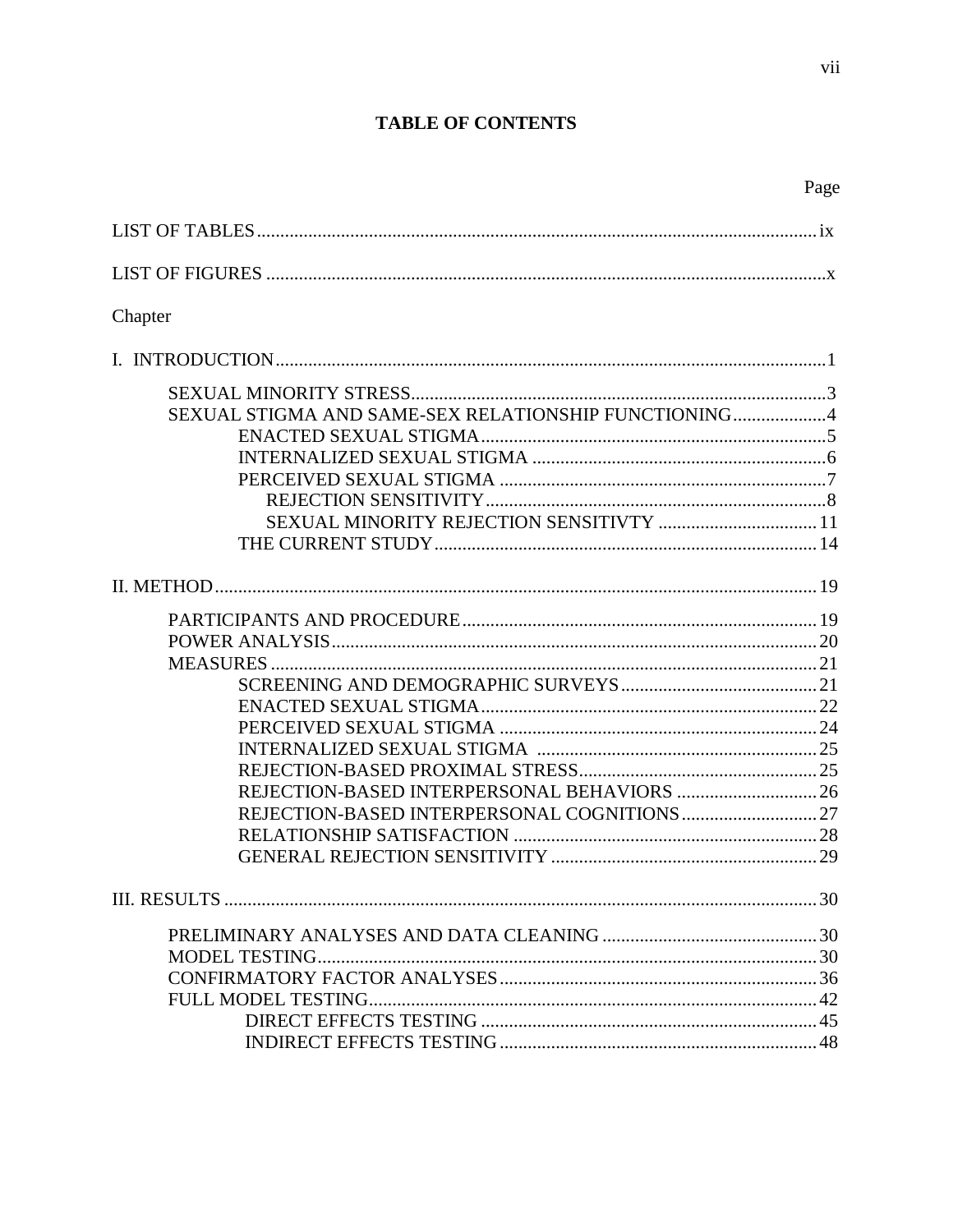## Chapter Page

| <b>APPENDICES</b>                                              |  |
|----------------------------------------------------------------|--|
|                                                                |  |
| B. THE DAILY HETEROSEXIST EXPERIENCES QUESTIONNAIRE:           |  |
|                                                                |  |
| C. THE SEXUAL MINORITY WOMEN REJECTION SENSITIVITY SCALE  86   |  |
| D. THE LESBIAN, GAY, AND BISEXUAL IDENTITY SCALE: INTERNALIZED |  |
| HOMONEGATIVITY SUBSCALE (IH), CONCEALMENT MOTIVATIONS          |  |
| SUBSCALE (CM), ACCEPTANCE CONCERNS SUBSCALE (AC),              |  |
|                                                                |  |
| E. REJECTION-BASED INTERPERSONAL BEHAVIORS ITEMS  90           |  |
| F. REJECTION-BASED INTERPERSONAL COGNITIONS ITEMS 91           |  |
|                                                                |  |
| H. THE ADULT REJECTION SENSITIVITY QUESTIONNAIRE  93           |  |
|                                                                |  |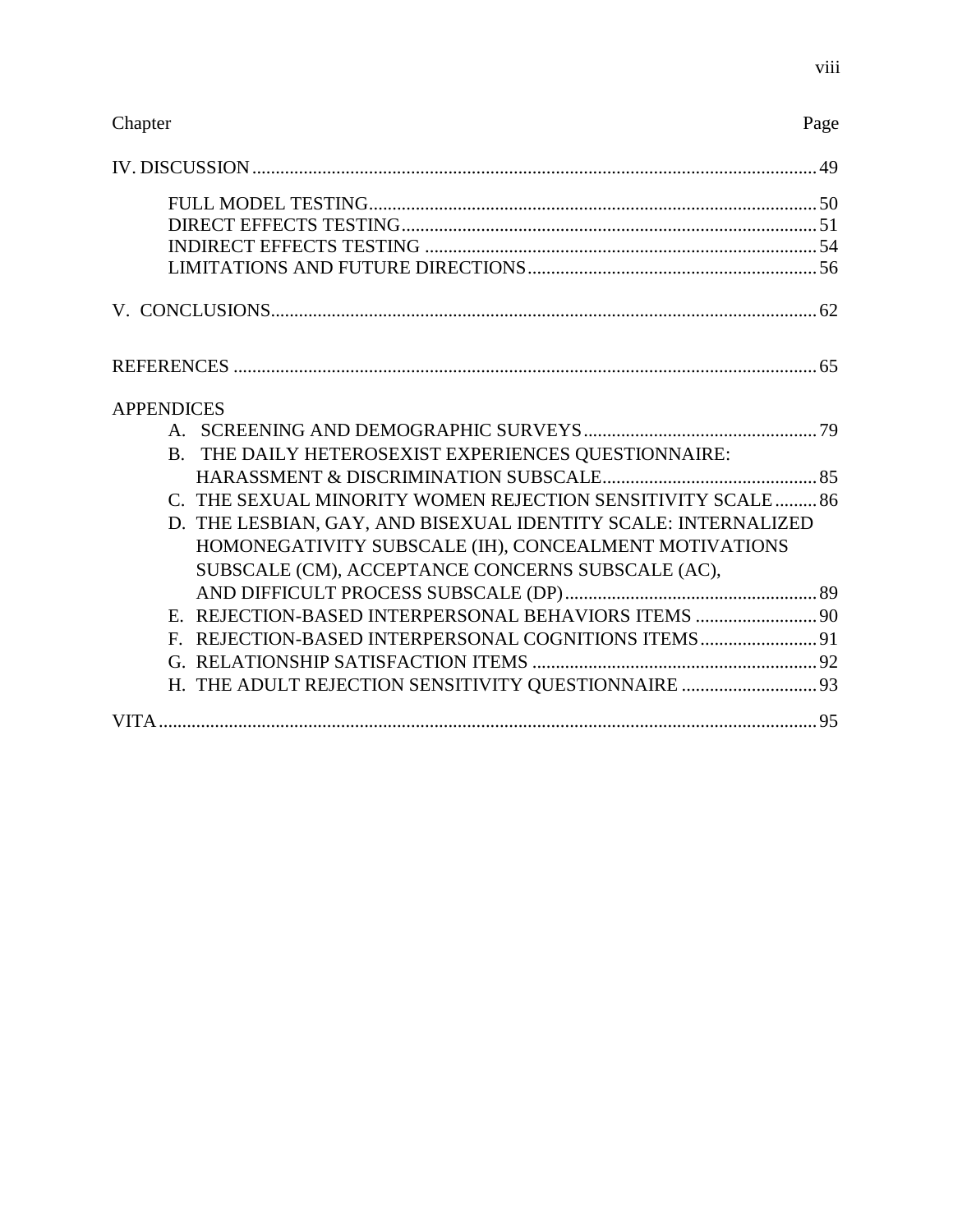## **LIST OF TABLES**

| Table                                                                                    | Page |
|------------------------------------------------------------------------------------------|------|
|                                                                                          |      |
|                                                                                          |      |
| 3. Means, Standard Deviations, and Bivariate Correlations of Model Variables34           |      |
|                                                                                          |      |
| 5. Actor and Partner Effects of Rejection-Based Behaviors and Cognitions on Relationship |      |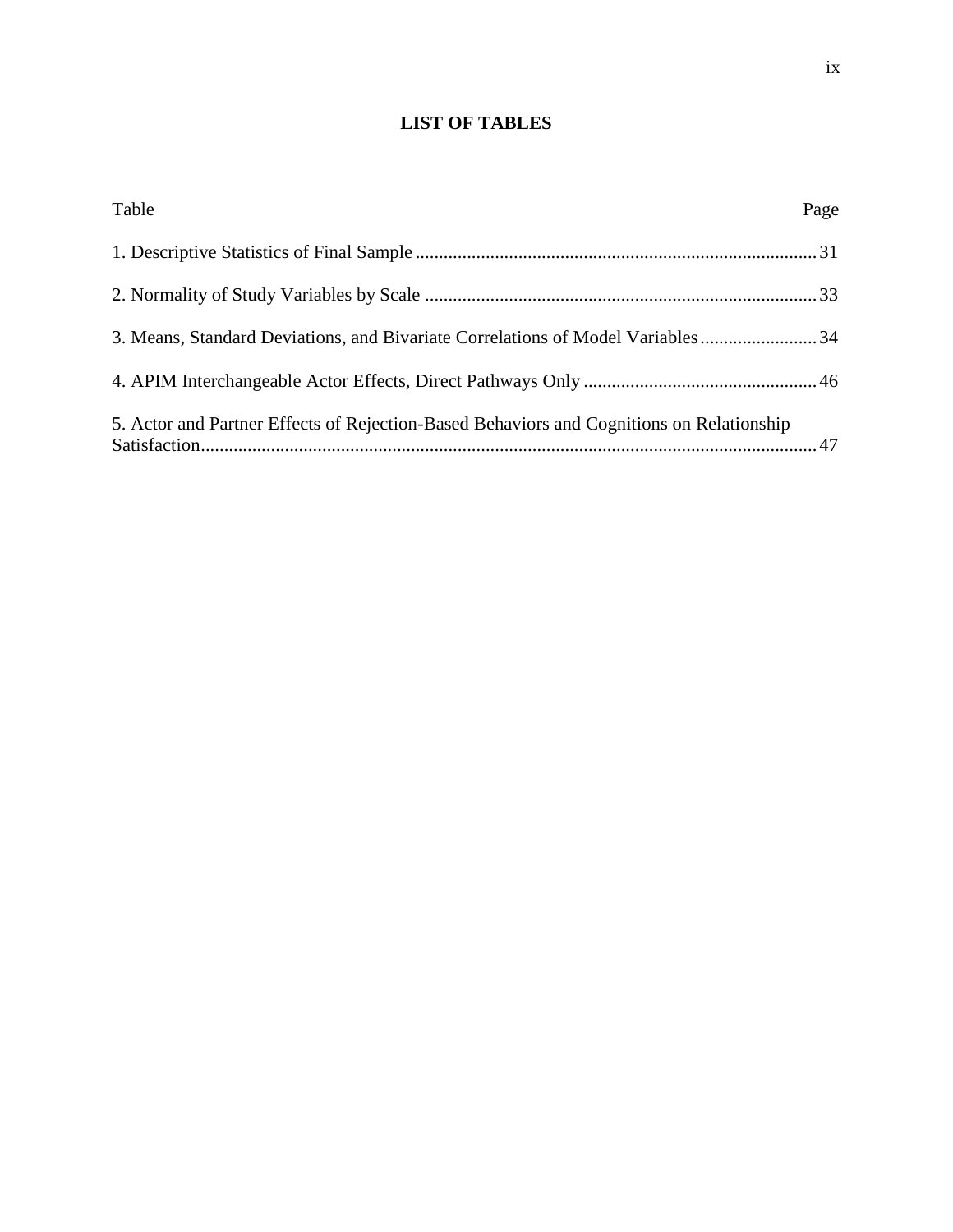## **LIST OF FIGURES**

| Figure<br>Page                                                                             |  |
|--------------------------------------------------------------------------------------------|--|
|                                                                                            |  |
| 2. Hypothesized Structural Equation Model with Equality Labels on Path Coefficients 37     |  |
| 3. Confirmatory Factor Analysis for Rejection-Based Proximal Stress (RBPS) Across          |  |
| 4. Confirmatory Factor Analysis for Rejection-Based Interpersonal Behaviors (RBIB) Across  |  |
| 5. Confirmatory Factor Analysis for Rejection-Based Interpersonal Cognitions (RBIC) Across |  |
|                                                                                            |  |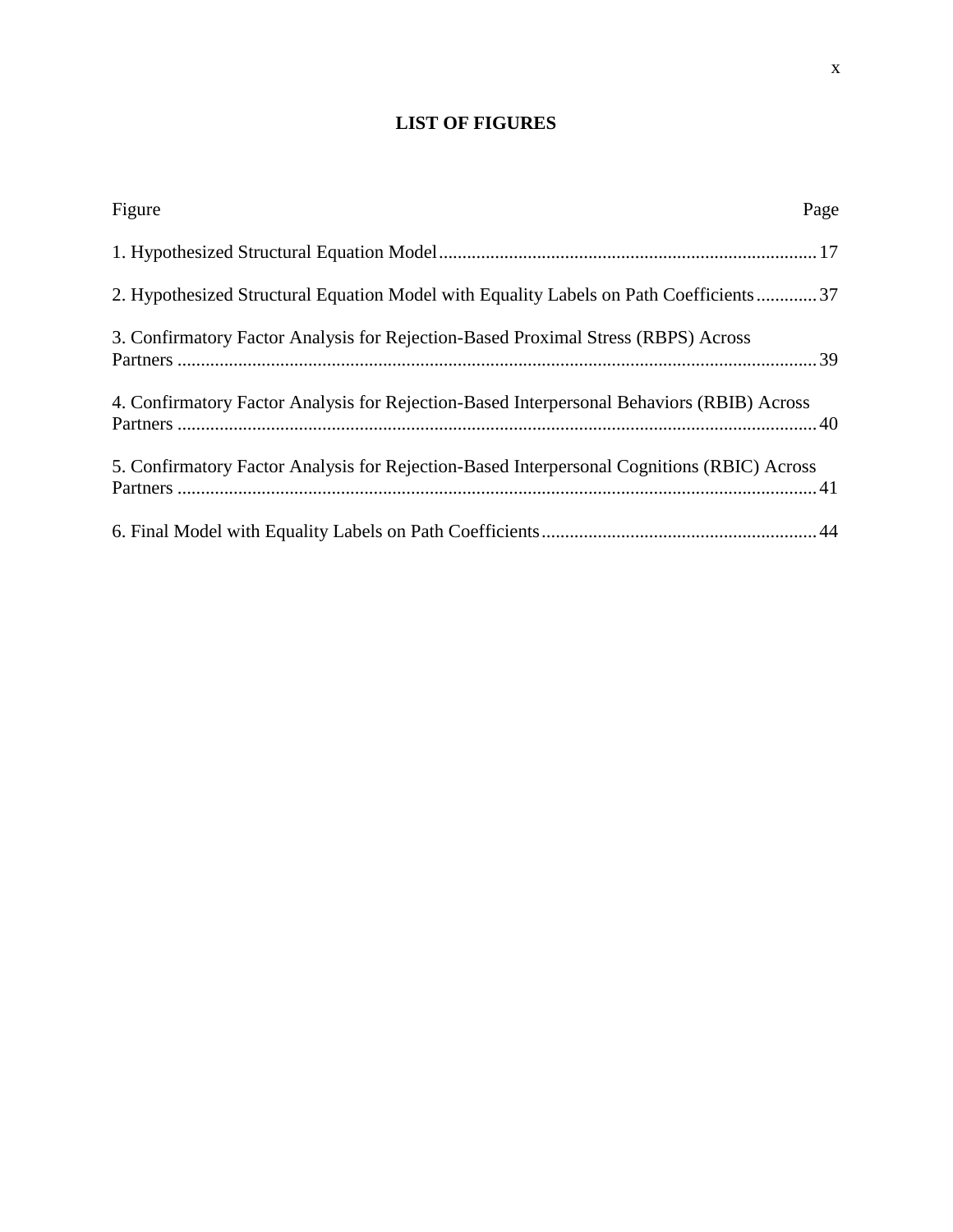## **CHAPTER I**

## **INTRODUCTION**

Although a growing body of research demonstrates that heterosexual and same-sex couples appear remarkably similar in terms of relationship satisfaction, intimacy, and commitment (Khaddouma, Norona, & Whitton, 2015; Kurdek, 2005; Peplau & Fingerhut, 2007), some of the potential stressors that same-sex couples face are dramatically different than their heterosexual peers. Sexual stigma (Herek, 2007), defined as negative attitudes, judgments, or behaviors about sexual minority identities, represents a risk factor that is unique to same-sex couples (Rostosky & Riggle, 2017). Sexual stigma is a multi-dimensional construct that is conceptualized at both the individual and institutional level (Herek, 2007; Logie & Earnshaw, 2015). There are three key manifestations of sexual stigma at the individual level: enacted stigma (e.g., experienced discrimination or harassment), perceived stigma (e.g., expectations of being discriminated against due to one's sexual identity), and internalized stigma (e.g., the internalization of negative attitudes about non-heterosexual identities).

Sexual stigma is associated with impaired relationship functioning among sexual minority couples (Doyle & Molix, 2015) and is associated with lower levels of social support for the relationship from friends and family (Kurdek, 2005, 2006; Savin-Williams, 2001), resulting in an inequitable burden for members of this population. In addition, sexual stigma is associated with the lack of a normative societal template for same-sex couplehood (Green, 2004), which may contribute to the proliferation of stereotypes that same-sex couples are unstable and dysfunctional (Rostosky, Riggle, Gray, & Hatton, 2007). Despite the impact of sexual stigma, individuals who identify as a sexual minority are no less able to form and maintain long-term romantic relationships than heterosexual individuals (Fingerhut & Peplau, 2013; Kurdek, 2005).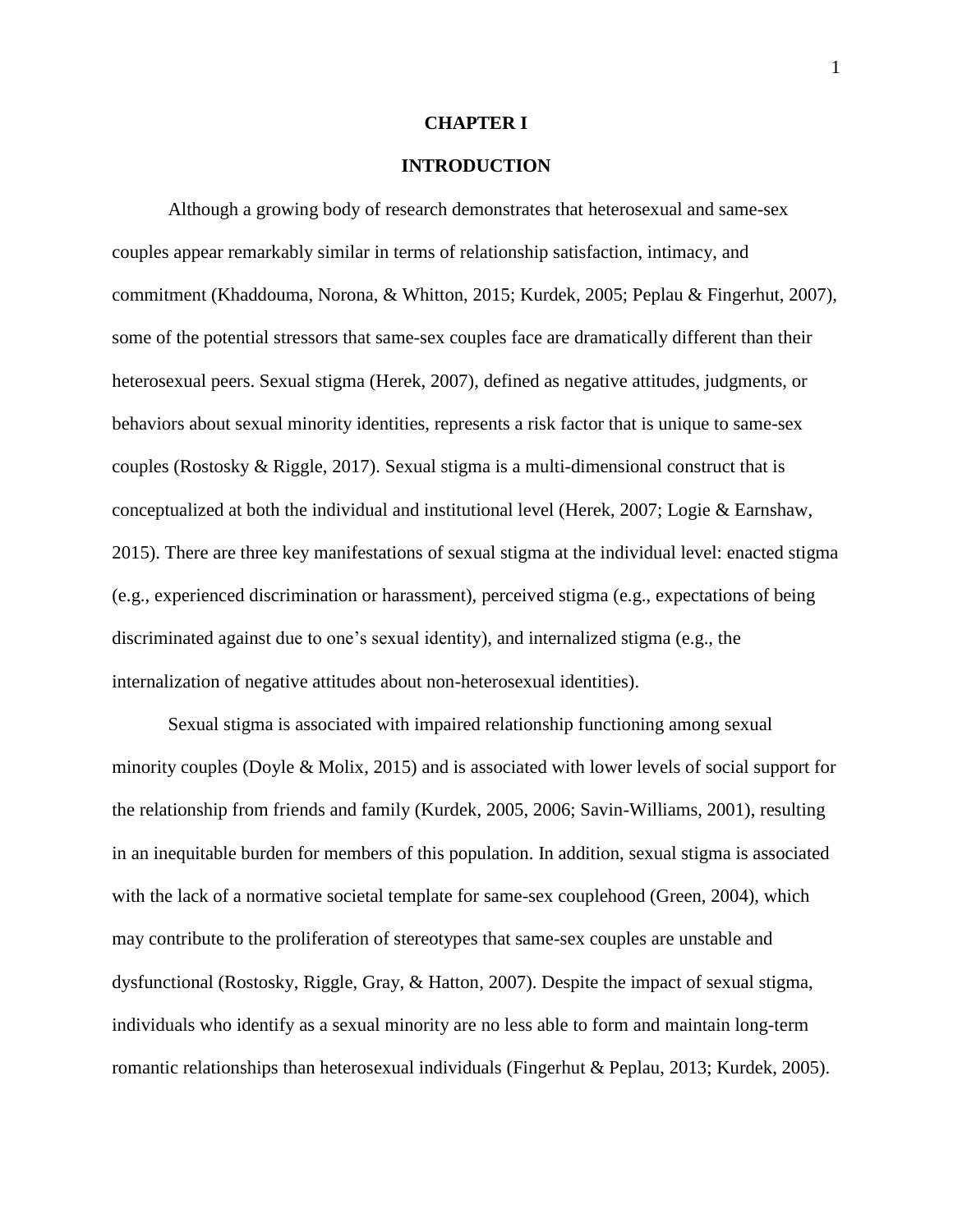Nevertheless, these unique risks may result in same-sex couples experiencing greater likelihood of negative outcomes than their heterosexual peers. Thus, it is imperative that researchers, clinicians, policy makers, and the public have an improved understanding of the impact that sexual stigma has on sexual minority health.

While there is considerable evidence that sexual stigma and minority stress (i.e., the unique stress that results from identifying with a stigmatized group) are related to individual health outcomes (Gonzales & Henning-Smith, 2017; Herek, 2007; King et al., 2008; Logie, 2012; Meyer, 2003), less research has examined relationship health. Since couple's experience and respond to minority stress both individually and as a dyad, minority stress that impacts one couple member may also impact their partner (Rostosky & Riggle, 2002), which in turn could influence the quality of the relationship. Studies of same-sex couples suggest that greater minority stress is associated with poorer relationship quality (Otis, Rostosky, Riggle, & Hamrin, 2006) and more domestic violence (Balsam & Szymanski, 2005). Despite the known interdependency inherent to romantic relationships, the influence of minority stress on same-sex relationship quality has received much less attention than individual-level outcomes (Doyle  $\&$ Molix, 2015; LeBlanc, Frost, & Wright, 2015; Rostosky & Riggle, 2017). In addition, relationship instability associated with sexual minority stress is different for female same-sex couples and male same-sex couples (Khaddouma et al., 2015). More specifically, sexual identity distress, relationship commitment, and perceived quality of alternatives were each associated with relationship instability for female same-sex couples but not male. Furthermore, relationship satisfaction was more strongly associated with relationship instability for female same-sex couples than for male same-sex couples (Khaddouma et al., 2015). These findings emphasize the importance of studying these two populations separately.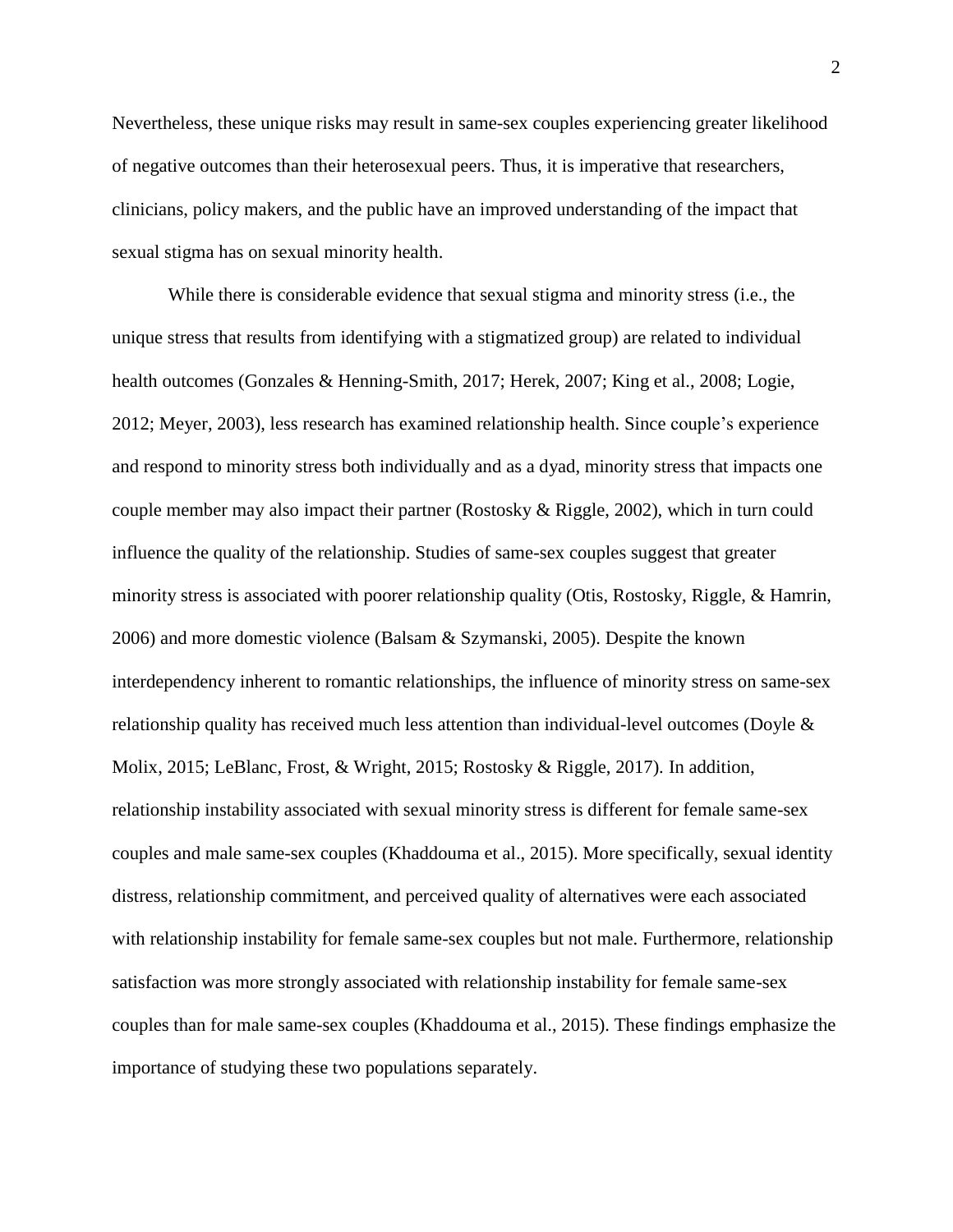Rostosky and Riggle (2017) propose an ecological framework to conceptualize the ways in which sexual stigma impacts same-sex couples. They argue that heteronormativity privileges heterosexual identities and stigmatizes same-sex relationships, which results in prejudice and discrimination against same-sex couples that negatively impacts the health and well-being of same-sex couples vis-à-vis minority stress (Meyer, 2003). Rostosky and Riggle's (2017) ecological model includes a series of nested levels consisting of intrapersonal, dyadic, interpersonal, institutional, and cultural factors. Minority stress is thought to be the result of stigma that manifests within and between each of the levels, and this stress not only influences the well-being of the individual but also the well-being of the couple (LeBlanc et al., 2015). Rostosky and Riggle (2017) emphasize the importance of research that moves beyond a focus on the intrapersonal level. The present study built upon this recommendation and aimed to improve our understanding of same-sex relationships by investigating the associations that sexual stigma may have on the health of romantic relationships among sexual minority women at the dyadic level through interpersonal dynamics (i.e., partner effects).

#### **Sexual Minority Stress**

Individuals who identify as a sexual minority are at greater risk for overall poor physical health, chronic health conditions, obesity, smoking, and binge drinking (Gonzales & Henning-Smith, 2017) than their heterosexual peers. They are also at risk for greater psychological distress (Frisell, Lichtenstein, Rahman, & Langstrom, 2010), including higher rates of depression (Cochran & Mays, 2009; King et al., 2008) and anxiety (Brennan, Ross, Dobinson, Velduizen, & Steele, 2010; Lewis, 2009). The 2011 Institute of Medicine report recommended a National Institute of Health (NIH) research agenda that emphasized the advancement of knowledge and understanding of LGB health (Institute of Medicine, 2011). To address this recommendation,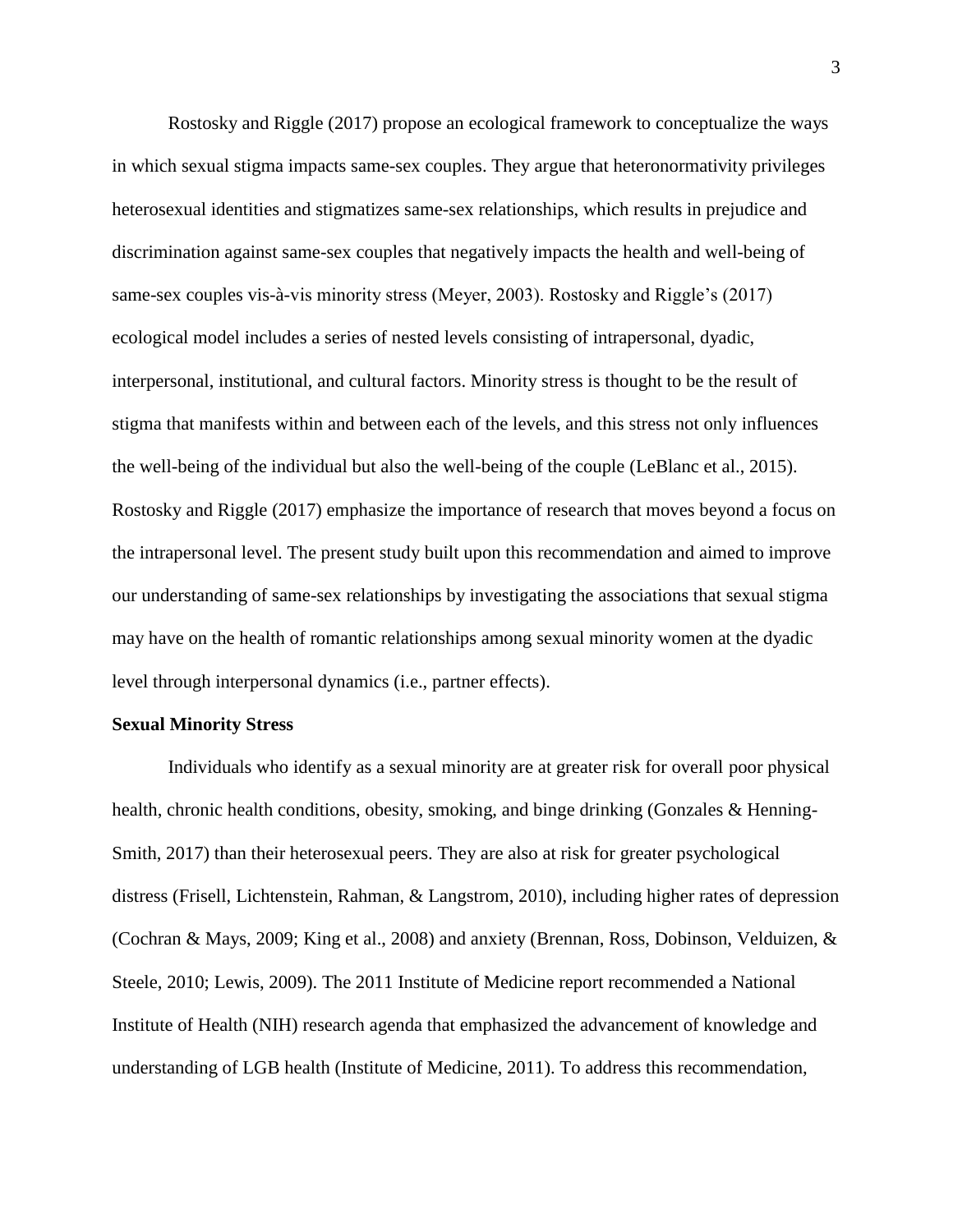NIH established the Sexual and Gender Minority Research Office in 2015 and recognized sexual minorities as a health disparity population in 2016. The health disparities observed between sexual minority individuals and heterosexuals are largely attributed to minority stress (Gonzales & Henning-Smith, 2017; Meyer, 2003). Minority stress refers to the unique stress that results from belonging to a stigmatized group (Meyer, 2003), such as identifying as a sexual minority individual. Minority stress is related to both psychological (Gonzales & Henning-Smith, 2017) as well as physical (Denton, Rostosky, & Danner, 2014; Frost, Lehavot, & Meyer, 2015; Lick, Durso, & Johnson, 2013) health disparities among individuals who identify as a sexual minority. Meyer's (2003) minority stress model consists of five factors: enacted stigma, internalized stigma, perceived stigma, disclosure and concealment concerns, and coping strategies for dealing with the above factors. It's important to note that coping strategies can be positive (e.g., developing supportive connections in the LGB community or developing a positive view of their sexual identity) as well as negative (e.g., using substances to cope). As demonstrated by Meyer's (2003) model, sexual stigma is attributed as the primary cause of sexual minority stress.

### **Sexual Stigma and Same-Sex Relationship Functioning**

While the different manifestations of sexual stigma represent distinct categories, recent research has emphasized the importance of developing models that are inclusive of the multiple dimensions of sexual stigma (Logie & Earnshaw, 2015), as these different dimensions likely interact with and influence one another. For example, Dyar, Feinstein, Eaton, and London (2016a) developed a model of sexual stigma in sexual minority women that included enacted stigma, internalized stigma, as well as perceived stigma. Their model emphasized the mediating role that perceived stigma is theorized to play in the relation between enacted stigma and internalizing mental health symptoms. The present study developed a model of sexual stigma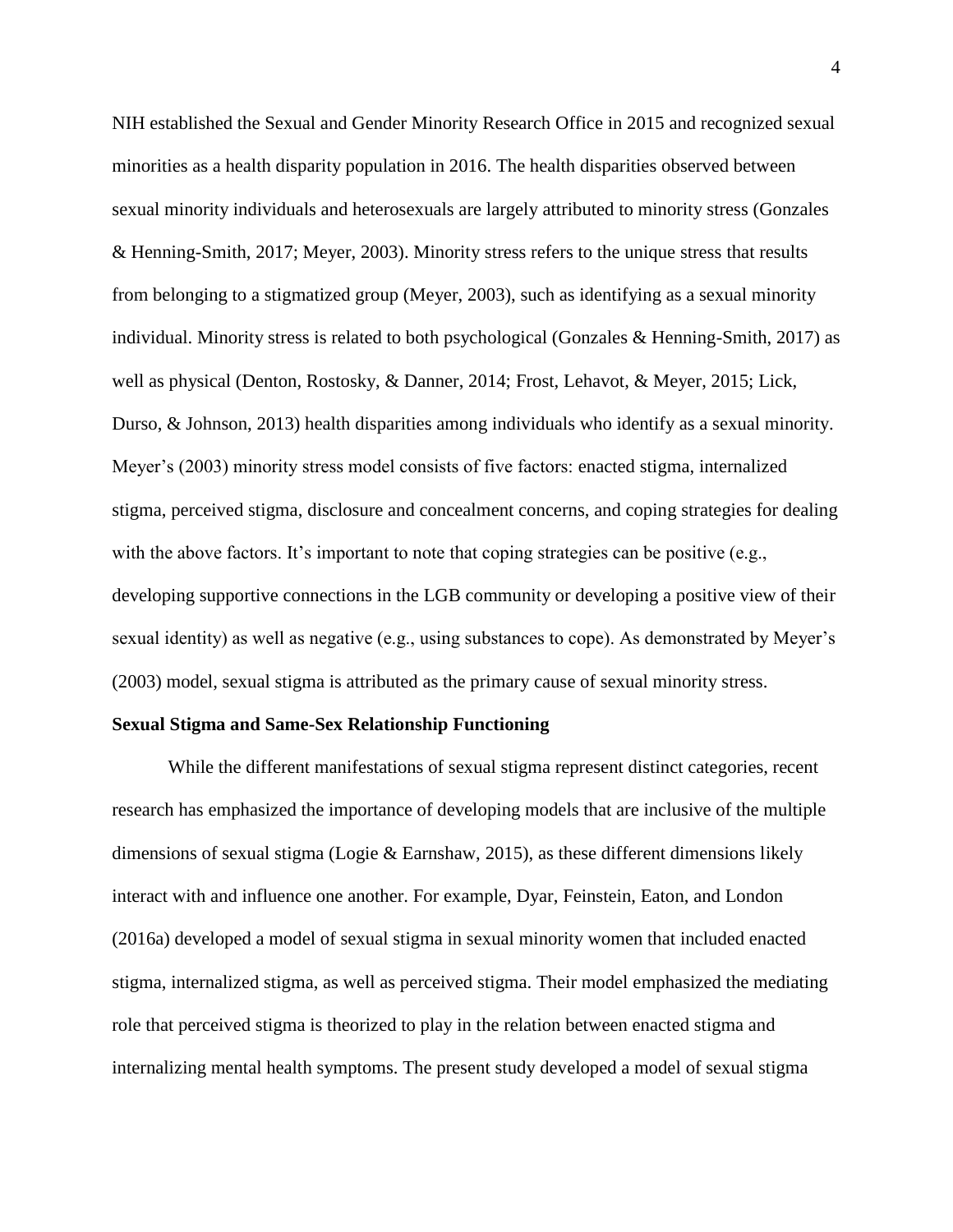among female same-sex couples that built upon Dyar and colleagues (2016a) model; however, the model offered in the present study emphasized the hypothesized mediating role that perceived sexual stigma may play in the relation between enacted sexual stigma on same-sex relationship satisfaction, while also taking in to account internalized sexual stigma. In the following sections, the relevant literature on sexual stigma and same-sex relationship functioning is reviewed.

**Enacted sexual stigma.** Enacted sexual stigma (e.g., experienced sexual stigma) refers to the behavioral expression of sexual stigma (Herek, 2007). Examples include the use of derogatory language, ostracization, or overt discrimination and violence towards sexual minorities. Consistent with sexual minority stress theory, enacted sexual stigma is associated with anxiety and depression symptoms among both sexual minority men and women (Hatzenbuehler, Nolen-Hoeksema, & Erickson, 2008; Kuyper & Fokkema, 2011), and this association is partially explained by minority-related stressors, including internalized sexual stigma, anxious expectations of rejection, and isolation from others (Feinstein, Goldfried, & Davila, 2012; Hatzenbuehler et al., 2008). Among lesbian and bisexual women, enacted sexual stigma is associated with substance use (McCabe, Bostwick, Huges, West, & Boyd, 2010; Newcomb, Heinz, & Mustanski, 2012), risky sexual behavior (Bontempo & D'Augelli, 2002), decreased sexual satisfaction and increased mental health concerns (Kuyper & Vanwesenbeeck, 2011), suicidal ideation (Duncan & Hatzenbuehler, 2014), and emotional as well as psychological distress (Almeida, Johnson, Corliss, Molnar, & Azrael, 2009; Mays & Cochran, 2001).

Most research concerning the impact of sexual stigma on same-sex relationships has focused on internalized sexual stigma (Rostosky & Riggle, 2017); however, there is evidence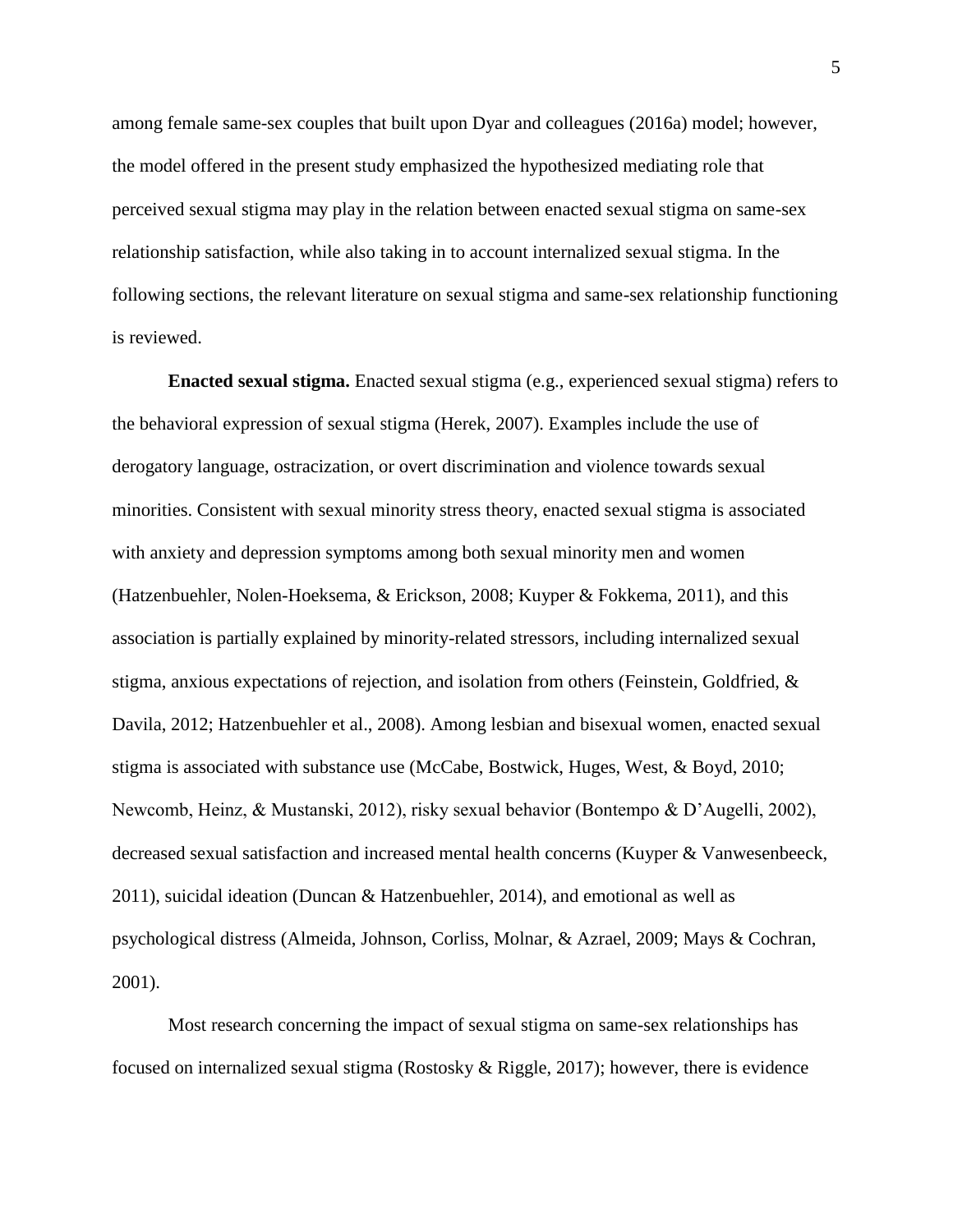that experiences of heterosexist discrimination are negatively associated with relationship satisfaction among sexual minority women (Szymanski, Ikizler, & Dunn, 2015) and relationship commitment among both sexual minority men and women (Doyle & Molix, 2014). In addition, enacted sexual stigma is associated with both internalized sexual stigma (Feinstein et al., 2012) as well as perceived sexual stigma among sexual minority women (Dyar et al., 2016a). Thus, it is important that models of sexual stigma incorporate enacted sexual stigma to provide a fuller depiction of the impact that sexual stigma may have on same-sex relationships.

**Internalized sexual stigma.** Internalized sexual stigma (e.g., self-stigma, internalized homophobia, internalized homonegativity, internalized heterosexism) refers to an individual's internalization of sexual stigma as part of their own self-concept (Herek, 2007; Meyer, 2003). Among lesbian and bisexual women, internalized sexual stigma is associated with mental health concerns (Igartua, Gill, & Montoro, 2003; Szymanski, Chung, & Balsam, 2001), reduced sexual satisfaction (Kuyper & Vanwesenbeeck, 2011), and lower self-esteem (Luhtanen, 2003; Szymanski & Chung, 2001).

Internalized sexual stigma has also been linked to several negative outcomes in both male and female same-sex romantic relationships (Frost & Meyer, 2009). The shame, anxiety, and devaluation of sexual minority individuals (including the self) that are inherent to internalized sexual stigma are thought to influence relationships with other individuals who identify as a sexual minority (Coleman, Rosser, & Strapko, 1992). These negative feelings likely decrease the quality and satisfaction of romantic relationships (Frost & Meyer, 2009), and, indeed, internalized sexual stigma is associated with relational conflict, ambivalence, and miscommunication among both male and female same-sex couples (Mohr & Fassinger, 2006). Internalized sexual stigma is associated with greater psychological distress in individual couple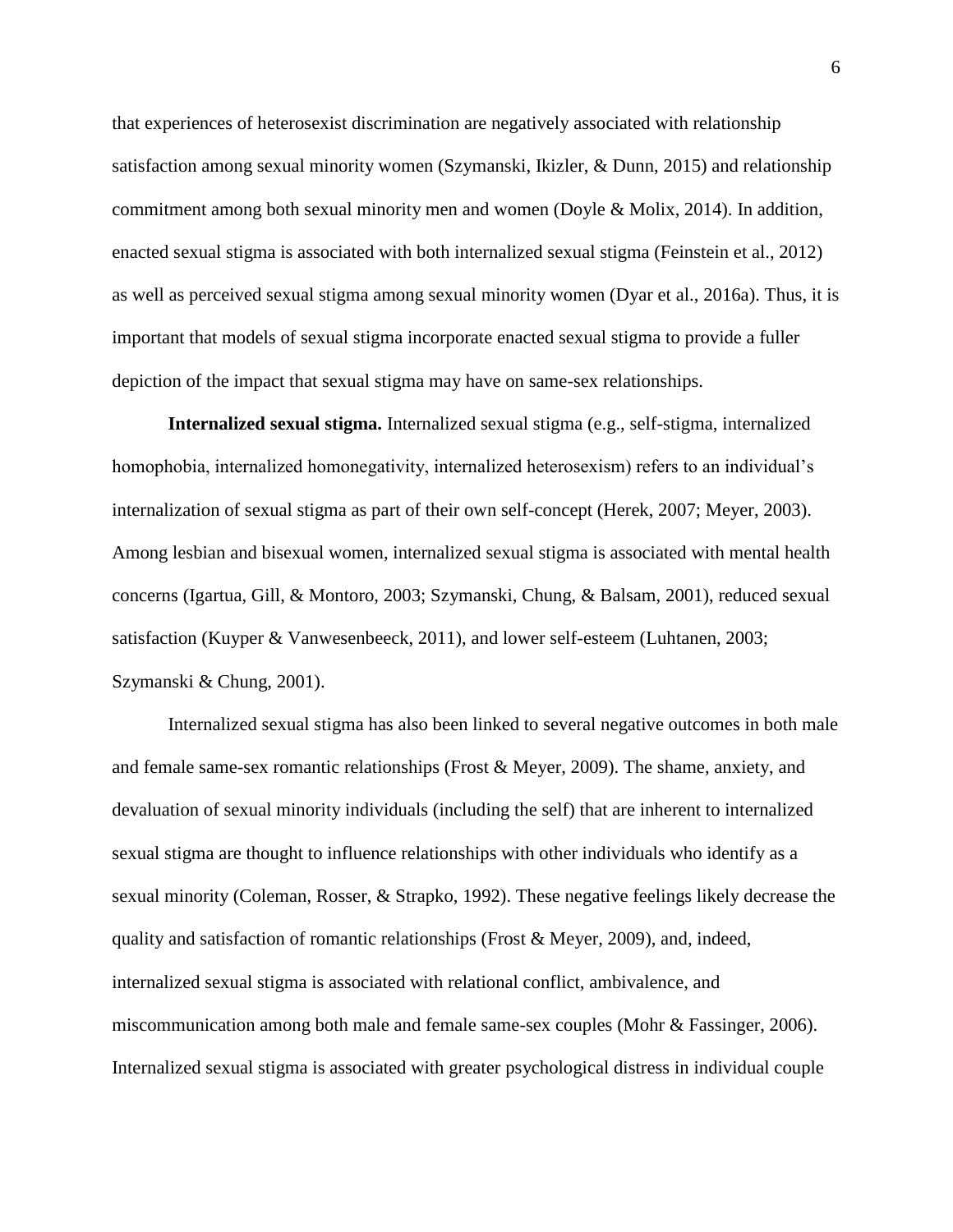members (Rostosky, Riggle, Horne, & Miller, 2009) and negatively associated with relationship quality (Balsam & Szymanski, 2005; Otis et al., 2006) as well as length of the relationship (Ross & Rosser, 1996). In addition, both female and male same-sex couples with greater internalized sexual stigma were more likely to conceal their relationship from others (Rostosky et al., 2007; Rostosky & Riggle, 2002). Taken together, these findings emphasize the negative impact that internalized sexual stigma may have on same-sex relationships. Internalized sexual stigma is thought to negatively impact relationship functioning by decreasing the individual's motivation to maintain the relationship when conflict arises (Gains et al., 2005). Greater internalized sexual stigma is associated with less investment and commitment to the relationship (Whitton & Kuryluk, 2014; Greene & Britton, 2015) as well as less perceived support for the relationship from others (Khaddouma et al., 2015).

**Perceived sexual stigma.** Perceived sexual stigma (e.g., felt-stigma, stigma consciousness, rejection sensitivity) refers to expectations that sexual stigma will be enacted in different situations and circumstances (Herek, 2007). Greater perceived sexual stigma is associated with greater desire to conceal one's sexual identity, as concealment is thought to decrease the likelihood that the individual may face discrimination (Herek, 1996). Perceived sexual stigma has received less attention in the literature than enacted or internalized sexual stigma (Rostosky  $\&$  Riggle, 2017), and there are few reliable and valid measurements of this construct (Logie & Earnshaw, 2015). Nevertheless, an emerging area of research concerning Sexual Minority Rejection Sensitivity (SM-RS) provides an opportunity to study the impact that perceived sexual stigma may have on sexual minority functioning. SM-RS is defined as anxious expectations of rejection due to one's sexual identity (Pachankis, Goldfried, & Ramrattan, 2008; Dyar, Feinstein, Eaton, & London, 2016b). As such, the present study operationalizes perceived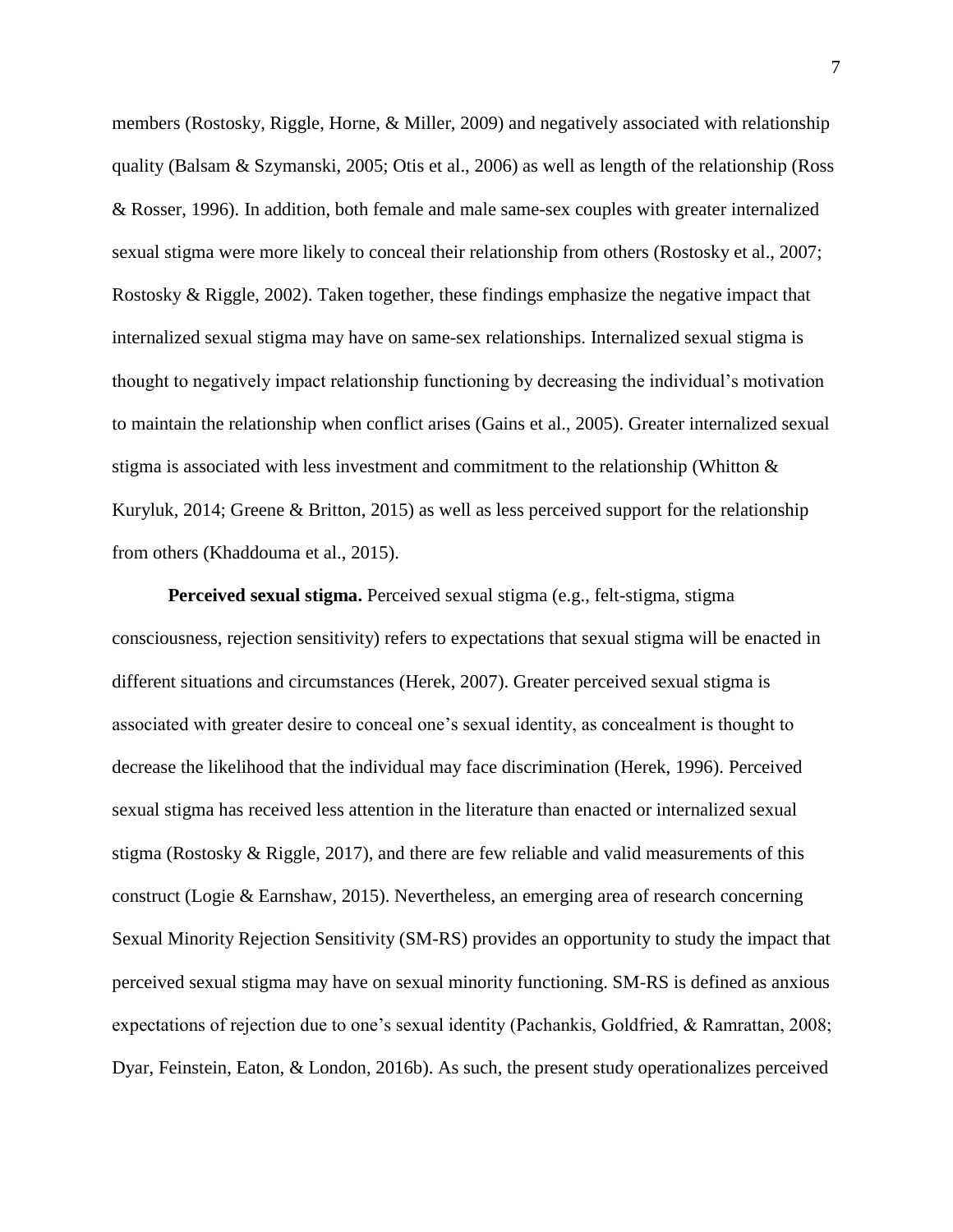sexual stigma as SM-RS. To explain the importance of this emerging area of research and the role that it plays in the present study, the development of this construct is reviewed in the two sections that follow.

*Rejection sensitivity.* Rejection Sensitivity (RS) was originally developed by Downey and Feldman (1996) to explain how past experiences of rejection may result in anxious expectations of future rejection. In their seminal article on RS, Downey and Feldman (1996) investigate the associations of RS on intimate relationships among individuals who identified as heterosexual. In several studies, they found that individuals high in RS interpret ambiguous or insensitive behavior as intentionally rejecting and react to these perceived rejections in a way that increases the likelihood of further rejection. In the context of romantic relationships, they found a positive correlation between rejection sensitivity and concern about being rejected by their partner, regardless of their partner's self-reported commitment to the relationship. In addition, they found a significant negative correlation between rejection sensitivity and perceptions of partner's relationship satisfaction, even after controlling for partner's self-reported relationship satisfaction, indicating that rejection-sensitive individuals tended to perceive their partners to be even more dissatisfied with the relationship then their partner reported themselves to be.

Downey and Feldman (1996) also found that the negative relation between rejection sensitivity and partner's relationship satisfaction was mediated by the rejection sensitive individual's behavior; however, they found significant gender differences in their sample of heterosexual couples. They hypothesized that rejection sensitivity would be positively associated with hostile behaviors toward their partner because individuals high in rejection sensitivity would be more likely to perceive their partner's behavior as ambiguous or rejecting.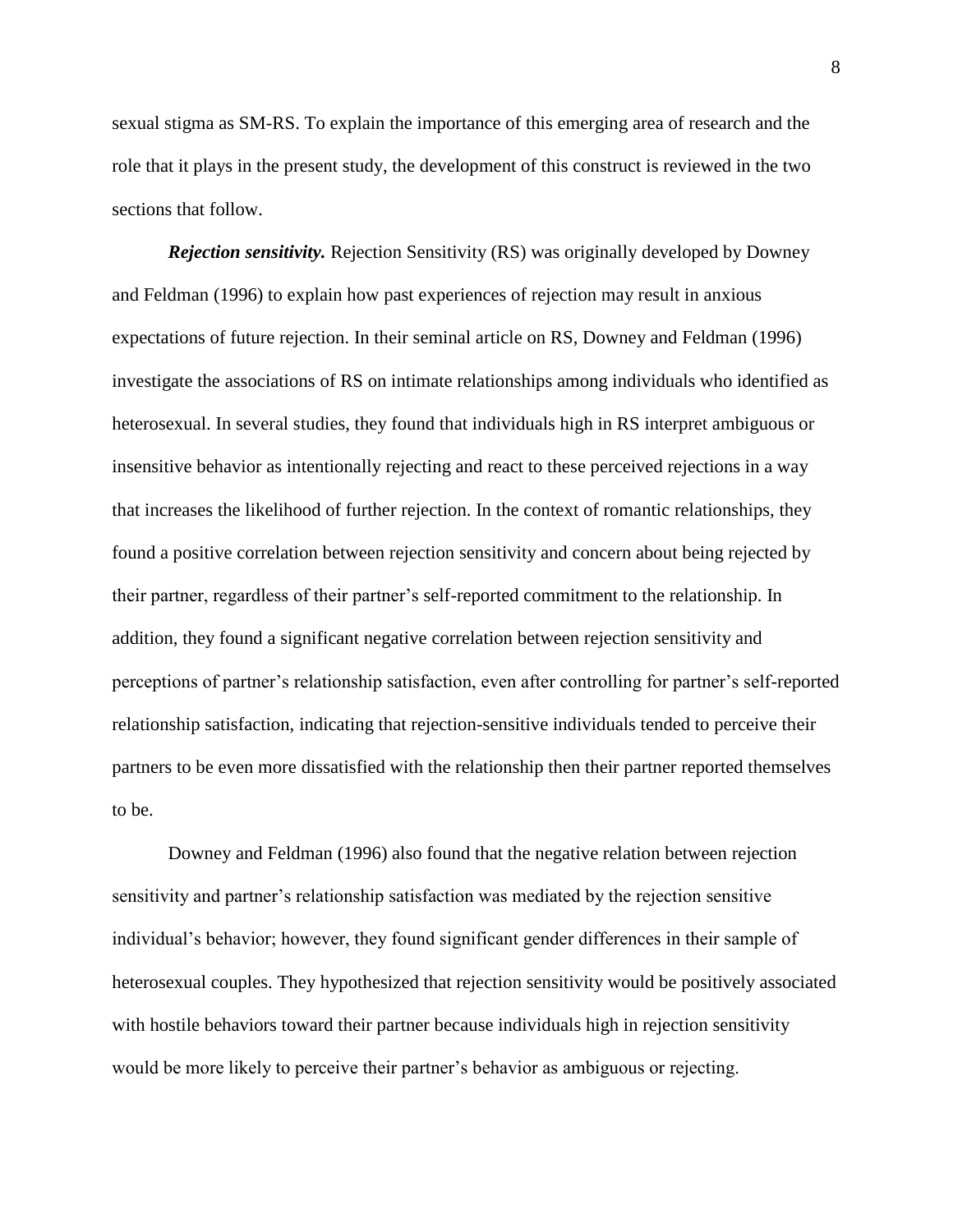Furthermore, they hypothesized that individuals higher in rejection sensitivity would behave in a controlling or jealous manner due to their insecurities in the relationship, and they would reduce their emotional support of their partner due to their doubts that their partner was committed to the relationship. Indeed, path analyses revealed that male partners' jealous behavior mediated the negative relation between rejection sensitivity and female partners' relationship satisfaction. In addition, female partners' hostile and emotionally unsupportive behavior mediated the negative relation between rejection sensitivity and male partners' relationship satisfaction. Thus, these results demonstrate that rejection sensitivity is associated with decreased relationship satisfaction among heterosexual couples. Furthermore, hostile and emotionally unsupportive behaviors by women high in rejection sensitivity and jealous behavior by men high in rejection sensitivity helped explain their partner's dissatisfaction with the relationship (Downey & Feldman, 1996).

Downey and Feldman's (1996) seminal work provided ample evidence that RS undermines romantic relationships. Their findings demonstrated that RS is positively associated with insecurity and dissatisfaction in romantic relationships, which may lead the individual to perceive their partner as less satisfied, secure, and committed to their relationship than their partner reports themselves to be. Furthermore, RS is associated with behaviors that may perpetuate their partner's dissatisfaction with the relationship, which may ultimately lead to a less satisfying relationship for both members of the dyad. Although previous research demonstrates how RS is associated with relationship outcomes among heterosexual couples, these relations have yet to be measured among same-sex couples.

Downey, Freitas, Michaelis, and Khouri (1998) built upon Downey and Feldman's seminal work by conducting a daily diary study investigating rejection-sensitivity and naturally occurring relationship conflicts among heterosexual couples. They found that male partners of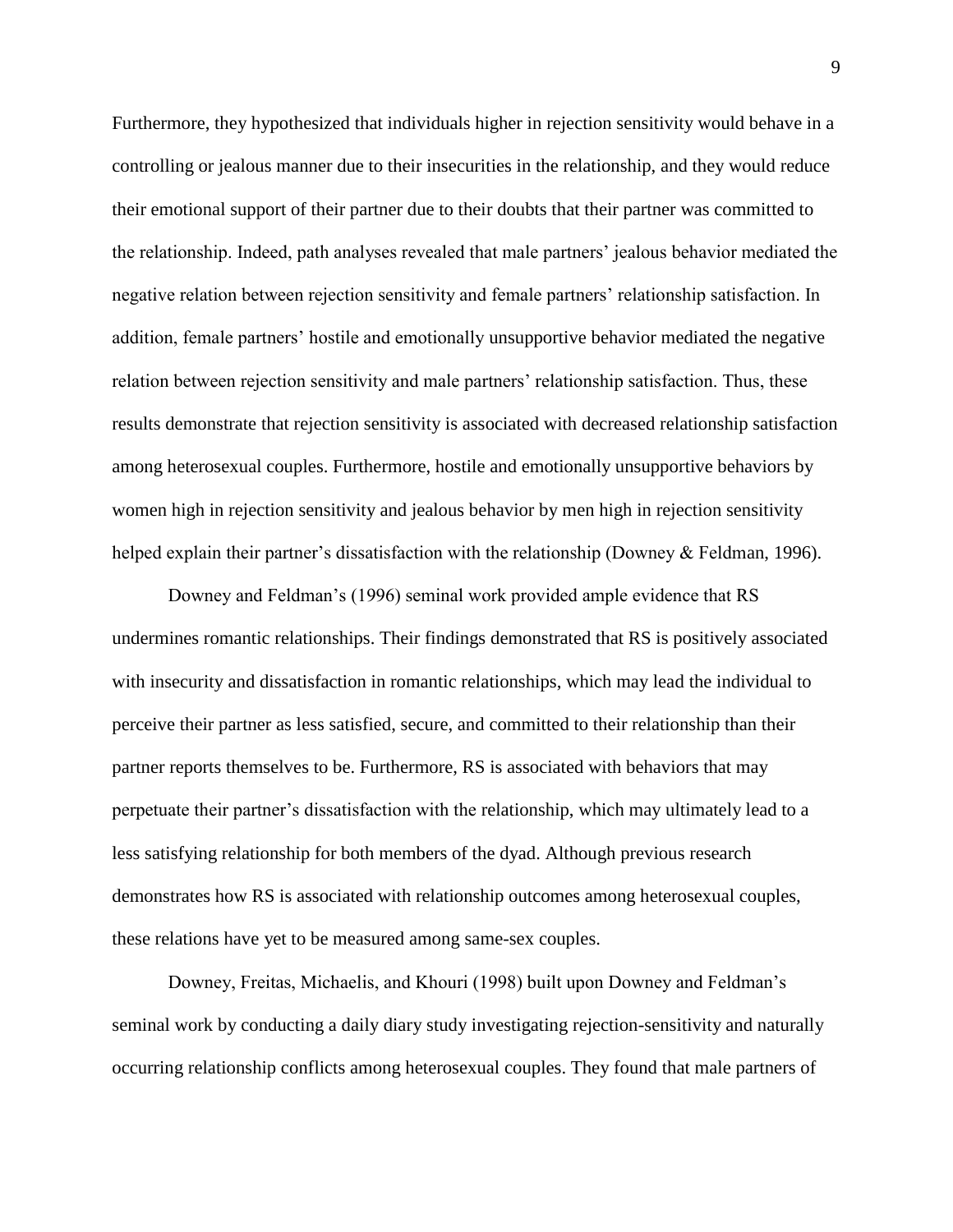women who were high in RS were more likely to act with greater rejection than male partners of women who were low in RS. These findings provide additional evidence of the self-fulfilling prophecy of rejection sensitivity in romantic relationships. Among heterosexual couples, RS is also positively associated with violence towards dating partners as well as increased likelihood of suppressing one's own opinions in the hope of preserving a relationship (Downey, Feldman, & Ayduk, 2000). In addition, rejection sensitivity is positively correlated with greater hostile/aggressive reactions to conflict in romantic relationships (Romero-Canyas, Downey, Berenson, Ayduk, & Jan Kang, 2010), and this association is particularly salient among heterosexual women compared to heterosexual men. Finally, heterosexual couples with one highly rejection sensitivity partner are about three times more likely to break up within a year compared to couples without a highly rejection sensitive partner (Downey et al., 1998).

The original rejection sensitivity construct focused broadly on general expectations of rejection that are not associated with a specific component of an individual's identity (Downey & Feldman, 1996). However, the literature on rejection sensitivity has since been expanded to include the expectations of rejection that are associated with stigmatized social identities, such as gender, race, and sexual orientation (London, Downey, Romero-Canyas, Rattan, & Tyson, 2012; Pachankis et al., 2008). Rejection sensitivity associated with specific identities is referred to as identity-based rejection sensitivity in which past experiences of direct, indirect, or vicarious discrimination may lead individuals to develop anxious expectations that they will experience similar marginalization in the future due to their stigmatized identity (Dyar et al., 2016b; London et al., 2012; London, Ahlqvist, Gonzalez, Glanton, & Thompson, 2014). Identity-based rejection sensitivity is associated with greater preoccupation with rejection cues and greater emotional reactivity to rejection (Downey & Feldman, 1996; Downey et al., 1998). For example, a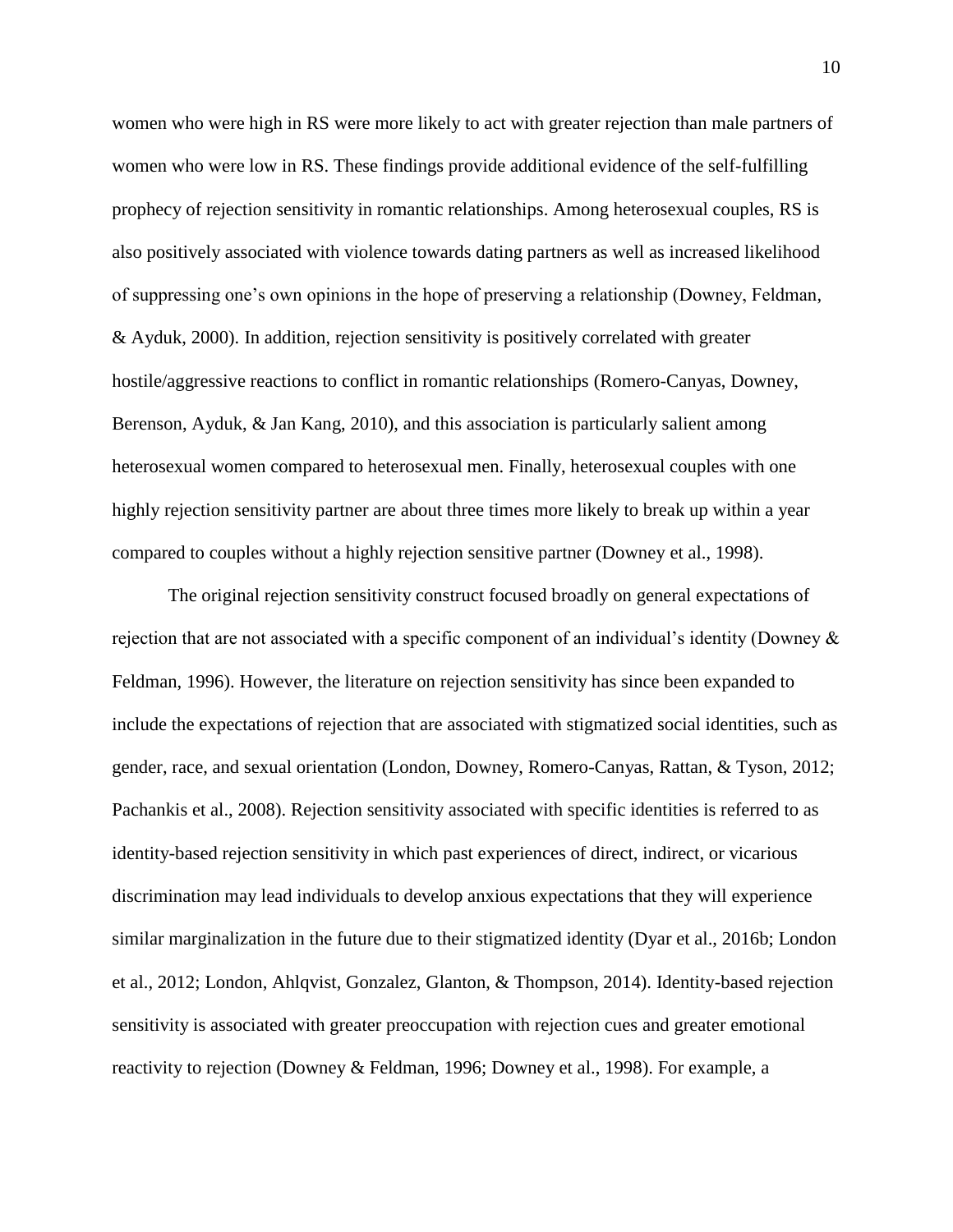challenge that same-sex couples face is determining whether to disclose their relationship to family members (Rostosy et al., 2007; Rostosky, Riggle, Dudley, & Wright, 2006). While heterosexual couples may also face this decision, this decision is thought to be less fraught for heterosexual couples due to the risks associated with disclosing same-sex relationships. Nevertheless, heterosexual individuals high in RS have shown a tendency to conceal their opinions and even compromise their values to preserve their relationship (Purdie & Downey, 2000; Romero-Canyas et al., 2010). As a result, identity-based RS among sexual minorities is theorized to increase the motivation to conceal one's sexual identity from others (Dyar et al., 2016a).

*Sexual minority rejection sensitivity.* Sexual minority rejection sensitivity (SM-RS) is a specific category of identity-based rejection sensitivity that refers to the tendency to anxiously expect to be rejected due to one's sexual identity (Feinstein et al., 2012; Pachankis et al., 2008). It is a relatively new construct; however, previous research has demonstrated that SM-RS is negatively associated with the mental health of men and women who identify as homosexual or bisexual (Hatzenbuehler et al., 2008; Pachankis et al., 2008; Dyar et al., 2016a). Sexual minority individuals who experience greater expectations of rejection also tend to experience more internalizing symptoms as well as internalized homonegativity (Dyar et al., 2016a; Lewis, Derlega, Clarke, & Kuang, 2006; Quinn & Chaudoir, 2009). Among gay men, SM-RS was related to internalized homophobia (Pachankis et al., 2008). Among a sample of lesbian women and gay men, SM-RS was positively associated with experiences of discrimination and internalized homophobia, and all three were positively correlated with depression and anxiety symptoms (Feinstein et al., 2012). SM-RS has also been associated with increased tobacco and alcohol use in sexual minority men (Pachankis, Hatzenbuehler, & Starks, 2014). Feinstein et al.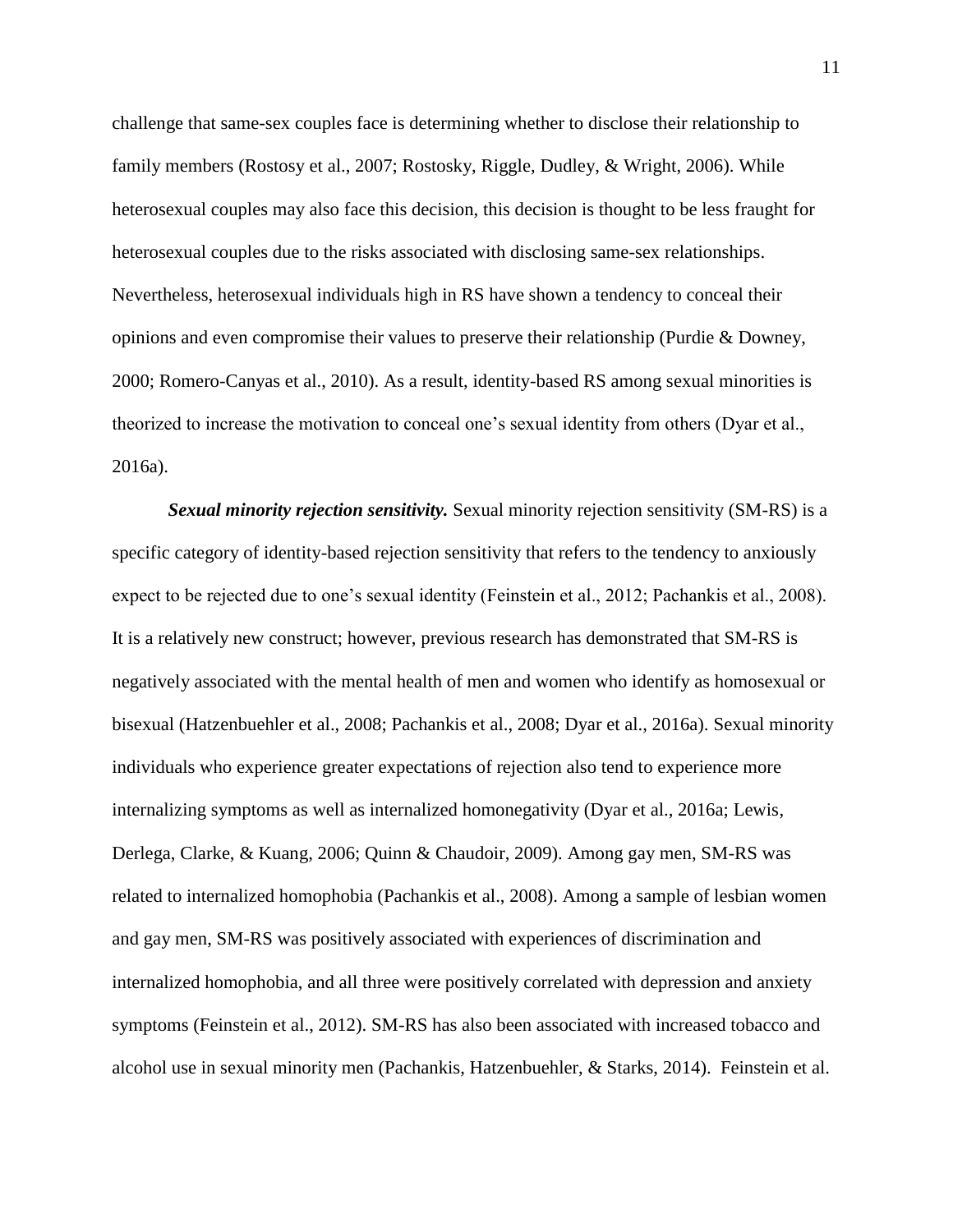(2012) suggest that SM-RS may lead an individual to be hypervigilant to future rejection even in situations that take place in inclusive spaces, which may have a negative impact on their interpersonal functioning in romantic relationships.

Dyar and colleagues (2016b) argue for the importance of studying SM-RS separately for sexual minority women (SMW) and sexual minority men (SMM). They critiqued the previous literature that attempted to study SM-RS among both SMW and SMM together, arguing that this was inadequate because SMW's experiences of discrimination differ from the experiences of SMM (Friedman & Leaper, 2010; Hequembourg & Brallier, 2009; Kertzner, Meyer, Frost, & Stirratt, 2009; Szymanski, 2005). As a result, they argue that situations that elicit anxious expectations of rejection differ for sexual minority men and women because the stereotypes that inform the stigmatization of sexual identities differ based upon the individual's gender and sexual orientation (Dyar et al., 2016b). Dyar and colleagues (2016b) developed a measure of RS in SMW and found that RS was positively correlated with experienced discrimination, internalized negativity, and concealment motivation. In addition, SM-RS was positively associated with acceptance concerns and difficulty establishing a positive sexual identity.

Building upon this work, Dyar et al. (2016a) developed a latent variable called rejectionbased proximal stress (RBPS), which refers to a set of proximal stressors (motivation to conceal one's sexual identity, preoccupation with sexual stigma, and difficulty developing a positive sexual identity) that are predicated on pre-existing concerns that the individual may face rejection because of their sexual identity (Dyar et al., 2016a). These proximal stressors are associated with negative mental health outcomes among sexual minorities (Meyer, 2003; Pachankis, 2007; Mohr & Kendra, 2011). For example, given that concealment is often used as a strategy to avoid rejection, RS theory would suggest that there would be a positive relation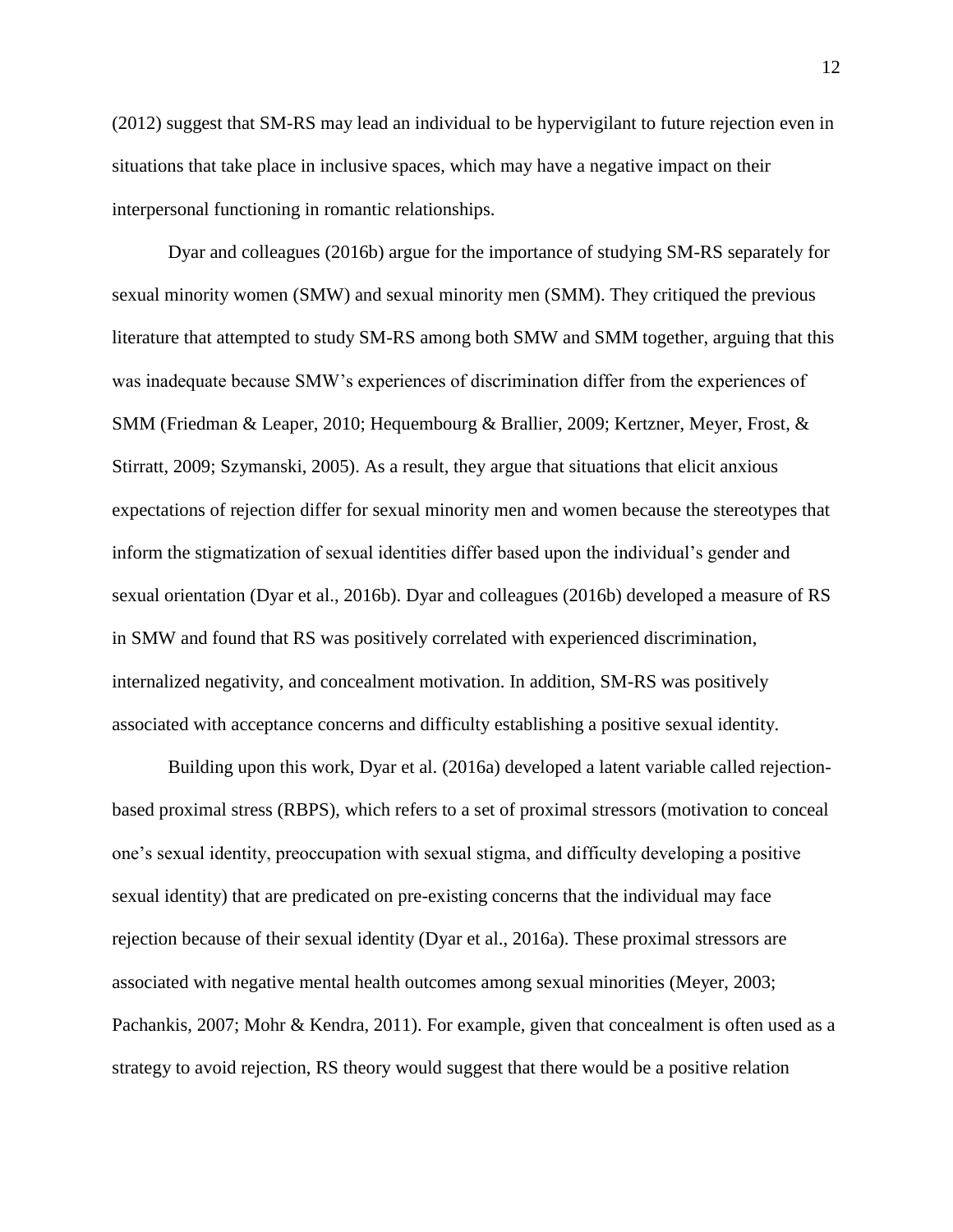between RS and motivation to conceal one's sexual identity. In addition, RS theory suggests that anxious expectations of rejection could lead an individual to be hypervigilant to potential cues of rejection, which manifests itself as preoccupation with stigma, and likely contributes to difficulty developing a positive sexual minority identity. As a result, it is proposed that RBPS may be the mechanism through which SM-RS impacts individual health and functioning. However, the associations between these factors and relationship functioning has yet to be investigated.

Dyar et al. (2016a) developed a model that tested the relations among experienced discrimination, SM-RS, RBPS, internalized homophobia, and internalizing mental health symptoms (i.e., anxiety and depression symptoms) and found that SM-RS partially mediated the relation between experienced discrimination and internalizing mental health symptoms among women who identify as a sexual minority. Dyar et al.'s (2016a) findings were recently replicated in a larger, more racially diverse sample of sexual minority women (Shappie, Ehlke, Lewis,  $\&$ Braitman, 2019). In addition, the factor structure associated with RBPS held together when tested separately for lesbian and bisexual women. These results support the theory that SM-RS has a negative impact on the psychological health of sexual minorities and emphasizes the importance of continuing to study this emerging area of research. However, the sexual minority literature has not yet investigated how SM-RS is associated with factors outside of the intrapersonal level. The present study attempted to connect the SM-RS literature with the original RS literature by hypothesizing that SM-RS was associated with negative interpersonal functioning within the context of same-sex romantic relationships while controlling for the impact of general rejection sensitivity.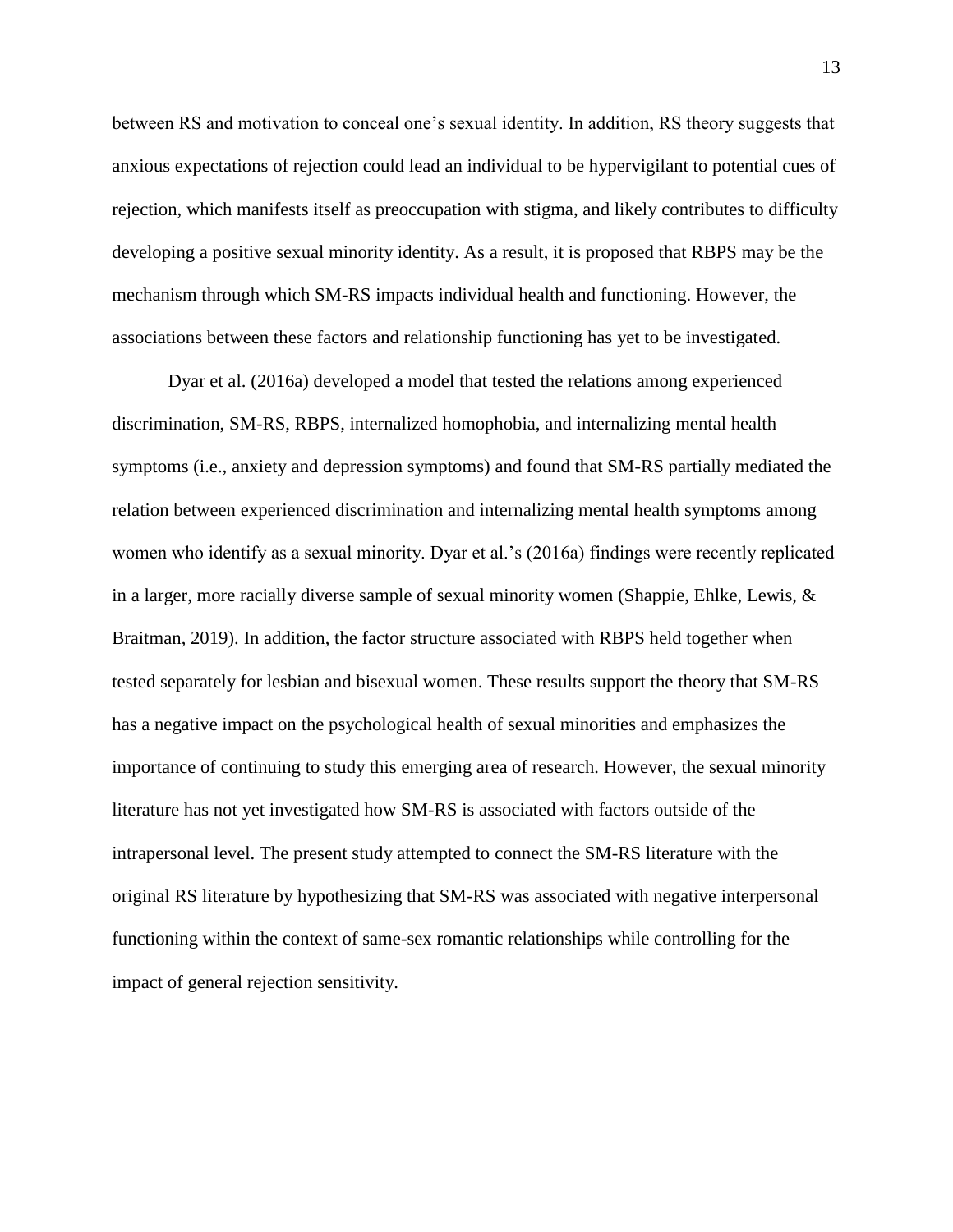## **The Current Study**

The purpose of the present study was to test a model of sexual stigma and relationship satisfaction among same-sex couples. The proposed model extended the work of Dyar and colleagues (2016b), in which SM-RS and RBPS partially mediated the relation between experienced discrimination and internalizing mental health symptoms. However, in the proposed model it was hypothesized that SM-RS would mediate the relation between enacted sexual stigma and negative relationship outcomes. More specifically, it was hypothesized that experienced discrimination and rejection-based proximal stress would be associated with rejection-based interpersonal behaviors and rejection-based interpersonal cognitions that would be associated with lower relationship satisfaction for both members of the dyad. To date, the self-fulfilling prophecy of rejection sensitivity in opposite-sex couples (Downey & Feldman, 1996; Downey et al., 1998) has not been studied in same-sex couples. While the associations between enacted stigma, internalized stigma, perceived stigma (i.e., SM-RS), and rejection-based proximal stress are informed by the work of Dyar and colleagues (2016b), the factors that were hypothesized to constitute rejection-based interpersonal behaviors and rejection-based interpersonal cognitions were based upon the work of Downey and Feldman (1996). In this way, the present study's model represented a novel and original contribution that attempted to bring together two distinct literatures.

This study also represented an acknowledgement of the need to move beyond focusing solely on individual health factors among individuals who identify as a sexual minority. One potential roadblock to moving analyses from the individual level to the dyadic level is the assumption of independent observations, which is inherent to most statistical analyses (Kenny, Kashy, & Cook, 2006), including structural equation modeling. Dyadic data cannot be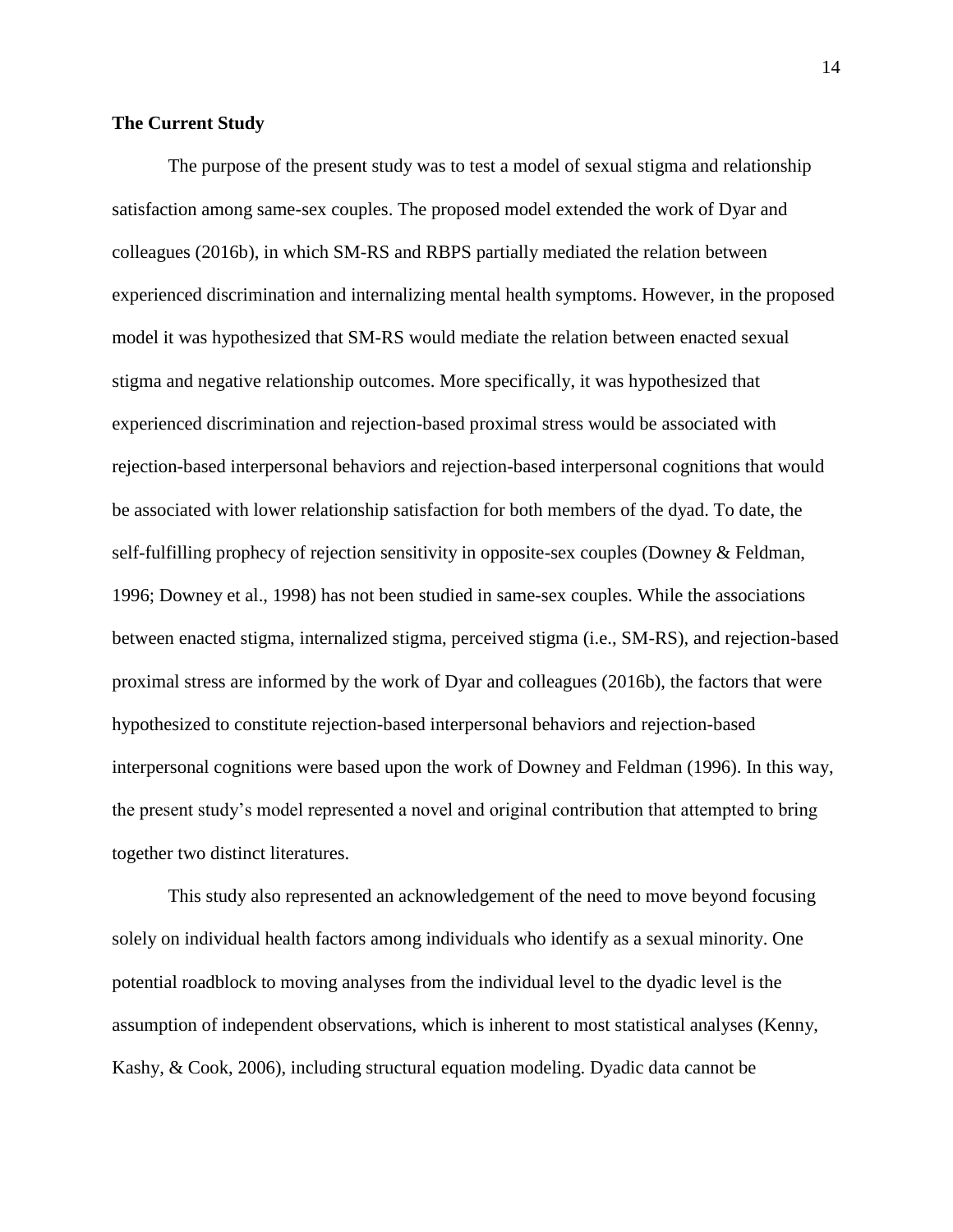considered totally independent from one another due to the likelihood that partners will influence one another on dyadic variables. Therefore, to test a dyadic model without violating the assumption of independence, the Actor-Partner Interdependence Model (APIM) was applied to the proposed model structure (Kenny, 1996; Kenny & Cook, 1999; see proposed analyses section for additional information). The APIM is the most commonly used model to test the associations among dyadic variables (Fitzpatrick, Gareau, Lafontaine, & Gaudreau, 2016) because it allows for the testing of partner effects (i.e., influences across individual members of a dyad). By focusing on the associations of sexual stigma at the dyadic level, researchers may develop a better understanding of sexual minority health within the context of same-sex romantic relationships.

A recently conducted study involving same-sex male couples implemented the APIM in order to investigate whether minority stress was associated with relationship functioning and relationship quality (Feinstein, McConnell, Dyar, Mustanski, & Newcomb, 2018). Relationship functioning was operationalized as two correlated latent variables: relationship quality (composed of self-reported relationship satisfaction, trust in partner, and commitment to the relationship) and relationship interactions (composed of self-reported conflict in the relationship and negative communication behaviors). Greater general stress, internalized sexual stigma, and experienced microaggressions were associated with greater negative communication between partners (e.g., being insulted by their partner). In addition, greater general stress and internalized sexual stigma was associated with decreased relationship quality. Finally, having a partner that reported high levels of internalized sexual stigma was associated with greater negative interactions. While this study is promising because it represents the need to move beyond individual-health variables, the authors only included internalized sexual stigma in their model.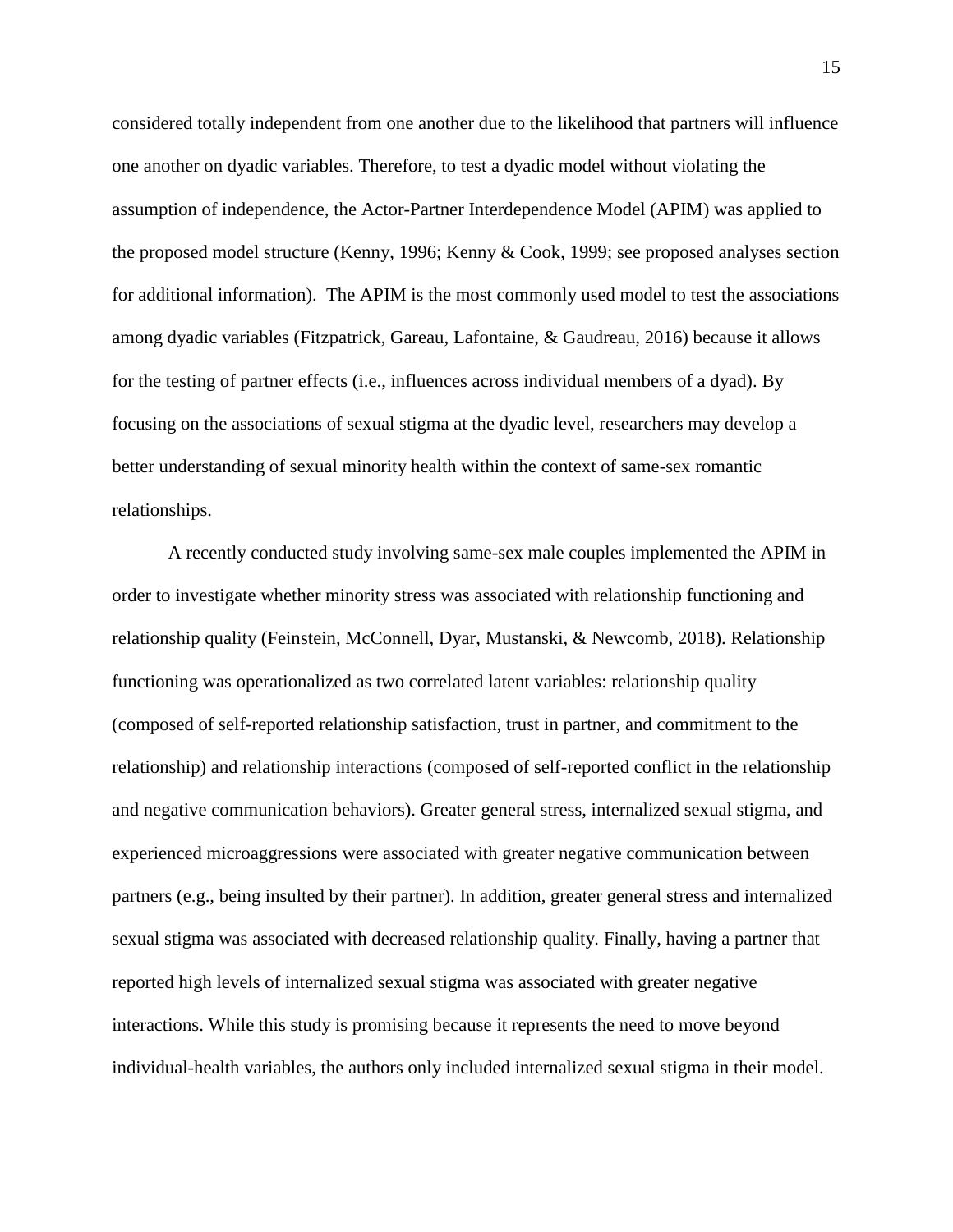The current study was the first to offer a model that tested the relatedness between multiple manifestations of sexual stigma (i.e., enacted, internalized, and perceived sexual stigma) and relationship satisfaction in same-sex couples. This is an important step because each of these constructs are theoretically linked but had not yet been statistically modeled together, despite findings that indicate each is associated with negative outcomes in same-sex couples (Doyle  $\&$ Molix, 2014; Rostosky & Riggle, 2017). As such, the proposed model may provide valuable insight for the development of dyadic interventions for same-sex couples.

In addition to testing model fit and applicability to the sample, seven hypotheses related to direct effects (H1a - H1g) and four hypotheses related to indirect effects (H2a - H2d) were tested. Direct effects refer to the association between two constructs, whereas indirect effects refer to associations between two constructs vis-à-vis other constructs. See Figure 1 for a graphical representation of the proposed model structure.

H1: The following direct effects were hypothesized:

H1a: There will be actor effects between enacted sexual stigma and perceived sexual stigma, rejection-based interpersonal behaviors, and rejection-based interpersonal cognitions.

H1b: There will be actor effects between perceived sexual stigma and RBPS, rejectionbased interpersonal behaviors, and rejection-based interpersonal cognitions. H1c: There will be an actor effect between internalized sexual stigma and RBPS. H1d: There will be actor effects between RBPS and rejection-based interpersonal behaviors as well as rejection-based interpersonal cognitions.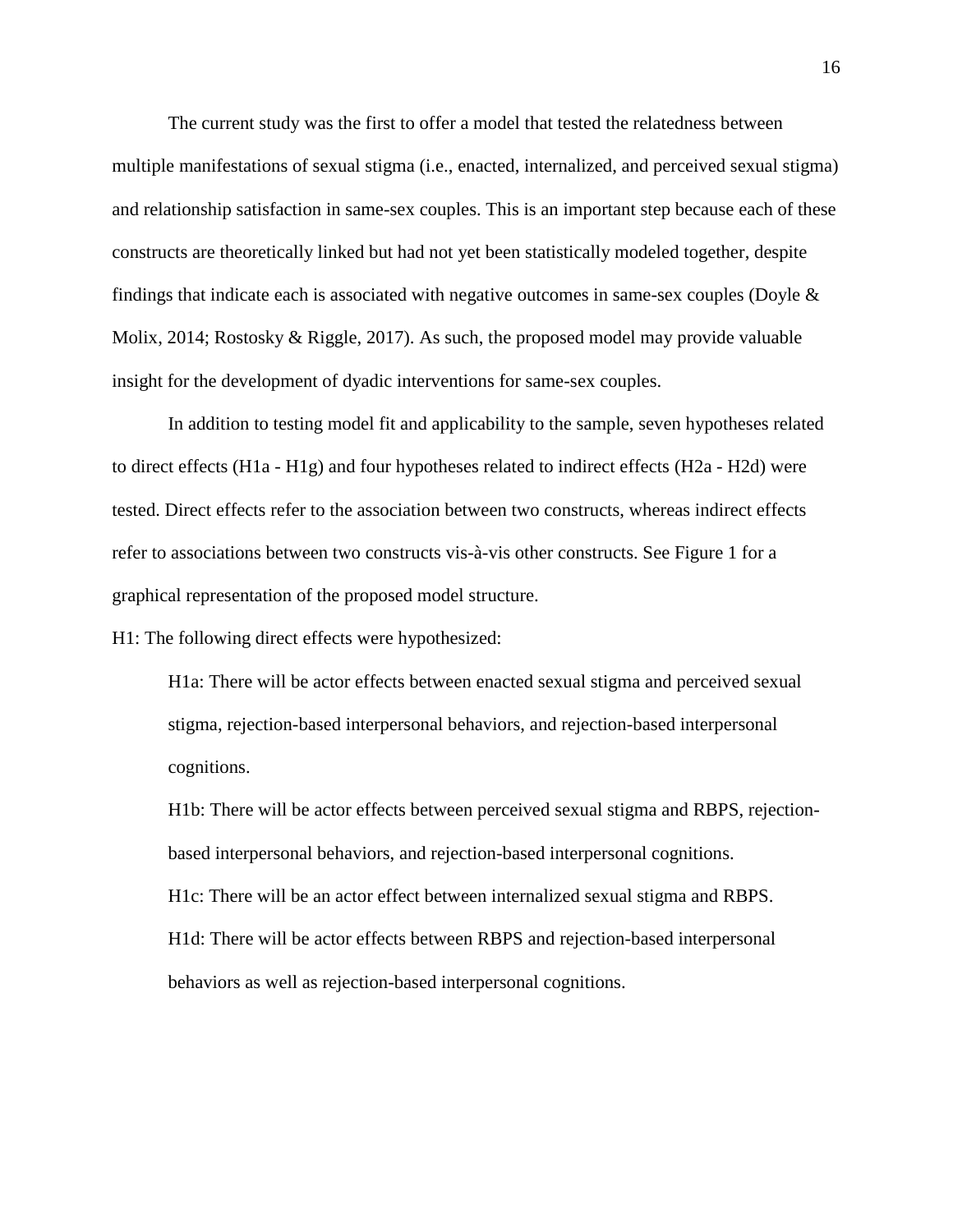

*Figure 1.* Hypothesized structural equation model. RBPS = Rejection-based proximal stress. RBIB = Rejection-based interpersonal behaviors. RBIC = Rejectionbased interpersonal cognitions. DHEQ-H&D = Daily Heterosexist Experiences Questionnaire Harassment and Discrimination Subscale; LGBIS-IH = Lesbian, Gay, and Bisexual Identity Scale – Internalized Homophobia Subscale; SMW-RSS = Sexual Minority Women Rejection Sensitivity Scale; ARSQ = Adult Rejection Sensitivity Questionnaire.

#### Partner A

17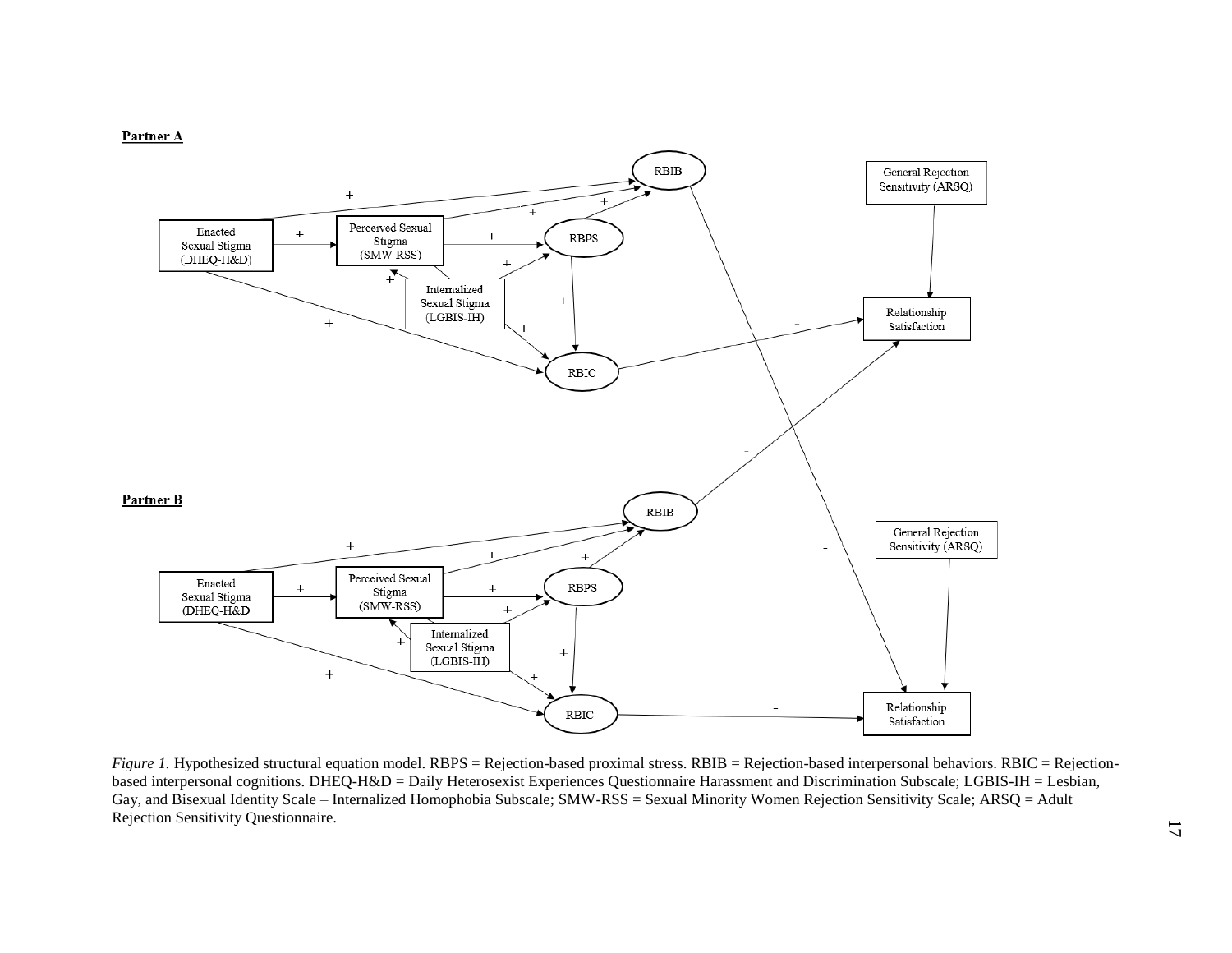H1e: There will be an actor effect between internalized sexual stigma and perceived sexual stigma.

H1f: There will be a partner effect between rejection-based interpersonal behaviors and partner relationship satisfaction.

H1g: There will be an actor effect between rejection-based interpersonal cognitions and personal relationship satisfaction.

H1h: General rejection sensitivity will serve as a covariate in the proposed model in order to examine the impact of perceived sexual stigma on relationship satisfaction over-andabove that of general rejection sensitivity. Thus, there will be an actor effect between general rejection sensitivity and relationship satisfaction.

H2: The following indirect effects were hypothesized:

H2a: There will be an indirect actor effect of enacted sexual stigma on RBPS through perceived sexual stigma.

H2b: There will be an indirect partner effect of enacted sexual stigma on partner relationship satisfaction through rejection-based interpersonal behaviors, RBPS, and perceived sexual stigma.

H2c: There will be an indirect actor effect of enacted sexual stigma on personal relationship satisfaction through rejection-based interpersonal cognitions, RBPS, and SM-RS.

H2d: There will be an indirect actor effect of internalized sexual stigma on RBPS through perceived sexual stigma.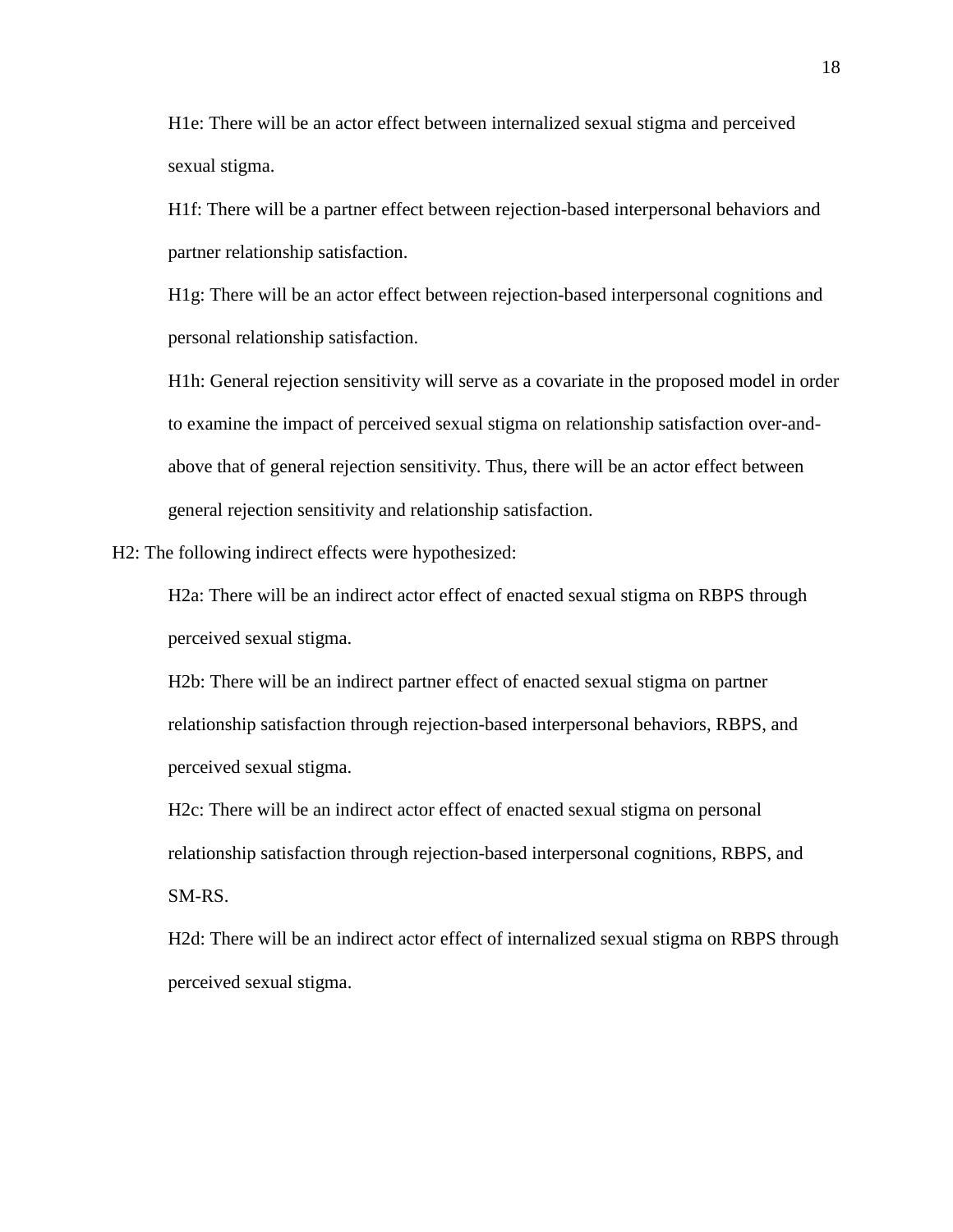## **CHAPTER II**

## **METHOD**

## **Participants and Procedure**

Data were drawn from a larger study of sexual minority relationship functioning funded by a grant awarded to Dr. Robin Lewis by the National Institute on Alcohol Abuse and Alcoholism (R15AA020424). Women who were in a relationship with another woman were recruited by a third-party market research firm, Community Marketing and Insights (CMI). CMI is a leading market research firm that specializes in the online recruitment of members of the LGBT community. Potential participants were recruited by CMI from their proprietary research panel and potential new panel members. To be eligible to participate, both members of the dyad had to meet the following criteria: be between the age of 18 and 35 years, self-identify as a cisgender woman, be in a romantic relationship with a woman for at least three months, see their partner in person at least once per week, and be able to respond to daily surveys between 6am and 12pm for two weeks. In addition to these five criteria that all participants had to meet, at least one member of the couple was also required to meet the following criteria: reported mostly or exclusive same-sex attraction, reported drinking alcohol at least three times in the previous two weeks, and drank four or more standard alcoholic drinks in one sitting at least once in the previous two weeks (i.e., at least one binge drinking episode). Initially, to be eligible to participate, one member of the same-sex female couple had to self-identity as a lesbian, be between the ages of 18 and 30, score at least a 3 on the AUDIT-C, indicating some alcohol use, and be a resident of the United States. However, these criteria were expanded to the above criteria approximately one-third of the way through recruitment due to unanticipated difficulty recruiting participants. See Appendix A for the screening survey and demographic questionnaire.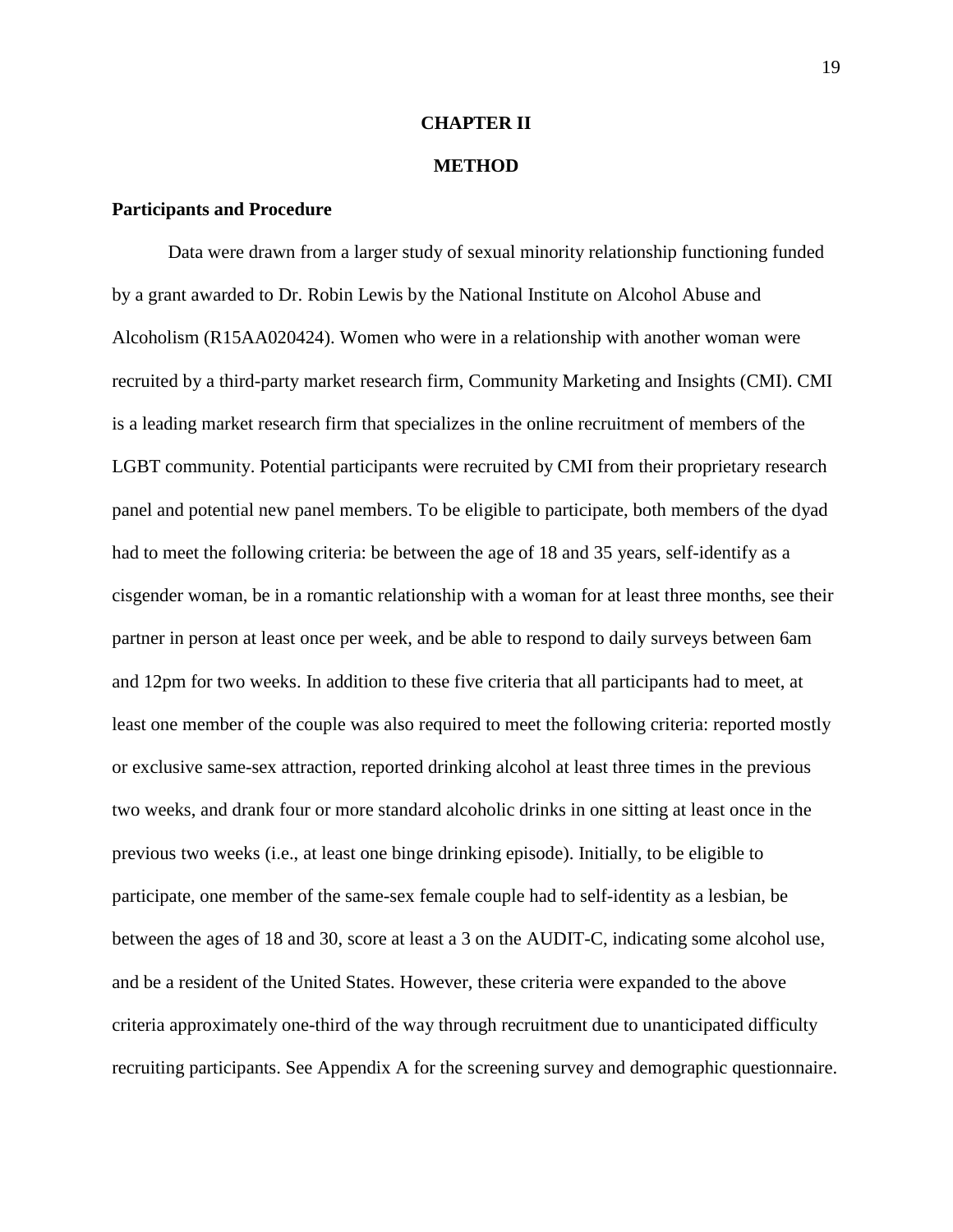The larger study from which this study was drawn consisted of two parts: an initial baseline online survey and a two-week daily diary component. Although the current study only drew data from the baseline survey, participants agreed to complete both parts of the larger study. Participants completed 30 measures in the baseline survey related to physical and mental health, alcohol use, sexual minority stress, intimate partner violence, and relationship functioning of which nine were included in the present study. The baseline survey took approximately 30-40 minutes to complete. Data were collected between January 2018 and September 2018. A total of 338 participants enrolled in the study and received the baseline survey. Eight participants enrolled in the study but did not complete the baseline survey, so they were excluded from the analyses. In addition, four participants who enrolled in the study were excluded from the analyses because they did not meet the inclusionary criteria (e.g., they did not have a participating partner or did not meet the age criterion). The final sample included 326 individuals (163 couples), with a mean age of  $27.57$  ( $SD = 3.65$ ) years.

Participants were compensated for their time and effort. Each participant had the option of receiving a \$25 check or Amazon.com gift card for completing the initial "baseline" survey and up to an additional \$52, depending on the percentage of daily questionnaires they completed. All participants completed an informed consent form prior to distribution of survey materials. The study received approval from the Institutional Review Board at Old Dominion University. **Power Analysis**

In order to evaluate the minimum sample size needed for the proposed analyses, Monte Carlo analyses for the proposed structural equation model were conducted using the Mplus program (Muthén & Muthén, 2015). Following the recommendations of Muthén and Muthén (2002; 2015), the proposed model was created in Mplus using data generated from hypothesized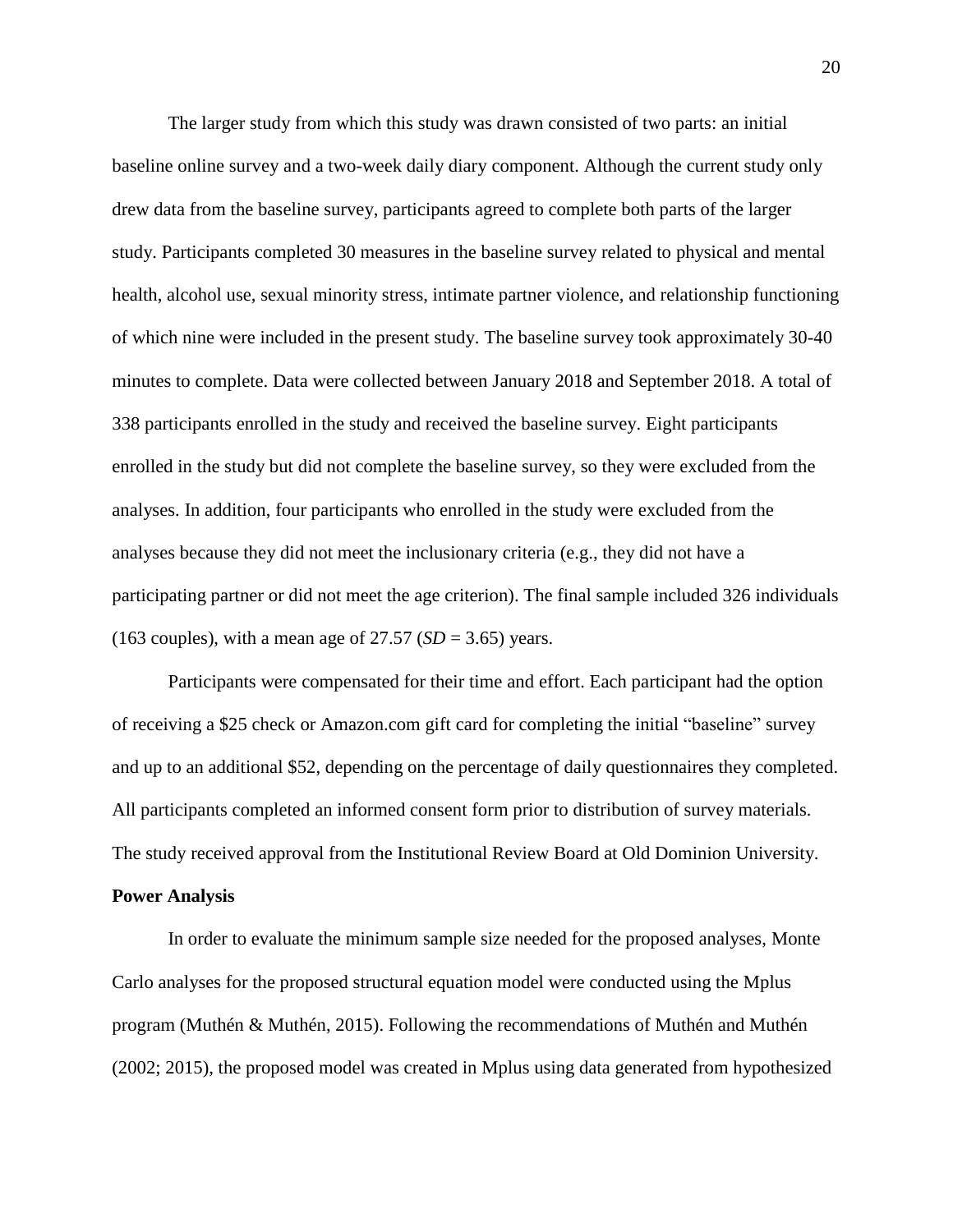parameter values drawn from previous studies as well as data recently collected by this writer. The model was run across 10,000 replications and the results of each test were pooled together to provide the estimated power for each pathway included in the model (i.e., the probability of finding significant results), given a sample of 150 couples. All but one pathway in each model demonstrated adequate power (i.e., values greater than .80). The estimated likelihood of finding a significant relation between SM-RS and RBPS was .709; however, two recent studies involving sexual minority women demonstrated a significant association between these two measures (Dyar et al., 2016a; Shappie et al., 2019). Given that sexual stigma theory suggests that these two constructs are related, recent studies have demonstrated a significant relation between these two measures, and the Monte Carlo analysis found that the likelihood of finding a significant relation was near the .80 recommendation, the evidence that the present study may find a significant relation between these two constructs was deemed sufficient for the purposes of *a priori* testing. **Measures**

**Screening and demographic surveys.** Participants reported their age, gender, sexual orientation, race, educational level, average individual income, height, weight, state of residence, and employment. Sexual orientation was assessed by asking participants to indicate their sexual identity, attraction, and behavior as well as by asking a single item, Likert scale question, "Which of the following best represents how you think of yourself?" With response options: "Only homosexual/lesbian," "Mostly homosexual/lesbian," "Bisexual," "Mostly heterosexual," "Only heterosexual," "Other," or "Prefer not to answer." Sexual identity was assessed by asking the question, "There are many ways that individuals think of their sexual identity. Choose all that describe you:" with the following response options: lesbian, bisexual, queer, asexual, pansexual, questioning, gay, and other. Sexual attraction was assessed by asking participants, "People are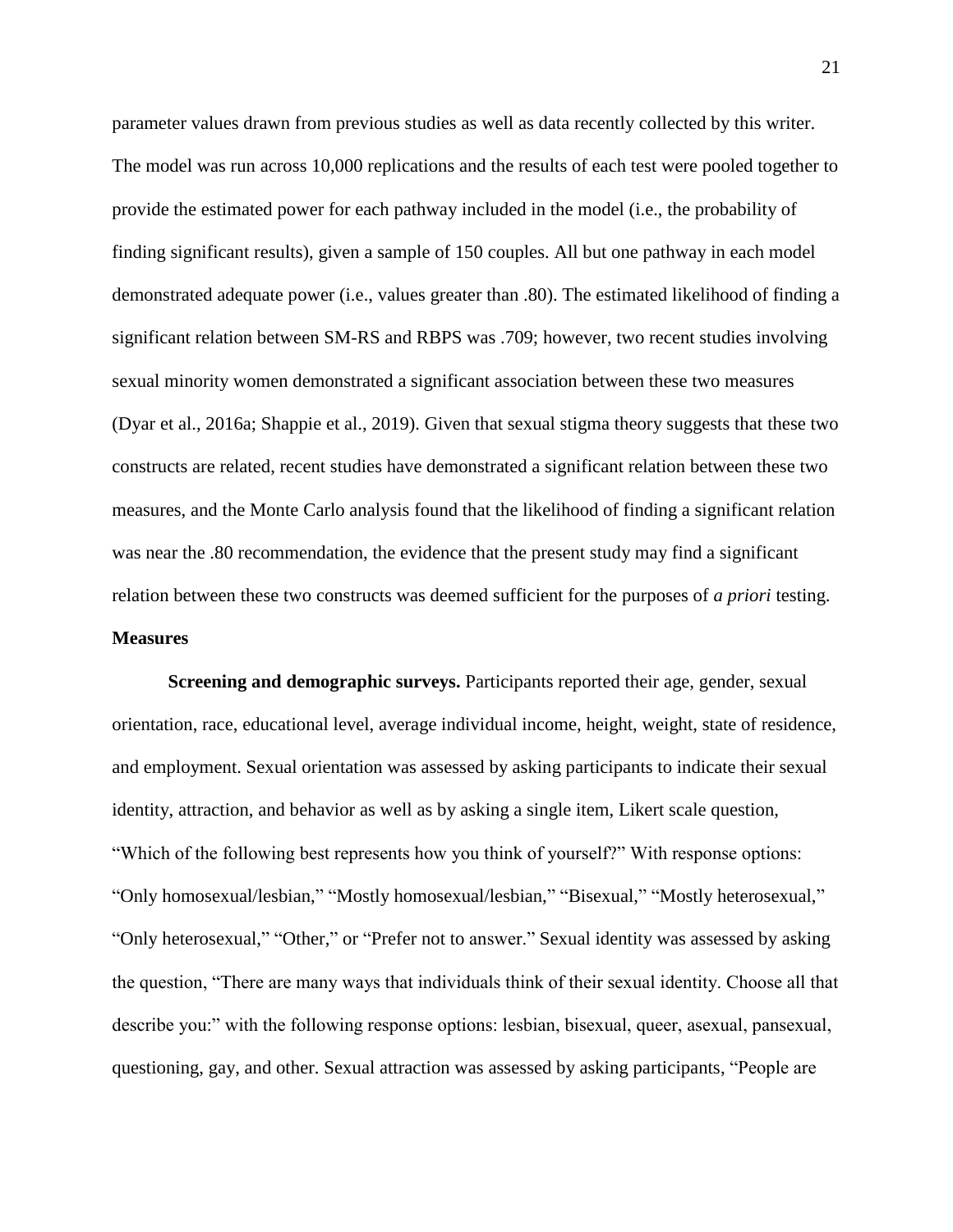different in their sexual attraction to other people. Which best describes your feelings?" with response options: "I am only attracted to women." "I am mostly attracted to women." "I am equally attracted to men and women." "I am mostly attracted to men." "I am only attracted to men." or "Prefer not to answer." Sexual behavior was assessed by asking participants with whom they have had sex with during their lifetime and during the previous year (i.e., women only, women and men, men only, no one, or prefer not to answer). Also included in the demographic questionnaire are items that assess milestones of participants' sexual identity development, such as the age at which they first wondered about their sexual orientation and the age at which they came out of the closet. For a full list of screening and demographic questions, see Appendix A.

**Enacted sexual stigma.** The Daily Heterosexist Experiences Questionnaire (DHEQ; Balsam, Beadnell, & Molina, 2013; see Appendix B) was developed to assess the unique aspects of minority stress experienced by sexual minority individuals. It consists of 50 items, which comprise nine subscales and a total scale representing overall heterosexist experiences during the previous year. The DHEQ provides both a clear time frame for stressors as well as response categories that include the subjective distress associated with minority stressors, a strength over other measures of minority stress which typically include only one or the other. The total scale score of DHEQ has demonstrated excellent internal reliability ( $\alpha$  = .91; Balsam et al., 2013). The internal reliability scores of each of the subscales in the current study were acceptable as well, with Cronbach's alpha coefficients ranging from .76 to .86.

To ensure content validity, Balsam et al. (2013) conducted focus groups and interviews of LGBT individuals to assist initial item creation and then conducted an exploratory factor analysis (EFA) to narrow the item pool. They distributed the initial items in a national, webbased survey of 900 LGBT adults and included an open-ended question at the end of the survey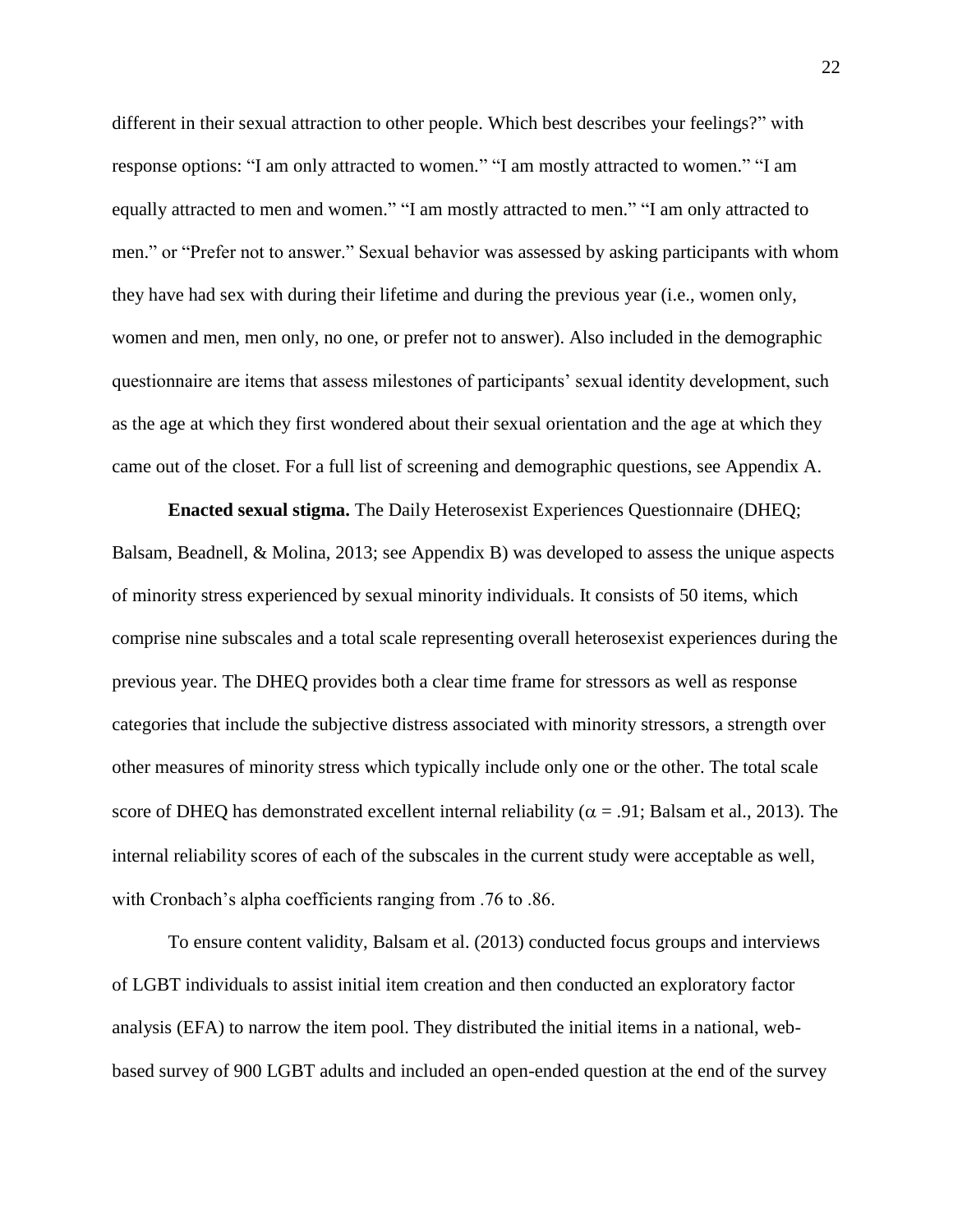that allowed participants to list any additional stressors that the survey did not address. After conducting the initial follow up survey, they conducted a second EFA to narrow the item pool. Following this analysis, they distributed the remaining 83 items in a national, web-based survey of 1,217 LGBT adults and conducted a third EFA, which narrowed the item pool to the final 50 items. In a recent review of measures that assess discrimination against sexual minorities, the DHEQ was the only measure reviewed that met all five criteria, including: reliability, factor structure, content validity, criterion-related validity, and construct validity (Morrison, Bishop, Morrison, & Parker-Taneo, 2016). The authors note that the DHEQ the best example of a "gold standard" measure of discrimination among sexual minority individuals.

The present study used the Harassment and Discrimination subscale of the DHEQ to operationalize enacted sexual stigma. The Harassment and Discrimination subscale consists of 6 items, such as "Being verbally harassed by strangers because you are LGBT." Participants respond using a 6-point Likert scale, ranging from 0, "*Did not happen/not applicable to me*," to 5, "*It happened, and it bothered me EXTREMELY*." In a racially diverse sample of individuals who identified as a sexual minority, the Harassment and Discrimination subscale demonstrated strong internal reliability ( $\alpha$  = .85; Balsam et al., 2013). In a large sample of sexual minority women ( $N = 626$ ), the Harassment and Discrimination subscale demonstrated similarly strong internal reliability ( $\alpha$  = .86; Shappie et al., 2019). The Harassment and Discrimination subscale is correlated with relevant measures of psychological distress (including depression, anxiety, PTSD symptoms, and perceived stress), demonstrating strong convergent validity (Balsam et al., 2013). Concurrent validity was supported by positive correlations with two face-valid items of discrimination (e.g., "How much has homophobia interfered with your ability to live a fulfilling and productive life?" and "How different do you think your life would be if you had not had to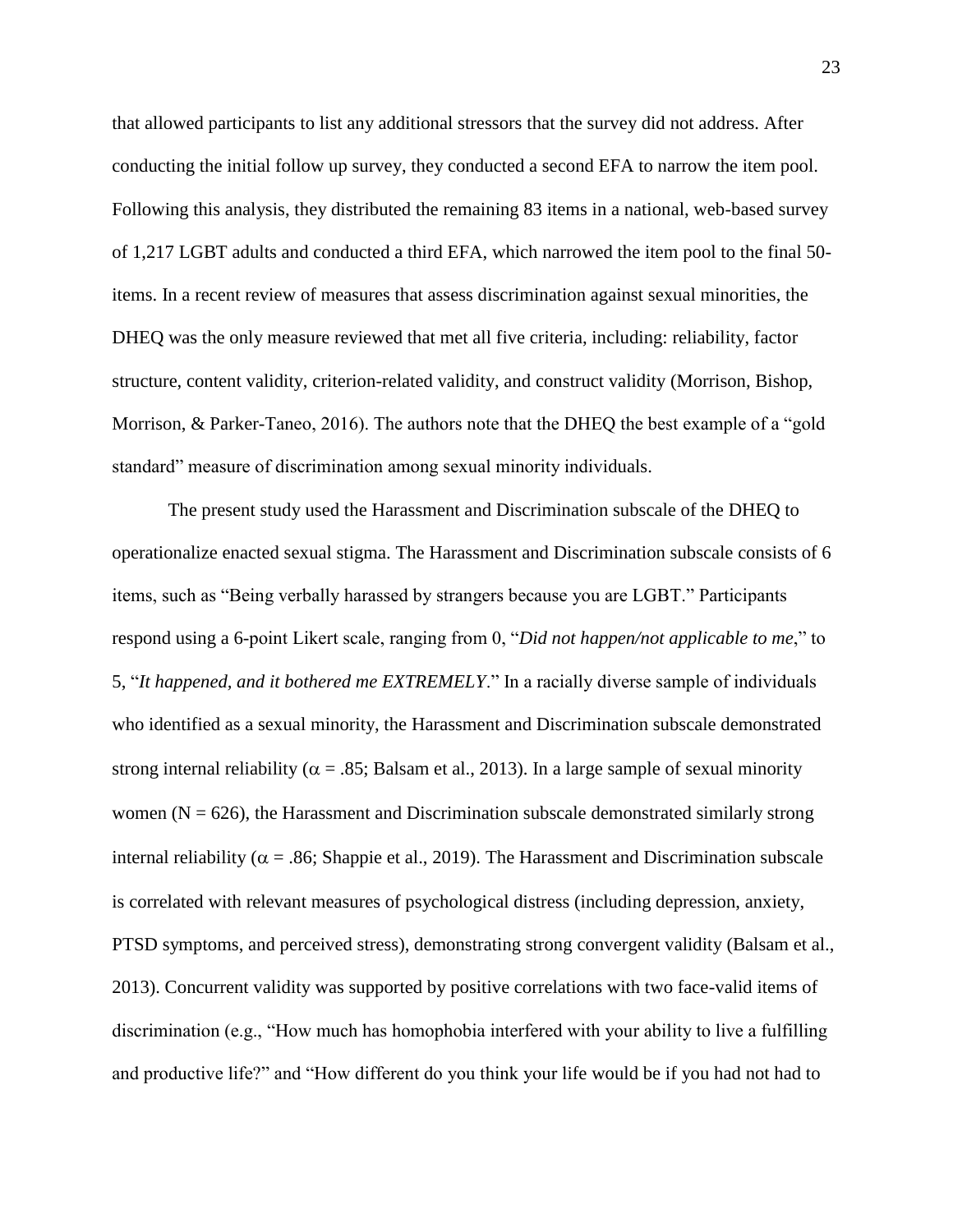deal with the challenges of being LGBT?"). In the present study, the Harassment and Discrimination subscale demonstrated adequate internal reliability,  $\alpha = .81$ .

**Perceived sexual stigma.** The Sexual Minority Women Rejection Sensitivity Scale (SMW-RSS; see Appendix C) was used by the present study to operationalize perceived sexual stigma. The SMW-RSS is a 16-item measure that assesses rejection sensitivity in sexual minority women (Dyar et al., 2016a). Participants were presented with a series of scenarios in which sexual minority women may experience discrimination or be treated unfairly due to their sexual identity. For example, one scenario is "You and your female partner are walking together holding hands. Several men are gathered on a corner outside a bar." Participants are asked how anxious/concerned they would feel that they would experience a negative outcome using a 6 point Likert scale ranging from 1 (*not at all anxious*) to 6 (*very anxious*). Using a similar scale, ranging from 1 (*very unlikely*) to 6 (*very likely*) participants are also asked the degree to which they would expect to be treated unfairly due to their sexual orientation. Scores on the SMW-RSS are computed by multiplying the participant's anxiety response by their expectation of rejection and then averaging across the 16 scenarios.

The SMW-RSS has demonstrated excellent internal reliability with a Cronbach's alpha ranging from .90 to .91 in three recent studies (Dyar et al., 2016a, 2016b; Shappie et al., 2019). The SMW-RSS has demonstrated convergent validity with correlations between the SMW-RSS and other measures of RS, such as the Gender Rejection Sensitivity Questionnaire (London et al., 2012) and the Gay-Related Rejection Sensitivity Scale (Pachankis et al., 2008), as well as correlations with minority stressors, internalizing symptoms, and sexual orientation salience. Dyar et al. (2016b) found evidence for divergent validity by demonstrating that the SMW-RSS continued to predict minority stress and mental health variables even after controlling for other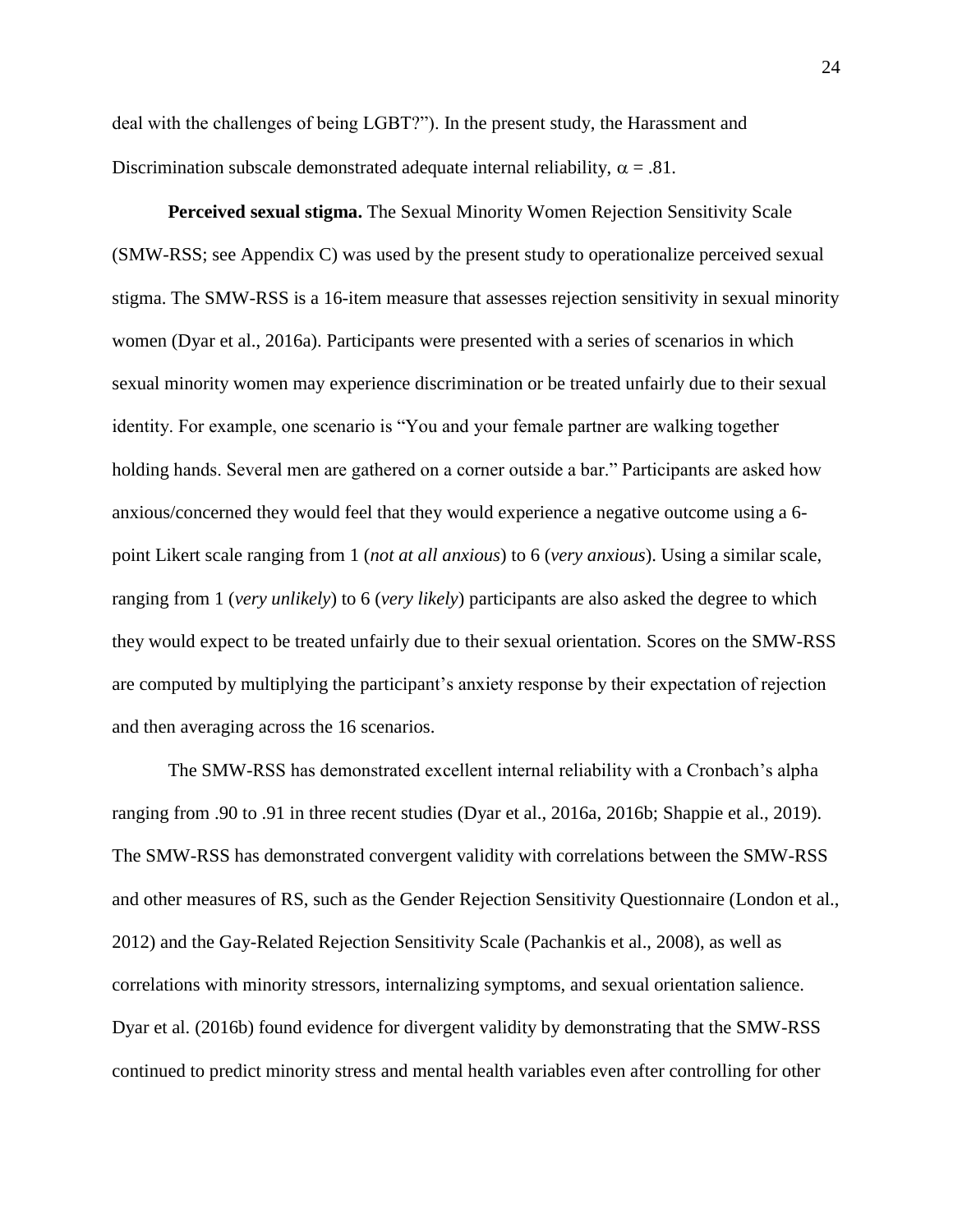measures of RS. In the present study, the SMW-RSS demonstrated strong internal reliability,  $\alpha$  = .91.

**Internalized sexual stigma.** The Lesbian, Gay, and Bisexual Identity Scale (LGBIS-R; Mohr & Kendra, 2011; see Appendix D) is a 27-item measure that includes eight subscales related to LGB identity. The subscales include internalized homonegativity, difficult process, acceptance concerns, concealment motivation, identity superiority, identity centrality, identity uncertainty, and identity affirmation. Each item is rated on a Likert scale of 1 (*strongly disagree*) to 6 (*strongly agree*), and subscale scores are calculated by taking the average of the respective subscale items. The present study included four subscales from the LGBIS: internalized homonegativity, difficult process of sexual identity development, acceptance concerns, and concealment motivation. The internalized homonegativity subscale was used in the present study to operationalize internalized sexual stigma. It is composed of three items (e.g., "If it were possible, I would choose to be straight"), and has demonstrated strong internal reliability in the initial validation study ( $\alpha = .87$ ; Mohr & Kendra, 2011) as well as more recently in a sample of sexual minority women ( $\alpha = .89$ ; Dyar et al., 2016a). In the present study, internalized homonegativity had similarly adequate internal reliability, ( $\alpha$  = .82). The internalized homonegativity subscale was also positively related to measures of negative psychosocial functioning and negatively related to life satisfaction and self-esteem, demonstrating convergent validity (Mohr & Kendra, 2011).

**Rejection-based proximal stress.** RBPS was a latent construct comprised of three subscales of the LGBIS: acceptance concerns, concealment motivation, and difficult process (see Appendix D). All three subscales are composed of three items. The acceptance concerns (AC) subscale refers to concern that the individual has about whether others will accept their sexual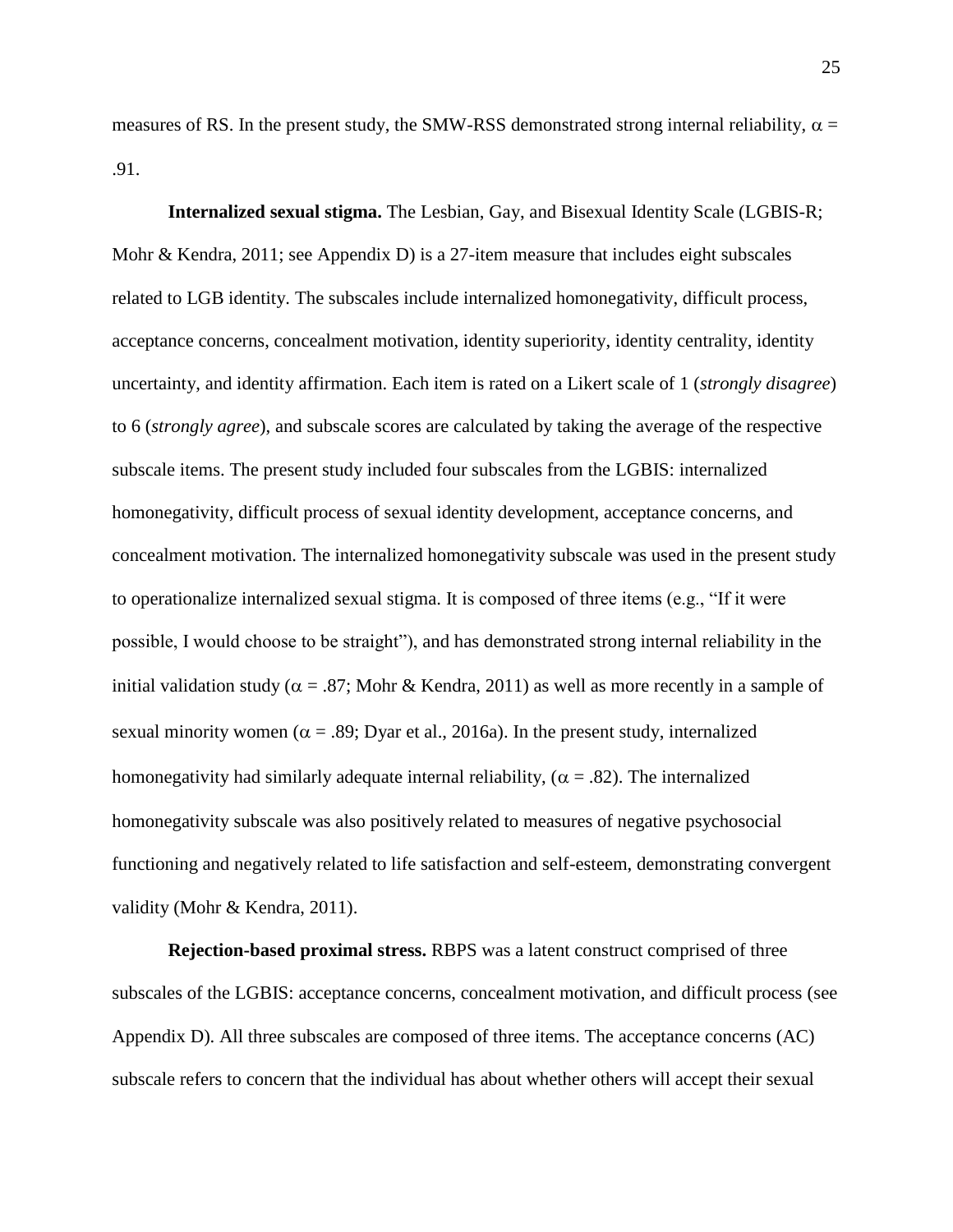identity (e.g., "I can't feel comfortable knowing that others judge me negatively for my sexual orientation"). The concealment motivation (CM) subscale measures the individual's motivation to conceal their sexual identity from others (e.g., "My sexual orientation is a very personal and private matter"). The difficult process (DP) refers to the ease with which the individual developed their sexual identity (e.g., "Admitting to myself that I'm an LGB person has been a very slow process"). All three subscales have demonstrated adequate reliability in a sample of sexual minority women (AC  $\alpha$  = .82, DP  $\alpha$  = .80, and CM  $\alpha$  = .80; Dyar et al., 2016a). In addition, these three subscales have been used to measure the latent variable RBPS in two previous studies, both of which found similarly significant factor loadings in large samples of sexual minority women (Dyar et al., 2016a; Shappie et al., 2019). Test-retest reliability is also good for acceptance concerns  $(r = .83)$ , acceptable for concealment motivation  $(r = .70)$ , and excellent for difficult process (*r* = .92) (Mohr & Kendra, 2011). Finally, Mohr and Kendra (2011) conducted correlation analyses between the subscales of the LGBIS and theoretically related measures to establish their construct validity. As hypothesized, the acceptance concerns subscale was negatively associated outness and self-esteem. The concealment motivation subscale was negatively related to outness as well as self-concealment. The difficult process subscale was positively related to measures of negative psychological functioning, such as feelings of depression, guilt, fear, and hostility (Mohr & Kendra, 2011). In the present study, the acceptance concerns had borderline acceptable internal reliability ( $\alpha = .68$ ), and the difficult process as well as concealment motivation subscales had acceptable internal reliability ( $\alpha = .79$ ) and  $\alpha = .78$ , respectively).

**Rejection-based interpersonal behaviors.** Rejection-based interpersonal behaviors (RBIB; see Appendix E) is a novel latent construct comprised of three measures of perceptions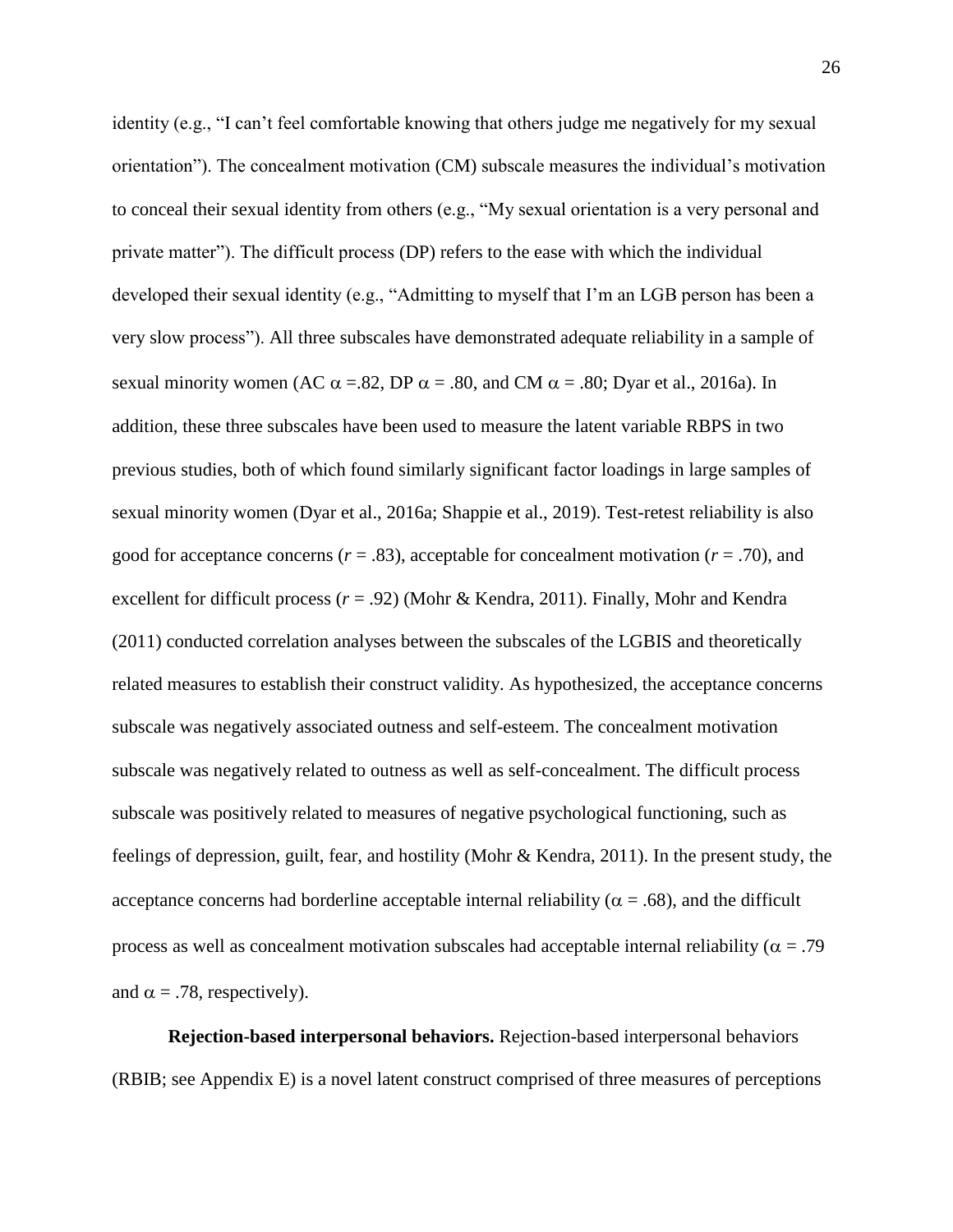about the respondent's partner's negative behaviors related to relationship functioning, which include: hostility, jealousy, and emotional unsupportiveness. All three measures are drawn from the work of Downey and Feldman (1996), who adapted the measures from the work of Kasian and Painter (1992). The hostile behavior scale consists of 10 items (e.g., "My partner insulted or shamed me in front of others"). The emotionally supportive behavior scale consists of 8 items (e.g., "My partner said things to encourage me"). The Jealous behavior scale consists of 3 items (e.g., "My partner monitored my time and made me account for my whereabouts"). Participants respond to all three scales on a 6-point Likert scale ranging from 0 (*never*) to 5 (*daily/always*), indicating the frequency with which their partner engaged in the behavior during the previous month. Each scale is scored by calculating the mean of all scale items. Scores on the emotionally supportive behavior scale were reversed to match the directionality of the other two scales (i.e., a higher score will be indicative of less emotionally supportive behavior).

In a sample of heterosexual couples, the hostile behavior scale demonstrated strong internal reliability (male  $\alpha = .86$ ; female  $\alpha = .83$ ), the emotionally supportive behavior scale demonstrated strong internal reliability (male  $\alpha = .82$ ; female  $\alpha = .78$ ), and the jealous behavior scale demonstrated adequate internal reliability (male  $\alpha$  = .70; female  $\alpha$  = .65). In addition, the behavior scales were positively correlated with rejection sensitivity among heterosexual couples, indicating convergent validity (Downey & Feldman, 1996). In the present study, all three scales demonstrated good internal reliability (jealousy  $\alpha = .81$ ; hostility  $\alpha = .88$ ; emotional unsupportiveness  $\alpha = .84$ ).

**Rejection-based interpersonal cognitions.** Rejection-based interpersonal cognitions (RBIC; see Appendix F) is a novel latent construct comprised of three measures of the participant's cognitions about their partner's view of the relationship. All three measures are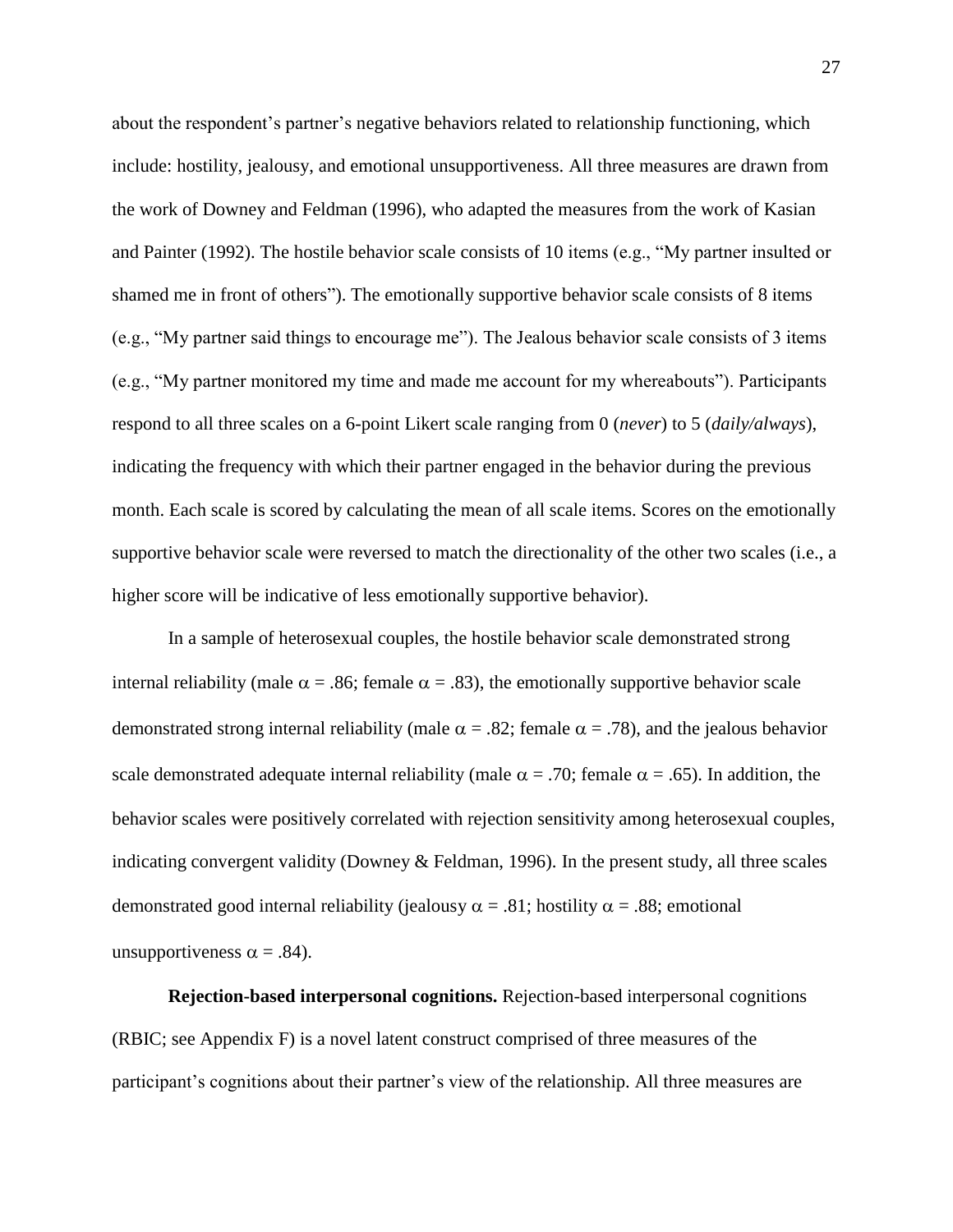drawn from the work of Downey and Feldman (1996): perception of partner's relationship security (one item; "My partner feels secure in our relationship"), perception of partner's satisfaction with the relationship (three items, e.g., "My partner is satisfied with our relationship"), and perception of partner's commitment to the relationship (four items, e.g., "My partner often thinks of leaving our relationship"). Scores on all three measures were reversed so higher scores will be indicative of greater perceptions of partner insecurity, dissatisfaction, and less commitment to the relationship. Participants respond to all three measures on a 9-point Likert scale ranging from 0, point Likert scale ranging from 0 (*not at all true of my partner's feelings*) to 8 (*completely true of my partner's feelings*). In a sample of heterosexual couples, the perception of partner's commitment scale and the perception of partner's satisfaction scale demonstrated adequate reliability among both men ( $\alpha = .82$ ;  $\alpha = .70$ ) and women ( $\alpha = .78$ ;  $\alpha =$ .71). All three measures were positively correlated with rejection sensitivity among men and women in opposite sex relationships, indicating convergent validity (Downey & Feldman, 1996). In the present study, both perception of partner's satisfaction and commitment had good internal reliability ( $\alpha$  = .91,  $\alpha$  = .86, respectively). It is not possible to assess internal reliability for the perception of partner's security measure because it is a single-item.

**Relationship satisfaction.** Relationship satisfaction was measured by brief, three-item measure drawn from the work of Downey and Feldman (1996). This scale was chosen because of its brevity and face validity (e.g., "I am satisfied with our relationship"). Participants responded the extent to which each item was true of their feelings about their romantic relationship on a scale of 0 (*not at all true of my feelings*) to 7 (*completely true of my feelings*). In Downey and Feldman's (1996) heterosexual sample, scores on the relationship satisfaction scale were strongly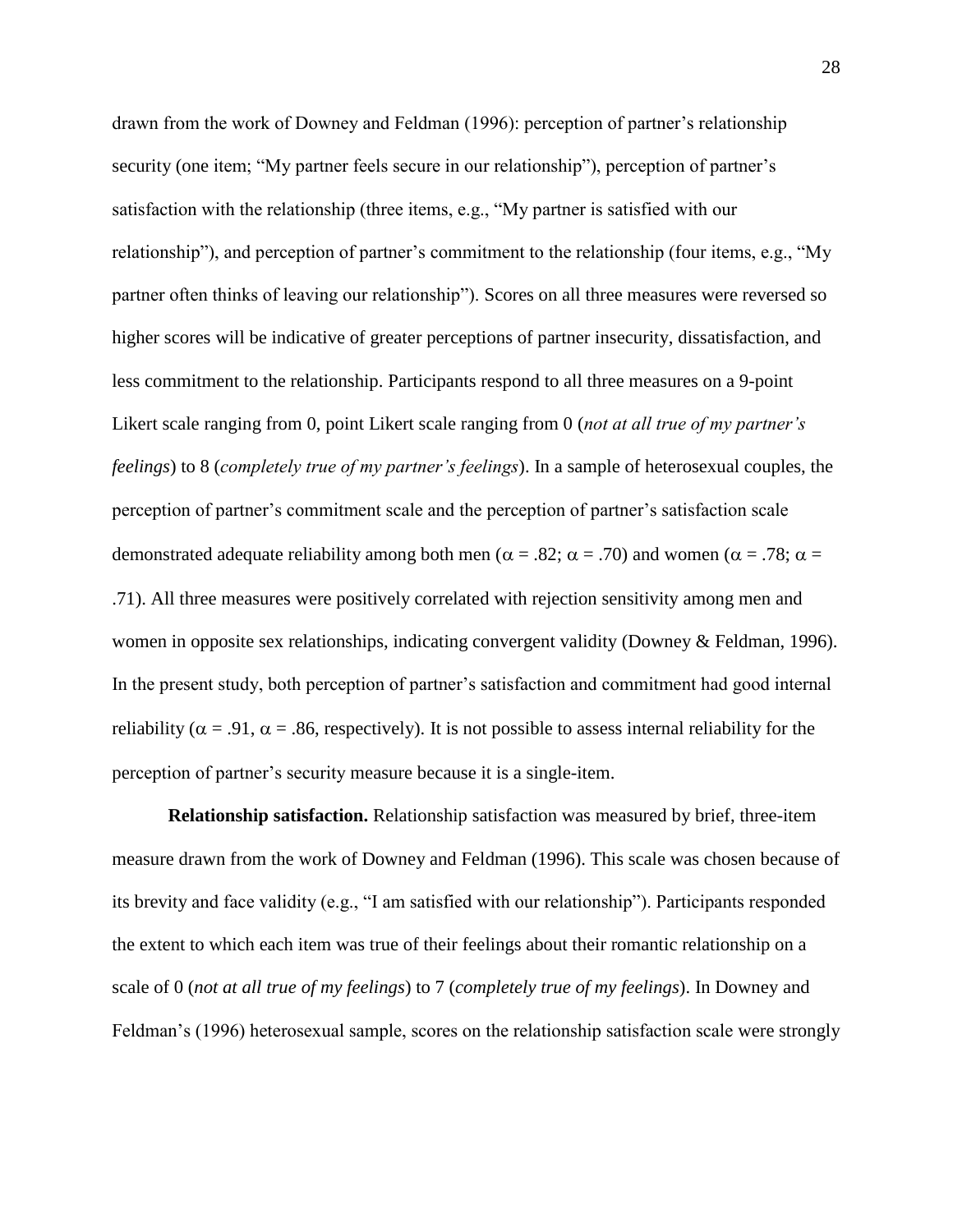correlated with scores on the Dyadic Adjustment Scale, *r* = .73, *p* <.001. In the present study, internal reliability was strong,  $\alpha = .93$ .

**General rejection sensitivity.** The Adult Rejection Sensitivity Questionnaire (A-RSQ; Berenson et al., 2009; see Appendix H) is a 9-item measure of rejection sensitivity validated in a sample of adults. Each item on the A-RSQ is rated on a 6-point Likert scale ranging from 1 (*very unconcerned*) to 6 (*very concerned*). The A-RSQ is scored by multiplying the ratings of concern/anxiety by ratings of expected rejection in each situation, and then averaging the resulting scores. The A-RSQ was adapted from the original RSQ (Downey & Feldman, 1996) which included situations that were relevant to college student populations. The A-RSQ was developed by revising items on the RSQ to be more generally applicable, removing items that were specific to college life and generating additional items concerning potential rejection in adulthood (Berenson et al., 2009). This measure was used as a covariate on relationship satisfaction to control for the association that an individual's general rejection-sensitivity may have on the proposed model. The A-RSQ was strongly correlated with the original RSQ (*r* = .87) and demonstrated sufficient reliability ( $\alpha$  = .74; Berenson et al., 2009). The A-RSQ also demonstrated strong test-retest reliability ( $\alpha$  = .91; Berenson, Downey, Rafaeli, Coifman, & Leventhal Paquin, 2011). Similar to the original RSQ, the A-RSQ is associated with interpersonal sensitivity ( $r = .45$ ), social avoidance/distress ( $r = .34$ ), and self-esteem ( $r = .46$ ), demonstrating strong convergent validity (Berenson et al., 2009). In the present study, the A-RSQ had adequate internal reliability,  $\alpha = .74$ .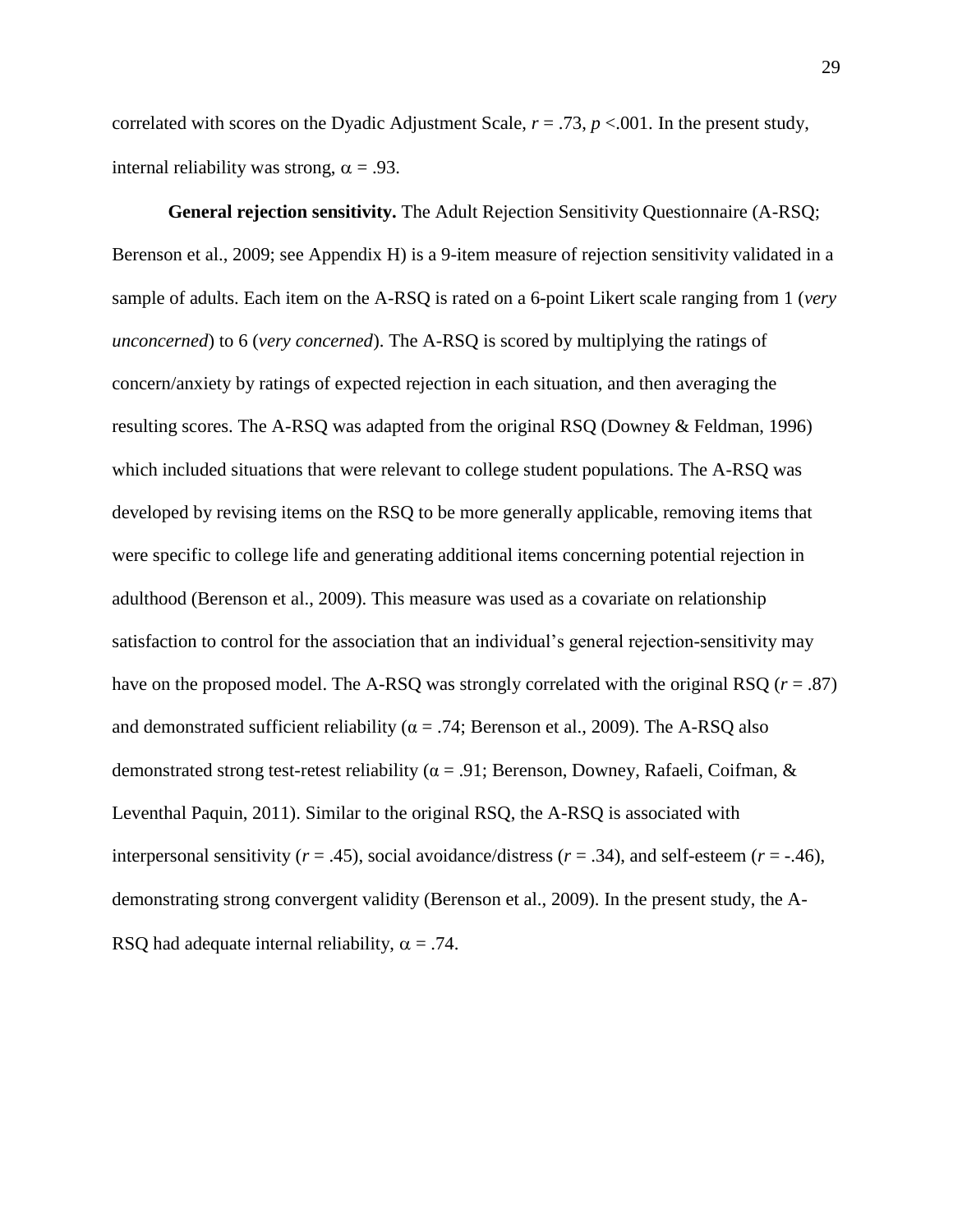### **CHAPTER III**

### **RESULTS**

### **Preliminary Analyses and Data Cleaning**

Prior to hypothesis testing, descriptive statistics were reviewed to determine whether there were substantial missing data or systematic errors in the data set. Across all measures, there were no missing data. This was attributed to Qualtrics survey logic that caused a popup message to appear for participants who proceeded in the survey without completing all of the questions on the current page. As a result, there was no need to address missingness in the dataset. Descriptive statistics as well as box plots and histograms were used to examine normality, including outliers, skewness, and kurtosis. Skewness and kurtosis were addressed if skewness was greater than the absolute value of 2 and/or kurtosis was greater than the absolute value of 3. To address outliers, skewness, and kurtosis, variables were either winsorized or transformed. See Table 1 for descriptive statistics of the sample and Table 2 for scale normality as well as indications of whether a scale was transformed or values were winsorized. Bivariate correlations were created to assess relatedness among the variables included in the proposed model (see Table 3).

#### **Model Testing**

Structural equation modeling (SEM) was used to conduct path analyses among the observed and latent variables, including testing the hypothesized direct and indirect effects. Observed variables in the model were: enacted sexual stigma, internalized sexual stigma, perceived sexual stigma, general rejection sensitivity, and relationship satisfaction. Latent variables included in the model were: Rejection-Based Proximal Stress (RBPS), Rejection-Based Interpersonal Behaviors (RBIB), and Rejection-Based Interpersonal Cognitions (RBIC), which were comprised of three indicator variables each. RBPS was comprised of acceptance concerns,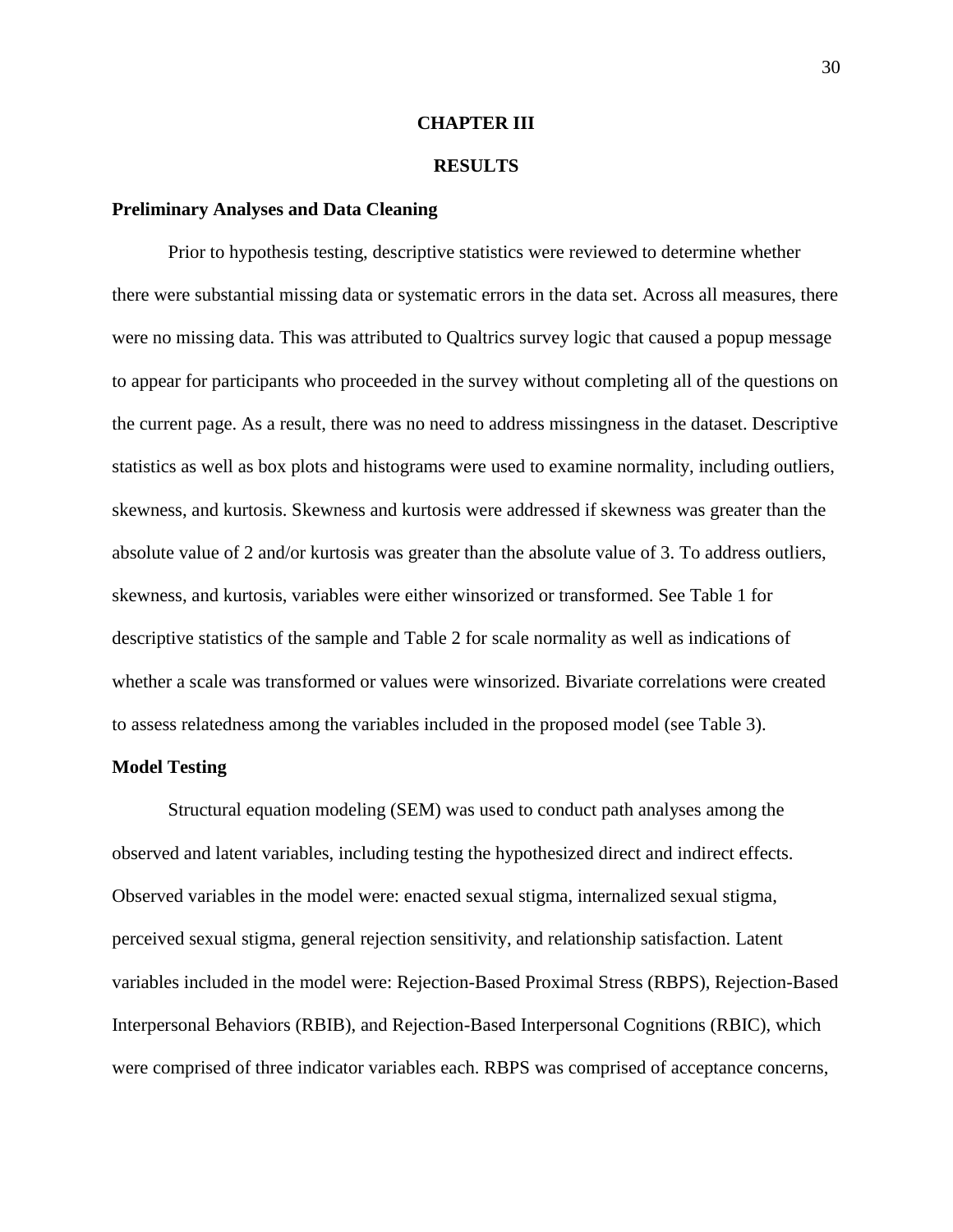Table 1

*Descriptive Statistics of Final Sample*

| Demographic Characteristics             | $N = 326$        |
|-----------------------------------------|------------------|
| Age                                     |                  |
| 18-21                                   | $10(3.1\%)$      |
| $22 - 25$                               | 93 (28.6%)       |
| 26-29                                   | 113 (41.3%)      |
| 30-35                                   | 109 (33.5%)      |
| Latina                                  | 38 (11.7%)       |
| Race                                    |                  |
| White                                   | 233 (71.5%)      |
| <b>Black</b>                            | 28 (8.6%)        |
| Asian/Hawaiian/Pacific Islander         | 19 (5.8%)        |
| American Indian/Alaskan                 | $2(0.6\%)$       |
| Multiracial                             | 34 (10.4%)       |
| Other                                   | $10(3.1\%)$      |
| Sexual Identity (select all that apply) |                  |
| Lesbian                                 | 274 (84.0%)      |
| <b>Bisexual</b>                         | 67(20.6%)        |
| Queer                                   | 122 (37.4%)      |
| Asexual                                 | $2(0.6\%)$       |
| Pansexual                               | $17(5.2\%)$      |
| Questioning                             | $1(0.3\%)$       |
| Gay                                     | 98 (30.1%)       |
| Other                                   | $2(0.6\%)$       |
| <b>Sexual Attraction</b>                |                  |
| Only Women                              | 149 (45.8%)      |
| <b>Mostly Women</b>                     | 158 (48.6%)      |
| Equally Women & Men                     | $17(5.2\%)$      |
| Mostly Men                              | $1(0.3\%)$       |
| Only Men                                | $\boldsymbol{0}$ |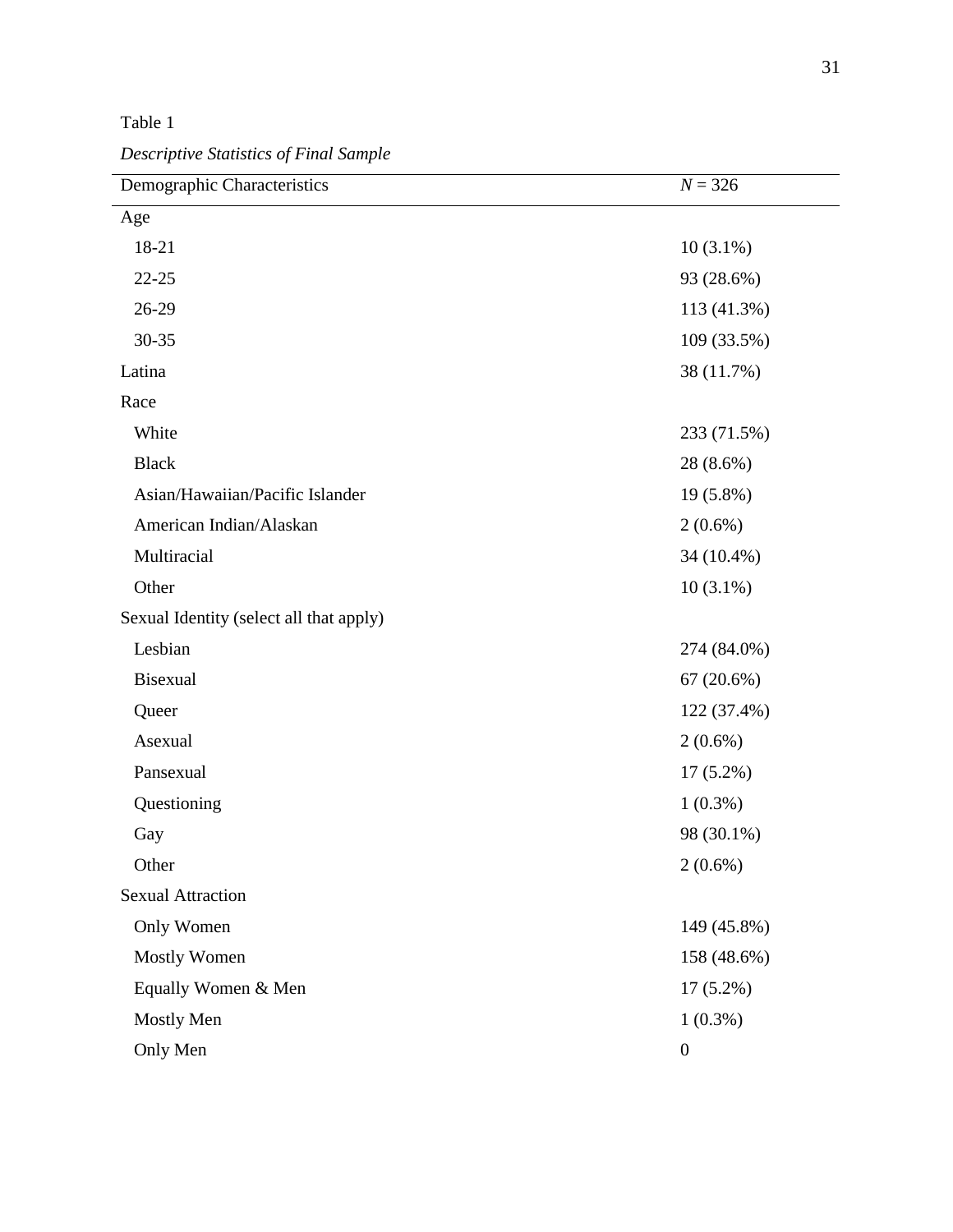Table 1 *Continued*

| Demographic Characteristics        | $N = 326$        |
|------------------------------------|------------------|
| Closetedness                       |                  |
| Half-in and half-out               | $15(4.6\%)$      |
| Out of the closet most of the time | 94 (28.8%)       |
| Completely out of the closet       | 217 (66.6%)      |
| City/Community of Residence        |                  |
| Urban                              | 234 (71.8%)      |
| Suburban                           | 77 (23.6%)       |
| Rural                              | $15(4.6\%)$      |
| Employment (select all that apply) |                  |
| Part-Time                          | 56 (17.2%)       |
| Full-Time                          | 244 (74.8%)      |
| Student                            | 50 (15.3%)       |
| Homemaker                          | $4(1.2\%)$       |
| Unemployed                         | $11(3.4\%)$      |
| Retired                            | $\boldsymbol{0}$ |
| Education                          |                  |
| Some High School                   | $3(0.9\%)$       |
| <b>High School Graduate</b>        | $20(6.1\%)$      |
| Some College                       | 48 (14.7%)       |
| Associate's Degree                 | $16(4.9\%)$      |
| Bachelor's Degree                  | 156 (47.9%)      |
| Master's Degree                    | 67(20.6%)        |
| Doctoral/Professional Degree       | $16(4.9\%)$      |
| Income (individual)                |                  |
| $$0 - $19,999$                     | 56 (17.2%)       |
| \$20,000 - \$39,999                | 87 (26.7%)       |
| \$40,000 - \$59,999                | 107 (32.8%)      |
| \$60,000 - \$79,999                | 46 (14.1%)       |
| \$80,000 - \$99,999                | 14 (4.3%)        |
| $$100,000+$                        | $16(4.9\%)$      |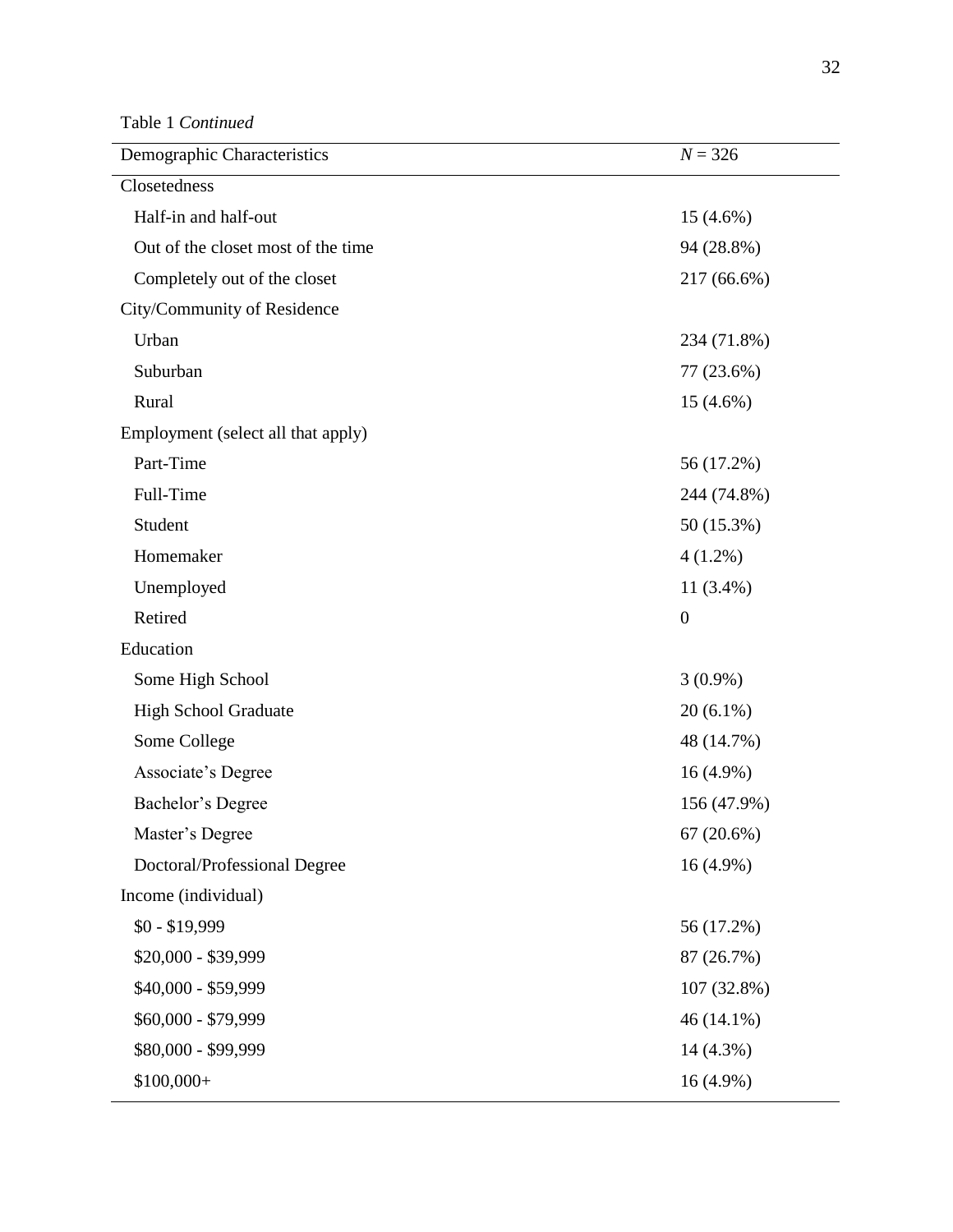Table 2

# *Normality of Study Variables by Scale*

|                                                  | Outliers         | Action      | Final           | Final    |
|--------------------------------------------------|------------------|-------------|-----------------|----------|
|                                                  |                  |             | <b>Skewness</b> | Kurtosis |
| <b>Harassment and Discrimination Subscale</b>    | $\overline{0}$   | None        | 1.565           | 2.242    |
| Internalized Homophobia Subscale                 | 3                | W           | 1.699           | 2.284    |
| Sexual Minority Women's Rejection                | $\overline{0}$   | None        | 0.345           | $-0.274$ |
| <b>Sensitivity Scale</b>                         |                  |             |                 |          |
| <b>Adult Rejection Sensitivity Questionnaire</b> | $\overline{0}$   | None        | 0.956           | 0.945    |
| <b>Rejection-Based Proximal Stress</b>           |                  |             |                 |          |
| <b>Acceptance Concerns Subscale</b>              | $\boldsymbol{0}$ | None        | 0.300           | $-0.264$ |
| <b>Difficult Process Subscale</b>                | $\boldsymbol{0}$ | None        | 0.400           | $-0.651$ |
| <b>Concealment Motivation Subscale</b>           | $\boldsymbol{0}$ | None        | 0.633           | $-0.651$ |
| Rejection-Based Interpersonal Behaviors          |                  |             |                 |          |
| <b>Jealousy Subscale</b>                         | 8                | <b>SQRT</b> | 0.682           | $-0.504$ |
| <b>Emotional Unsupportiveness Subscale</b>       | $\overline{4}$   | <b>SQRT</b> | 1.091           | 1.377    |
| <b>Hostility Subscale</b>                        | 6                | <b>SQRT</b> | 0.599           | 0.036    |
| Rejection-Based Interpersonal Cognitions         |                  |             |                 |          |
| <b>Satisfaction Subscale</b>                     | $\boldsymbol{0}$ | None        | $-1.619$        | 2.738    |
| <b>Security Subscale</b>                         | $\overline{0}$   | None        | $-1.517$        | 1.562    |
| <b>Commitment Subscale</b>                       | 15               | W           | $-1.742$        | 2.051    |
| <b>Relationship Satisfaction Scale</b>           | $\overline{2}$   | W           | $-1.558$        | 2.133    |

*Note.* W = Winsorized outliers. SQRT = Square-Root Transformation.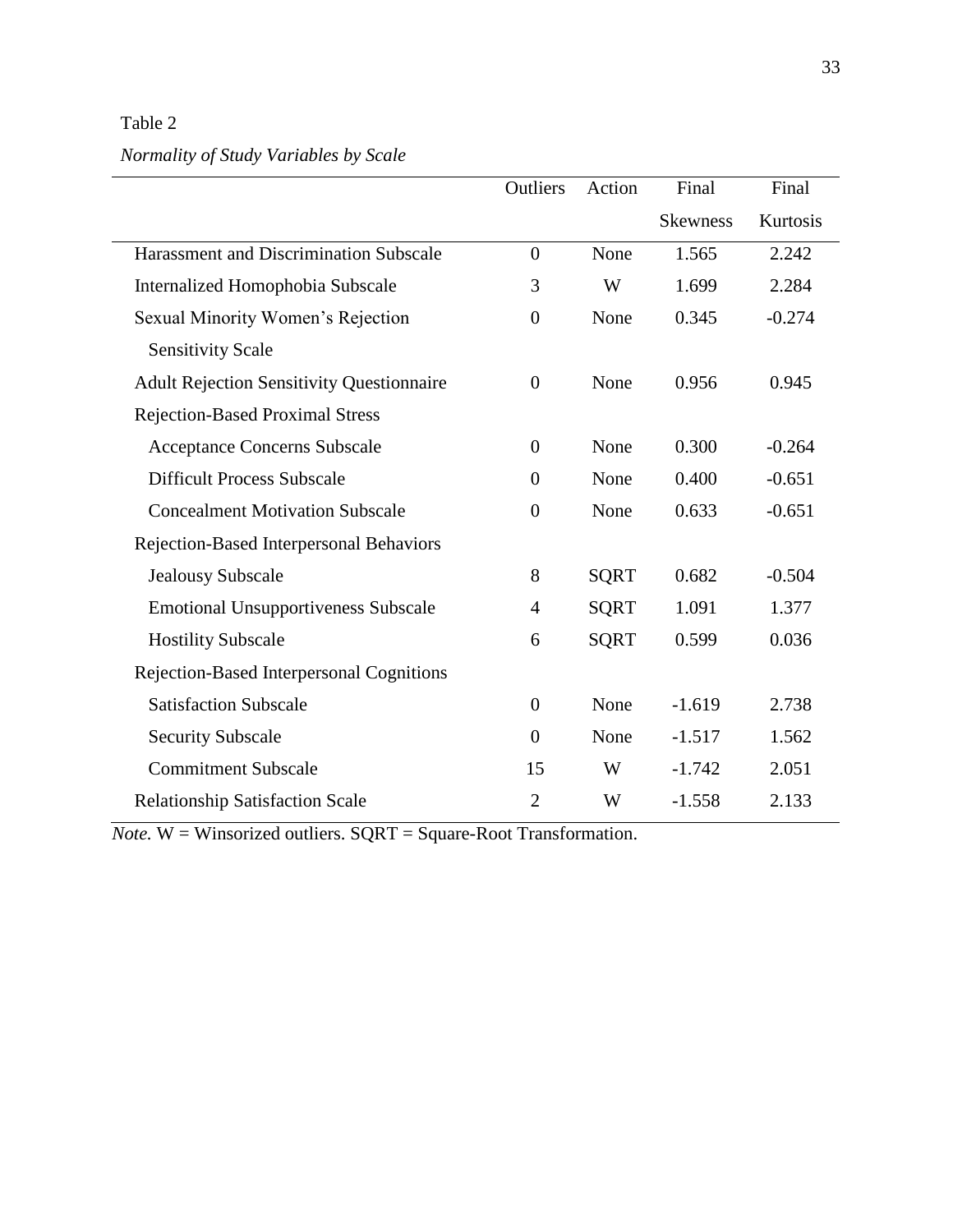## Table 3

*Means, Standard Deviations, and Bivariate Correlations of Model Variables*

| Variable                         |         | $\overline{2}$           | 3         | 4           | 5          | 6                 | 7                 |
|----------------------------------|---------|--------------------------|-----------|-------------|------------|-------------------|-------------------|
| 1. Enacted Stigma                | $-1$    | .039                     | $.371***$ | $.190***$   | $.149*$    | $-.026$           | $-.094$           |
| 2. Internalized Stigma           |         | $\overline{\phantom{m}}$ | $.137*$   | $.148**$    | .085       | $-.037$           | .012              |
| 3. Perceived Stigma              |         |                          | $- -$     | $.204***$   | $-.018$    | .010              | .018              |
| 4. General Rejection Sensitivity |         |                          |           | $- -$       | $.464***$  | $-.330***$        | $-.311***$        |
| 5. RBIB                          |         |                          |           |             | $-$        | $-.791***$        | $-.771***$        |
| 6. RBIC                          |         |                          |           |             |            | $\qquad \qquad -$ | .738 ***          |
| 7. Relationship Satisfaction     |         |                          |           |             |            |                   | $\qquad \qquad -$ |
| Mean                             | 1.05    | 1.48                     | 13.45     | 6.87        | 0.80       | 6.75              | 5.85              |
| <b>Standard Deviation</b>        | 1.11    | .74                      | 6.79      | 4.09        | .28        | 1.69              | 1.40              |
| Range                            | $0 - 5$ | $1 - 4.33$               | $1 - 36$  | $1 - 22.44$ | $0 - 2.83$ | $0 - 8$           | $0.67 - 7.00$     |

*Note.* RBIB = Rejection-Based Interpersonal Behaviors; RBIC = Rejection-Based Interpersonal Cognitions. *\*p* < .05, \*\**p* < .01, \*\*\* *p* < .001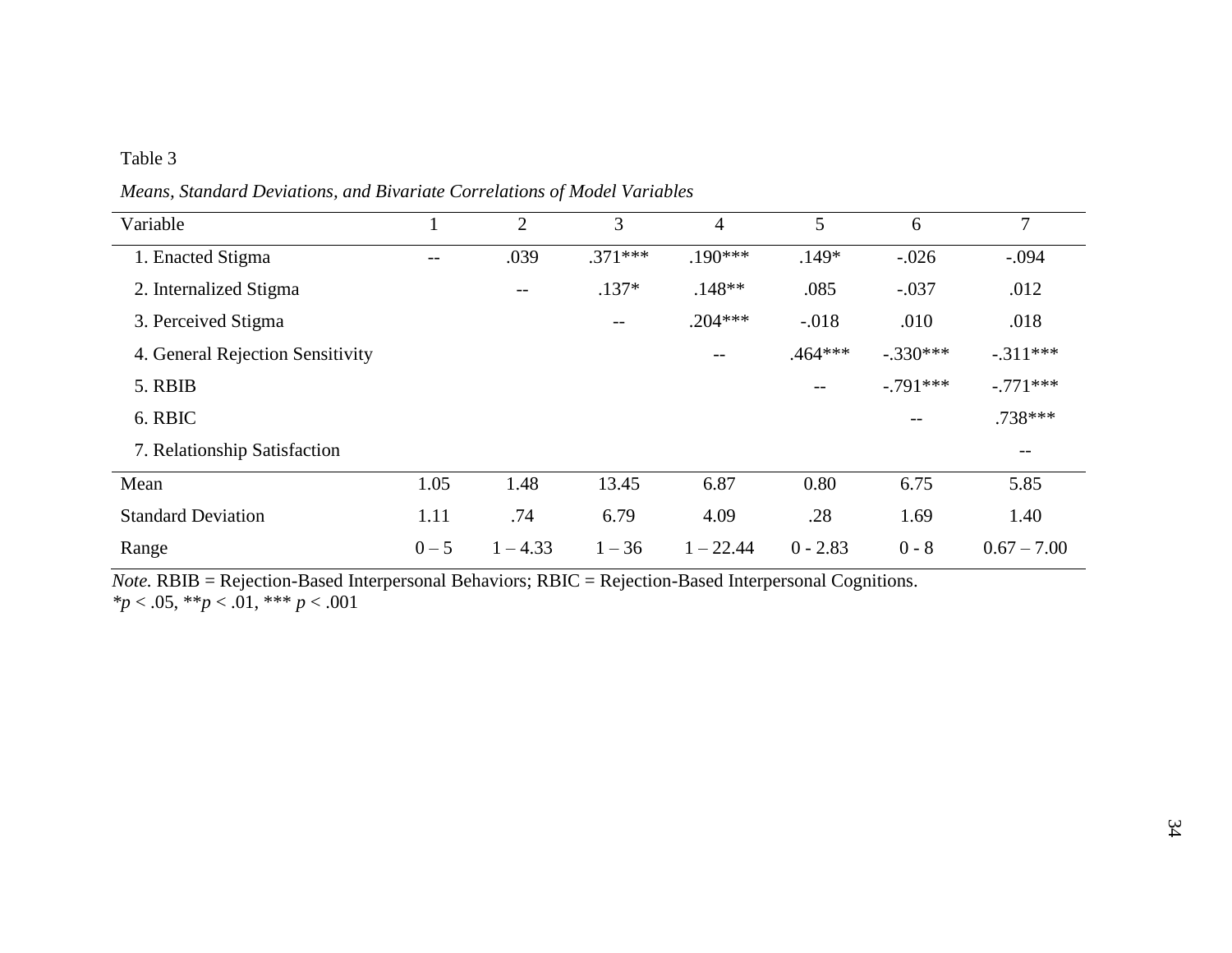concealment motivation, and difficult process establishing a positive sexual identity. RBIB was comprised of perceptions of partner's jealous behavior, hostile behavior, and emotionally unsupportive behavior. RBIC was comprised of perceptions about partner's relationship security, relationship satisfaction, and commitment to the relationship.

The observed and latent variables form a dyadic SEM model, which was estimated in Mplus (Version 7; Muthén & Muthén, 2015). SEM is the preferred statistical technique for researchers who wish to investigate dyadic models (Fitzpatrick et al., 2016) because of its ability to incorporate multiple dependent variables in a single model as well as impose equality and/or restrictions on parameters in the model, which is extremely useful when analyzing dyadic data. More specifically, the present study tested an Actor Partner Interdependence Model (APIM), which is a particular type of SEM that provides a framework for conceptualizing relatedness among variables in dyadic data (Kenny & Cook, 1999).

The APIM is defined as a "model of dyadic relationships that integrates a conceptual view of interdependence with the appropriate statistical techniques to measure and test it" (Cook & Kenny, 2005, p. 101). The APIM provides a framework for organizing both individual and dyadic-level variables, which can be analyzed via SEM. There are two types of effects included in the APIM. The first is the actor effect, which represents the association that a participant's score on an independent variable may have with her own score on a dependent variable. The second is the partner effect, which represents the association that a participant's score on an independent variable may have with the dependent variable of her partner. By incorporating both actor and partner effects in to a single model, the APIM allows researchers to explore relations across partners of a dyad without violating the assumption of independence (Fitzpatrick et al., 2016). Testing dyadic patterns allows the comparison of each dyad member's associations with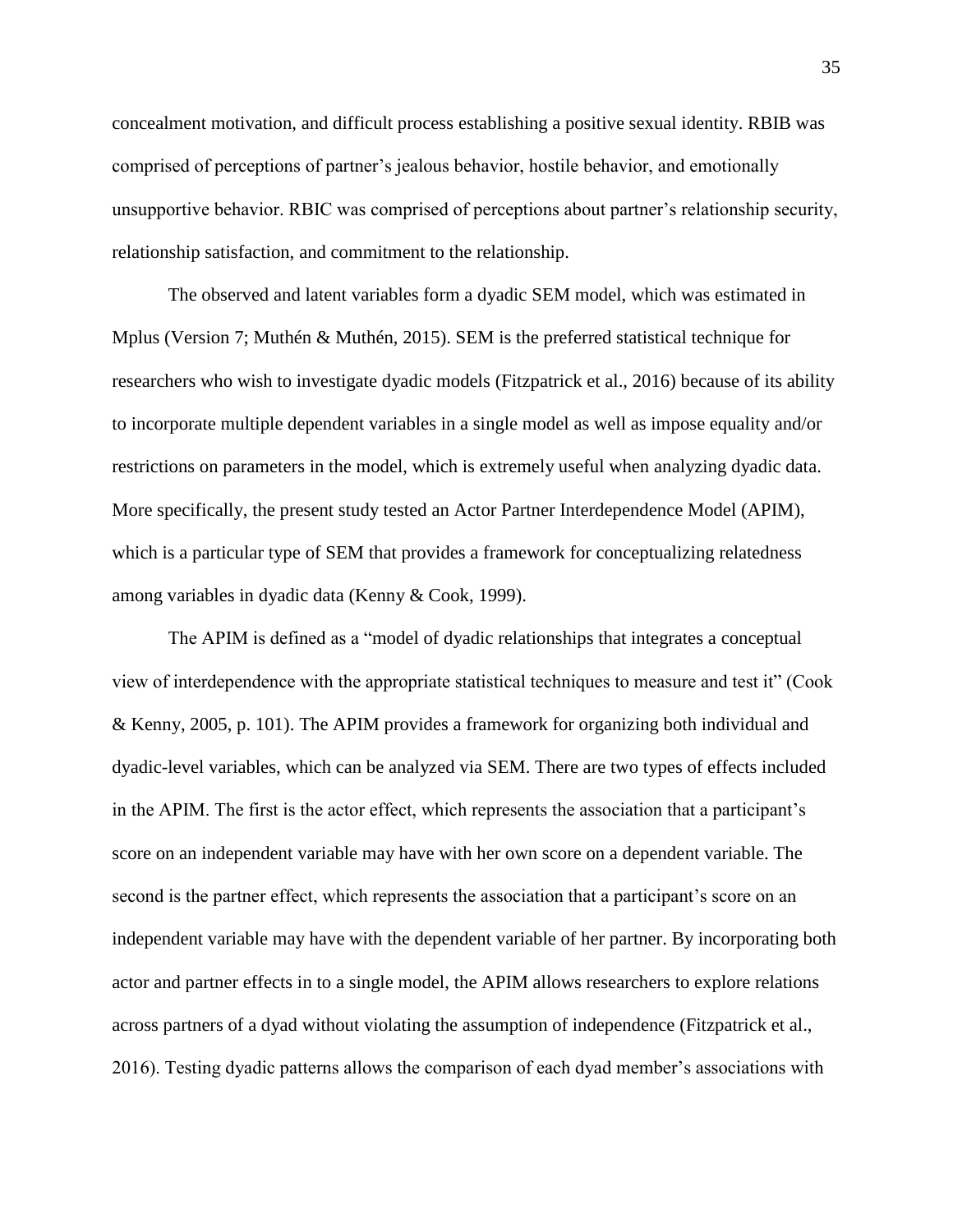outcomes, thereby increasing researchers' understanding of the individual and/or combined roles of actor and partner.

The present study included only same-sex couples whose members are indistinguishable from one another because there is no characteristic that uniformly distinguishes members of the dyad. Following the recommendations of Olsen and Kenny (2006), SEM for interchangeable dyads requires equality restrictions to be placed upon corresponding parameters of a symmetrically structured model. Thus, the APIM for interchangeable dyads includes not only equal actor and partner effects, but also equal predictor means, predictor variances, outcome intercepts, and residual variances across both members of the dyad. These constraints are noted in Figure 2, which includes pathways that are labeled to correspond with equality constraints (i.e., both pathways labelled "A" were constrained to equality with one another). These constraints were implemented when the proposed model was tested in Mplus.

### **Confirmatory Factor Analyses**

Prior to analyzing the full SEM model, confirmatory factor analyses were conducted to assess the factor structure of the latent variables included in the model. Three separate CFAs were done in Mplus (Version 7; Muthén & Muthén, 2015), one for each of the three latent variables (RBPS, RBIB, and RBIC). Following the above described guidelines for conducting APIMs, data from both members of the dyad were included in the CFA for each of the latent variables, and equality constraints were placed on each of the factor loadings, means, and variances when conducting the analysis. Model fit was considered acceptable if the comparative fit index (CFI) > .90, the Tucker-Lewis index (TLI) > .90, and the root-mean-square error (RMSEA) <.08 (Bentler, 1990; Bentler & Bonett, 1980; MacCallum, Browne, & Sugawara, 1996). Chi-square tests of model fit were also examined; however, this test can be overpowered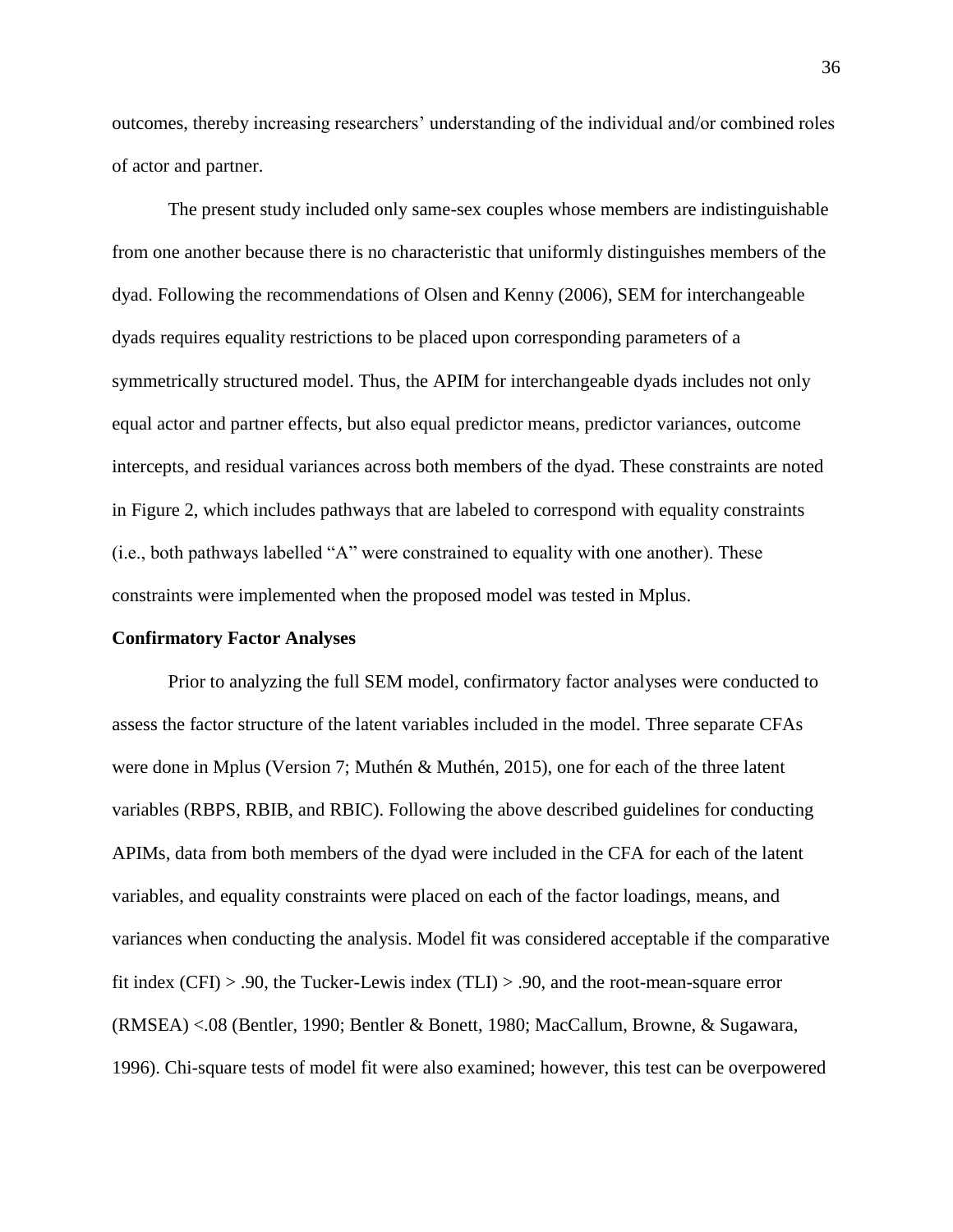

*Figure 2.* Hypothesized structural equation model with equality labels on path coefficients. DHEQ-H&D = Daily Heterosexist Experiences Questionnaire Harassment and Discrimination Subscale; LGBIS-IH = Lesbian, Gay, and Bisexual Identity Scale – Internalized Homophobia Subscale; SMW-RSS = Sexual Minority Women Rejection Sensitivity Scale; ARSQ = Adult Rejection Sensitivity Questionnaire; RBIB = Rejection-Based Interpersonal Behaviors; RBIC = Rejection-Based Interpersonal Cognitions; RBPS = Rejection-Based Proximal Stress.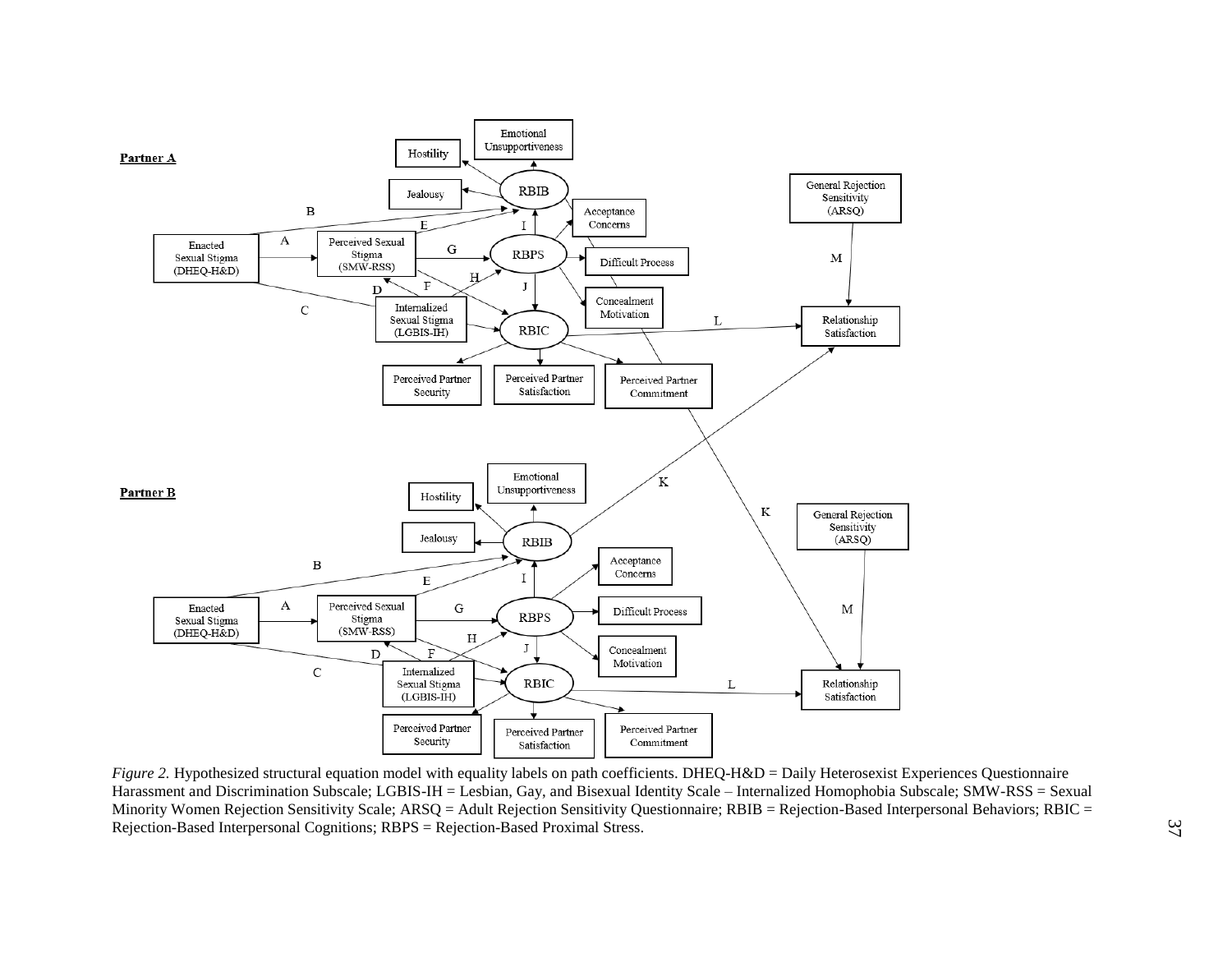in moderate to large sample sizes, and as a result is not a good indicator of model fit on its own (Bentler & Bonnet, 1980).

The first CFA tested the hypothesis that participant's acceptance concerns, concealment motivation, and difficulty coming to terms with their sexual identity would contribute to an underlying factor of RBPS. The CFA supported this hypothesis, with the fit indices suggesting good model fit,  $\chi^2(10) = 17.84$ ,  $p = .06$ , CFI = .91, TLI = .87, RMSEA = .07. Since the TLI did not reach the required .90 cutoff, the Standardized Root Mean Square Residual (SRMR) was examined as an additional indicator of model fit, and a value < .08 is generally considered indicative of good model fit (Hu & Bentler, 1999). This cutoff was met,  $SRMR = .06$ , indicating good model fit (see Figure 3 for factor loadings, standard errors, and significance).

The second CFA tested the hypothesis that participant's perceptions of their partner's hostile, jealous, and emotionally unsupportive behaviors contributed to an underlying factor of RBIB. The CFA supported this hypothesis, with the fit indices suggesting good model fit,  $\chi^2(16)$  $= 29.54$ ,  $p = .02$ , CFI = .94, TLI = .95, RMSEA = .07 (see Figure 4 for factor loadings, standard errors, and significance). The third CFA tested the hypothesis that participant's perceptions of their partner's security, satisfaction, and commitment to their romantic relationship contributed to an underlying factor of RBIC. The CFA supported this hypothesis, with fit indices suggesting good model fit,  $\chi^2(16) = 26.76$ ,  $p = .04$ , CFI = .98, TLI = .98, RMSEA = .06 (see Figure 5 for factor loadings, standard errors, and significance).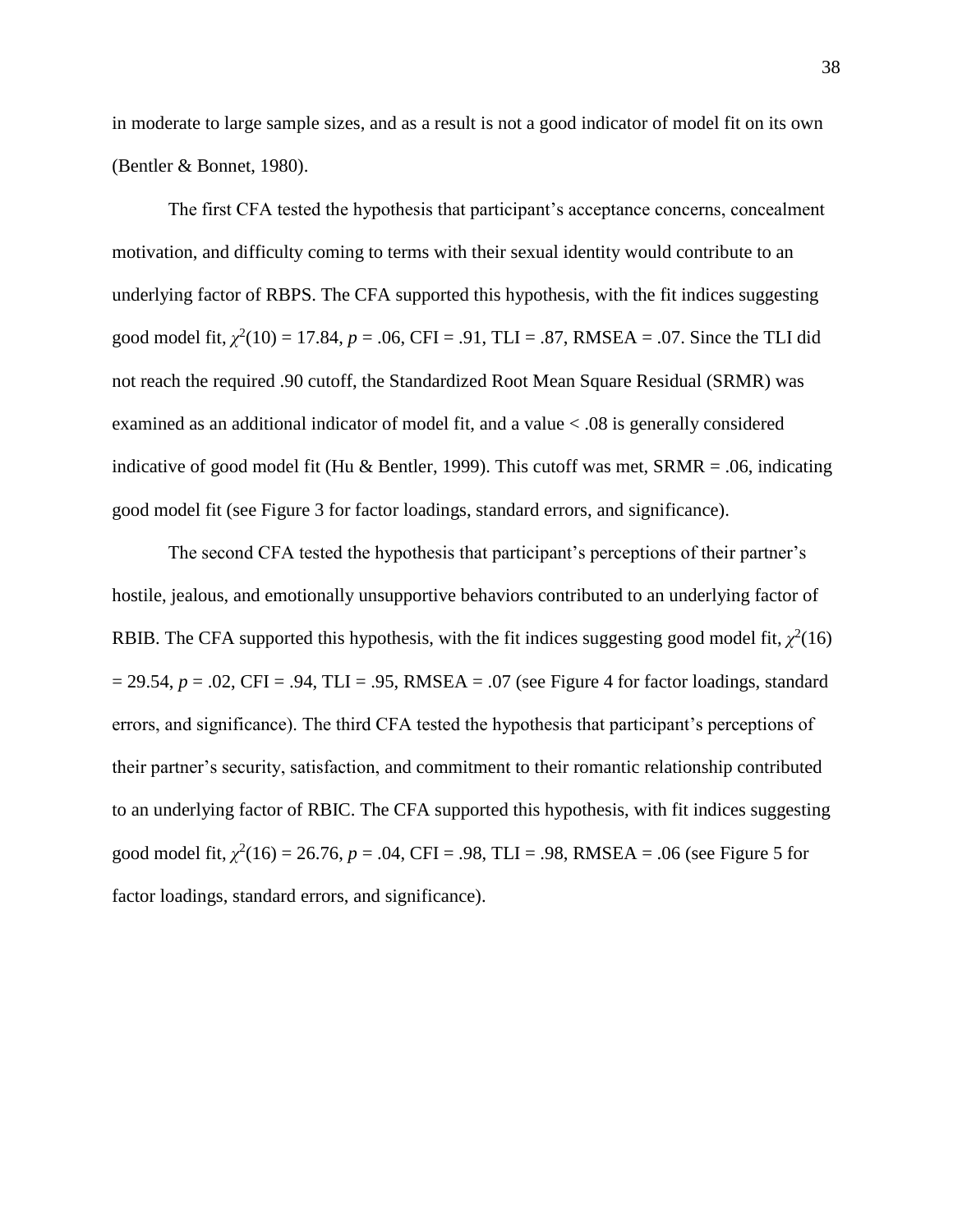

*Figure 3*. Confirmatory Factor Analysis for Rejection-Based Proximal Stress (RBPS) across partners. Values represent standardized estimates, with SEs in parentheses. Correlation between Partner A's RBPS and Partner B's RBPS nonsignificant, *r* = .256, *p* = .08. All factor loadings significant,  $p < .001$ .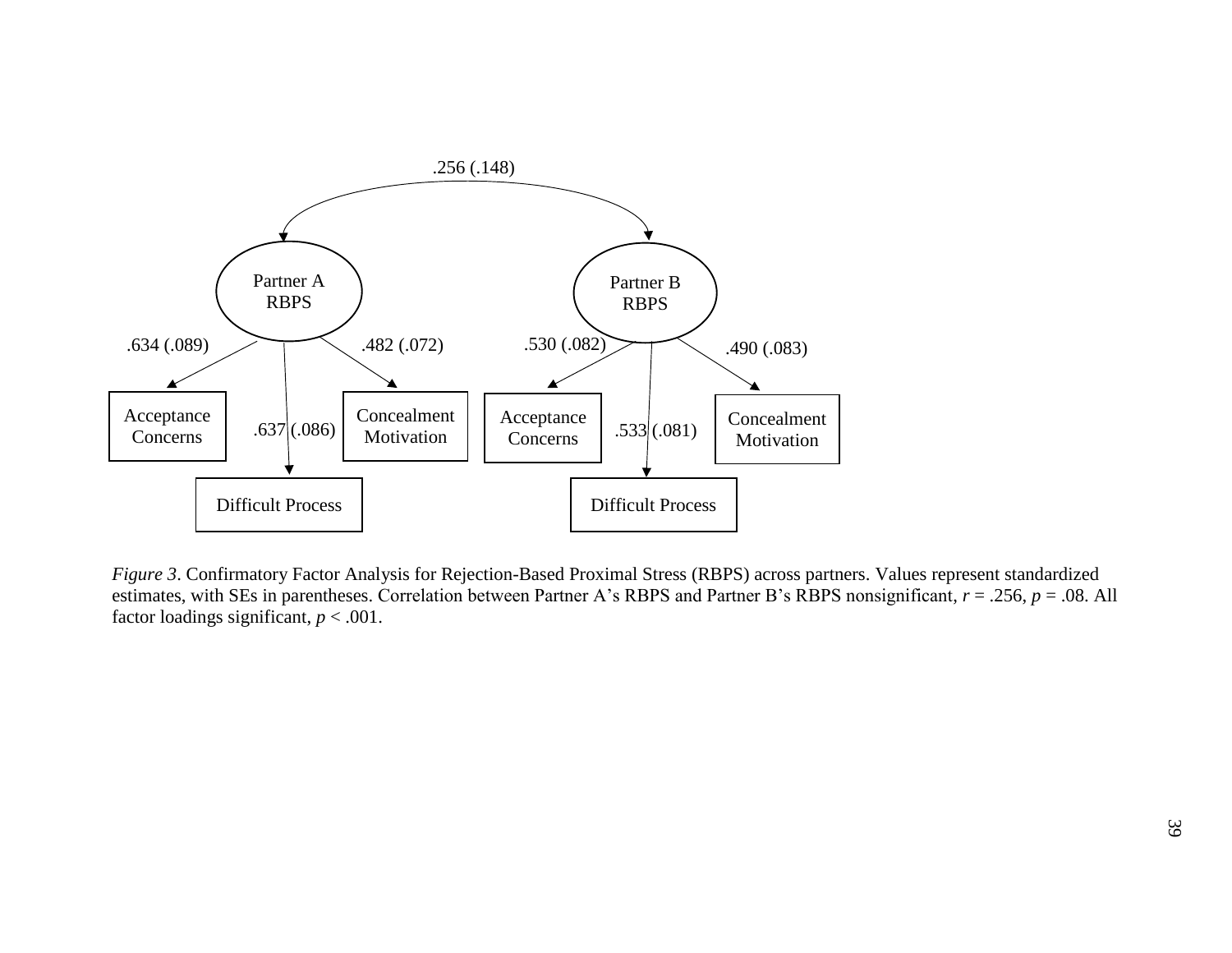

*Figure 4*. Confirmatory Factor Analysis for Rejection-Based Interpersonal Behaviors (RBIB) across partners. Values represent standardized estimates, with SEs in parentheses. Correlation and all factor loadings significant, *p* < .001.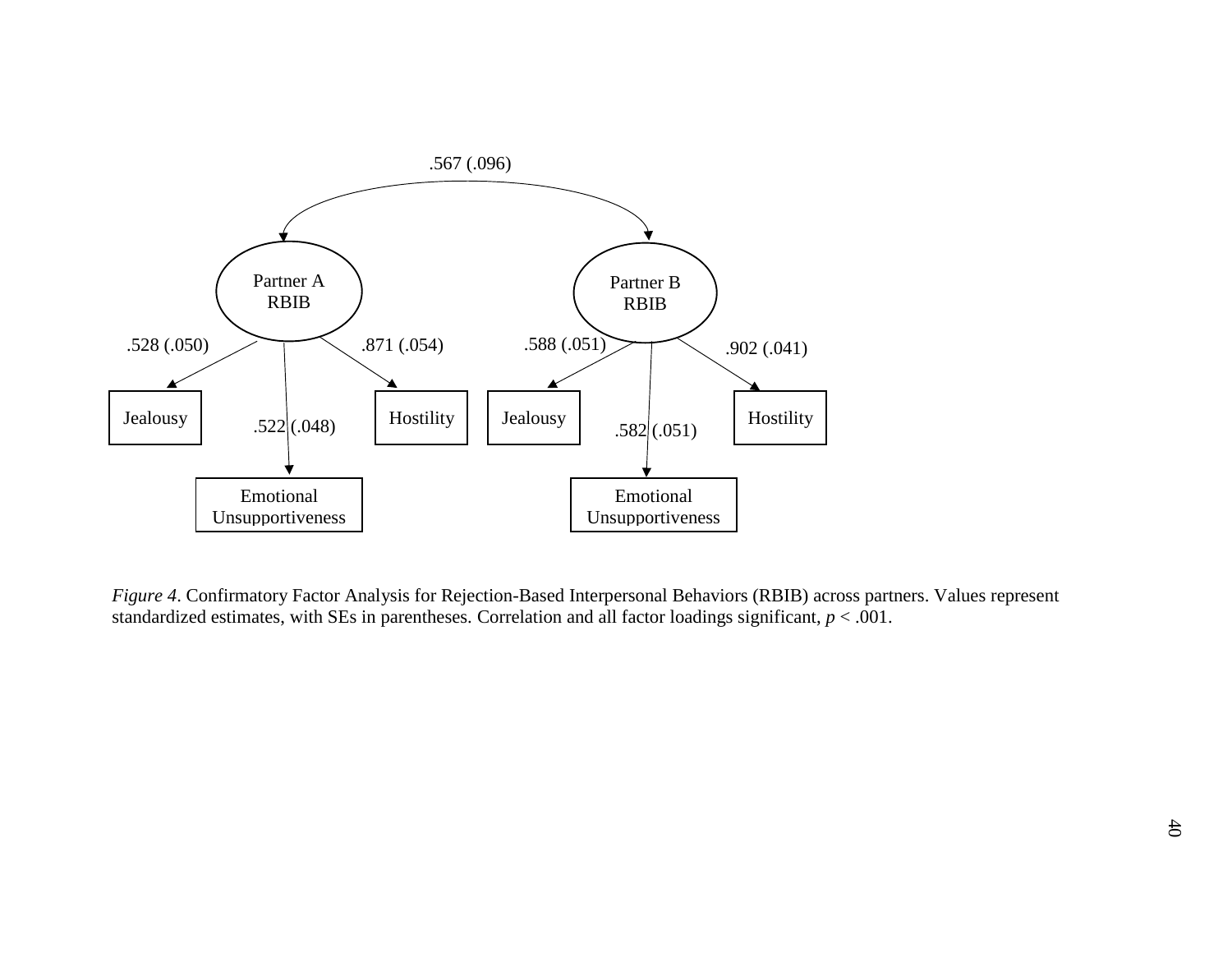

*Figure 5*. Confirmatory Factor Analysis for Rejection-Based Interpersonal Cognitions (RBIC) across partners. Values represent standardized estimates, with SEs in parentheses. Correlation and all factor loadings significant,  $p < .001$ .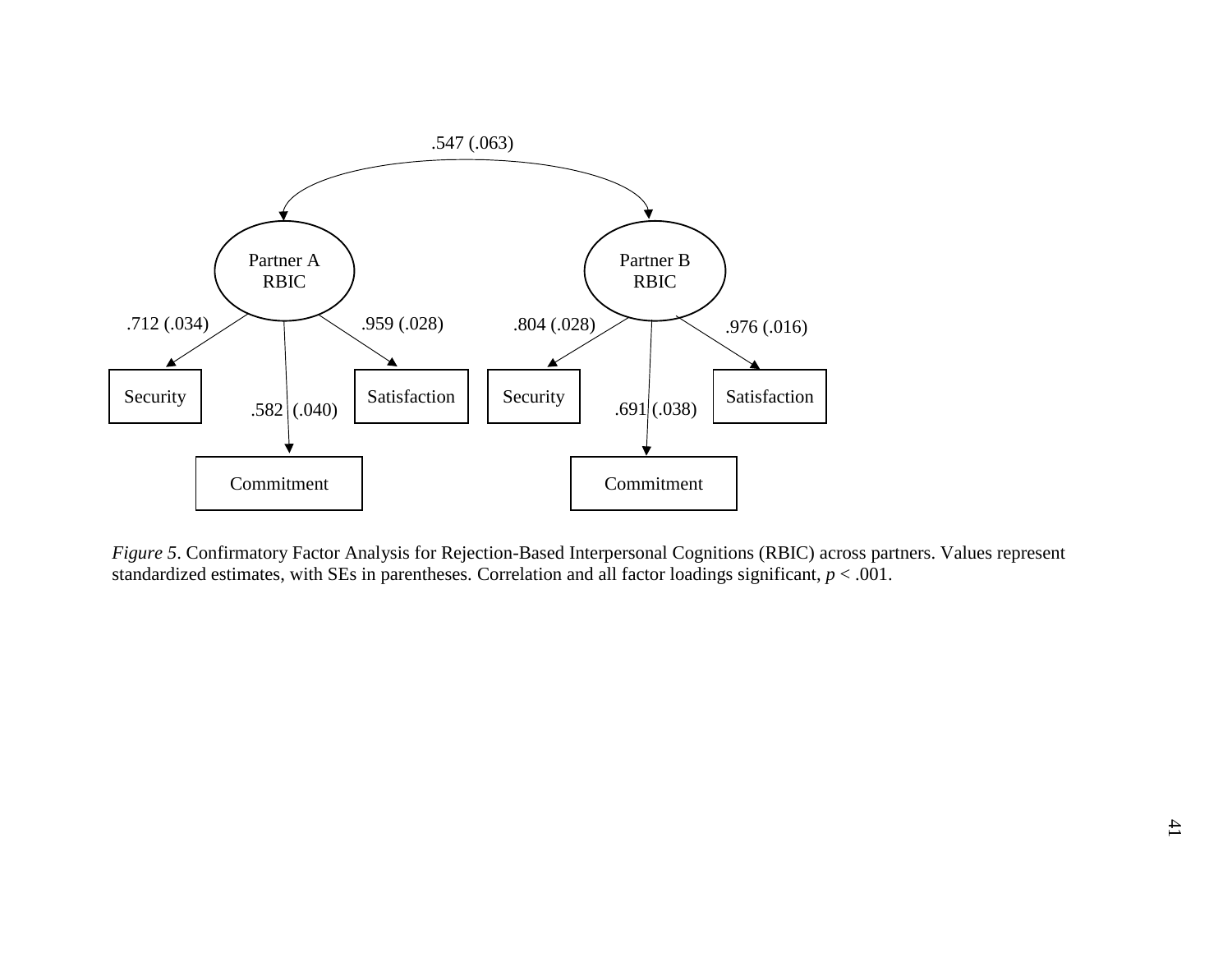### **Full Model Testing**

After confirming the latent variable factor structure, the full model was tested in Mplus. Typically, a non-significant  $\chi^2$  GOF, an RMSEA value less than .08, and a TLI and CFI values greater than .90 are considered to indicate good model fit (Bentler, 1990; Bentler & Bonett, 1980; MacCallum, Browne, & Sugawara, 1996). However, Olsen and Kenny (2006) point out that model fit indices are inaccurate when applied to models with interchangeable dyads and provide modifications for conducting these analyses. The modifications include calculating the  $\chi^2$ GOF statistic and degrees of freedom for the theoretical model, the fully saturated model, and the null model and then subtracting the fully saturated model from the theoretical model before calculating model fit statistics. The resulting model fit indices did not indicate acceptable model fit,  $\chi^2(337) = 899.90, p < .001$ , CFI = .66, TLI = .63, RMSEA = .10.

Mplus provides modification indices, which suggest correlations and direct effects that could be included in the model to improve model fit. When the original full model was tested, it became apparent that the latent variable Rejection-based Proximal Stress (RBPS) negatively impacted model fit. RBPS was not significantly associated with RBIB (path I) or RBIC (J), and the associations among other variables in the model were improved by removing RBPS from the model. As a result, RBPS was removed from the model (also losing path G from perceived sexual stigma). Furthermore, the modification indices suggested that the model would be improved by adding pathways from Enacted Stigma and Internalized Stigma to General Rejection Sensitivity (paths N and O, respectively) and from General Rejection Sensitivity to RBIB (path P) and RBIC (path Q). General Rejection Sensitivity was originally intended to be used as a covariate; however, upon reviewing the bivariate correlations and modification indices, the decision was made to incorporate General Rejection Sensitivity in to the model as a predictor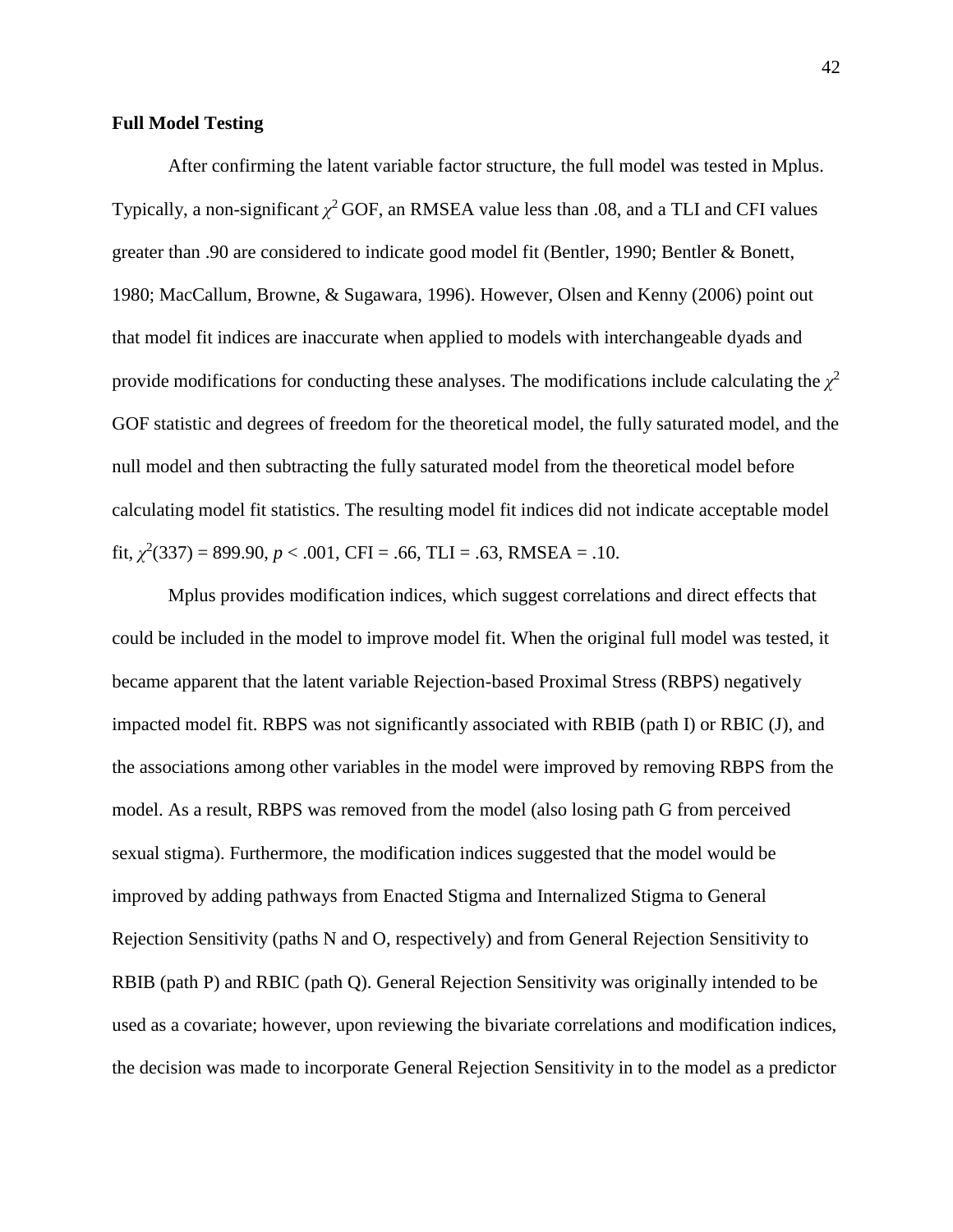of RBIB and RBIC, alongside Perceived Stigma. In addition, a correlation was added between Perceived Stigma and General Rejection Sensitivity (path R) as well as between RBIB and RBIC (path S). These changes make theoretical sense because it is expected that experiences of being discriminated against (i.e., enacted stigma) and internalized homophobia (i.e., internalized stigma) are likely to be associated with sexual minority specific rejection sensitivity (i.e., perceived stigma) as well as general rejection sensitivity, and these two forms of rejection sensitivity are likely associated with one another. Furthermore, the factors that constitute RBIB and RBIC were inspired by the General Rejection Sensitivity literature, and they are likely influenced by this construct. It is important to note that other modifications were suggested by the modification indices; however, the changes outlined above were the only changes made to the model because they improved the model fit and were theoretically sound. Nevertheless, these model changes altered the direct and indirect effects tested. See Figure 6 for the final APIM.

Following the modifications described above, model fit of the final APIM was assessed by examining the  $\chi^2$  goodness of fit (GOF) test, as well as the following fit indices: the rootmean-square error of approximation (RMSEA), Tucker-Lewis index (TLI), and the comparative fit index (CFI). The resulting model fit indices indicate acceptable model fit,  $\chi^2(92) = 217.11$ ,  $p =$  $< .001$ , CFI = .91, TLI = .88, RMSEA = .06. While assessing model fit is a potentially important research question, it is important to note that whether it is necessary to establish model fit prior to conducting path analyses is debated. Developing a model that has strong model fit and conducting direct or indirect effects testing are separate research questions and confirming the factor structure of the latent variables included in the model is thought by some researchers to be sufficient for conducting path analyses.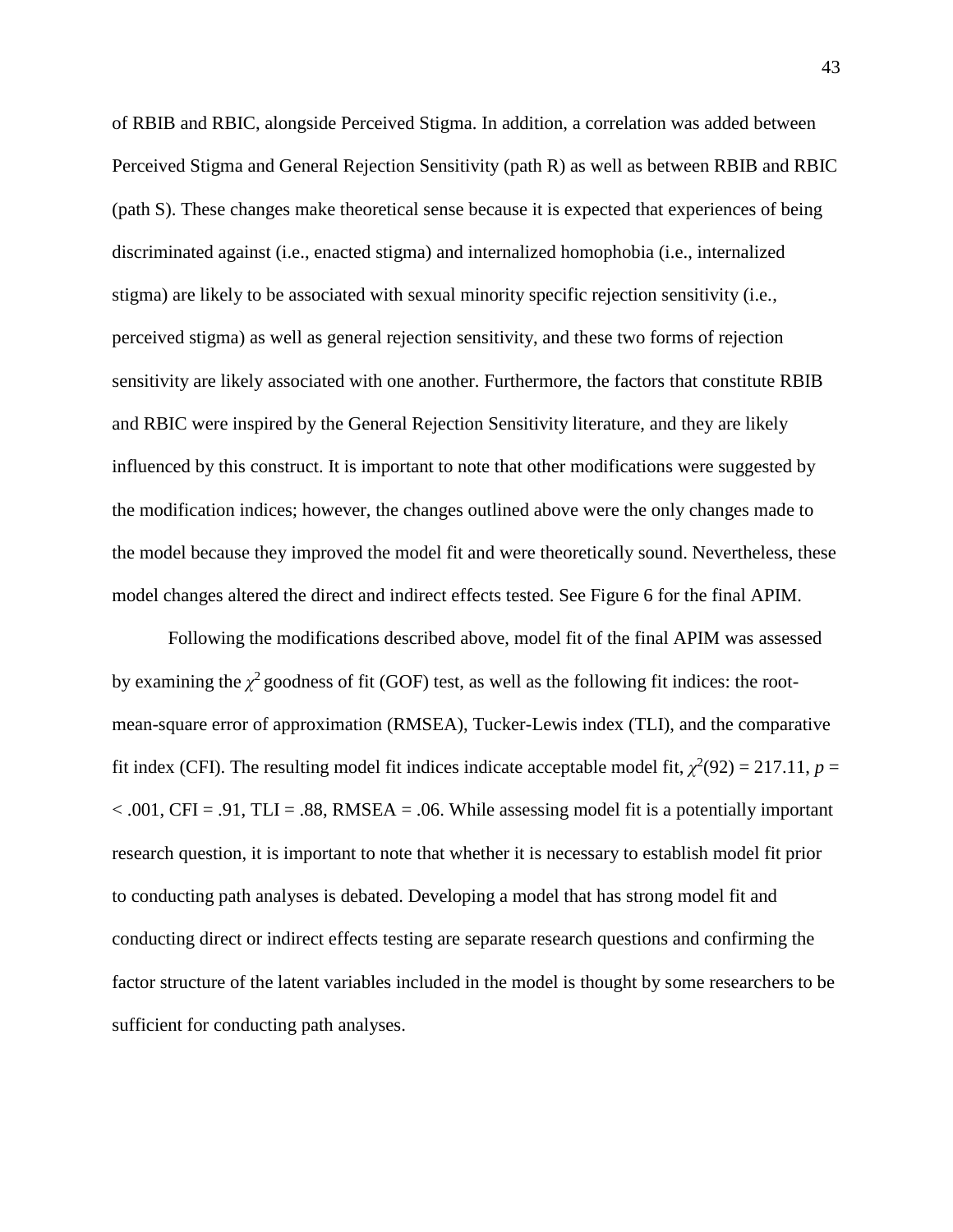

*Figure 6.* Final Model with equality labels on path coefficients. Asterisks (\*) indicate significant pathways. DHEQ-H&D = Daily Heterosexist Experiences Questionnaire Harassment and Discrimination Subscale; LGBIS-IH = Lesbian, Gay, and Bisexual Identity Scale – Internalized Homophobia Subscale; SMW-RSS = Sexual Minority Women Rejection Sensitivity Scale; ARSQ = Adult Rejection Sensitivity Questionnaire; RBIB = Rejection-Based Interpersonal Behaviors; RBIC = Rejection-Based Interpersonal Cognitions. See CFA figures above for factor structure/loadings of latent variables. Variables in the top half of the figure represent Partner A, and variables in the bottom half refer to Partner B.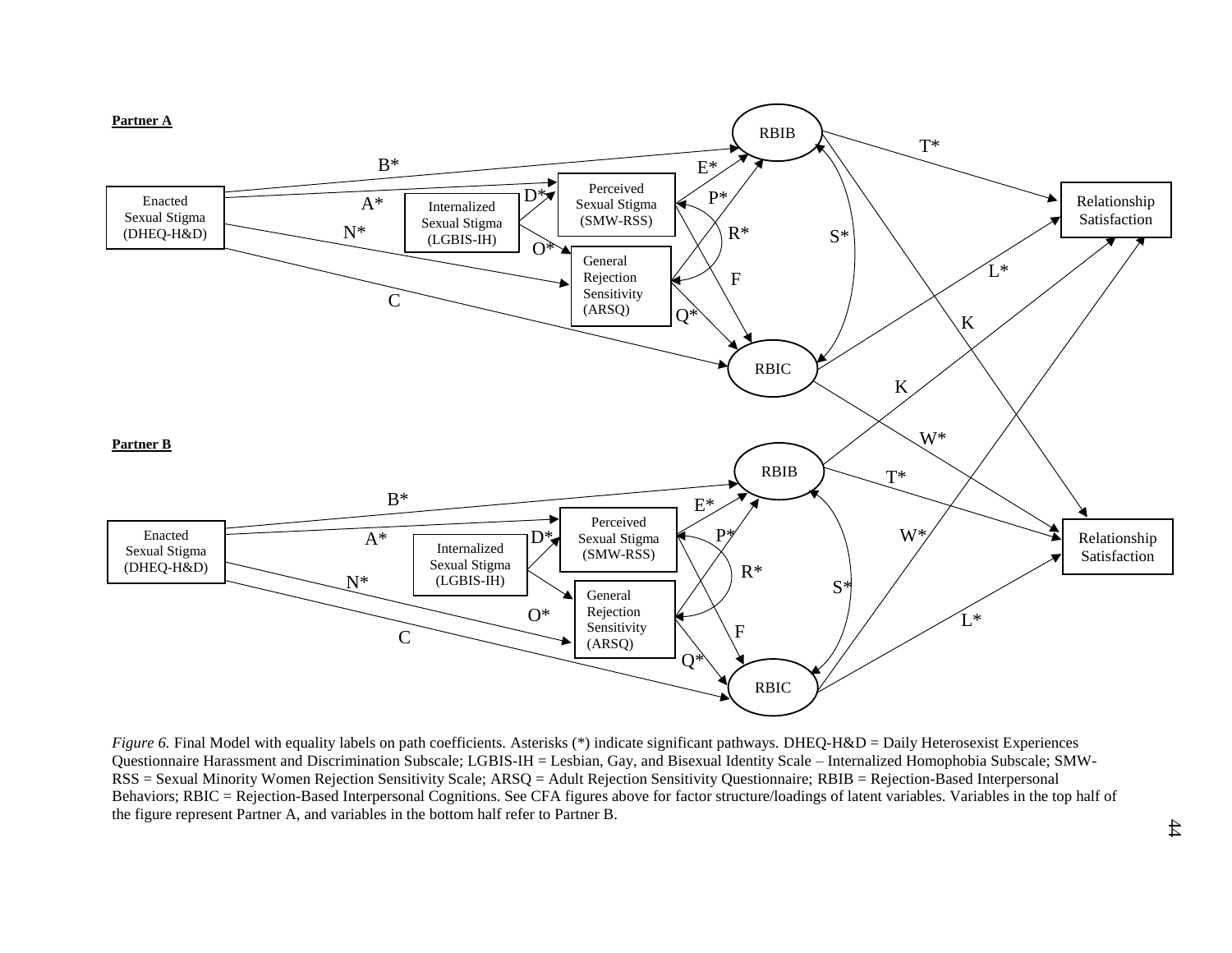Standardized and unstandardized path coefficients were examined to test the direct and indirect effects in the proposed model. Indirect effects were tested via the MODEL INDIRECT command in Mplus. Following the recommendations of Hayes and Scharkow (2013), 95% biascorrected bootstrap confidence intervals were used to determine significant indirect effects at an alpha level of .05, where confidence intervals not containing 0 would be considered significant. For each of the indirect effects tested, the associated direct effect was also tested.

**Direct effects testing.** With the exception of two paths, all direct actor effects and correlations in the updated model (see Figure 6) were significant. Enacted sexual stigma and perceived sexual stigma were not significantly associated with RBIC (i.e., paths C and F, respectively). As expected, enacted stigma was associated with perceived stigma (path A), general rejection sensitivity (path N), and RBIB (path B). Internalized stigma was associated with perceived stigma (path D) as well as general rejection sensitivity (path O). Perceived stigma and general rejection sensitivity were correlated with one another (path R) and both were associated with RBIB (paths E and P, respectively). General rejection sensitivity was associated with RBIC (path Q). Furthermore, RBIB and RBIC were correlated with one another (path S) and both were associated with the participant's own relationship satisfaction (paths T and L). See Table 4 for standardized and unstandardized path coefficients as well as 95% bias-corrected bootstrapped confidence intervals for direct actor effects. In addition, one of the two proposed direct partner effects was supported. RBIB was not significantly associated with partner's relationship satisfaction (path K); however, RBIC was associated with partner's relationship satisfaction (path W). See Table 5 for standardized and unstandardized path coefficients as well as 95% bias-corrected bootstrapped confidence intervals for direct actor and partner effects of RBIB and RBIC on relationship satisfaction.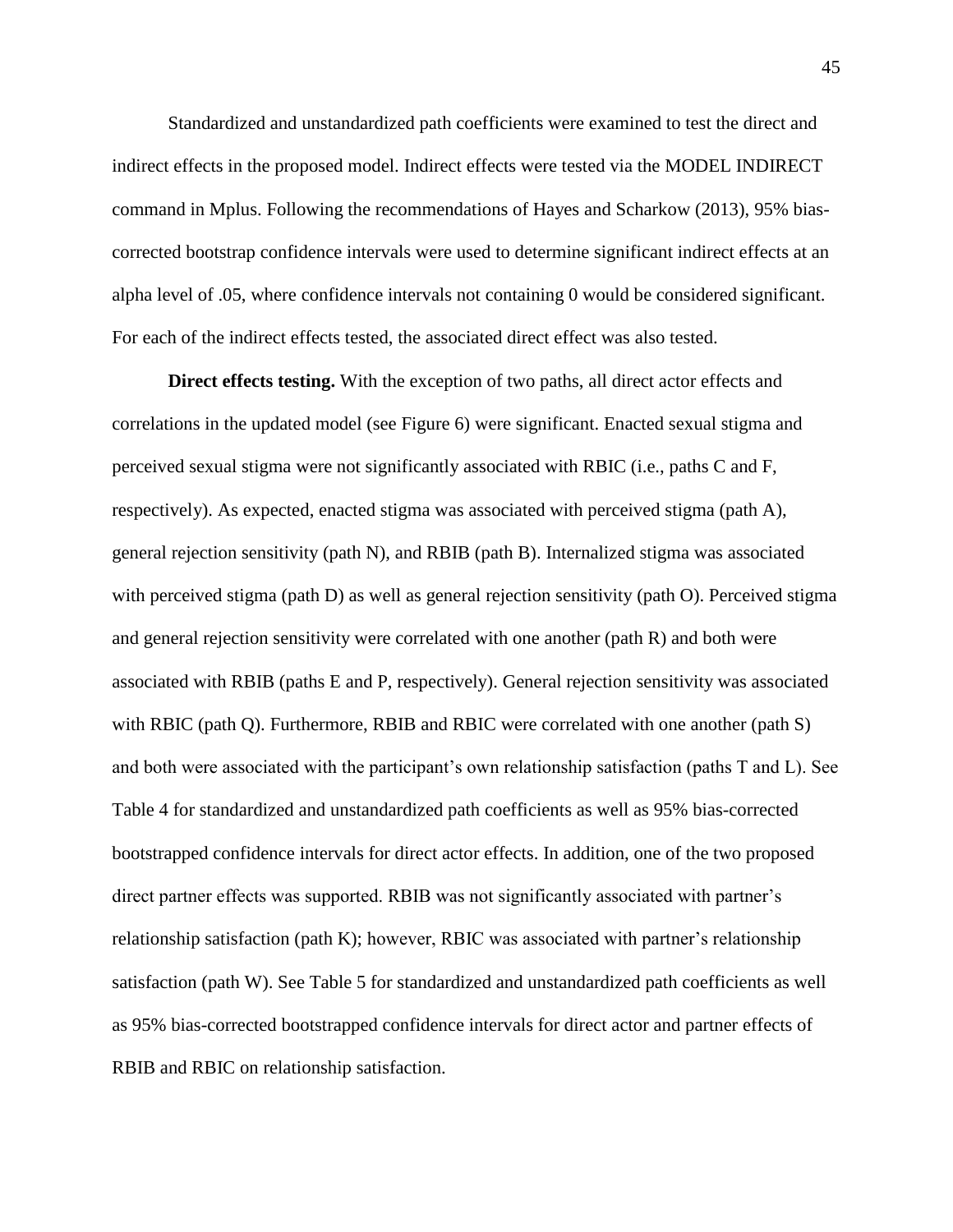### Table 4

## *APIM Interchangeable Actor Effects, Direct Pathways Only*

| Direct Effect                                      | B(SE)              | $\beta$ ( <i>SE</i> ) | <b>Bootstrapped</b> |
|----------------------------------------------------|--------------------|-----------------------|---------------------|
|                                                    |                    |                       | 95% CI              |
|                                                    |                    |                       |                     |
| Enacted Stigma $\rightarrow$ Perceived Stigma      | $2.245(.312)$ ***  | $.37(.05)$ ***        | 1.591, 2.898        |
| Enacted Stigma $\rightarrow$ General RS            | $0.682(.199)$ **   | $.19(.06)$ **         | 0.235, 1.129        |
| Enacted Stigma $\rightarrow$ RBIB                  | $0.048(.007)$ **   | $.16(.06)$ *          | 0.003, 0.077        |
| Enacted Stigma $\rightarrow$ RBIC                  | $-0.004(.087)$     | $-.002(.07)$          | $-0.188, 0.182$     |
| Internalized Stigma $\rightarrow$ Perceived Stigma | $1.118(.467)^*$    | $.12(.06)*$           | 0.043, 2.193        |
| Internalized Stigma $\rightarrow$ General RS       | $0.775(.297)$ **   | $.14(.07)$ *          | $-0.166, 1.490$     |
| Perceived Stigma $\rightarrow$ RBIB                | $-0.009(.003)$ **  | $-.23(.06)$ ***       | $-0.015, -0.004$    |
| Perceived Stigma $\rightarrow$ RBIC                | 0.022(.014)        | .09(.06)              | $-0.007, 0.049$     |
| General $RS \rightarrow RBIB$                      | $0.029(.005)$ ***  | $.41 \,(.06)$ ***     | 0.015, 0.041        |
| General $RS \rightarrow RBIC$                      | $-0.133(.022)$ *** | $-.35(.06)$ ***       | $-0.197, -0.086$    |

*Note. B* = unstandardized coefficients,  $\beta$  = standardized coefficient.  $\beta$  values rounded to nearest hundredth to account for slight variation among partner's standardized coefficients. Bootstrapped CIs of unstandardized effects.

General RS = General Rejection Sensitivity; RBIB = Rejection-Based Interpersonal Behaviors; RBIC = Rejection-Based Interpersonal Cognitions.

*\*p* < .05, \*\**p* < .01, \*\*\* *p* < .001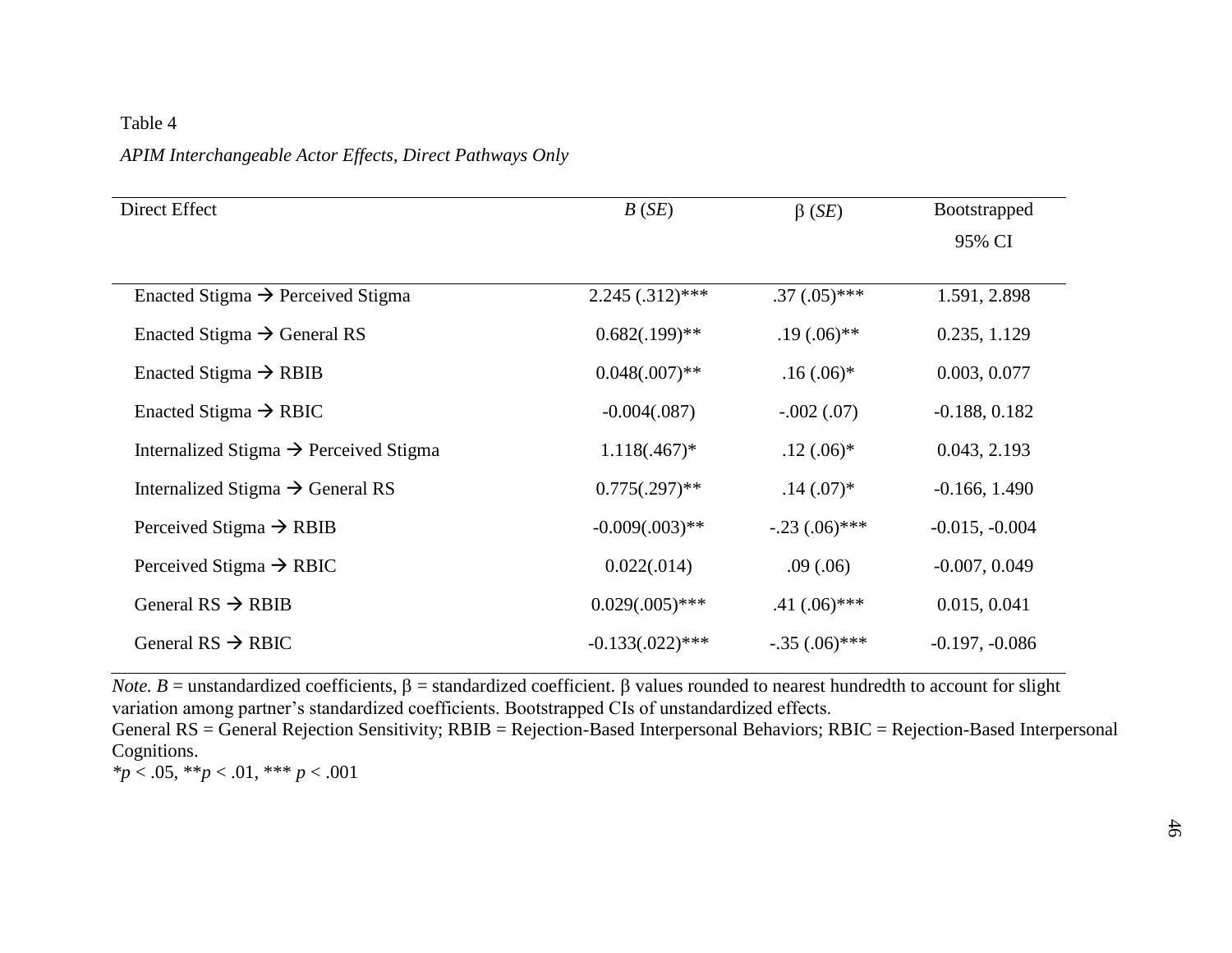### Table 5

|                       |                      | <b>Actor Effect</b>   |                     |                  | Partner Effect  |                     |
|-----------------------|----------------------|-----------------------|---------------------|------------------|-----------------|---------------------|
| Predictor             | B(SE)                | $\beta$ ( <i>SE</i> ) | <b>Bootstrapped</b> | B(SE)            | $\beta$ (SE)    | <b>Bootstrapped</b> |
|                       |                      |                       | 95% CI              |                  |                 | 95% CI              |
| $RBIB \rightarrow RS$ | $-1.665$ (.292)***   | $-.542(.117)$ ***     | $-4.300, -0.861$    | .627(.235)       | 0.289(.176)     | $-0.532, 3.289$     |
| $RBIC \rightarrow RS$ | $0.399$ $(.045)$ *** | $.271(.119)*$         | 0.025, 0.435        | $.228(.044)$ *** | $0.422(.164)^*$ | 0.060, 0.655        |

*Actor and Partner Effects of Rejection-Based Behaviors and Cognitions on Relationship Satisfaction*

*Note.*  $B$  = unstandardized coefficient,  $\beta$  = standardized coefficient. Bootstrapped CIs of unstandardized effects. RBIB = Rejection-Based Interpersonal Behaviors; RBIC = Rejection-Based Interpersonal Cognitions; RS = Relationship Satisfaction. *\*p* < .05, \*\**p* < .01, \*\*\**p*<.001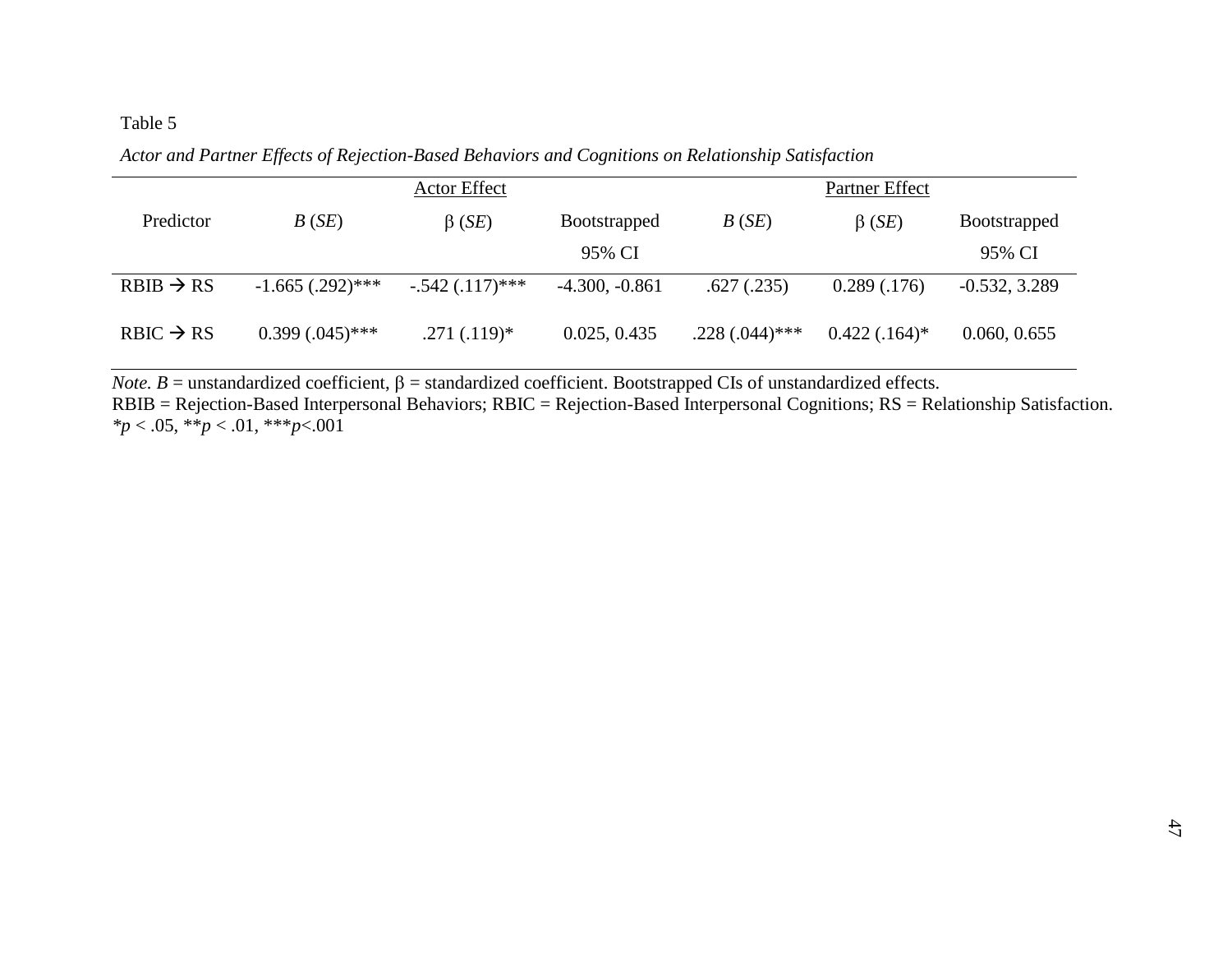**Indirect effects testing.** It was originally hypothesized that there would be indirect effects between enacted sexual stigma and relationship satisfaction through RBIB/RBIC, RBPS, and perceived stigma. After removing RBPS from the model, it was no longer possible to evaluate the hypothesized indirect effects. Nevertheless, it was intended to test the indirect effects between enacted stigma and relationship satisfaction through the remaining variables (i.e., RBIB/RBIC, perceived stigma, and general rejection sensitivity). However, before conducting indirect effects testing, the assumptions of mediation analyses were examined, including that there be a significant correlation between the independent variable and the dependent variable (i.e., enacted stigma and relationship satisfaction; Baron & Kenny, 1986). It was determined that the analysis could not proceed because enacted stigma and relationship satisfaction were not significantly correlated with one another. Thus, indirect effects testing was not conducted.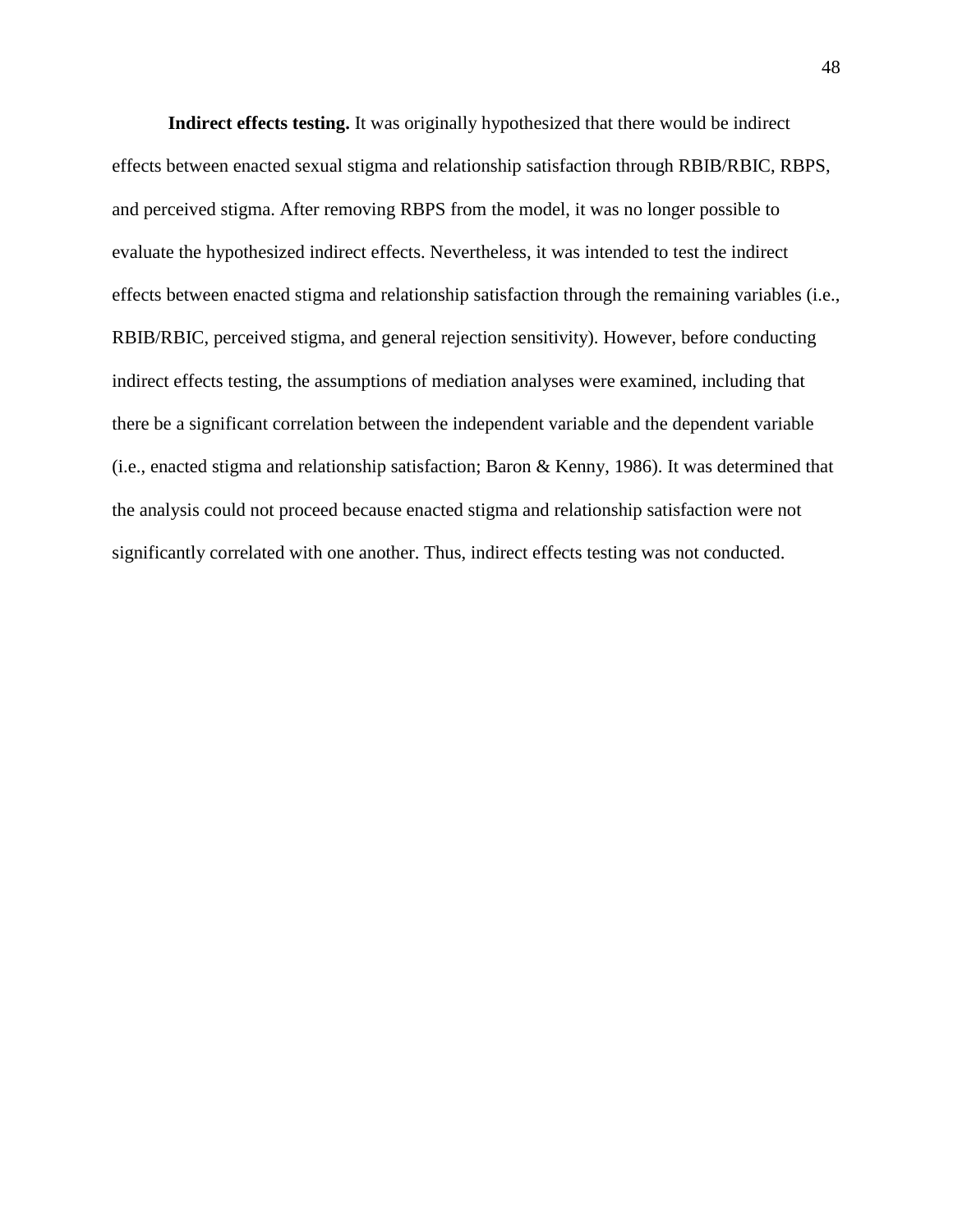### **CHAPTER IV**

### **DISCUSSION**

The sexual minority health literature provides ample evidence that sexual stigma and minority stress have a negative impact on the health and well-being of individuals who identify as a sexual minority (Herek, 2007; King et al., 2008; Logie, 2012; Meyer, 2003). Despite evidence that these factors influence both intrapersonal functioning and interpersonal functioning, few studies have gone beyond the individual level to investigate the relation between sexual stigma and relationship functioning among same-sex couples (Otis et al., 2006; Rostosky & Riggle, 2017). To the author's knowledge, this study was the first to offer a dyadic model that tested the relation between multiple manifestations of sexual stigma (i.e., enacted, internalized, and perceived sexual stigma) and relationship satisfaction in same-sex couples. Dyadic models are especially important because they allow researchers to investigate relatedness among variables at both the intrapersonal and interpersonal levels. More specifically, the present study employed the Actor Partner Interdependence Model (APIM), which allows for the testing of both actor effects (i.e., the association between a participant's score on an independent variable and their own score on a dependent variable) and partner effects (i.e., the association between a participant's score on an independent variable and their partner's score on a dependent variable). By testing both actor and partner effects in the same model, APIMs allow comparisons of associations within an individual member of the dyad as well as between the two dyad members. In addition, the present study began to analyze the self-fulfilling prophecy of rejection sensitivity, which had previously only been tested in opposite-sex couples (Downey  $\&$  Feldman, 1996; Downey et al., 1998) and expanded this literature by including not only general rejection sensitivity but also sexual minority specific rejection sensitivity in the same model.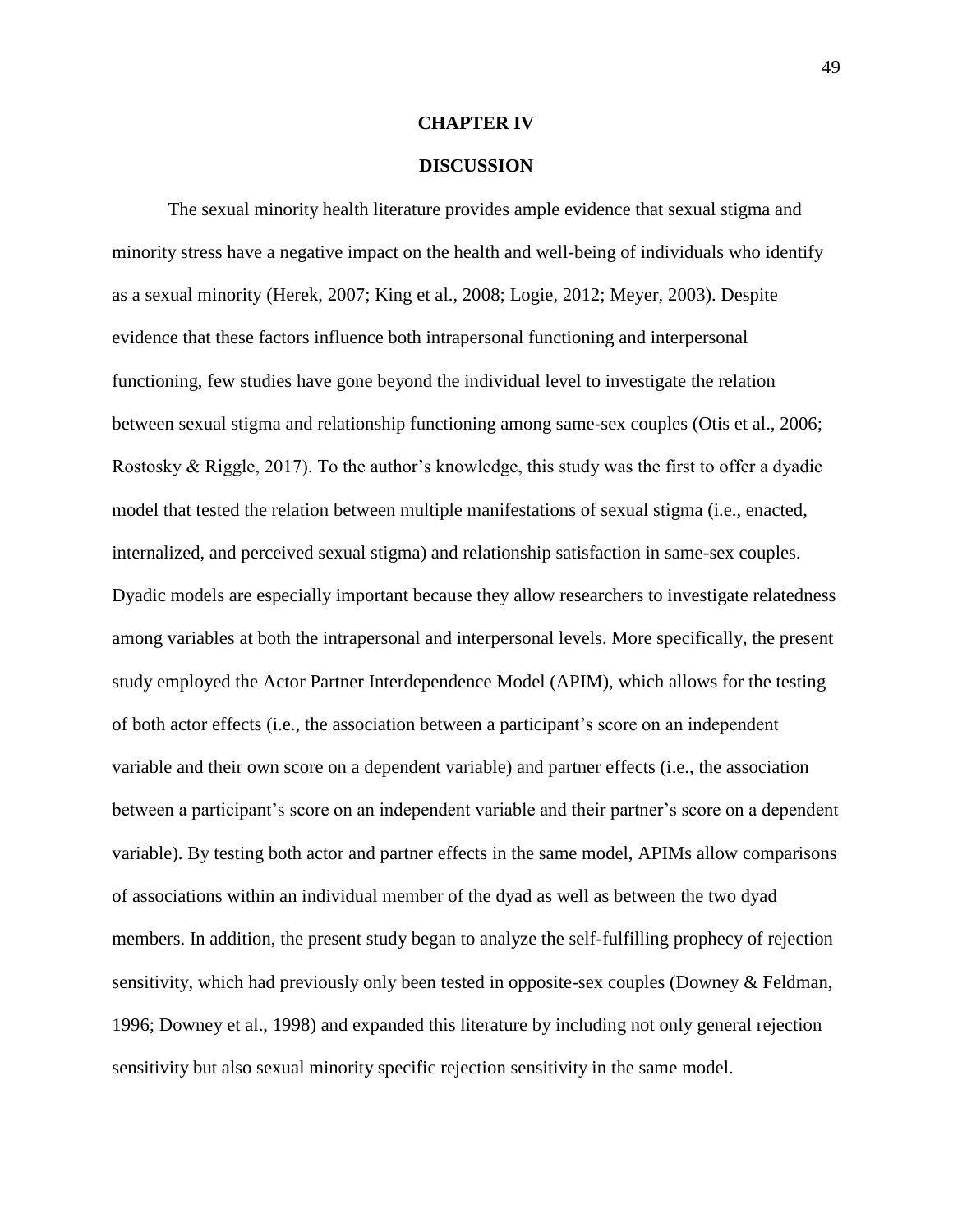### **Full Model Testing**

The present study originally proposed a model that included Rejection-Based Proximal Stress (RBPS), a latent variable comprised of acceptance concerns, difficult process accepting one's sexual identity, and concealment motivation. RBPS is theorized to be a mechanism through which sexual minority rejection sensitivity (a.k.a. perceived sexual stigma) impacts individual functioning (Dyar et al., 2016b). For example, individuals high in rejection sensitivity are thought to be more likely to be concerned about being accepted by others, have greater motivation to conceal their sexual orientation from others, and have a difficult time accepting their own sexual orientation. The RBPS latent variable was included in the proposed model because of its importance in previous research on sexual minority rejection sensitivity; however, it was dropped from the model because the hypothesized associations were not significant. RBPS was not significantly associated with Rejection-Based Interpersonal Behaviors (RBIB) or Rejection-Based Interpersonal Cognitions (RBIC), nor was RBPS significantly associated with relationship satisfaction. In retrospect, it makes sense that RBPS was not strongly associated with RBIB or RBIC because all three of these latent variables represents "outcomes" of perceived sexual stigma. By removing RBPS from the model and adding direct pathways from perceived stigma to RBIB and RBIC, model fit was improved substantially. In light of the absence of support for RBPS, the hypothesized indirect effects were adjusted to reflect model changes because the originally hypothesized indirect effects were no longer testable. In addition, direct effects involving RBPS were no longer testable (i.e., paths G, H, I, and J in Figure 2).

The present study created two novel latent variables that assessed the impact that negative perceptions of a romantic partner have on same-sex relationship satisfaction (i.e., RBIB and RBIC). These latent variables grew out of the rejection sensitivity literature that had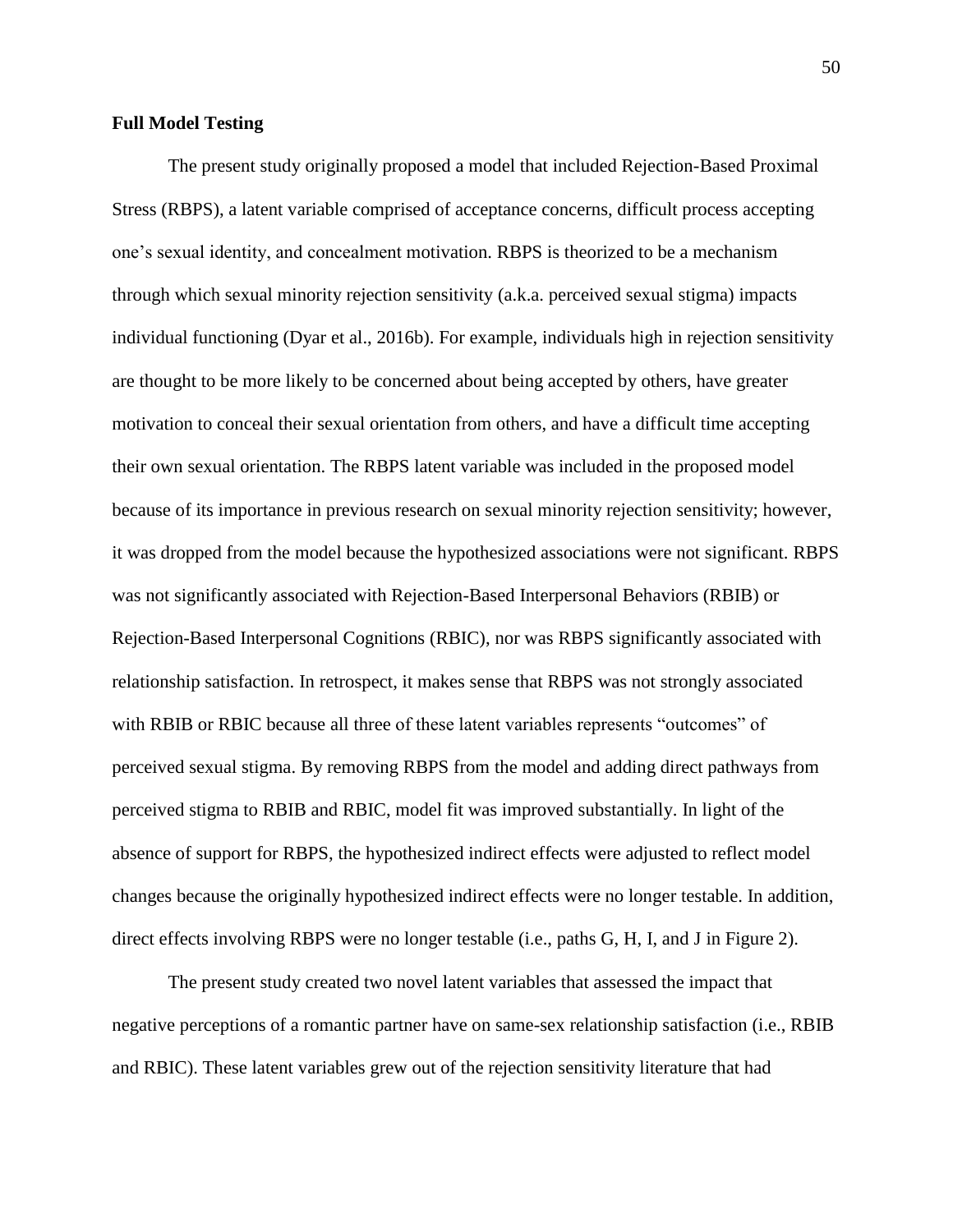previously only been tested in opposite-sex relationships (Downey & Feldman, 1996). Model fit was also improved by including general rejection sensitivity as a predictor of RBIB and RBIC alongside perceived stigma, which differed from the originally proposed model that conceptualized general rejection sensitivity as a covariate. The results provided support for the finalized model, including acceptable model fit. The following hypotheses remained after making the above model changes (refer to Figure 6 for final model). Note that only hypothesized direct effects remained because the hypothesized indirect effects were no longer testable after removing RBPS from the model.

H1a: There will be actor effects between enacted sexual stigma and perceived sexual stigma (path A), rejection-based interpersonal behaviors (path B), and rejection-based interpersonal cognitions (path C).

H1b: There will be actor effects between perceived sexual stigma and rejection-based interpersonal behaviors (path E) as well as rejection-based interpersonal cognitions (path F).

H1e: There will be an actor effect between internalized sexual stigma and perceived sexual stigma (path D).

H1f: There will be a partner effect between rejection-based interpersonal behaviors and partner relationship satisfaction (path K).

H1g: There will be an actor effect between rejection-based interpersonal cognitions and personal relationship satisfaction (path L).

### **Direct Effects Testing**

Overall, strong support was found for the hypothesized direct actor and partner effects. With the exception of two, all hypothesized direct actor effects were supported. As expected,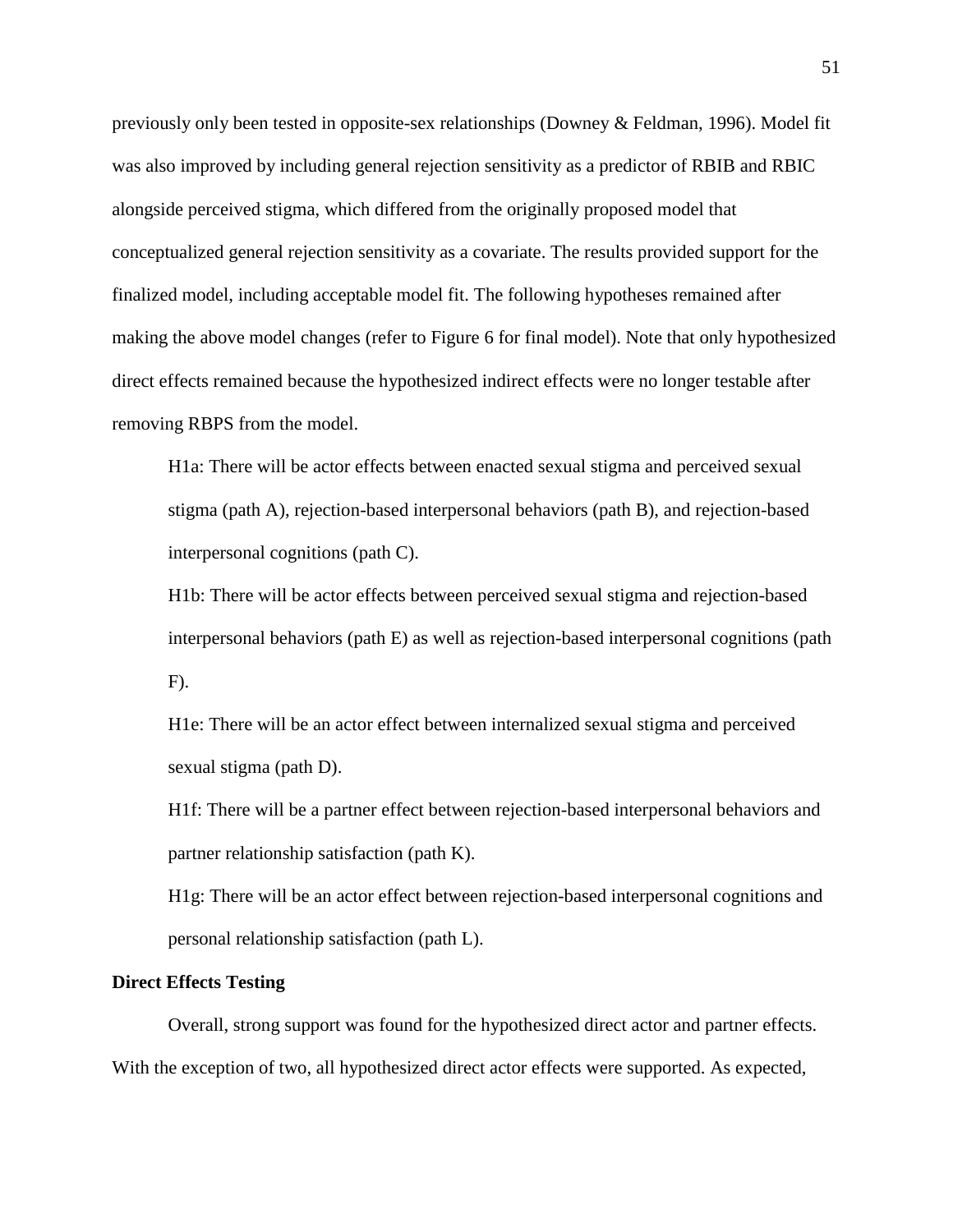there was a direct actor effect between enacted stigma and perceived stigma (path A), suggesting that experiencing discrimination or harassment on the basis of one's sexual orientation is associated with greater sensitivity to future rejection based on one's sexual orientation. However, there was a direct actor effect between enacted stigma and RBIB (path B) but not RBIC (path C), which was counter to what was expected because it was hypothesized that enacted stigma would be associated with both RBIB and RBIC. Similarly, there was an actor effect between perceived stigma and RBIB (path E) but not RBIC (path F), which was counter to what was hypothesized.

These findings suggest that sexual stigma may have a larger influence on the perception of behaviors as opposed to the perceptions of cognitions. This finding is curious, and more research is needed to better understand the associations among these variables; however, an initial hypothesis is that measures of enacted stigma tend to focus on overt behaviors (e.g., being verbally harassed or physically harmed) as opposed to the less explicit attitudes or thoughts of perpetrators. Experiences of being explicitly discriminated against may have a more salient association with how an individual views the behaviors of others as opposed to their internal thought processes.

In addition, there was a significant actor effect between internalized stigma and perceived stigma (path D), confirming that, as hypothesized, both enacted and internalized stigma were positively associated with perceived stigma. This is an important finding, as these three manifestations of sexual stigma are rarely studied concurrently in the same model, and this study provides a model structure that builds upon previous research, which future studies may also employ. Similarly, and not surprisingly, there were significant actor effects between both enacted stigma and internalized stigma with general rejection sensitivity (paths N and O). However, contrary to perceived stigma, there were significant actor effects between general rejection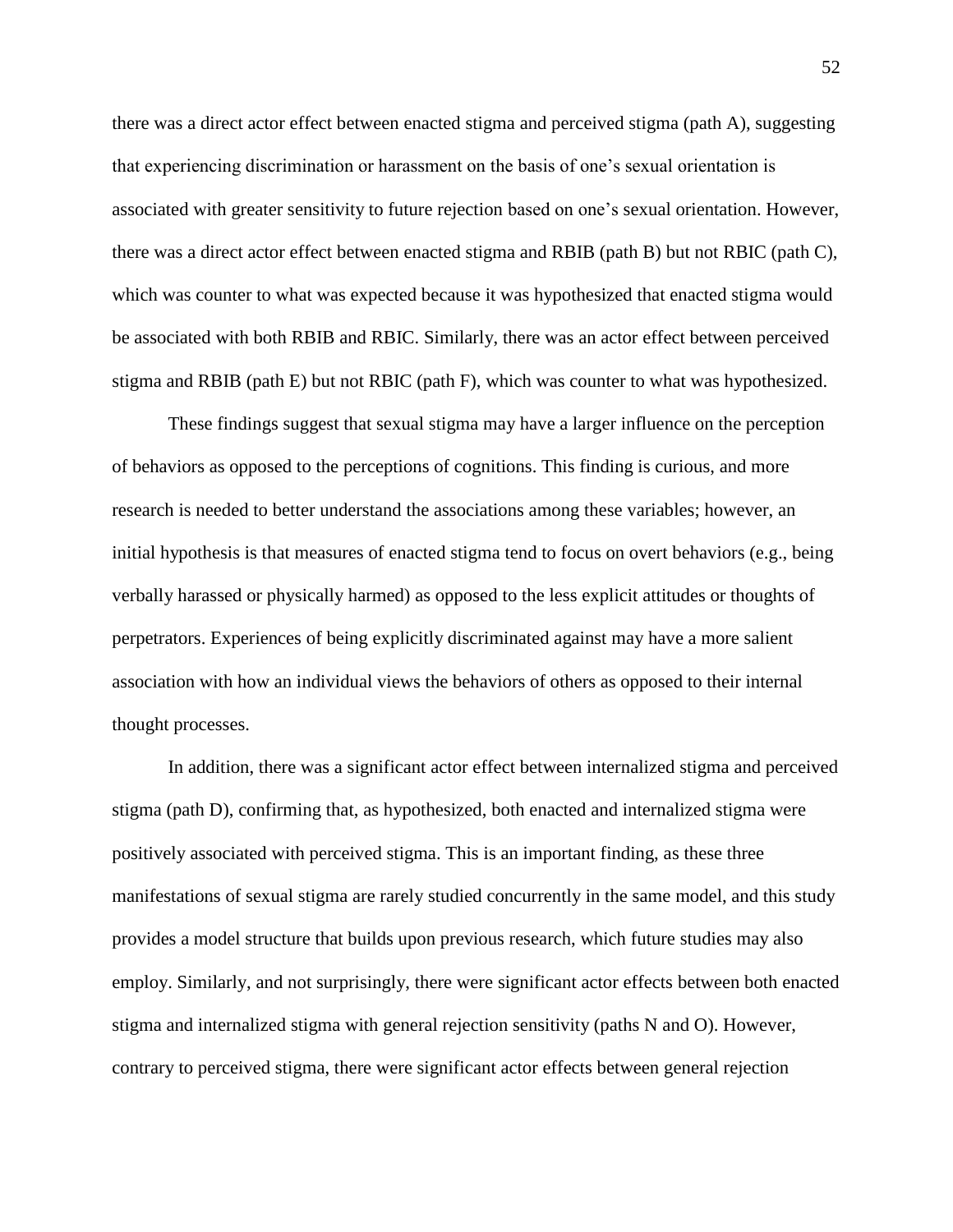sensitivity and both RBIB (path P) and RBIC (path Q). Thus, sexual minority specific rejection sensitivity (i.e., perceived stigma) and general rejection sensitivity were not consistently associated with perceptions of romantic partner. Perceived stigma was not associated with RBIC, while general rejection sensitivity was associated with both RBIB and RBIC. Future studies examining the differential impact of sexual minority specific rejection sensitivity and general rejection sensitivity on other categories of relationships (e.g., friendships, co-workers, familial, etc.) could improve our understanding of how these constructs impact interpersonal perception.

Nevertheless, the associations between enacted stigma and internalized stigma with general rejection sensitivity (paths N and O) are important because they provide an example of how sexual stigma can have far-reaching consequences. The preoccupation or sensitivity to future rejection that tends to develop from internalizing negative beliefs about one's sexual orientation and/or experiences of being discriminated against on the basis of one's sexual orientation is not limited to potential rejection based solely upon one's sexual orientation. Indeed, enacted and internalized stigma are associated with a preoccupation with rejection regardless of whether sexual orientation is attributed to be the cause of the potential rejection. This finding is in line with the premise of the proposed model: sexual stigma is theorized to have an insidious impact on functioning that influences even theoretically "safe" spaces (e.g., one's romantic relationship). Enacted stigma and internalized stigma are associated with greater preoccupation with rejection generally *and* due to one's sexual orientation. Enacted stigma and internalized stigma may cause a shift in how sexual minorities view others and the world they inhabit, leading to perceptions of others that may increase the likelihood that they experience future rejections.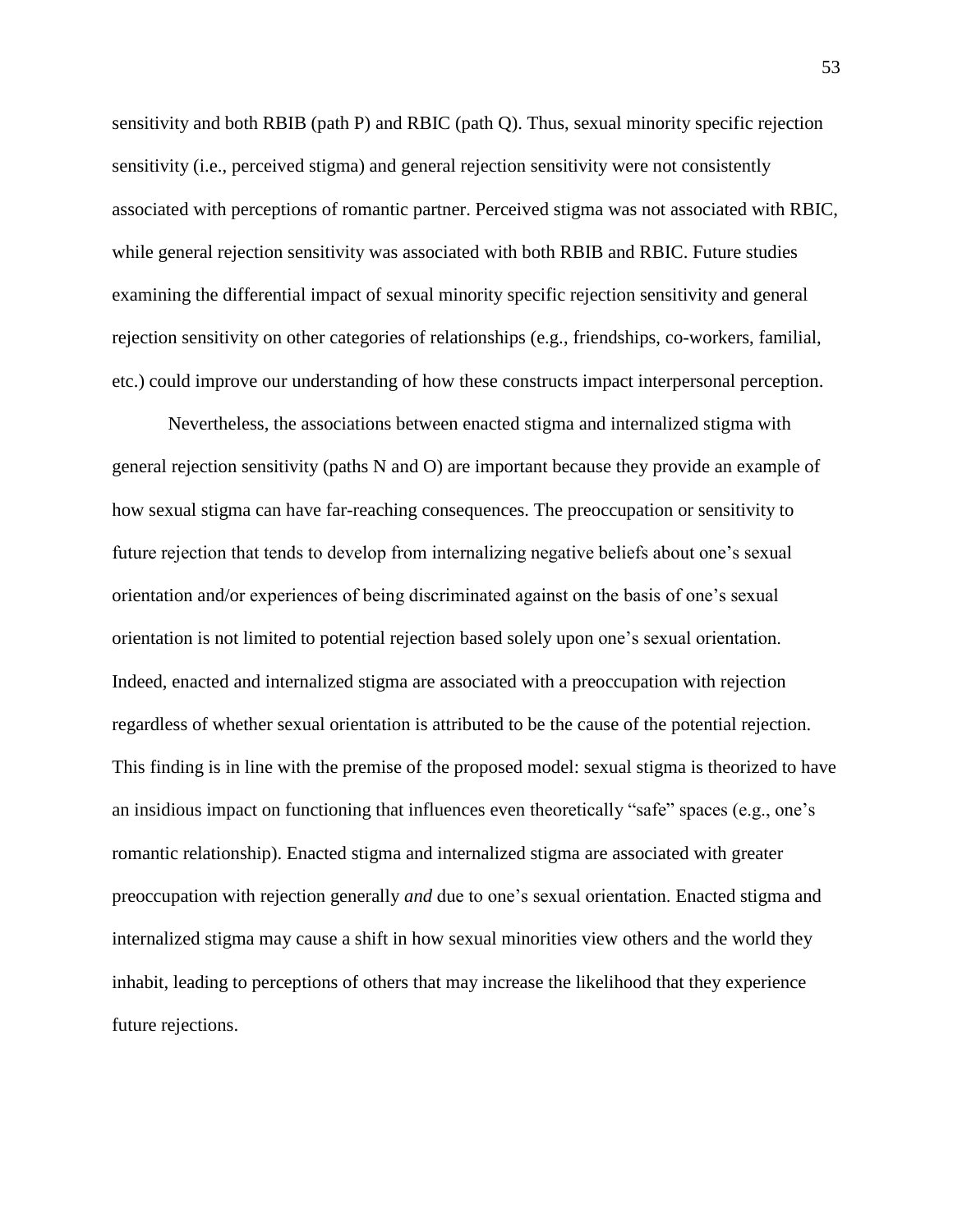As expected, there was a significant actor effect from RBIC to personal relationship satisfaction (path L), indicating that participants who perceived their partner to be less committed, less secure, and less satisfied with the relationship reported themselves to be less satisfied with the relationship. Similarly, there was a significant actor effect from RBIB to personal relationship satisfaction (path T), indicating that participants who perceived their partner to be more hostile, jealous, and emotionally unsupportive reported less relationship satisfaction. Furthermore, contrary to what was hypothesized, there was not a significant partner effect from RBIB to partner's relationship satisfaction (path K); however, there was a significant partner effect from RBIC to partner's relationship satisfaction (path W). When one partner viewed the other as being less satisfied, committed, and secure in the relationship, their partner tended to report themselves to indeed be less satisfied with the relationship. On the face of it, this finding is not surprising; however, it is important to consider the direct partner effect between RBIC and partner's relationship satisfaction in light of the associations between sexual stigma and general rejection sensitivity, which were also associated with RBIC.

#### **Indirect Effects Testing**

It was hypothesized that there would be indirect effects between enacted stigma and relationship satisfaction through the RBIB/RBIC, RBPS, and perceived stigma. However, it was no longer possible to evaluate these hypothesized indirect effects after removing RBPS from the model. Nevertheless, modified indirect effects between enacted stigma and relationship satisfaction through the remaining variables in the final model could be evaluated; however, testing associations among the variables in the final model revealed that enacted stigma and relationship satisfaction were not significantly correlated. This finding prevented indirect effects testing, as a requirement of indirect effects testing is that the independent variable and dependent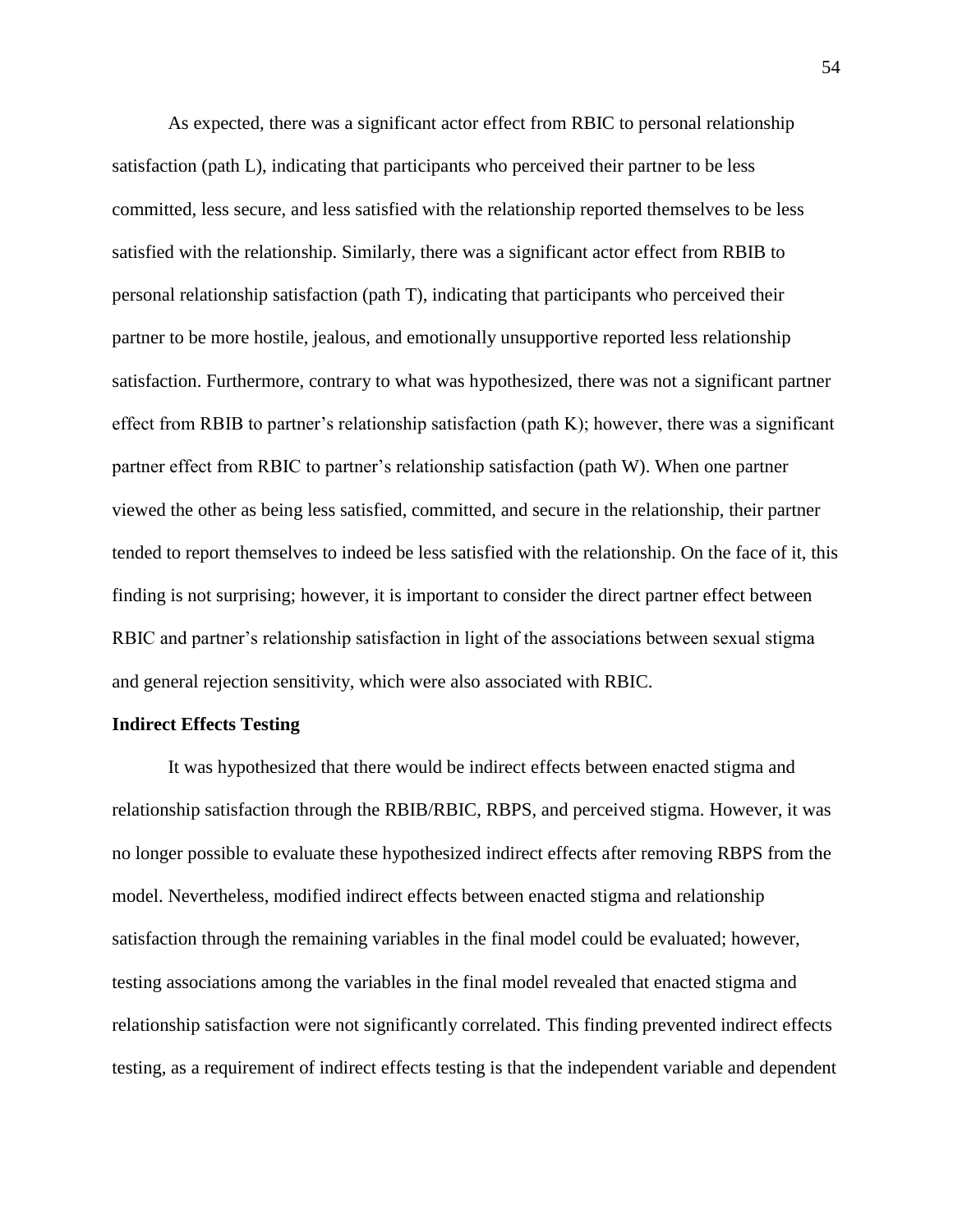variable are correlated with one another (Baron & Kenny, 1986). Thus, indirect effects testing was not conducted.

The finding that enacted stigma and relationship satisfaction were not correlated with one another was contrary to expectations. It was expected that experiences of being discriminated against by others would lead to less satisfying relationships generally, as these experiences may contribute to increased isolation and greater negative expectations of others. There are several potential explanations for this finding. The present sample was relatively high functioning, with a restricted range on relationship satisfaction in the positive direction, and a high mean relationship satisfaction score. In addition, mean scores on enacted stigma, internalized stigma, and perceived stigma were lower than mean scores on these measures from another recently collected sample of SMW (Shappie, Ehlke, Lewis, & Braitman, 2019). Furthermore, the larger project from which the present study was drawn may have inadvertently increased the likelihood of recruiting higher functioning participants due to the multiple phases of screening and requirement that participants complete a 14-day daily diary component.

Another potential explanation is that enacted stigma may have a more salient influence on other kinds of relationship satisfaction (i.e., familial, friendships, etc.) or interpersonal functioning more broadly. The present study assessed relationship satisfaction in one's romantic relationship generally (i.e., no time frame was given). Future studies may incorporate alternative ways of assessing relationship satisfaction. For example, Ecological Momentary Assessment (EMA) may be used to assess changes in relationship satisfaction in real time as participants experience enacted stigma (or other manifestations of sexual stigma). By doing so, researchers may gain a more nuanced understanding of the ways in which enacted stigma (or sexual stigma, more generally) impacts relationship satisfaction. It could also be informative to implement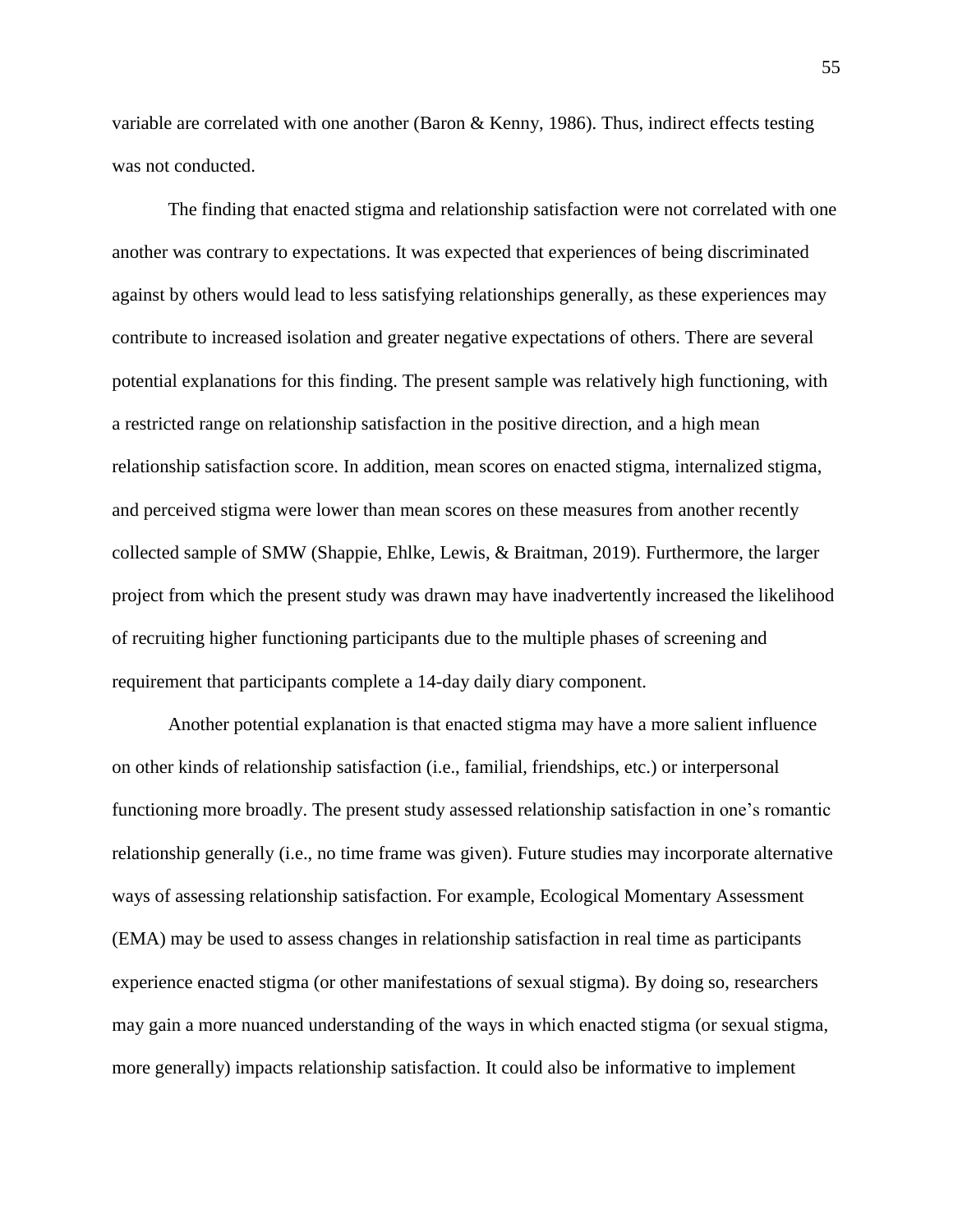EMA methodology to assess the implications of sexual stigma for other kinds of relationship functioning or social support more broadly.

### **Limitations and Future Directions**

Improving our understanding of how sexual stigma impacts same-sex relationships is an important and worthwhile endeavor that has largely been overlooked by the literature in favor of investigating individual-level outcomes of sexual stigma. This study represents a starting point, and there are many questions that remain. Nevertheless, the present study's findings should be interpreted with several limitations in mind. The sample was collected for a larger study focusing on alcohol use among young same-sex female couples that necessitated inclusionary criteria that may limit the generalizability of the present study's findings. For example, at least one member of each dyad consumed alcohol and engaged in one binge drinking episode in the previous two weeks. In addition, the present sample consisted of young adult women between the ages of 18 and 35. Whereas it is important to understand the experiences of young sexual minority women (Hughes et al., 2006), there are potential age or cohort effects when comparing younger and older sexual minority women, which also limits generalizability. Future research would be enhanced by recruiting a more representative sample across a variety of demographic characteristics. Along these lines, future work should examine intersectionality at both the individual and couple level. At the individual level it is important to consider how intersecting identities (e.g., sexual, gender, racial, and/or ethnic identities, etc.) may be associated with distal or proximal minority stressors and relationship experiences. At the couple-level it is important to investigate how the experiences of inter-racial and/or inter-ethnic sexual minority couples may differ from those of same-race or same-ethnicity sexual minority couples.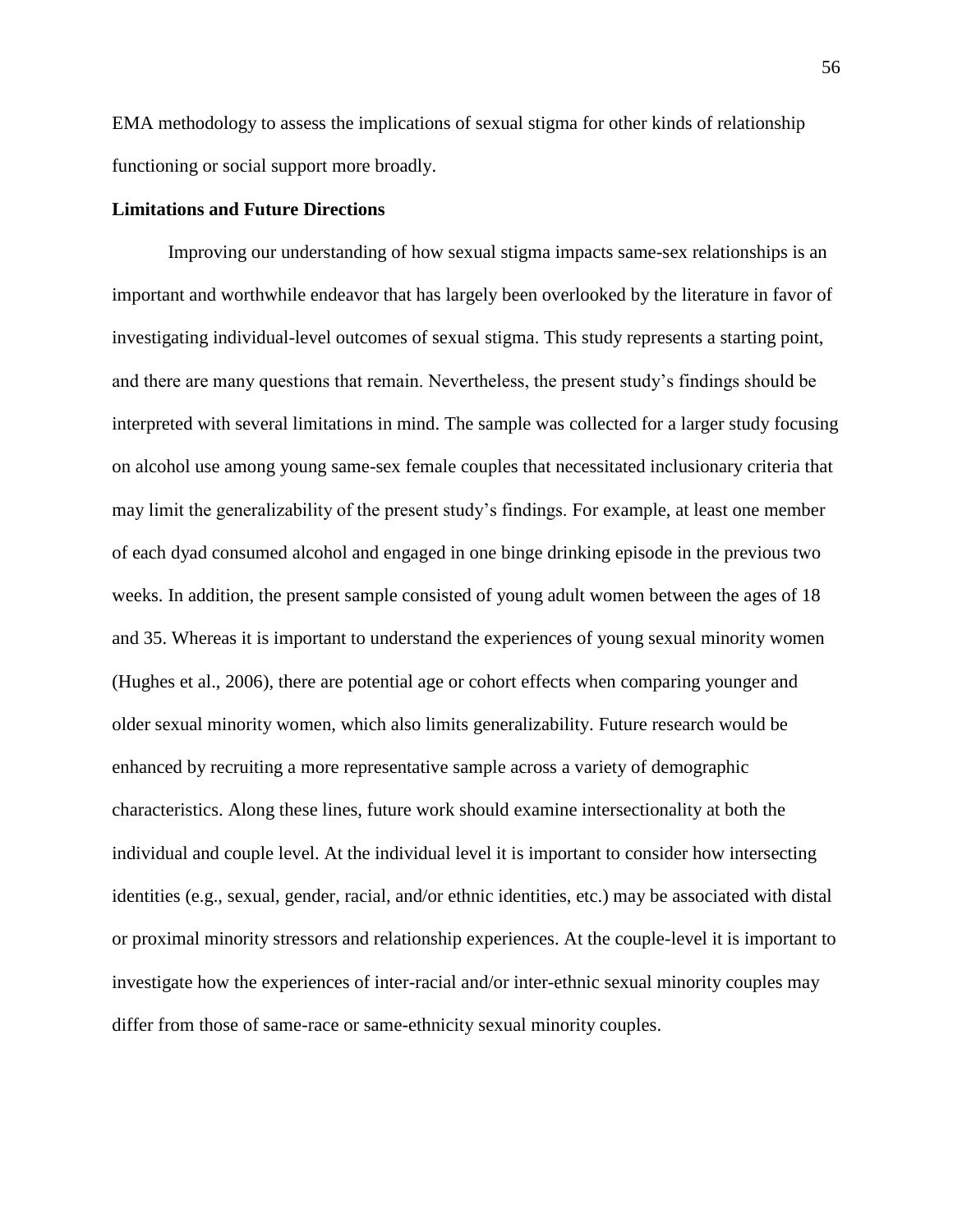Furthermore, the present study used only cross-sectional data in a sample of cisgender women. The use of cross-sectional data impacts the generalizability of the findings because it relies on retrospective reporting and prevents determination of directionality (e.g., greater RBIB may lead to less relationship satisfaction *or* less relationship satisfaction may lead to greater RBIB). To begin to address causality, future studies would benefit from investigating how sexual stigma impacts relationship functioning among same-sex couples over time (e.g., collect data from participants before and after experiencing enacted stigma). Along these lines, future research could incorporate daily diary methodology or EMA in order to examine how RBIB and RBIC are influenced by daily stressors and/or relationship conflict in real time. For example, future research may investigate if RBIB or RBIC are elevated on days in which the participant argues with their partner or experiences discrimination and whether elevations of RBIB or RBIC impact later experiences/functioning. This research could help to inform an emerging literature that seeks to create culturally tailored and sensitive approaches for providing sexual minority couple's therapy.

Alternatively, future research may investigate how individuals who are high in RBIB and RBIC tend to react to stress (e.g., greater internalizing or externalizing symptoms). This information could improve our understanding of how these latent variables are linked to sexual stigma and provide additional information about how they impact interpersonal functioning. For example, it may be useful to investigate how sexual stigma and RBIB/RBIC impact social support and relationship functioning more broadly. Sexual minorities tend to report less social support after an experience of discrimination or harassment compared to their reported social support on days in which they did not experience discrimination or harassment (Hatzenbuehler, Nolen-Hoeksema, & Dovidio, 2009). Investigating the role that expectations and perceptions of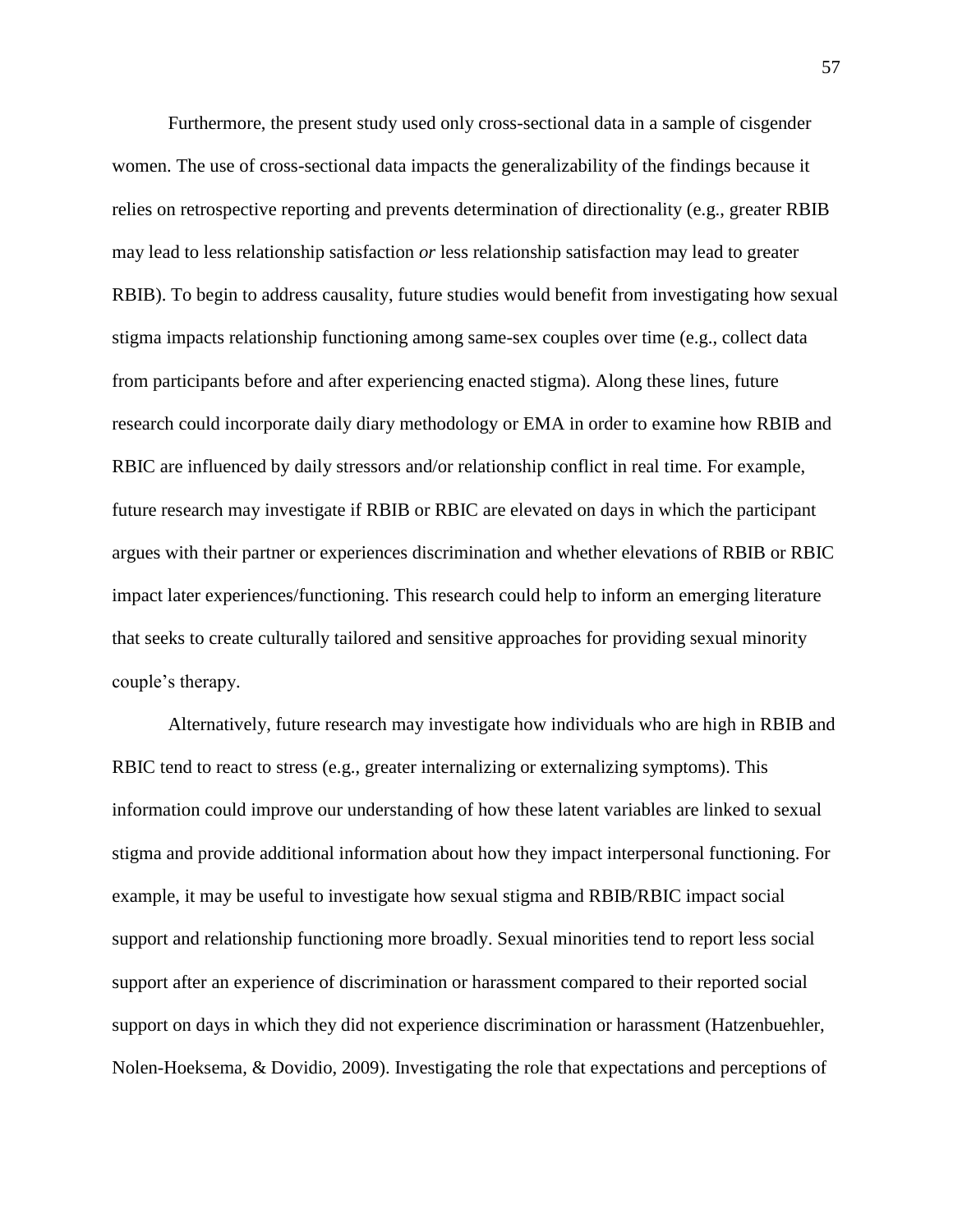others play in this finding could be useful to developing interventions that aim to improve social support and community connectedness among sexual minorities. It could also be useful to investigate similarities or differences between couples with regard to their levels of the variables in the proposed model so that researchers may identify couple-level trends (e.g., are individuals high in perceived stigma likely to date other individuals who are also high in perceived stigma?).

Future research would also benefit from testing the proposed model in a sample of male same-sex couples. It may also be illuminative to investigate these relations among individuals who hold a non-monosexual identity and are in a relationship with a heterosexual. For example, bisexuals may be higher in sexual minority rejection sensitivity due to bi-invisibility and experiencing discrimination from both heterosexuals and other sexual minorities, which may influence the salience or pervasiveness of RBIB/RBIC in their relationships. It may also be useful to examine the impact that RBIB/RBIC have on relationship functioning more generally, as opposed to simply relationship satisfaction. Although it was not possible to examine indirect effects in the current study due to a lack of association between enacted stigma and relationship satisfaction, future research may incorporate indirect effects testing to further illuminate whether there are associations between sexual stigma, RBIC, and relationship functioning.

The present study included the three individual-level manifestations of sexual stigma; however, one additional manifestation of sexual stigma exists: structural stigma, or societal conditions, social norms, and institutional policies that impact or constrain the well-being of sexual minorities (Hatzenbuehler & Link, 2014). Future research may expand the present model to incorporate structural stigma so as to examine how the associations established by the present study may be stronger or weaker depending on the societal/cultural context in which sexual minorities live. For example, structural stigma is positively associated with enacted stigma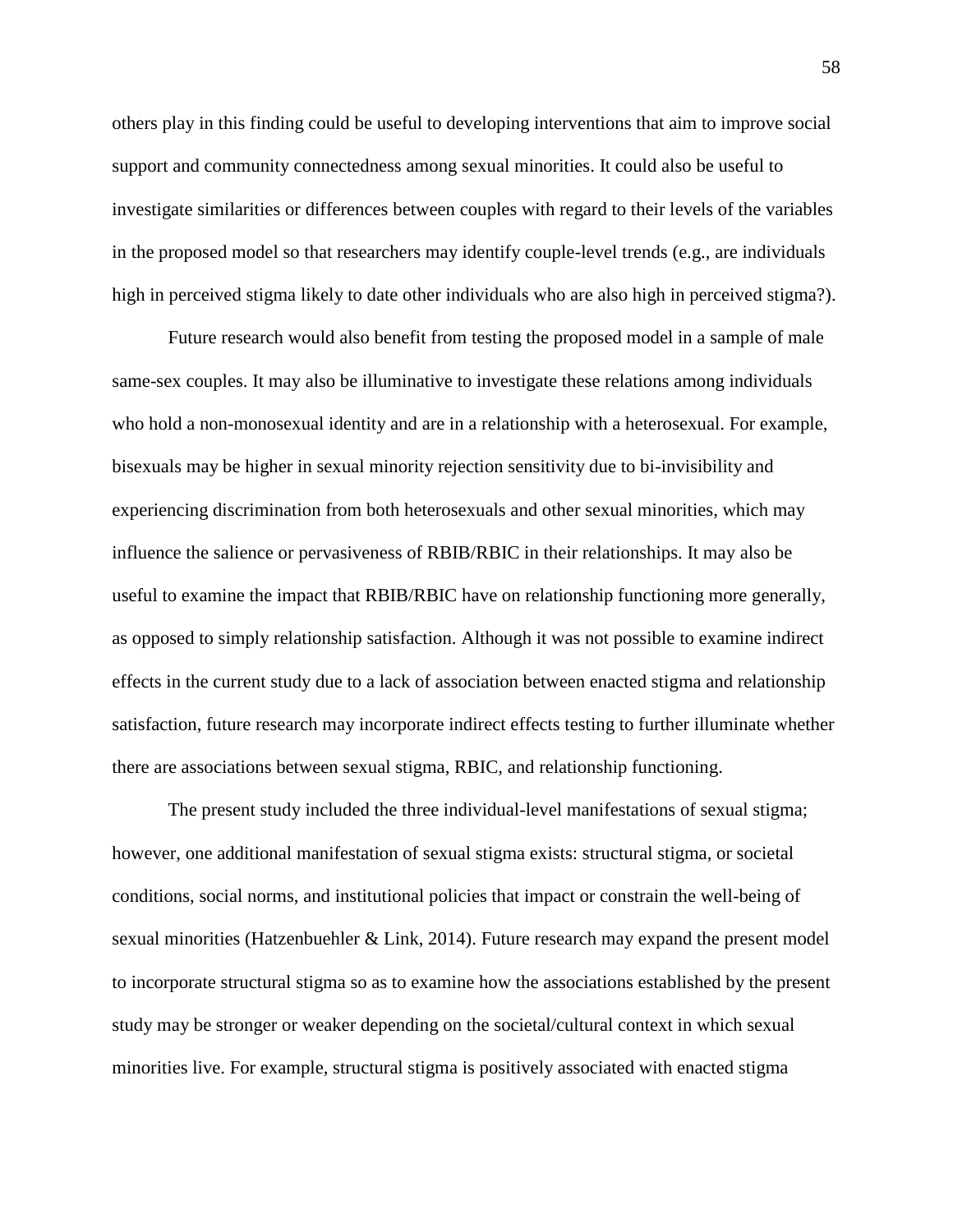(Pachankis & Bränström, 2018). Exploring how the associations among sexual stigma, RBIB, RBIC, and interpersonal functioning may change in countries, states, or municipalities that have fewer protections for sexual minorities may be worthwhile for ongoing efforts to advocate for policy change. Furthermore, multiple alternative measures for the manifestations of sexual stigma exist. For example, the Heterosexist Harassment, Rejection, and Discrimination Scale (HHRDS; Szymanski, 2006) is an alternative measure of enacted stigma, the Lesbian Internalized Homophobia Scale (LIHS; Szymanski & Chung, 2001) is an alternative internalized stigma measure, and the Stigma Consciousness Questionnaire (SCQ; Pinel, 1999) is an alternative measure of perceived stigma. While the item content of these measures is broadly similar to the items on the DHEQ, LGBIS, and SMW-RSS, there are some key differences between the measures. For example, the DHEQ asks participants whether the items bothered them in the previous 12 months and a "0" answer indicates that the item did not occur, while the HHRDS asks simply whether the item occurred in the past year. The literature would benefit from a refined focus on how to operationalize the manifestations of sexual stigma with recommendations provided for when one measure might be preferred over another.

Along these lines, rejection sensitivity is a particular kind of social expectation that is anxiety-based. Whereas a large body of literature exists for general rejection sensitivity, some caution is warranted when extending this construct to operationalize perceived stigma. The inherent focus on anxiety as a part of rejection sensitivity may alter how it captures perceived stigma. For example, individuals who experience expectations of rejection by others based upon their sexual identity but who do not experience elevated levels of anxiety from these perceptions will have decreased scores on this measure. Thus, it is important that researchers who use the SMW-RSS are interested in examining this anxious expectation of rejection, and the literature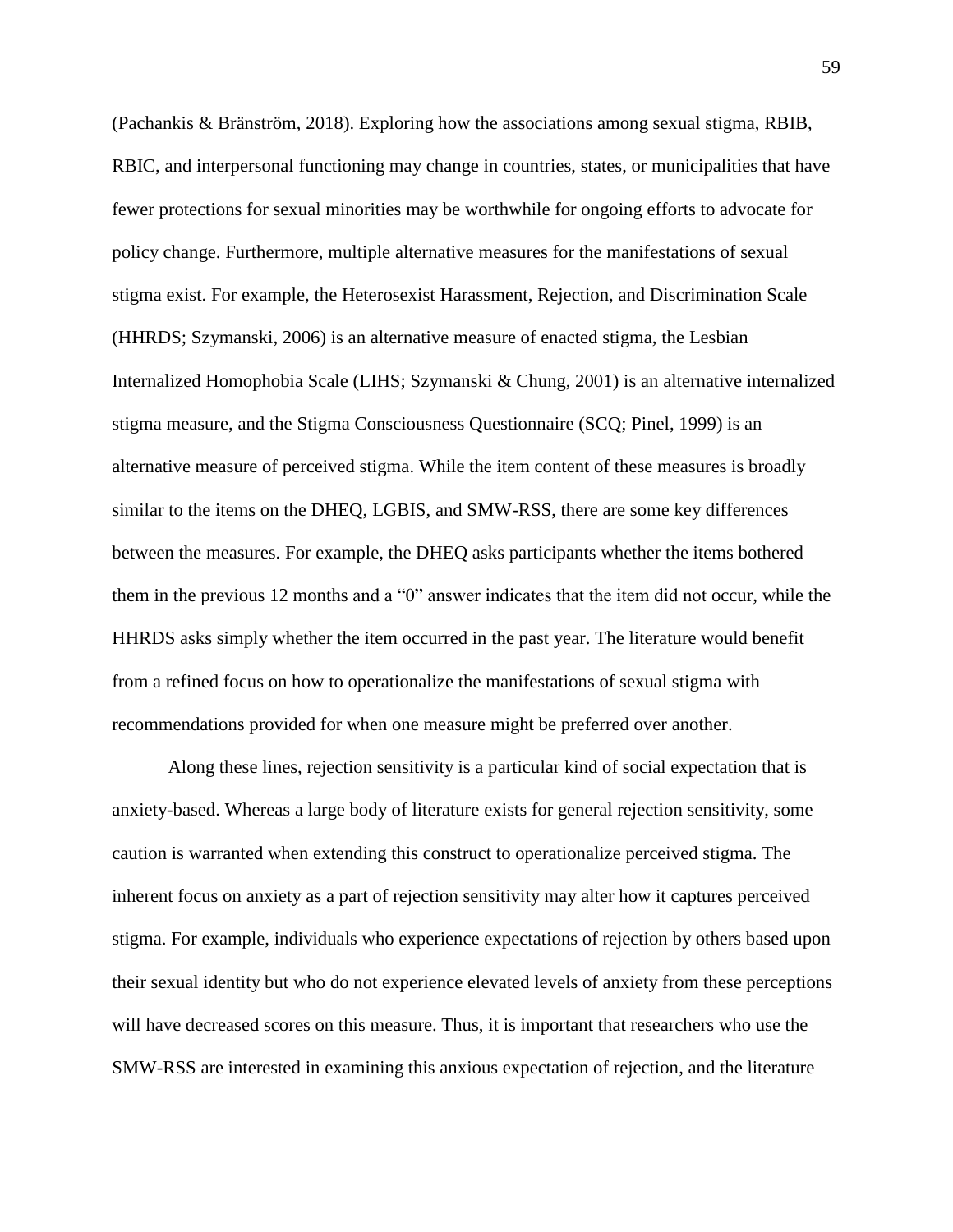may be improved by the development of a more general measure of expectations of rejection. Furthermore, while the present study used rejection sensitivity as an endogenous variable that was impacted by enacted stigma, other studies have used rejection sensitivity as an exogenous variable (e.g., Romero-Canyas, Downey, Berenson, Ayduk, & Jan Kang, 2011). It is possible that rejection sensitivity and experienced discrimination could switch places in the present model, as rejection sensitivity may impact an individual's perceptions of enacted stigma.

Finally, the present study did not investigate the underlying mechanisms connecting sexual stigma, rejection-based perceptions, and relationship functioning. Why is it that some individuals develop greater perceived stigma after experiencing discrimination than others? As argued by Hatzenbuehler (2009), exploring potential mediators of this relationship would improve our understanding of how sexual stigma gets "under the skin." The present study offered initial evidence for the self-fulfilling prophecy of general rejection sensitivity among same-sex couples; however, additional research is needed to clarify how rejection sensitivity influences behavior. For example, Downey and Feldman's (1996) seminal work demonstrated that individuals high in general rejection sensitivity were reported by their opposite-sex partner to be hostile, jealous, and emotionally unsupportive and that these behaviors mediated the association between the participant's rejection sensitivity and their partner's relationship dissatisfaction. The present study examined whether participants' rejection sensitivity (both sexual minority specific and general) was associated with perceiving their partner as hostile, jealous, and emotionally unsupportive and whether these perceptions were associated with relationship satisfaction. These two studies are distinct in that Downey and Feldman (1996) examined how participants who were high in rejection sensitivity behaved (as reported by their partner), whereas the present study examined how participant's rejection sensitivity was

60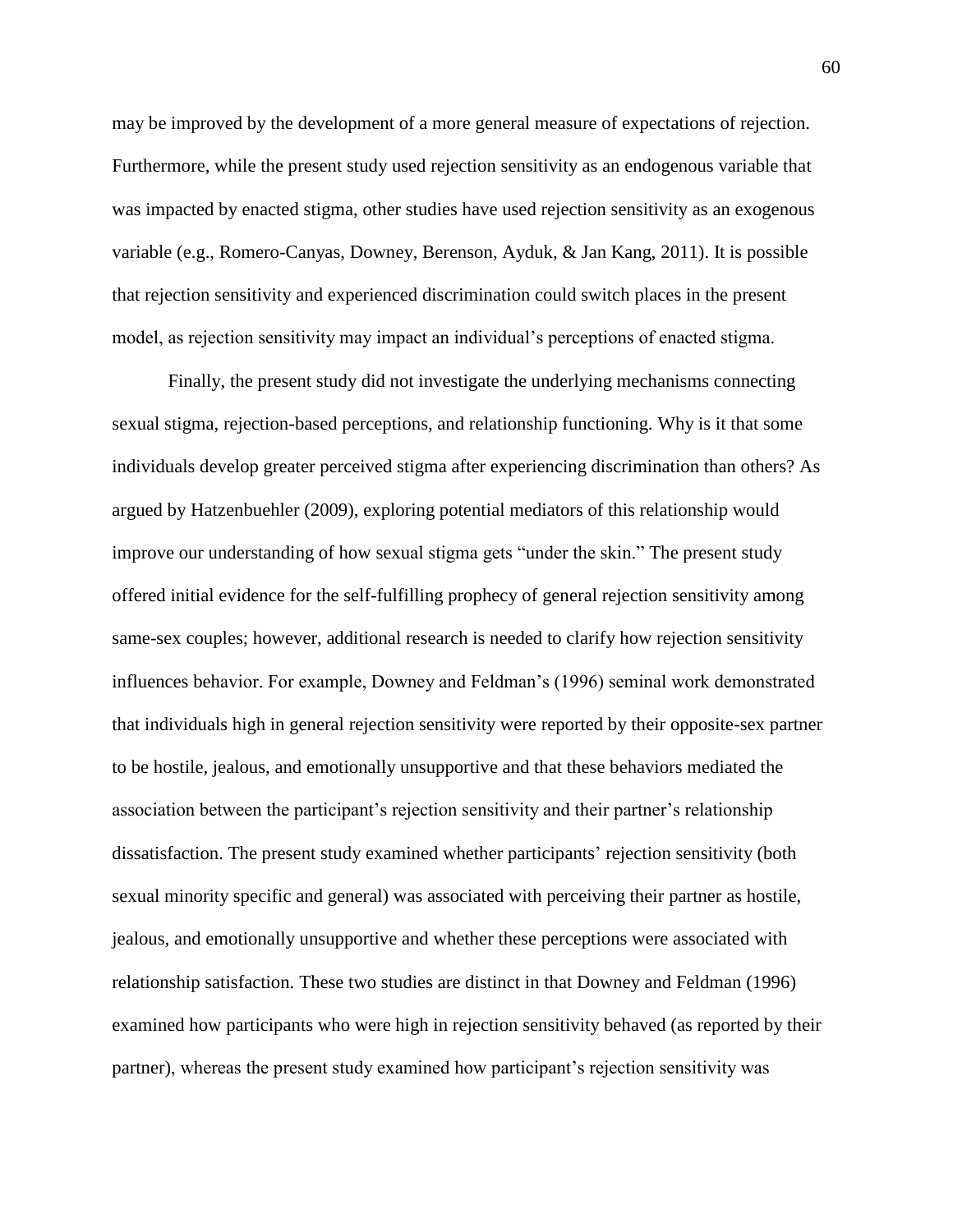associated with their perceptions of their partner's cognitions and behaviors. The present study developed a model that goes beyond Downey and Feldman's original work by including multiple manifestations of sexual stigma, two novel latent variables, and dyadic analyses. Replicating Downey and Feldman's findings fell outside of the scope of this study; however, future work that replicates Downey and Feldman's original model among same-sex couples could further illuminate this self-fulfilling prophecy.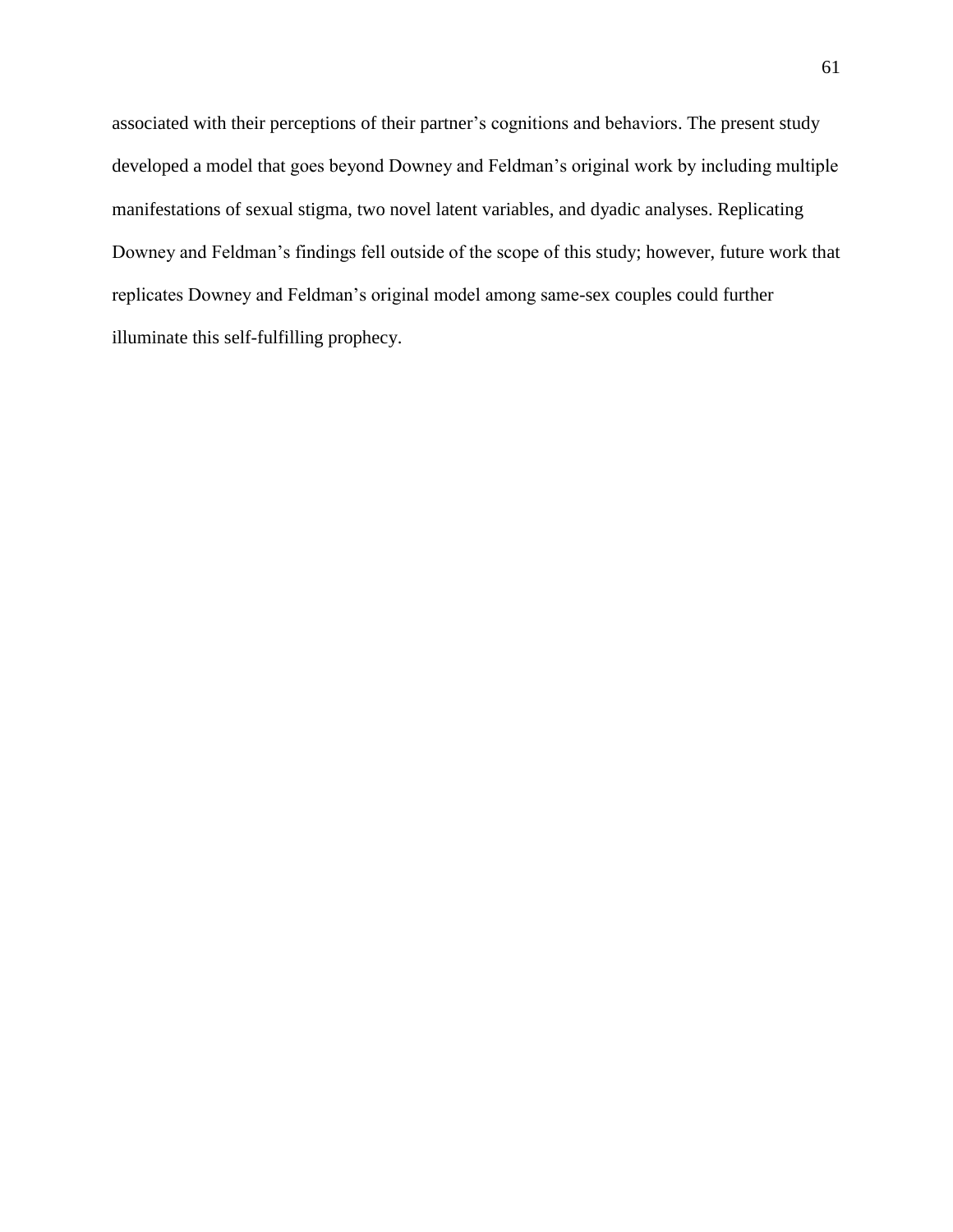#### **CHAPTER V**

#### **CONCLUSIONS**

Combined with the associations among sexual stigma, general rejection sensitivity, RBIB, and RBIC, the final model suggests that experiences of being discriminated against due to one's sexual orientation are associated with expectations of rejection by others, both as a result of their sexual identity (i.e., sexual minority rejection sensitivity) as well as more generally. These expectations are associated with negativistic expectations of their romantic partner, perceiving them as more interpersonally hostile and unsupportive as well as perceiving them as less satisfied and committed to their relationship. These perceptions are then associated with diminished personal relationship satisfaction and, in some cases, diminished partner relationship satisfaction. Thus, the present study began to find evidence for a self-fulfilling prophecy in which these perceptions may lead the individual and their partner to feel less satisfied with their relationship. However, it remains to be seen whether these perceptions are linked to personal behaviors that increase the likelihood that the individual experiences future rejection by their romantic partner.

It may appear that these findings place the "blame" upon individuals who are high in rejection sensitivity (i.e., an intervention may aim to correct distorted cognitions which may lead to a more integrated view of one's self and their romantic partner). However, it is important to note that sensitivity to potential rejection is, at its core, an adaptive process (Romero-Canyas et al., 2010), which is thought to be a defensive motivational system (Romero-Canyas et al., 2011). This sensitivity may alert the individual to potentially unsafe environments or individuals who may otherwise threaten their safety; however, this adaptive system may become maladaptive if this response becomes over-generalized. Nevertheless, if this process does become maladaptive,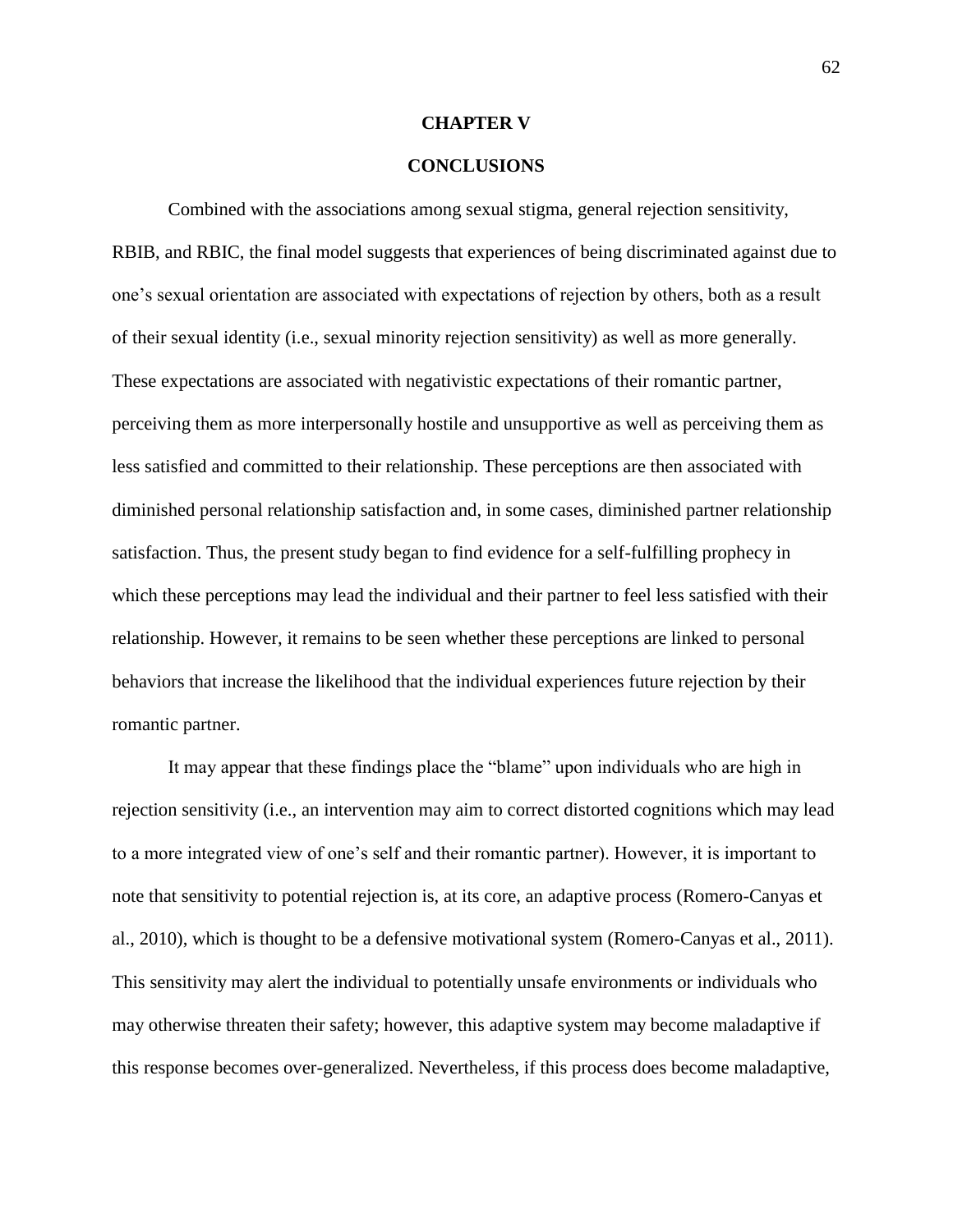it is important to remember that the overgeneralization of this process is likely rooted in a history of past experiences in which the individual was harmed and/or unsupported by others. Perceiving a romantic partner's benign behavior as hostile, jealous, or emotionally unsupportive is likely rooted in previous interactions and relationships in which behaviors *were* hostile or unsupportive, and this sensitivity may be representative of a strong desire to be in a relationship in which the individual feels understood, supported, and loved.

By focusing on the potential impact of sexual stigma at the dyadic level, researchers may develop an improved understanding of sexual minority health within the context of same-sex romantic relationships. The present study found support for a novel model investigating how sexual stigma may impact relationship functioning among female same-sex couples. The present study provides an important contribution to the literature because it was the first to offer a dyadic model that tested the relatedness between all three manifestations of sexual stigma at the individual level (i.e., enacted, internalized, and perceived) and relationship satisfaction among same-sex couples.

While the present study contributes to a broader literature on same-sex relationship functioning so that researchers may develop culturally tailored interventions for same-sex couples, it is imperative that these findings be interpreted in the larger context of the sexual minority health literature. The present study provides evidence that sexual stigma is alive and well, unfairly impacting the experience of individuals who identify as a sexual minority due to its associations with relationship functioning. These findings add to the already established literature demonstrating the many negative impacts that sexual stigma has on individual health outcomes (for a recent review, see Gonzales & Henning-Smith, 2017) and emphasizes the importance of expanding the literature to also include interpersonal health outcomes.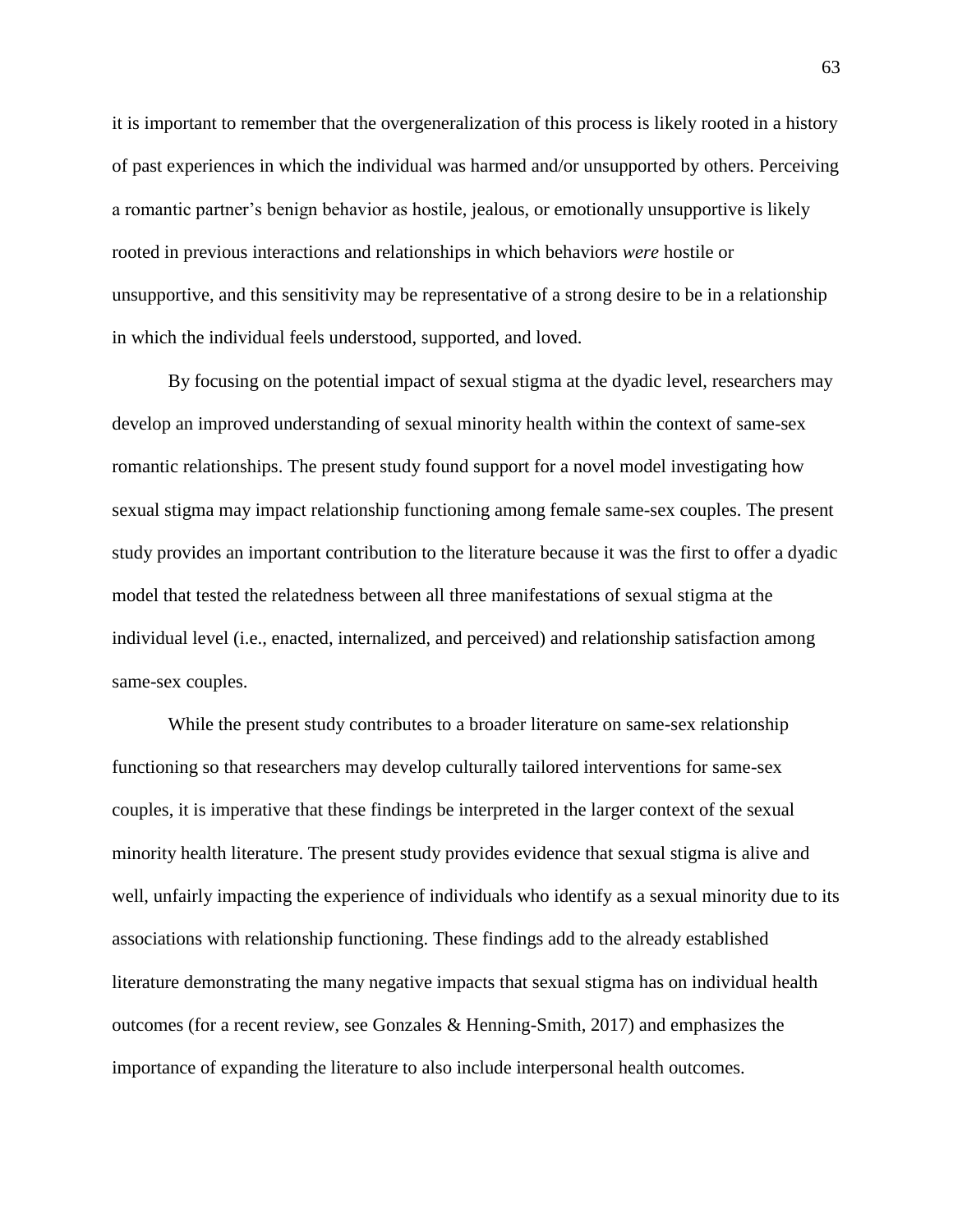Nevertheless, the burden of addressing the impact of heterosexism should fall upon society at large and, namely, those who continue to legitimize and perpetuate sexual stigma. Our understanding of health disparities has increased greatly in the previous two decades; however, much work remains to address the health disparities that have been well documented. Continued research and advocacy are needed so that we may inform society of these disparities and work together to negate them.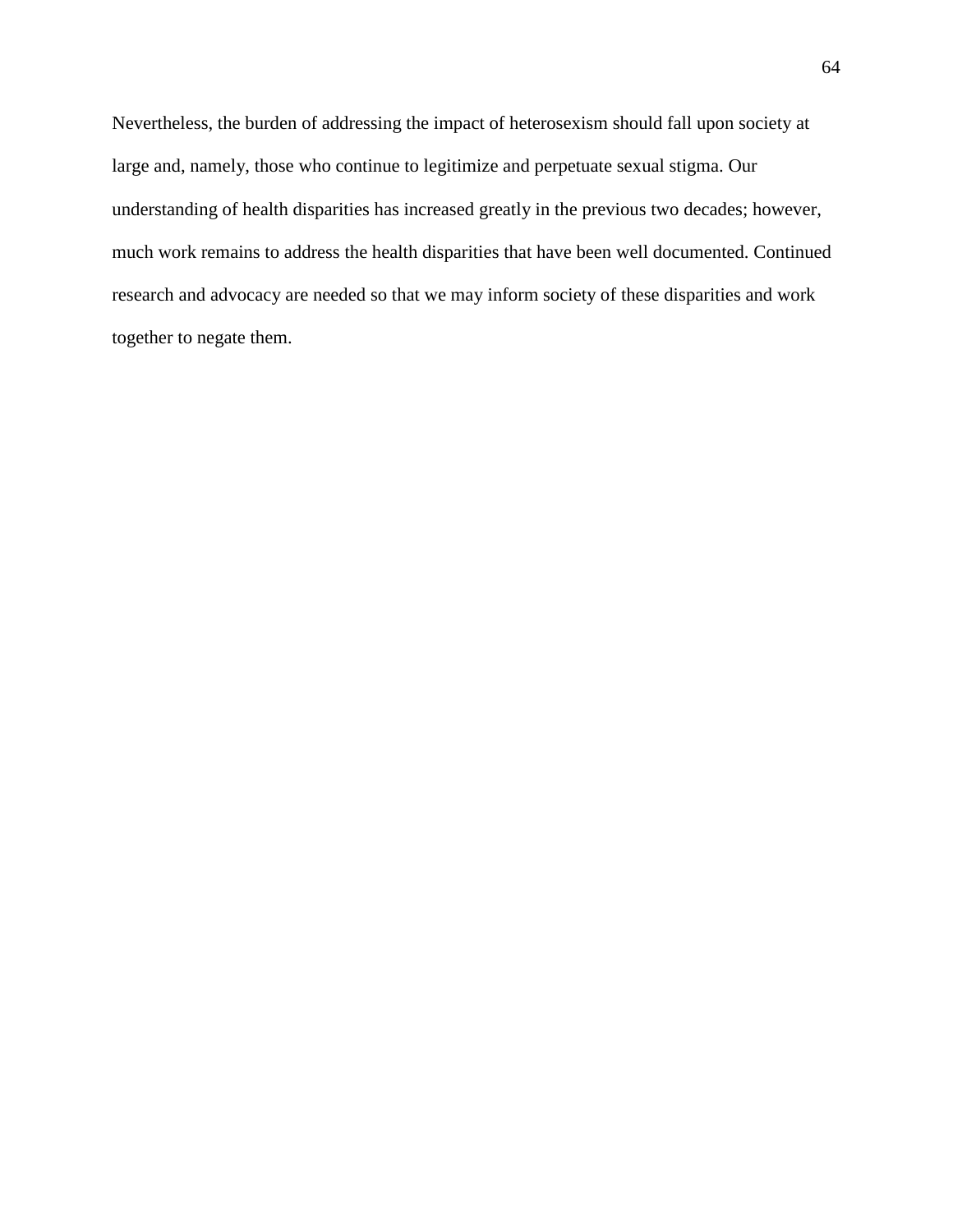#### **REFERENCES**

- Almeida, J., Johnson, R. M., Corliss, H. L., Molnar, B. E., & Azrael, D. (2009). Emotional distress among LGBT youth: The influence of perceived discrimination based on sexual orientation. *Journal of Youth & Adolescence*, *38*, 1001-1014. doi:10.1007/s10964-009- 9397-9
- Balsam, K. F., Beadnell, B., & Molina, Y. (2013). The Daily Heterosexist Experiences Questionnaire: Measuring minority stress among lesbian, gay, bisexual, and transgender adults. *Measurement and Evaluation in Counseling and Development*, *46*, 3-25. doi:10.1177/0748175612449743
- Balsam, K. F., & Szymanski, D. M. (2005). Relationship quality and domestic violence in women's same-sex relationships: The role of minority stress. *Psychology of Women Quarterly*, *29*, 258–269. doi:10.1111/j.1471-6402.2005.00220.x
- Baron, R. M., & Kenny, D. A. (1986). The moderator-mediator variable distinction in social psychological research: Conceptual, strategic and statistical considerations. *Journal of Personality and Social Psychology*, *51*, 1173-1182. doi:10.1037/0022-3514.51.6.1173
- Bentler, P. M. (1990). Comparative fit indexes in structural models. *Psychological Bulletin*, *107*, 238-246. doi:10.1037/0033-2909.107.2.238
- Bentler, P. M., & Bonnet, D. C. (1980). Significance tests and goodness of fit in the analysis of covariance structures. *Psychological Bulletin*, *88*, 588-606. doi:10.1037/0033- 2909.88.3.588
- Berenson, K. R., Downey G., Rafaeli, E., Coifman, K. G., & Leventhal Paquin, N. (2011). The rejection-rage contingency in Borderline Personality Disorder. *Journal of Abnormal Psychology*, *120*, 681-690. doi:10.1037/a0023335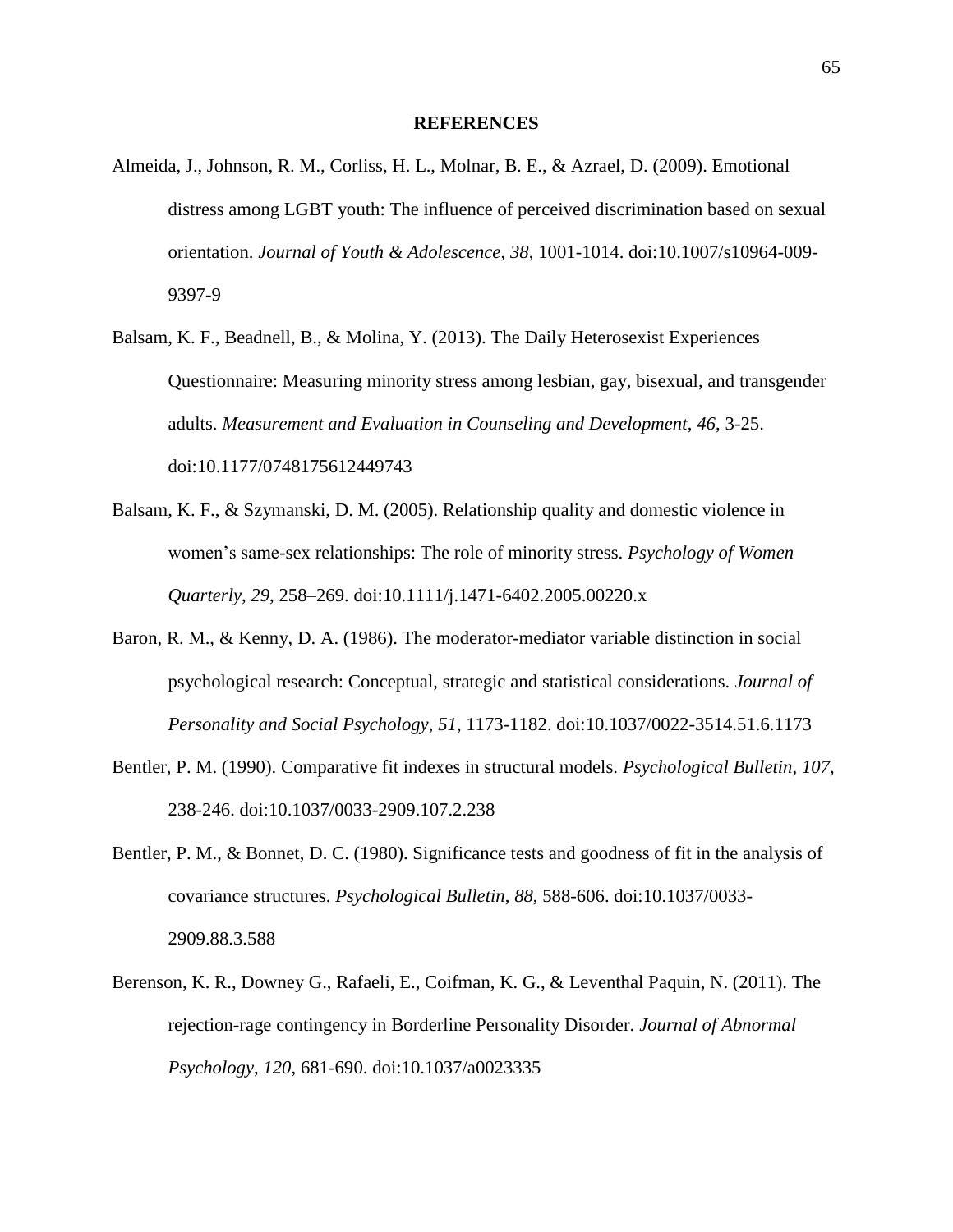- Berenson, K. R., Gyurak, A., Ayduk, O., Downey, G., Garner, M. J., Mogg, K., Bradley, B. P., & Pine, D. S. (2009). Rejection sensitivity and disruption of attention by social threat cues. *Journal of Research in Personality*, *43*, 1064-1072. doi:10.1016/j.jrp.2009.07.007
- Bontempo, D. E., & D'Augelli, A. R. (2002). Effects of at-school victimization and sexual orientation on lesbian, gay, or bisexual youths' health risk behavior. *Journal of Adolescent Health*, *30*, 364-374. doi:10.1016/S1054-139X(01)00415-3
- Brennan, D. J., Ross, L. E., Dobinson, C., Veldhuizen, S., & Steele, L. S. (2010). Men's sexual orientation and health in Canada. *Canadian Journal of Public Health*, *101*, 255-258.
- Cochran, S. D., & Mays, V. M. (2009). Burden of psychiatric morbidity among lesbian, gay, and bisexual individuals in the California Quality of Life Survey. *Journal of Abnormal Psychology*, *118*, 647-658. doi:10.1037/a0016501
- Coleman, E., Rosser, B. R. S., & Strapko, N. (1992). Sexual and intimacy dysfunction among homosexual men and women. *Psychiatric Medicine*, *10*, 257–271.
- Cook, W. L., & Kenny, D. A. (2005). The Actor-Partner Interdependence Model: A model of bidirectional effects in developmental studies. *International Journal of Behavioral Development*, *29*, 101-109. doi:10.1080/01650250444000405
- Denton, F. N., Rostosky, S. S., & Danner, F. (2014). Stigma-related stressors, coping selfefficacy, and physical health in lesbian, gay, and bisexual individuals. *Journal of Counselling Psychology*, *61*, 383-391. doi:10.1037/a0036707
- Downey, G., & Feldman, S. I. (1996). Implications of rejection sensitivity for intimate relationships. *Journal of Personality and Social Psychology*, *70*, 1327-1343. doi:10.1037/0022-3514.70.6.1327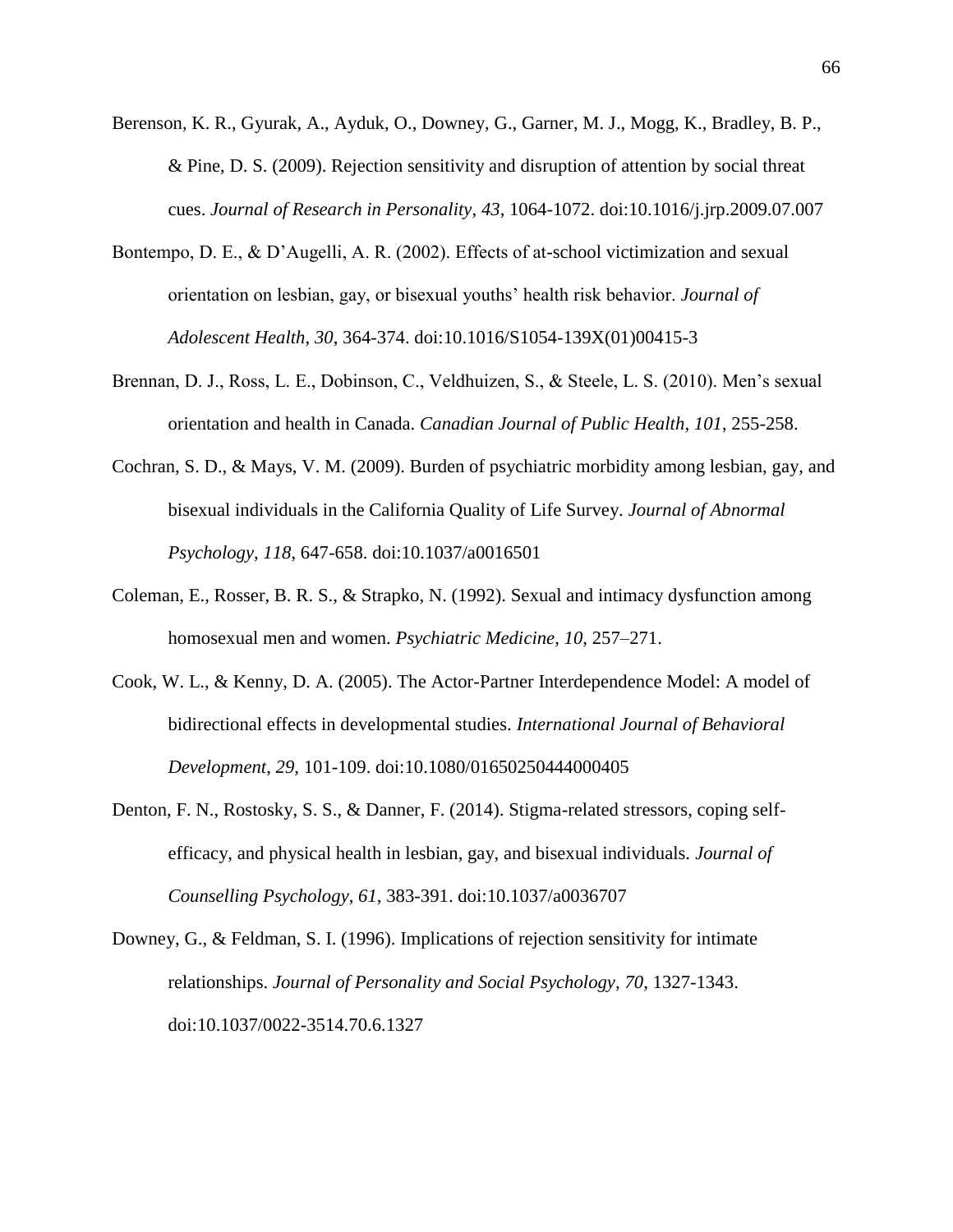- Downey, G., Feldman, S., & Ayduk, O. (2000). Rejection sensitivity and male violence in romantic relationships. *Personal Relationships*, *7*, 45–61. doi:10.1111/j.1475- 6811.2000.tb00003.x
- Downey, G., Freitas, A. L., Michaelis, B., & Khouri, H. (1998). The self-fulfilling prophecy in close relationships: Rejection sensitivity and rejection by romantic partners. *Journal of Personality and Social Psychology*, *75*, 545–560. doi:10.1037/0022-3514.75.2.545
- Doyle, D. M., & Molix, L. (2014). How does stigma spoil relationships? Evidence that perceived discrimination harms romantic relationship quality through impaired self-image. *Journal of Applied Social Psychology*, *44*, 600-610. doi:10.1111/jasp.12252
- Doyle, D. M., & Molix, L. (2015). Social stigma and sexual minorities' romantic relationship functioning: A meta-analytic review. *Personality and Social Psychology Bulletin*, *41*, 1363-1381. doi:10.1177/0146167215594592
- Duncan, D. T., & Hatzenbuehler, M. L. (2014). Lesbian, gay, bisexual, and transgender hate crimes and suicidality among a population-based sample of sexual-minority adolescents in Boston. *American Journal of Public Health*, *104*, 272-278. doi:10.2105/AJPH.2013.301424
- Dyar, C., Feinstein, B. A., Eaton, N. R., & London, B. (2016a). The mediating roles of rejection sensitivity and proximal stress in the associations between discrimination and internalizing symptoms among sexual minority women. *Archives of Sexual Behavior*. doi:10.1007/s10508-016-0869-1
- Dyar, C., Feinstein, B. A., Eaton, N. R., & London, B. (2016b). Development and initial validation of the Sexual Minority Women Rejection Sensitivity Scale. *Psychology of Women Quarterly*, *40*, 120-137. doi:10.1177/0361684315608843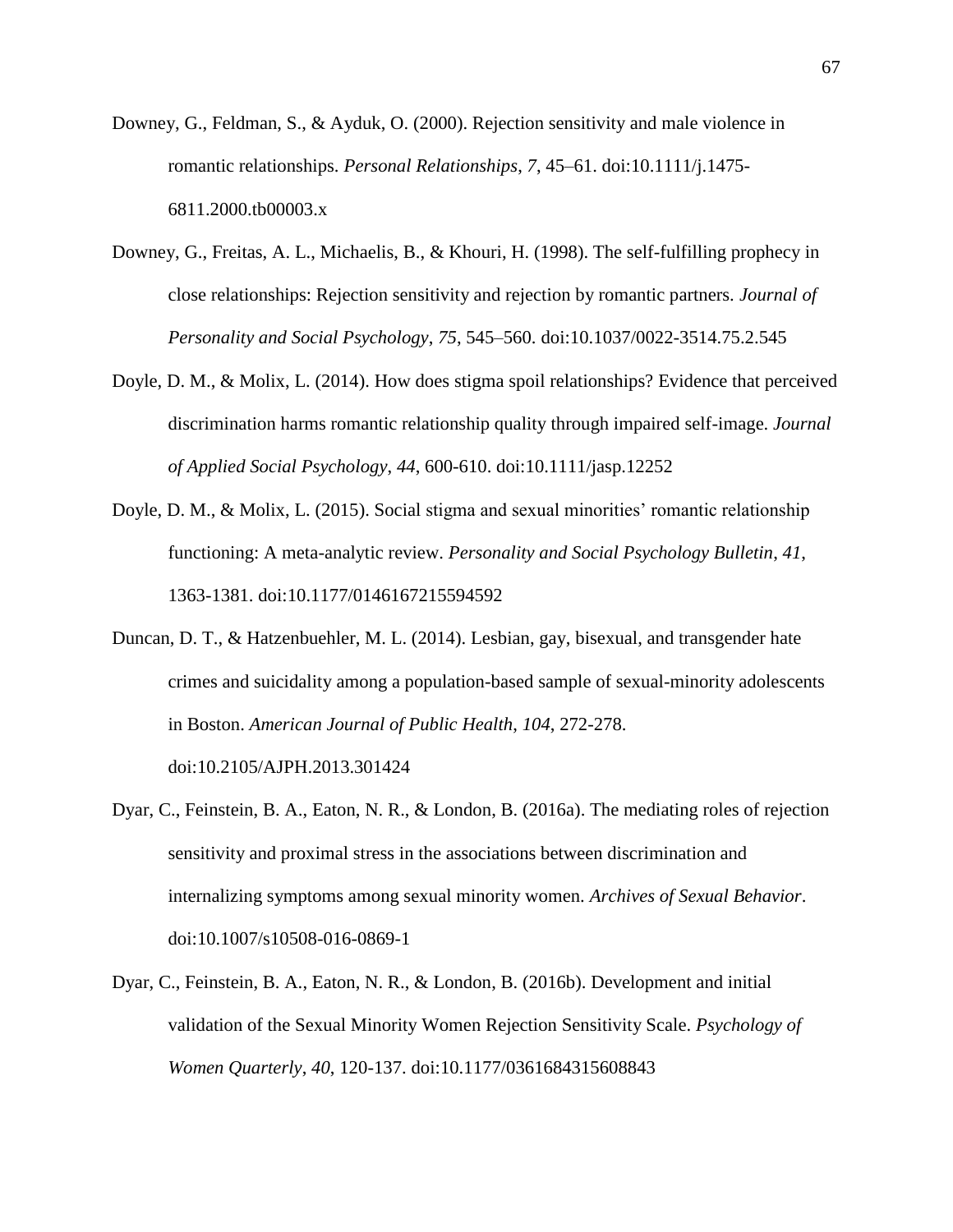- Feinstein, B. A., Goldfried, M. R., & Davila, J. (2012). The relationship between experiences of discrimination and mental health among lesbians and gay men: An examination of internalized homonegativity and rejection sensitivity as potential mechanisms. *Journal of Consulting and Clinical Psychology*, *80*, 917-927. doi:10.1037/a0029425.
- Feinstein, B. A., McConnell, E., Dyar, C., Mustanski, B., & Newcomb, M. E. (2018). Minority stress and relationship functioning among young male same-sex couples: An examination of Actor-Partner Interdependence Models. *Journal of Consulting and Clinical Psychology*, *86*, 416-426. doi:10.1037/ccp0000296
- Fingerhut, A. W., & Peplau, L. A. (2013). Same-sex romantic relationships. In C. J. Patterson & A. R. D'Augelli (Eds.), *Handbook of psychology and sexual orientation* (pp. 165-178). New York: Oxford University Press.
- Fitzpatrick, J., Gareau, A., Lafontaine, M.-F., & Gaudreau, P. (2016). How to use the Actor-Partner Interdependence Model (APIM) to estimate different dyadic patterns in MPLUS: A step-by-step tutorial. *The Quantitative Methods for Psychology*, *12*, 74-86. doi:10.20982/tqmp.12.1.p074
- Friedman, C., & Leaper, C. (2010). Sexual-minority college women's experiences with discrimination: Relations with identity and collective action. *Psychology of Women Quarterly*, *34*, 152-164. doi:10.1111/j.1471-6402.2010.01558.x.
- Frisell, T., Lichtenstein, P., Rahman, Q., & Langstrom, N. (2010). Psychiatric morbidity associated with same-sex sexual behavior: Influence of minority stress and familial factors. *Psychological Medicine*, *40*, 315-324. doi:10.1017/S0033291709005996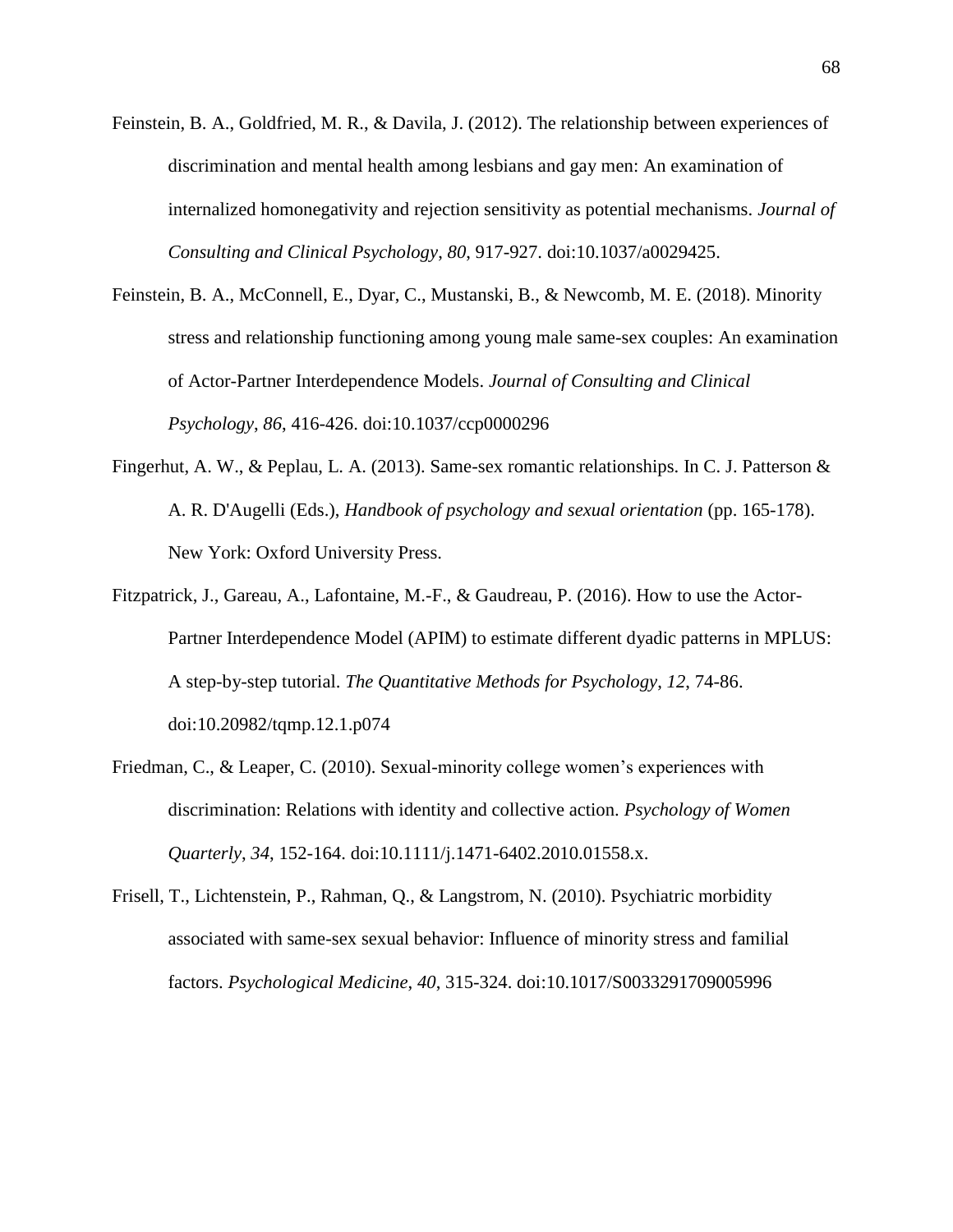- Frost, D. M., Lehavot, K., & Meyer, I. H. (2015). Minority stress and physical health among sexual minority individuals. *Journal of Behavioral Medicine*, *38*, 1-8. doi:10.1007/s10865-013-9523-8
- Frost, D. M., Meyer, I. H. (2009). Internalized homophobia and relationship quality among lesbians, gay men, and bisexuals. *Journal of Counseling Psychology*, *56*, 97-109. doi:10.1037/a0012844
- Gaines, S. O., Jr., Henderson, M. C., Kim, M., Gilstrap, S., Yi, J., Rusbult, C. E., Hardin, D. P., & Gaertner, L. (2005). Cultural value orientations, internalized homophobia, and accommodation in romantic relationships. *Journal of Homosexuality*, *50*, 97–117. doi:10.1300/J082v50n01\_05
- Gonzales, G., & Henning-Smith, C. (2017). Health disparities by sexual orientation: Results and implications from the behavioral risk factor surveillance system. *Journal of Community Health*, *6*, 1163-1172. doi:10.1007/s10900-017-0366-z
- Green, R. J. (2004). Risk and resilience in lesbian and gay couples: Comment on Solomon, Rothblum, and Balsam (2004). *Journal of Family Psychology*, *18*, 290-292. doi:10.1037/0893-3200.18.2.290
- Greene, D. C., & Britton, P. J. (2015). Predicting relationship commitment in gay men: Contributions of vicarious shame and internalized homophobia to the investment model. *Psychology of Men & Masculinity*, *16*, 78-87. doi:10.1037/a0034988
- Hatzenbuehler, M. L. (2009). How does sexual minority stigma "get under the skin"? A psychological mediation framework. *Psychological Bulletin*, *135*, 707-730. doi:10.1037/a0016411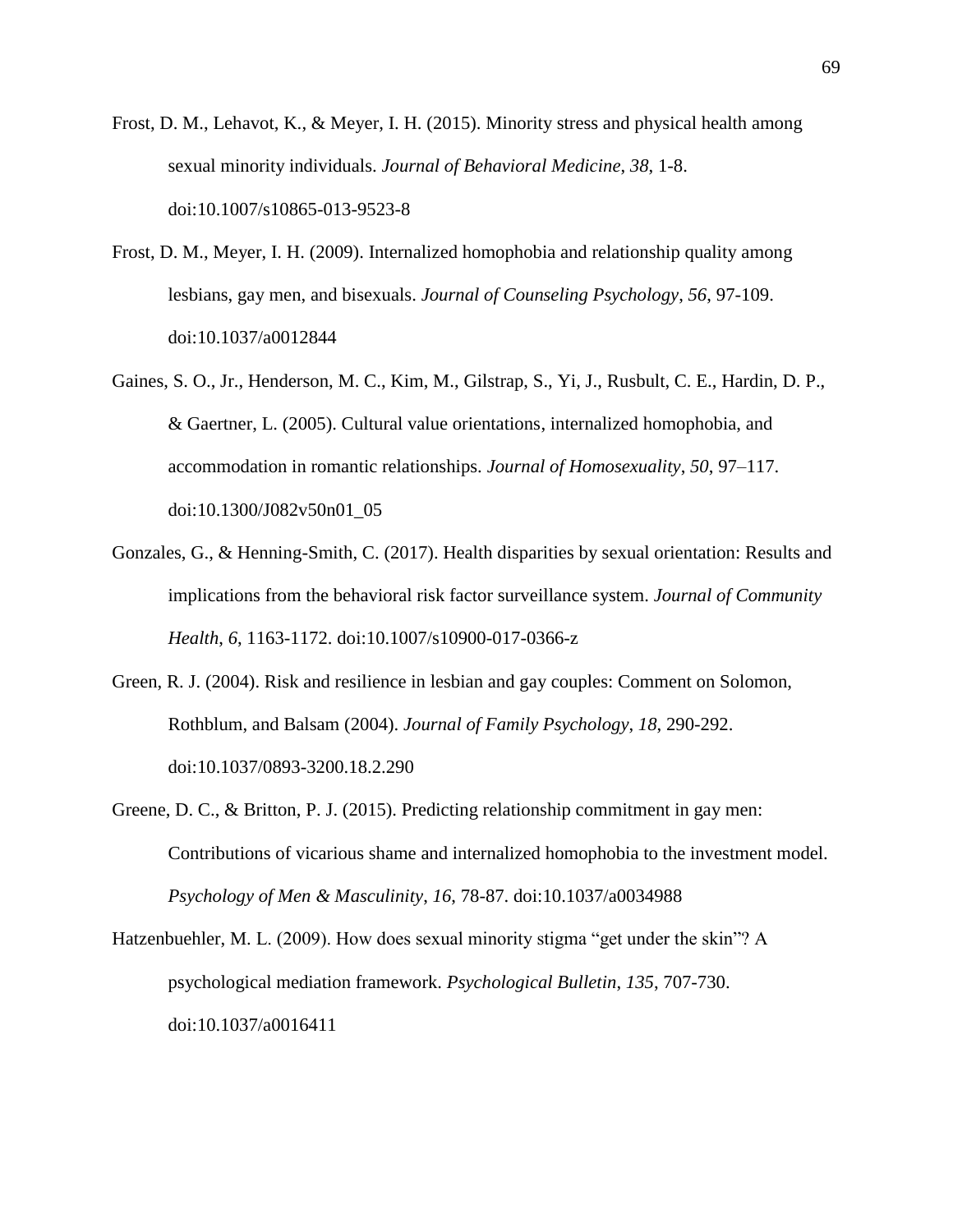- Hatzenbuehler, M. L., & Link, B. G. (2014). Introduction to the special issue on structural stigma and health. *Social Science & Medicine, 103,* 1-6. doi:10.1016/j.socscimed.2013.12.017
- Haztenbuehler, M. L., Nolen-Hoeksema, S., & Dovidio, J. (2009). How does stigma "get under the skin"? The mediating role of emotion regulation. *Psychological Science*, *20*, 1282- 1289. doi:10.1111/j.1467-9280.2009.02441.x
- Hatzenbuehler, M. L., Nolen-Hoeksema, S., & Erickson, S. J. (2008). Minority stress predictors of HIV risk behavior, substance use, and depressive symptoms: results from a prospective study of bereaved gay men. *Health Psychology*, *27*, 455-462. doi:10.1111/j.1467- 9280.2009.02441.x.
- Hayes, A. F., & Scharkow, M. (2013). The relative trustworthiness of inferential tests of the indirect effect in statistical mediation analysis: Does method really matter? *Psychological Science*, *24*, 1918-1927. doi:10.1177/0956797613480187
- Hequembourg, A. L., & Brallier, S. A. (2009). An exploration of sexual minority stress across the lines of gender and sexual identity. *Journal of Homosexuality*, *56*, 273-289. doi:10.1080/00918360902728517
- Herek, G. M. (1996). Why tell if you're not asked? Self-disclosure, intergroup contact, and heterosexuals' attitudes toward lesbians and gay men. In G. M. Herek, J. Jobe, & R. Carney (Eds.), *Out in force: Sexual orientation and the military* (pp. 197–225). Chicago: University of Chicago Press.
- Herek, G. M. (2007). Confronting sexual stigma and prejudice: Theory and practice. *Journal of Social Issues*, *63*, 905-925. doi:10.1111/j.1540-4560.2007.00544.x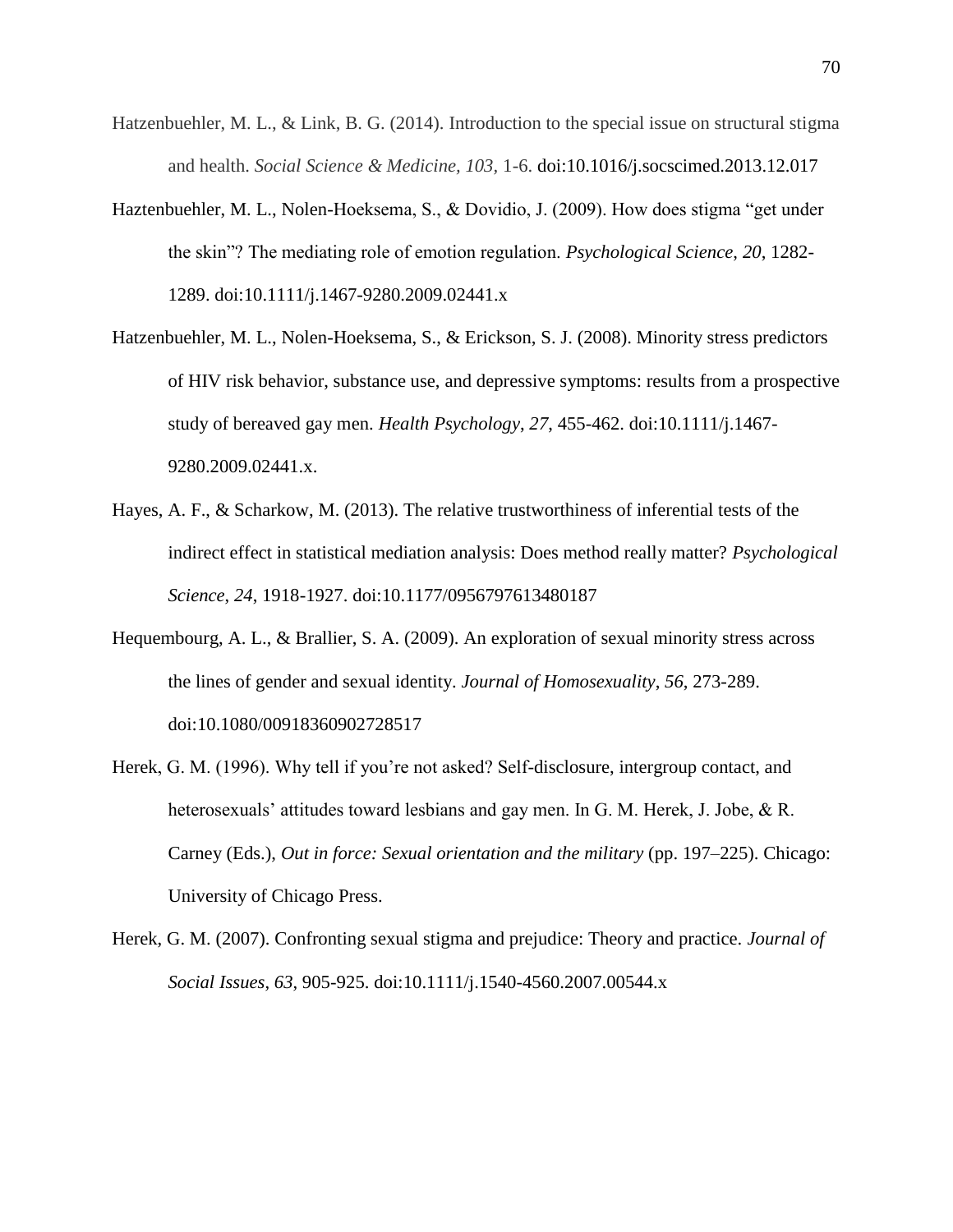- Hu, L., & Bentler, P. M. (1999). Cutoff criteria for fit indexes in covariance structure analysis: Conventional criteria versus new alternatives. *Structural Equation Modeling*, *6*, 1-55. doi: 10.1080/10705519909540118
- Hughes, T. L., Wilsnack, S. C., Szalacha, L. A., Johnson, T. P., Bostwick, W. B., Seymour, R., & Kinnison, K. E. (2006). Age and racial/ethnic differences in drinking and drinkingrelated problems in a community sample of lesbians. *Journal of Studies on Alcohol and Drugs*, *67*, 579-590. doi: 10.15288/jsa.2006.67.579
- Igartua, K. J., Gill, K., & Montoro, R. (2003). Internalized homophobia: A factor in depression, anxiety, and suicide in the gay and lesbian population. *Canadian Journal of Community Mental Health*, *22*, 15-30. doi:10.7870/cjcmh-2003-0011
- Institute of Medicine. (2011). *The health of lesbian, gay, bisexual, and transgender people: Building a foundation for better understanding*. Washington, DC: The National Academies Press.
- Kasian, M., & Painter, S. L. (1992). Frequency and severity of psychological abuse in a dating population. *Journal of International Violence*, *7*, 350-364. doi:10.1177/088626092007003005
- Kenny, D. A. (1996). Models of non-independence in dyadic research. *Journal of Social and Personal Relationships*, *13*, 279-294. doi:10.1177/0265407596132007
- Kenny, D. A., & Cook, W. (1999). Partner effects in relationship research: Conceptual issues, analytic difficulties, and illustrations. *Personal Relationships*, *6*, 433-448. doi:1350- 4126/99
- Kenny, D. A., Kashy, D. A., & Cook, W. L. (2006). Dyadic data analysis. New York: The Guilford Press.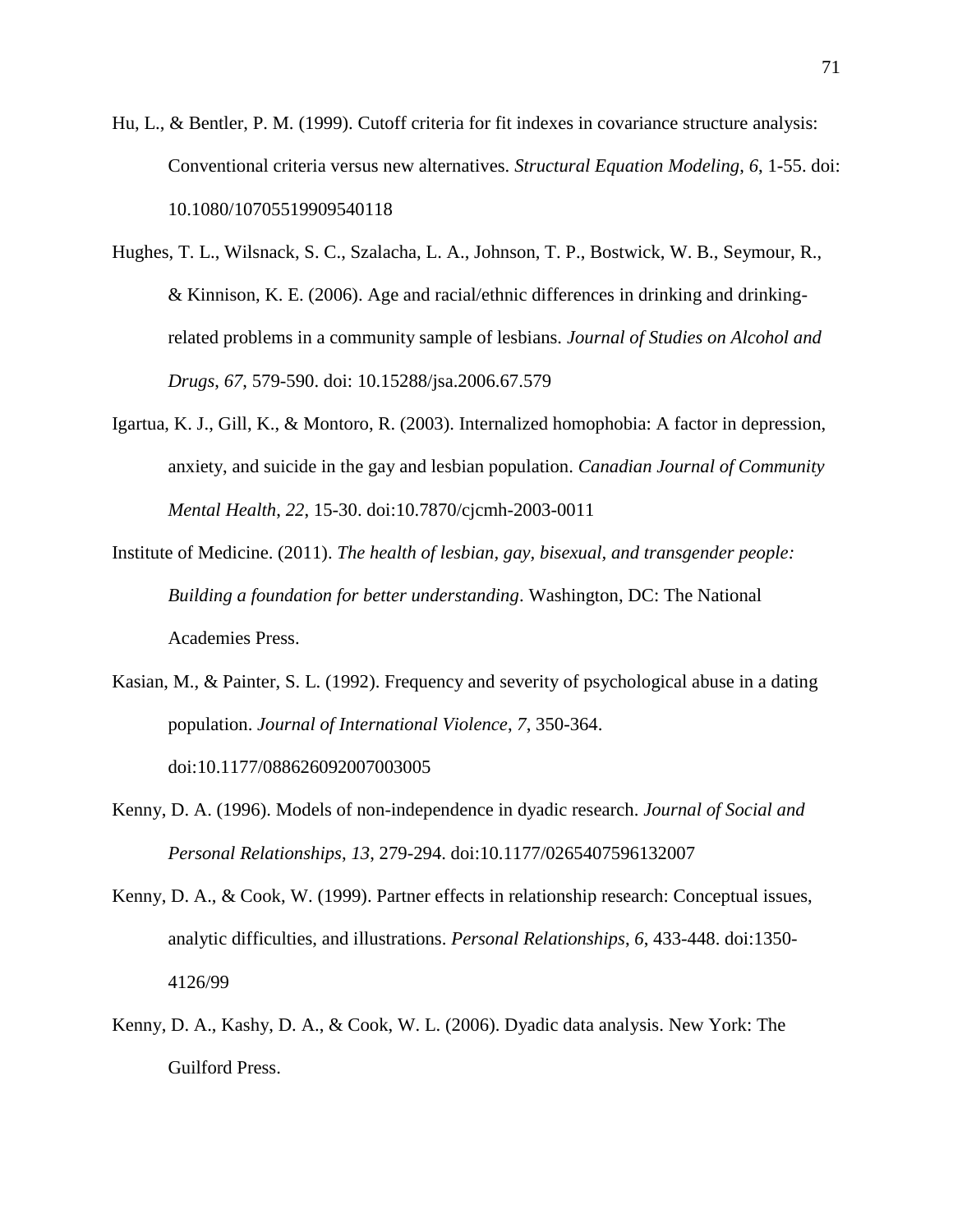- Kertzner, R. M., Meyer, I. H., Frost, D. M., & Stirratt, M. J. (2009.). Social and psychological well-being in lesbian, gay men, and bisexuals: The effects of race, gender, age, and sexual identity. *American Journal of Orthopsychiatry*, *79*, 500-510. doi:10.1037/aoO16&18.
- Khaddouma, A., Norona, J. C., & Whitton, S. W. (2015). Individual, couple, and contextual factors associated with same-sex relationship instability. *Couple and Family Psychology: Research and Practice*, *4*, 106-125. doi:10.1037/cfp0000043
- King, M., Semlyen, J., Tai, S. S., Killaspy, H., Osborn, D., Popelyuk, D., & Nazareth, I. (2008). A systematic review of mental disorder, suicide, and deliberate self harm in lesbian, gay, and bisexual people. *BMC Psychiatry*, *8*, 70-87. doi:10.1186/1471-244X-8-70
- Kurdek, L. A. (2005). What do we know about gay and lesbian couples? *Current Directions in Psychological Science*, *14*, 251-254. doi:10.1111/j.0963-7214.2005.00375.x
- Kurdek, L. A. (2006). Differences between partners from heterosexual, gay, and lesbian cohabiting couples. Journal of Marriage and Family, 68, 509–528. doi:10.1111/j.1741- 3737.2006.00268.x
- Kuyper, L., & Fokkema, T. (2011). Minority stress and mental health among Dutch LGBs: Examination of differences between sex and sexual orientation. *Journal of Counseling Psychology*, *58*, 222–233. doi:10.1037/a0022688.

Kuyper, L., & Vanwesenbeeck, I. (2011). Examining sexual health differences between lesbian, gay, bisexual, and heterosexual adults: The role of sociodemographics, sexual behavior characteristics, and minority stress. *Journal of Sex Research*, *48*, 263-274. doi:10.1080/00224491003654473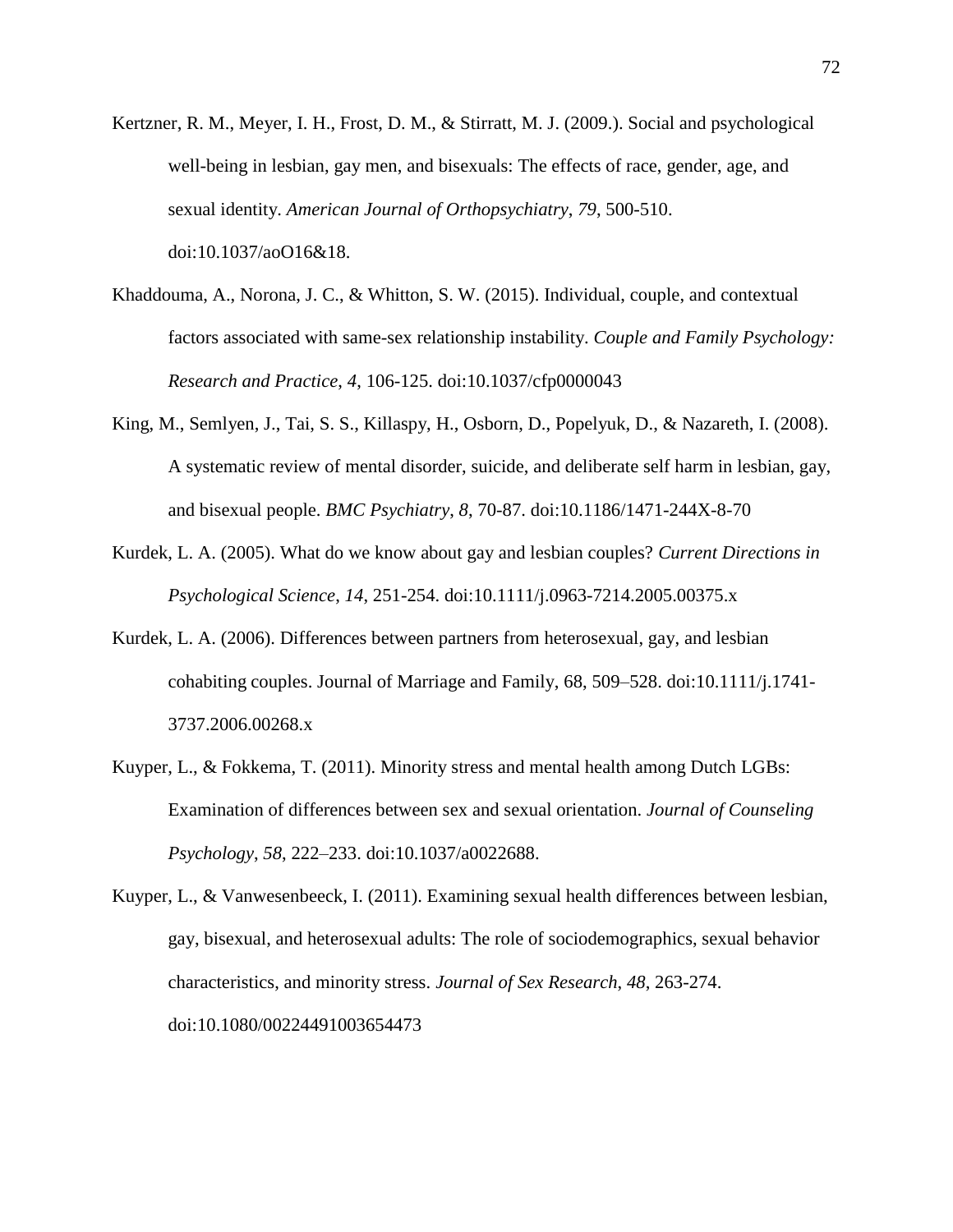- LeBlanc, A. J., Frost, D. M., & Wight, R. G. (2015). Minority stress and stress proliferation among same-sex and other marginalized couples. *Journal of Marriage and Family*, *77*, 40-59. doi:10.1111/jomf.12160
- Lewis, N. M. (2009). Mental health in sexual minorities: Recent indicators, trends and their relationship to place in North America and Europe. *Health & Place*, *15*, 1029-1045. doi:10.1017/S0033291709005996
- Lewis, R. J., Derlega, V. J., Clarke, E. G., & Kuang, J. C. (2006). Stigma consciousness, social constraints, and lesbian well-being. *Journal of Counseling Psychology*, *53*, 48–56. doi:10.1037/0022-0167.53.1.48
- Lick, D. J., Durso, L. E., & Johnson, K. L. (2013). Minority stress and physical health among sexual minorities. *Perspectives in Psychological Science*, *8*, 521-548. doi:10.1177/1745691613497965
- Logie, C. H. (2012). The case for the World Health Organization's Commission on the Social Determinants of Health to address sexual orientation. *American Journal of Public Health*, *102*, 1243-1246. doi:10.2105/AJPH.2011.300599
- Logie, C. H., & Earnshaw, V. (2015). Adapting and validating a scale to measure sexual stigma among lesbian, bisexual, and queer women. *PLoS ONE*, *10*, 1-13. https://doi.org/10.1371/journal.pone.0116198
- London, B., Ahlqvist, S., Gonzalez, A., Glanton, K. V., & Thompson, G. A. (2014). The social and educational consequences of identity-based rejection. *Social Issues and Policy Review*, *8*, 131-166. doi:10.1111/sipr.12004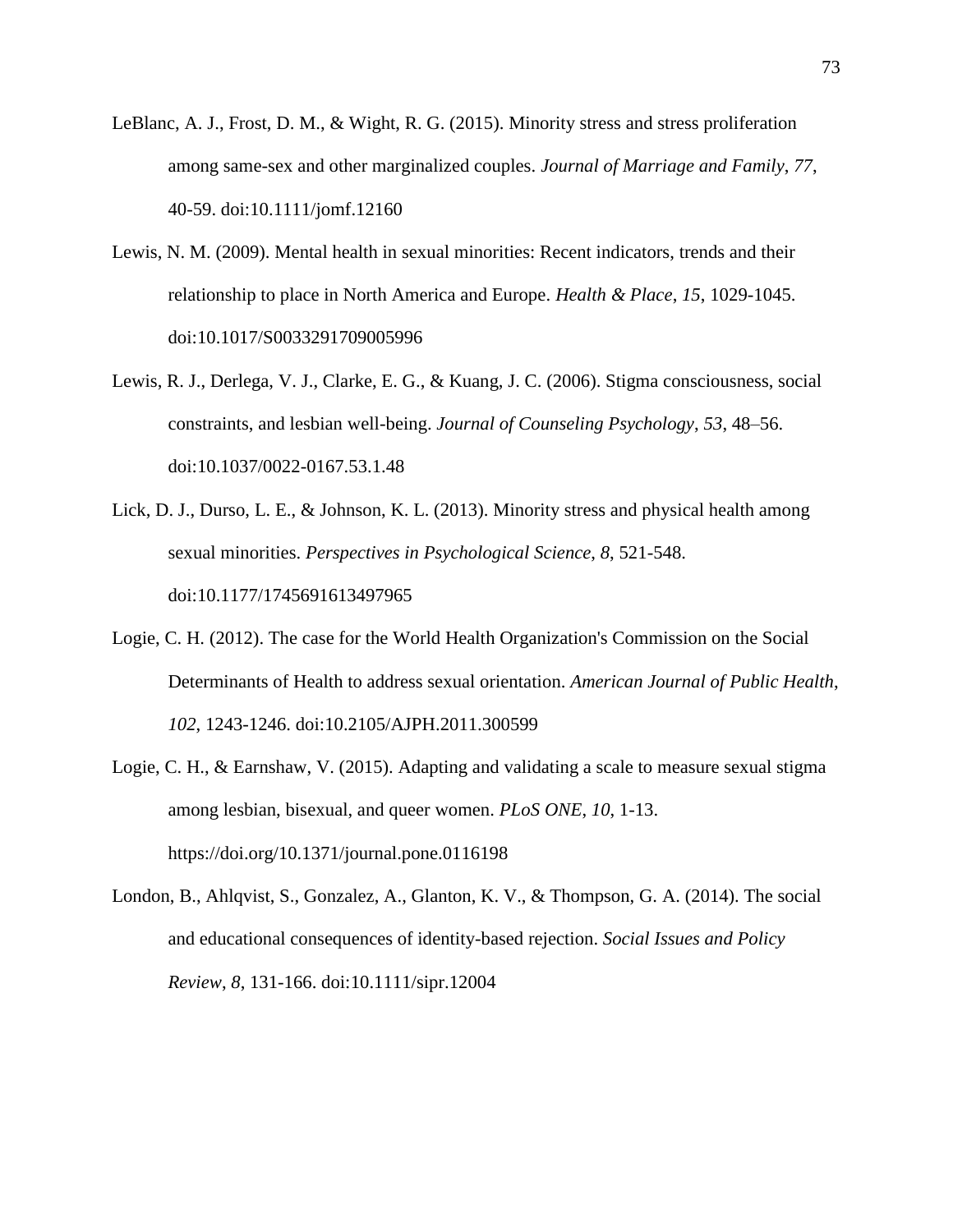- London, B., Downey, G., Romero-Canyas, R., Rattan, A., & Tyson, D. (2012). Gender-based rejection sensitivity and academic self-silencing in women. *Journal of Personality and Social Psychology*, *102*, 961-979. doi:10.1037/a0026615
- Luhtanen, R. K. (2003). Identity, stigma management, and well-being: A comparison of lesbians/bisexual women and gay/bisexual men. *Journal of Lesbian Studies*, *7*, 85-100. doi:10.1300/J155v07n01\_06
- MacCallum, R. C., Browne, M. W., & Sugawara, H. M. (1996). Power analysis and determination of sample size for covariance structure modeling. *Psychological Methods*, *1*, 130-149. doi:10.1037/1082-989X.1.2.130
- Mays, V. M., & Cochran, S. D. (2001). Mental health correlates of perceived discrimination among lesbian, gay, and bisexual adults in the United States. *American Journal of Public Health*, *91*, 1869-1876. doi:10.2105/AJPH.91.11.1869
- McCabe, S. E., Bostwick, W. B., Huges, T. L., West, B. T., & Boyd, C. J. (2010). The relationship between discrimination and substance use disorders among lesbian, gay, and bisexual adults in the United States. *American Journal of Public Health*, *100*, 1946-1952. doi:10.2105/AJPH.2009.163147
- Meyer, I. H. (2003). Prejudice, social stress, and mental health in lesbian, gay, and bisexual populations: Conceptual issues and research evidence. *Psychological Bulletin*, *129*, 674- 697. doi:10.1037/0033-2909.129.5.674
- Mohr, J. J., & Fassinger, R. E. (2006). Sexual orientation identity and romantic relationship quality in same-sex couples. *Personality and Social Psychology Bulletin*, *32*, 1085–1099. doi:10.1037/a0022858.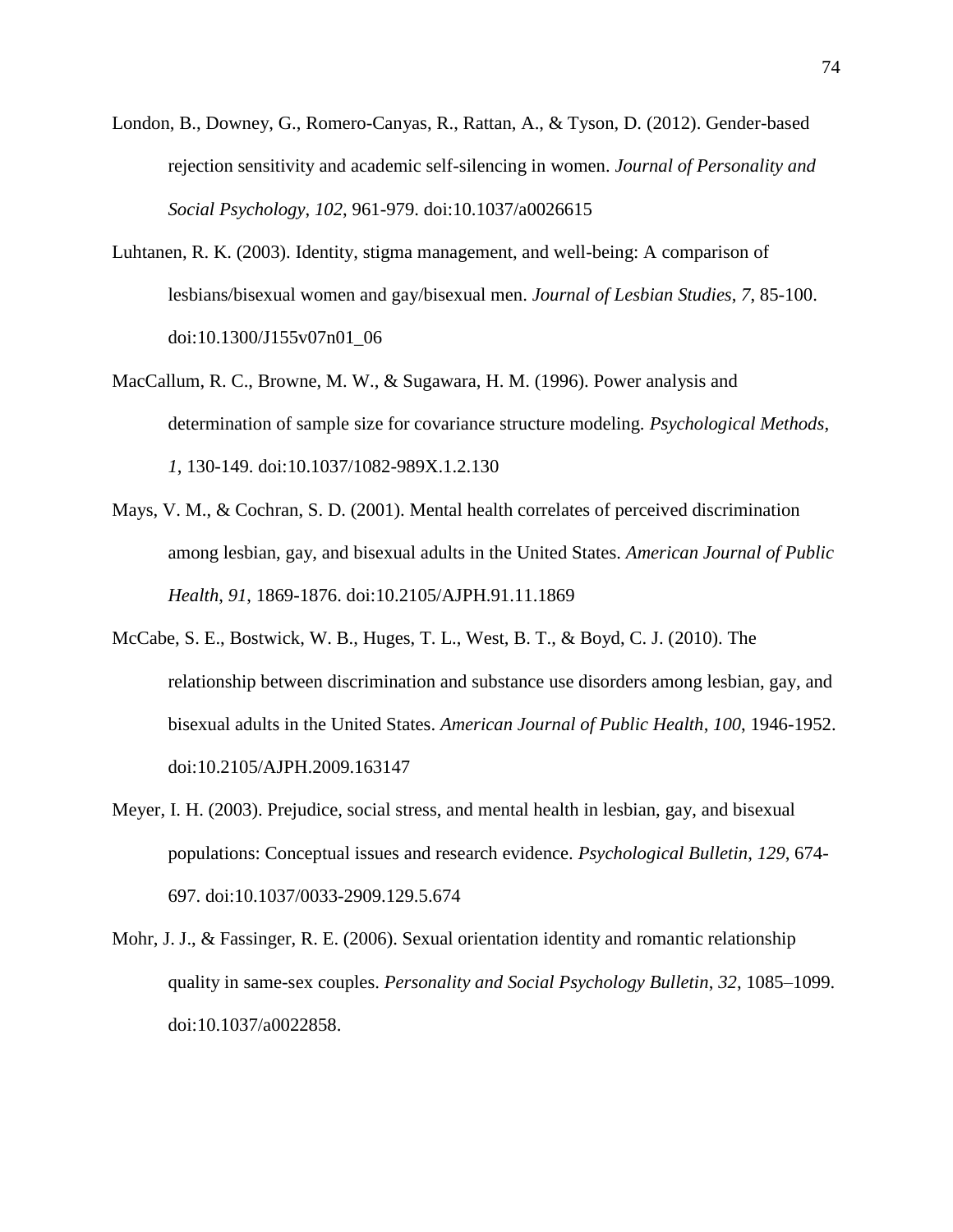- Mohr, J. J., & Kendra, M. S. (2011). Revision and extension of a multidimensional measure of sexual minority identity: The Lesbian, Gay, and Bisexual Identity Scale. *Journal of Counseling Psychology*, *58*, 234-245. doi:10.1037/a0022858
- Morrison, T. G., Bishop, C. J., Morrison, M. A., & Parker-Taneo, K. (2016). A psychometric review of measures assessing discrimination against sexual minorities. *Journal of Homosexuality*, *63*, 1086-1126. doi:10.1080/00918369.2015.1117903
- Muthén, L. K., & Muthén, B. O. (2002). *How to use a Monte Carlo Study to decide on sample size and determine power*. Los Angeles, CA: Muthén & Muthén.
- Muthén, L. K., & Muthén, B. O. (2015). *Mplus User's Guide: 7th Edition*. Los Angeles, CA: Muthén & Muthén.
- Newcomb, M. E., Heinz, A. J., & Mustanski, B. (2012). Examining risk and protective factors for alcohol use in lesbian, gay, bisexual, and transgender youth: A longitudinal multilevel analysis. *Journal of Studies on Alcohol and Drugs*, *73*, 783-793. doi:10.15288/jsad.2012.73.783
- Olsen, J. A., & Kenny, D. A. (2006). Structural equation modeling with interchangeable dyads. *Psychological Methods*, *11*, 127-141. doi:10.1037//1082-98X.11.2.127
- Otis, M. D., Rostosky, S. S., Riggle, E. D. B., & Hamrin, R. (2006). Stress and relationship quality in same-sex couples. *Journal of Social and Personal Relationships*, *23*, 81–99. doi:10.1177/0265407506060179
- Pachankis, J. E. (2007). The psychological implications of concealing a stigma: A cognitiveaffective-behavioral model. *Psychology Bulletin*, *133*, 328-345. doi:10.1037/0033- 2909.133.2.328.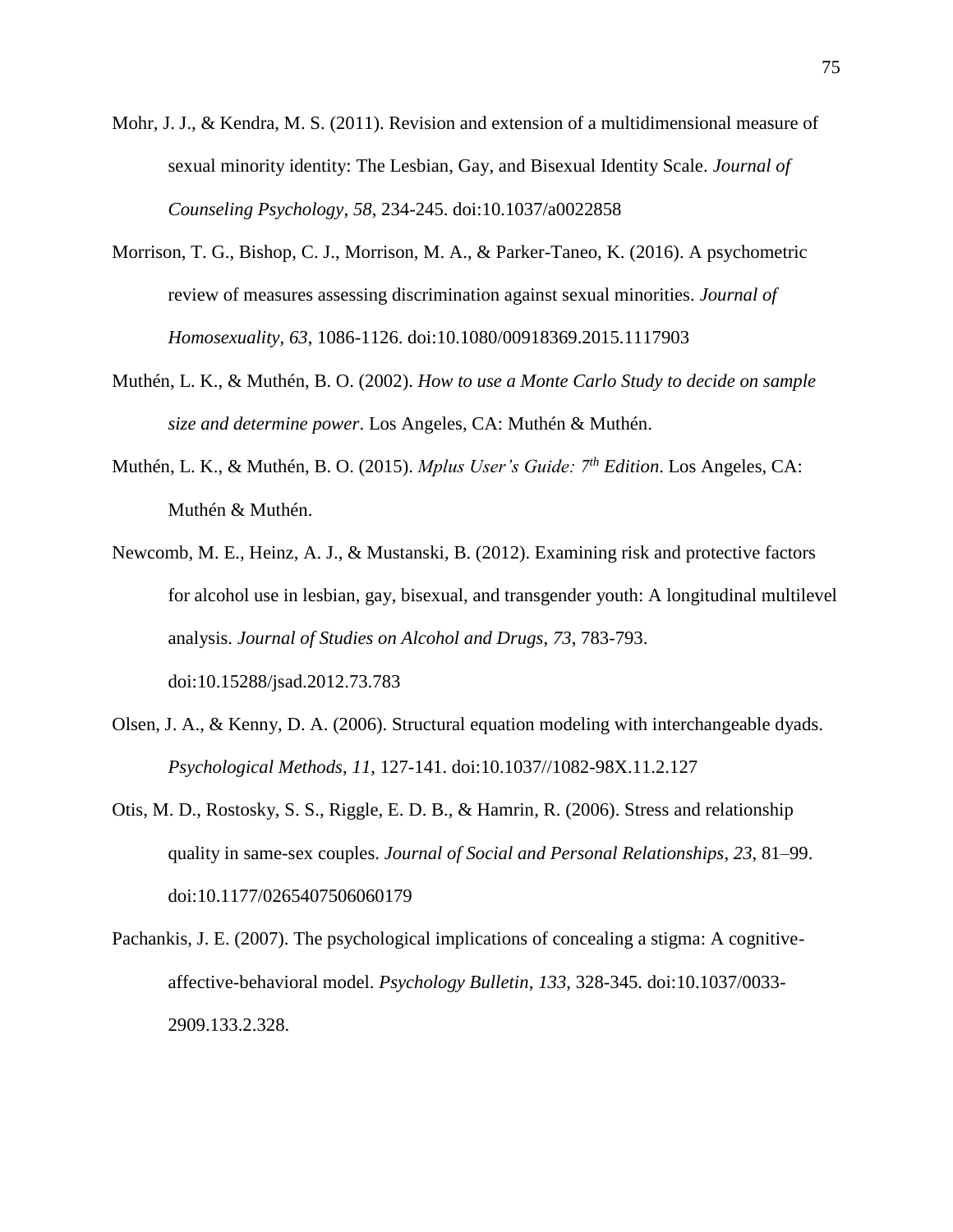- Pachankis, J. E., & Bränström, R. (2018). Hidden from happiness: Structural stigma, sexual orientation concealment, and life satisfaction across 28 countries. *Journal of Consulting and Clinical Psychology*, *86*, 403-415. doi:10.1037/ccp0000299
- Pachankis, J. E., Goldfried, M. R., & Ramrattan, M. E. (2008). Extension of the rejection sensitivity construct to the impersonal functioning of gay men. *Journal of Consulting and Clinical Psychology*, *76*, 306-317. doi:10.1037/0022-006X.76.2.306.
- Pachankis, J.E., Hatzenbuehler, M.L, & Starks, T.J. (2014). The influence of structural stigma and rejection sensitivity on young sexual minority men's daily tobacco and alcohol use. *Social Science & Medicine, 103*, 67-75. doi:10.1016/j.socscimed.2013.10.1005
- Pinel, E. C. (1999). Stigma consciousness: The psychological legacy of social stereotypes. *Journal of Personality and Social Psychology*, *76*, 114-128. doi: 10.1037/0022- 3514.76.1.114
- Peplau, L. A., & Fingerhut, A. W. (2007). The close relationships of lesbians and gay men. *Annual Review of Psychology*, *58*, 405–424.

doi:10.1146/annurev.psych.58.110405.085701

Purdie, V., & Downey, G. (2000). Rejection sensitivity and adolescent girls' vulnerability to relationship-centered difficulties. *Child Maltreatment*, *5*, 338– 349. doi:10.1177/1077559500005004005

Quinn, D. M., & Chaudoir, S. R. (2009). Living with a concealable stigmatized identity: The impact of anticipated stigma, centrality, salience, and cultural stigma on psychological distress and health. *Journal of Personality and Social Psychology*, *97*, 634-651. doi:10.1037/a0015815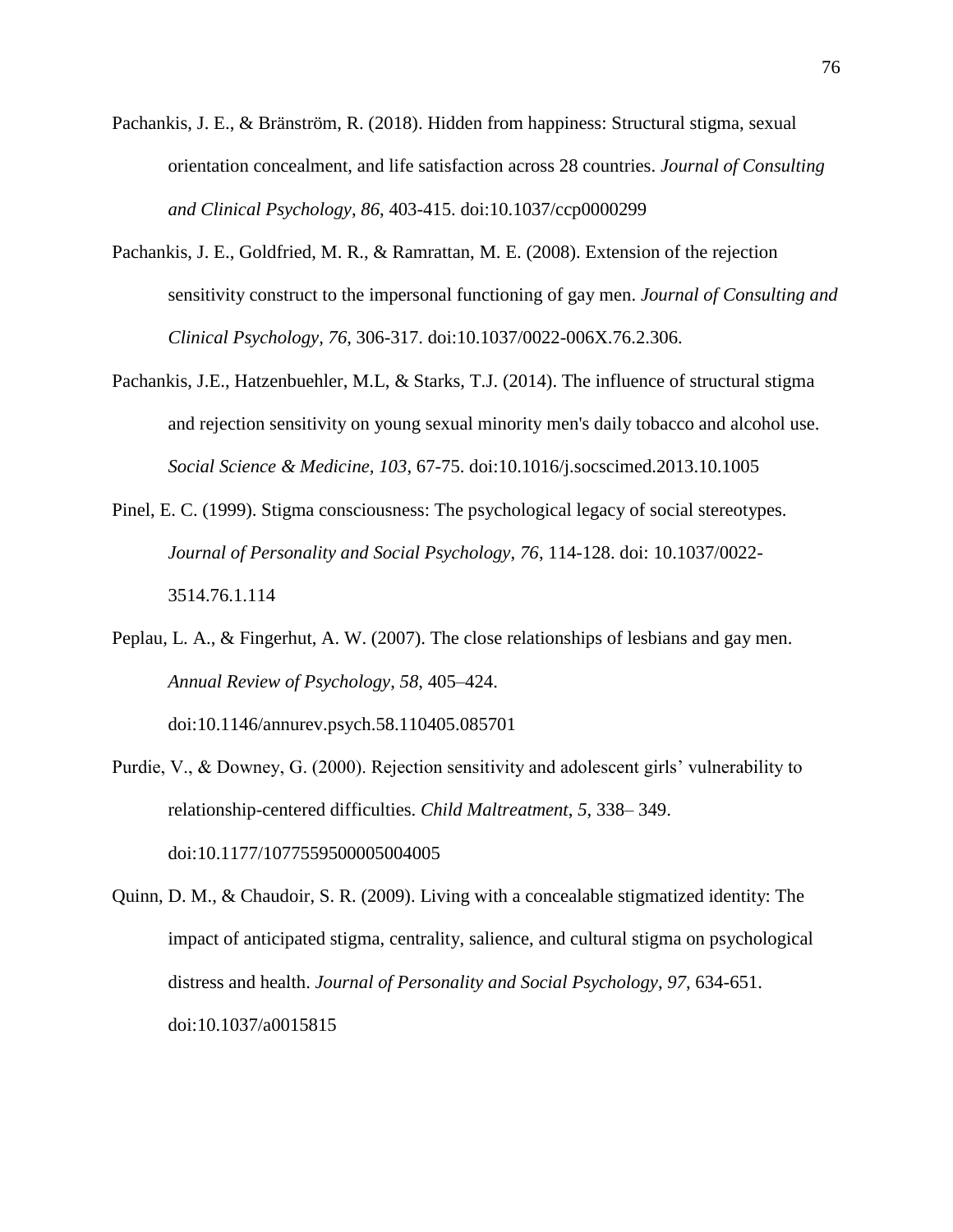- Romero-Canyas, R., Downey, G., Berenson, K., Ayduk, O., & Jan Kang, N. (2010). Rejection sensitivity and the rejection-hostility link in romantic relationships. *Journal of Personality*, *78*, 119-148. doi:10.1111/j.1467-6494.2009.00611.x
- Ross, M. W., & Rosser, B. R. S. (1996). Measurement and correlates of internalized homophobia: A factor analytic study. *Journal of Clinical Psychology*, *52*, 15–21. doi:10.1002/(SICI)1097-4679(199601)52:1<15::AID-JCLP2>3.0.CO;2-V
- Rostosky, S. S., & Riggle, E. D. (2002). 'Out' at work: The relation of actor and partner workplace policy and internalized homophobia to disclosure status. *Journal of Counseling Psychology*, *49*, 411-419. doi:10.1037/0022-0167.49.4.411
- Rostosky, S. S., & Riggle, E. D. (2017). Same-sex relationships and minority stress. *Current Opinion in Psychology*, *13*, 29-38. doi;10.1016/j.copsyc.2016.04.011
- Rostosky, S. S., Riggle, E. D., Dudley, M. G., & Wright, M. L. C. (2006). Commitment in samesex relationships: A qualitative analysis of couples' conversations. *Journal of Homosexuality*, *51*, 199-222. doi:10.1300/J082v51n03\_10
- Rostosky, S. S., Riggle, E. D., Gray, B. E., & Hatton, R. L. (2007). Minority stress experiences in committed same-sex couple relationships. *Professional Psychology: Research & Practice*, *38*, 392-400. doi:10.1037/0735-7028.38.4.392
- Rostosky, S. S., Riggle, E. D., Horne, S. G., & Miller, A. D. (2009). Marriage amendments and psychological distress in lesbian, gay, and bisexual (LGB) adults. *Journal of Counseling Psychology*, *56*, 56-66. doi:10.1037/a0013609
- Savin-Williams, R. C. (2001). *Mom, dad, I'm gay: How families negotiate coming out.* Washington, DC: American Psychological Association.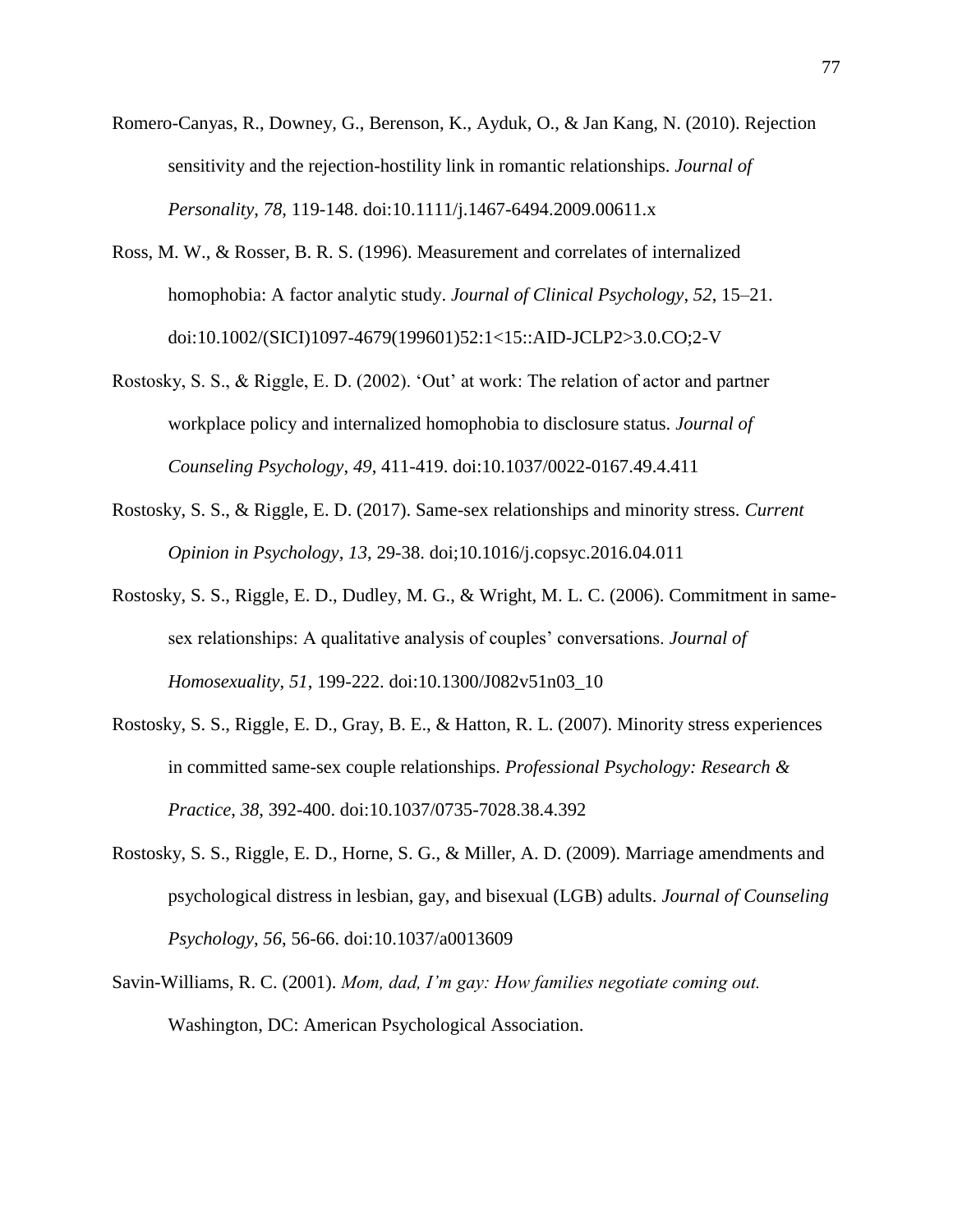- Shappie, A. T., Ehlke, S. J., Lewis, R. J., & Braitman, A. L. (2019, March). *Sexual stigma and internalizing symptoms: Model comparisons between lesbian and bisexual women.* Poster presented at the annual conference of the Society of Behavioral Medicine, Washington D.C.
- Szymanski, D. M. (2005). Heterosexism and sexism as correlates of psychological distress in lesbians. *Journal of Counseling & Development*, *83*, 355-360. doi:10.1002/j.1556- 6678.2005.tb00355.x
- Szymanski, D. M. (2006). Does internalized heterosexism moderate the link between heterosexist events and lesbians' psychological distress? *Sex Roles: A Journal of Research*, *54*, 227-234. doi: 10.1007/s11199-006-9340-4
- Szymanski, D. M., & Chung, Y.B. (2001). The Lesbian Internalized Homophobia Scale: A rational/theoretical approach. *Journal of Homosexuality*, *41*, 37–52. doi:10.1300/J082v41n03\_04
- Szymanski, D. M., Chung, Y. B., & Balsam, K. F. (2001). Psychological correlates of internalized homophobia in lesbians. *Measurement and Evaluation in Counseling and Development*, *34*, 27-38.
- Szymanski, D. M., Ikizler, A. S., & Dunn, T. L. (2015). Sexual minority women's relationship quality: Examining the roles of multiple oppressions and silencing the self. *Psychology of Sexual Orientation and Gender Diversity*, *3*, 1-10. doi:10.1037/sgd0000145
- Whitton, S. W., & Kuryluk, A. D. (2014). Associations between relationship quality and depressive symptoms in same-sex couples. *Journal of Family Psychology*, *28*, 571-576. doi:10.1037/fam0000011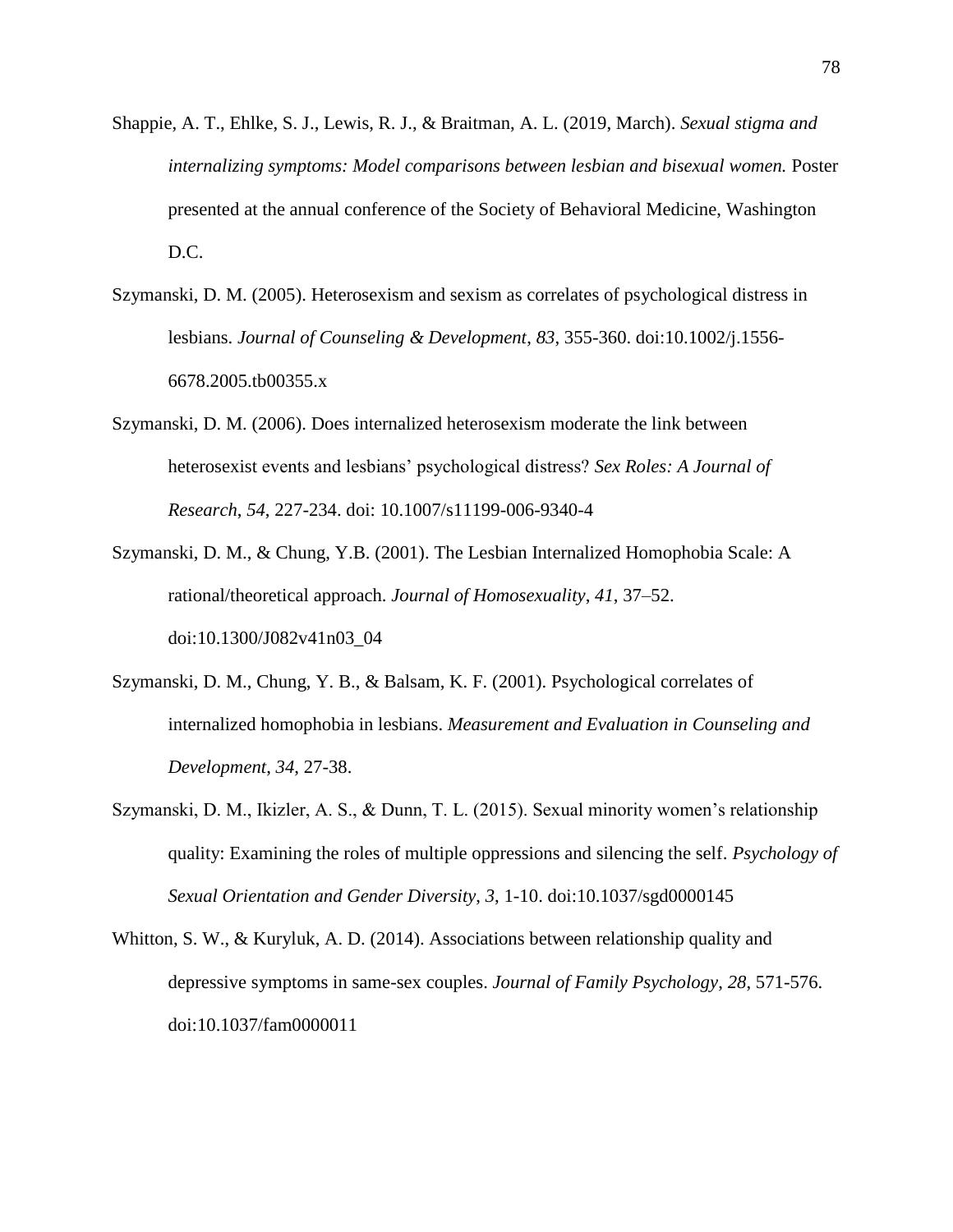# **APPENDIX A**

# SCREENING AND DEMOGRAPHIC SURVEYS

# **Screening Survey**

1. How old are you? \_\_\_\_\_\_\_ years

2. People are different in their sexual attraction to other people. Which best describes your feelings?

- I am only attracted to women.
- I am mostly attracted to women.
- I am equally attracted to men and women.
- I am mostly attracted to men.
- I am only attracted to men.

3.Which of the following best represents how you think of yourself?

- Only homosexual/lesbian
- Mostly homosexual/lesbian
- Bisexual
- Mostly heterosexual
- Only heterosexual
- Other (specify):  $\_\_$
- Prefer not to answer
- 4. Which sex were you assigned at birth? (i.e., what appears on your birth certificate?)
	- Male
	- Female
- 5. How would you describe yourself?
	- Male
	- Female
	- Male to female transgender
	- Female to male transgender
	- Gender queer/non-conforming
	- Other (please specify):  $\Box$
- 6. Do you have a female partner?
	- Yes
	- $\bullet$  No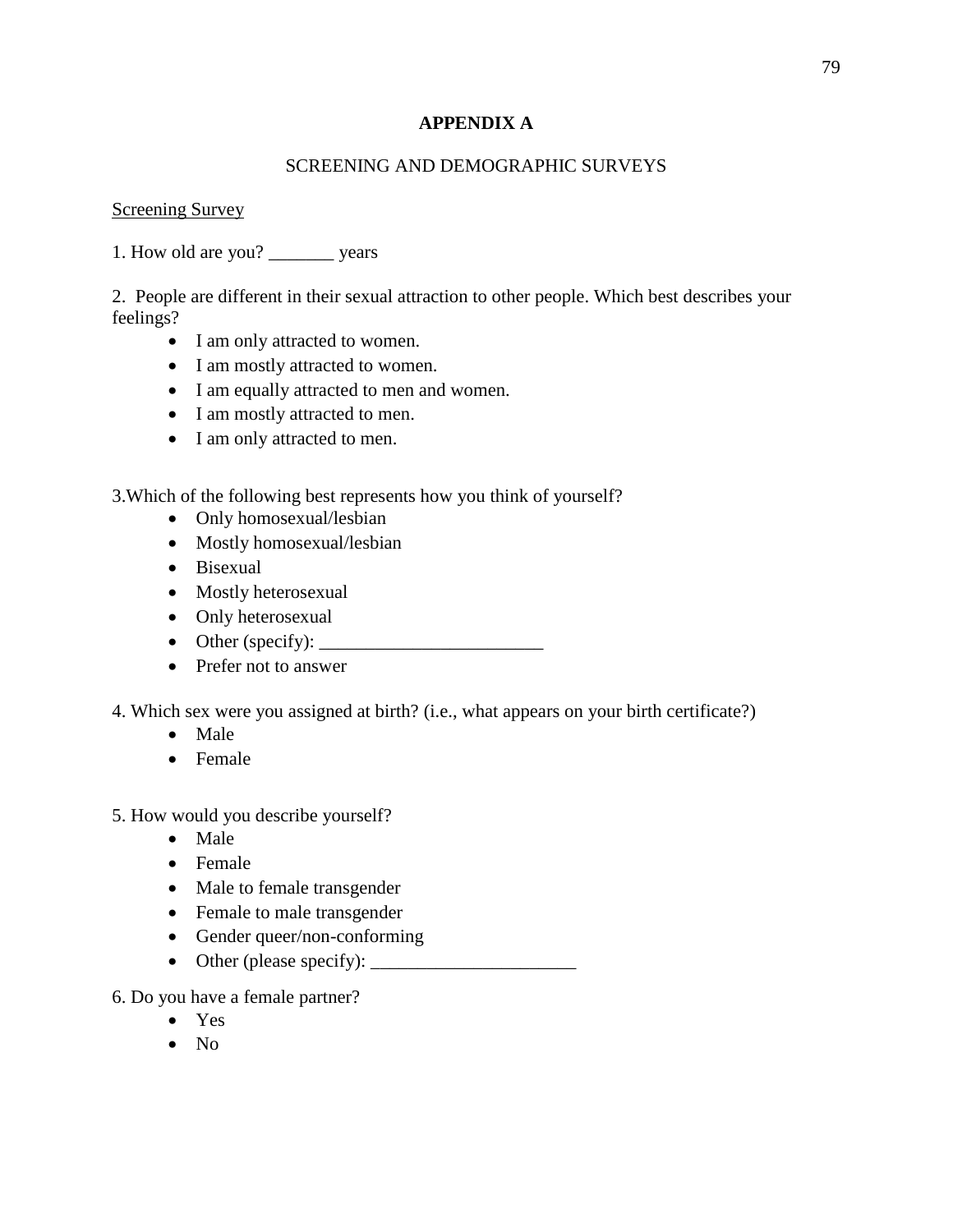7. How long have you been together?

- Less than a month
- 1 month
- 2 months
- 3 months
- 4 months
- 5 months
- 6 or more months

8. During an average week, on how many days do you see your partner in person?

- I don't see my partner during an average week
- $\bullet$  1-2 days
- $\bullet$  3-5 days
- $\bullet$  6-7 days

9. In the past two weeks, how many days did you drink alcohol? \_\_\_\_\_\_\_

10. Again, thinking about the last two weeks, when you drank alcohol, what was the most drinsk you had at one time?

- 1
- $\bullet$  2
- 3
- $\bullet$  4
- $5$
- 6
- 7
- 8
- 9
- $\bullet$  10+

11. In what state do you live? (drop down menu of all 50 states, Washington, D.C., Puerto Rico, and 'I do not reside in the United States)

12. What is your time zone?

- Eastern
- Central
- Mountain
- Pacific

13. Would your schedule permit you to respond to a brief online survey each morning for 2 weeks between the hours of 6am and 12 (noon)?

- Yes
- No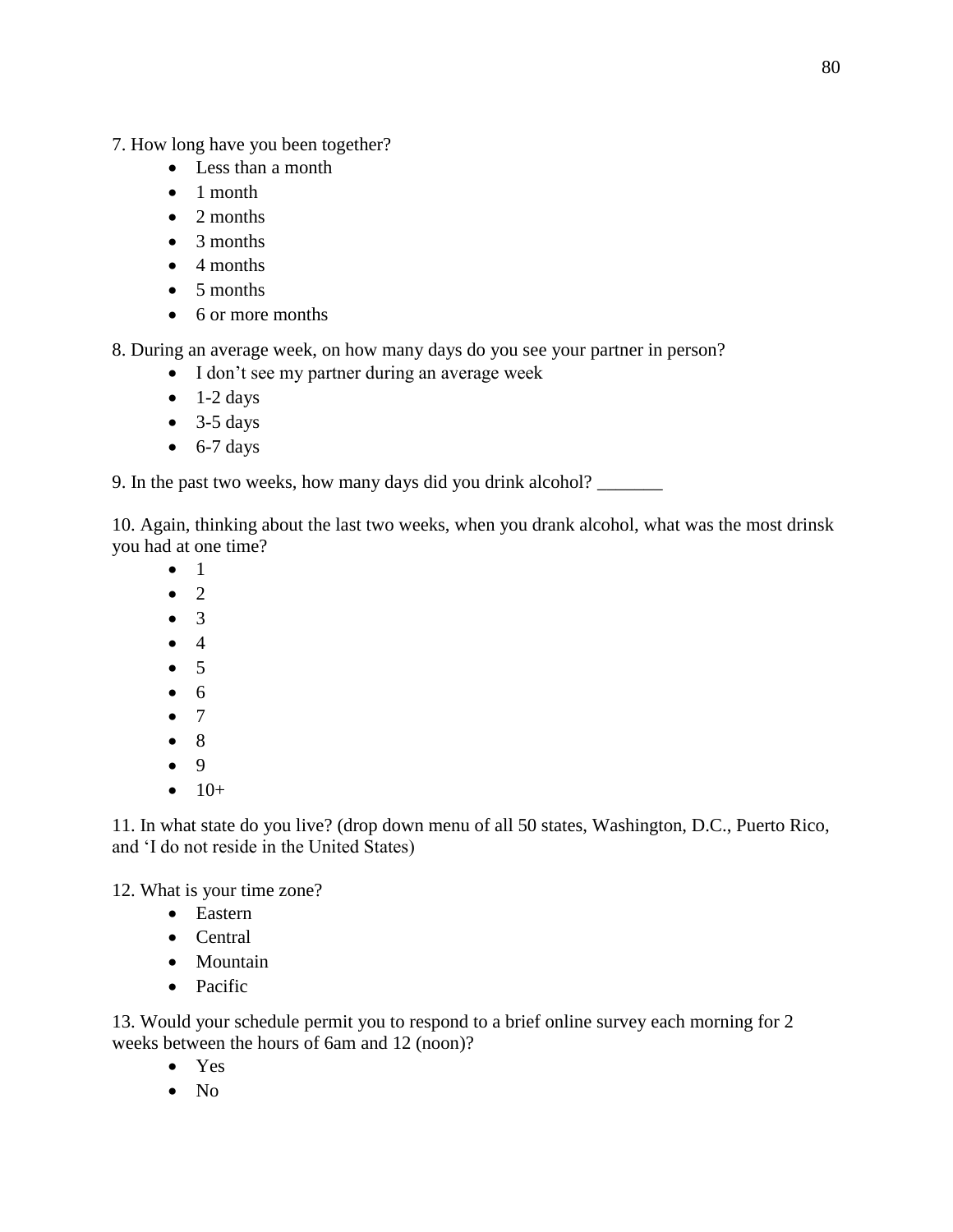### Demographic Survey

Please tell us about yourself:

1. What is your age? \_\_\_\_\_\_\_ years

- 2. In what state do you currently reside? \_\_\_\_\_
- 3. What is your employment status? (check all that apply)
	- Employed part-time
	- Employed full-time (or more)
	- Retired
	- Student
	- Homemaker
	- Unemployed

### 4. What best describes your educational level?

- Less than high school
- Some high school
- High school graduate
- Some college
- Associate's degree
- Bachelor's degree
- Master's degree
- Doctoral/Professional degree

5. How much are finances an issue for you or your immediate family?

- Difficulty meeting my/my family's basic needs
- Barely able to meet my/my family's basic needs
- Once-in-a-while have difficulty covering my/my family's basic needs
- No difficulty covering basic needs
- Have extra money each month

6. What is your average individual income?

- $\bullet$  \$0 \$9,999
- $$10,000 $19,999$
- $\bullet$  \$20,000 \$29,999
- \$30,000 \$39,999
- $\bullet$  \$40,000 \$49,999
- $\bullet$  \$50,000 \$59,999
- $\bullet$  \$60,000 \$69,999
- $\bullet$  \$70,000 \$79,999
- $\bullet$  \$80,000 \$89,999
- \$90,000 \$99,999
- $$100,000+$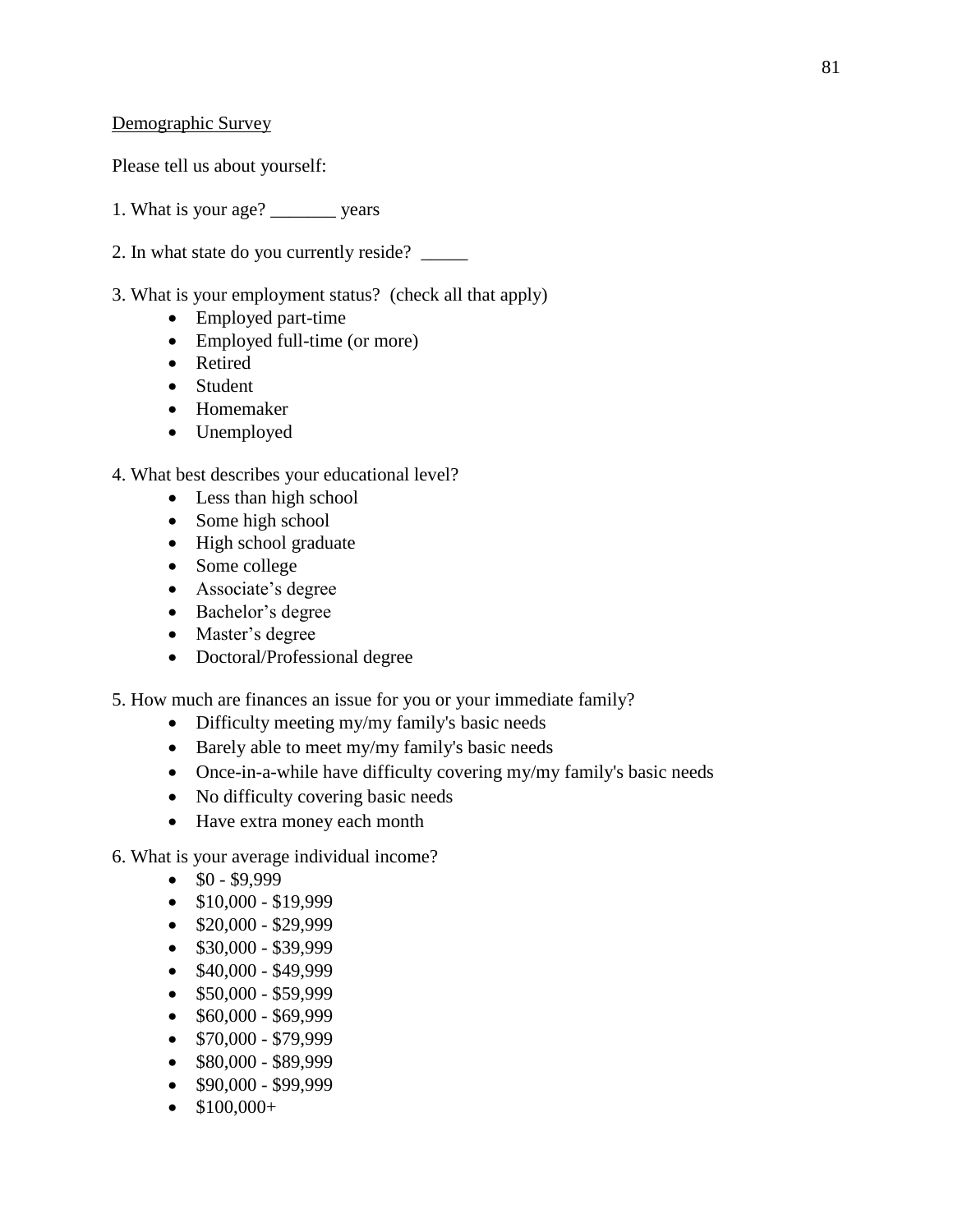- 7. The city/community/town in which I live is:
	- Urban
	- Suburban
	- Rural

8. What is your ethnicity?

- Hispanic, Latina, or Spanish origin
- Not Hispanic, Latina, or Spanish origin
- 9. Which racial group BEST describes you?
	- African American or Black alone
	- American Indian and Alaska Native alone
	- Asian, Asian American, Native Hawaiian, or Pacific Islander alone
	- European American, Caucasian or White alone
	- Multiracial
	- Other:  $\blacksquare$

10. There are many ways that individuals think of their sexual identity. Choose all that describe you:

- Lesbian
- Bisexual
- Queer
- Asexual
- Pansexual
- Questioning
- Gay
- Other (specify): \_\_\_\_\_\_\_\_\_\_\_\_\_\_\_\_\_\_\_\_\_\_\_\_\_\_\_\_\_

11. People are different in their sexual attraction to other people. Which best describes your feelings?

- I am only attracted to women.
- I am mostly attracted to women.
- I am equally attracted to men and women.
- I am mostly attracted to men.
- I am only attracted to men.
- Prefer not to answer

### 12**. During the past year**, with whom have you had sex?

- Women only
- Women and men
- Men only
- No one
- Prefer not to answer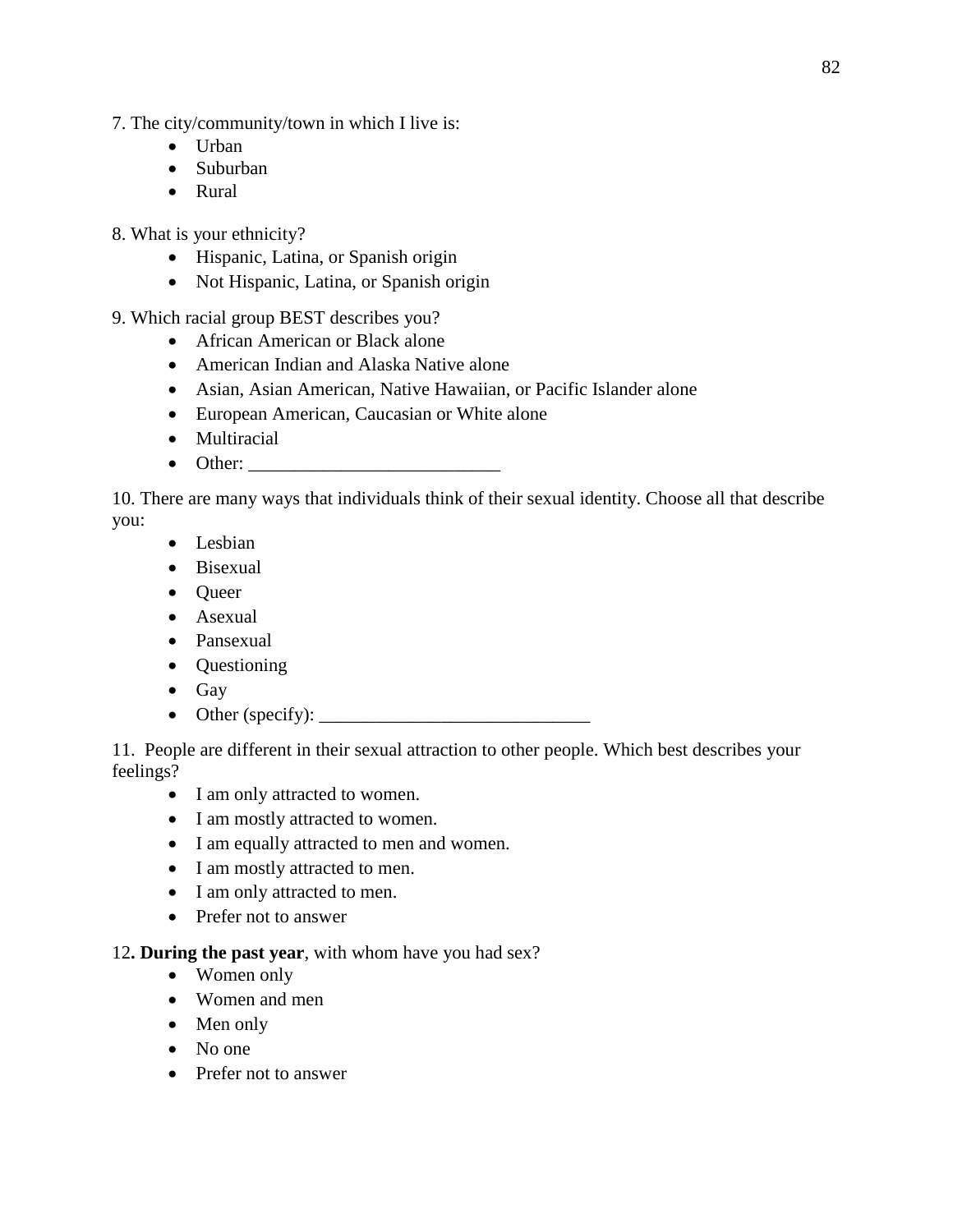13. With whom have you had sex in your **lifetime**?

- Women only
- Women and men
- Men only
- No one
- Prefer not to answer

14. At what age did you first wonder about your sexual identity? \_\_\_\_\_\_\_\_\_years

15. At what age did you self-identify as being lesbian/gay/bisexual/other? \_\_\_\_\_\_\_\_\_years

- 16. At what age did you first disclose your sexual identity to someone else? \_\_\_\_\_\_\_\_\_years
- 17. Have you disclosed your sexual identity to a parent or guardian? Yes/No [If yes to question 19, then:]

At what age did you first disclose your sexual identity to a parent or guardian? \_\_\_\_\_\_\_\_\_years

18. Have you disclosed your sexual identity to another family member other than a parent or guardian? Yes/No

[If "yes" to question 20, then:]

At what age did you first disclose your sexual identity to another family member other than a parent or guardian? \_\_\_\_\_\_\_\_\_years

19. Have you "come out" to any of your friends? Yes/No [If "yes" to question 21, then:] At what age did you first "come out" to friends? \_\_\_\_\_\_\_\_\_years

20. Have you "come out" to any of your coworkers? Yes/No

[If "yes" to question 22, then:] At what age did you first "come out" to coworkers? \_\_\_\_\_\_\_\_\_years

21. Relative to other lesbian/gay/bisexual individuals, I am:

- Definitely in the closet.
- In the closet most of the time.
- Half-in and half-out.
- Out of the closet most of the time.
- Completely out of the closet.
- Prefer not to answer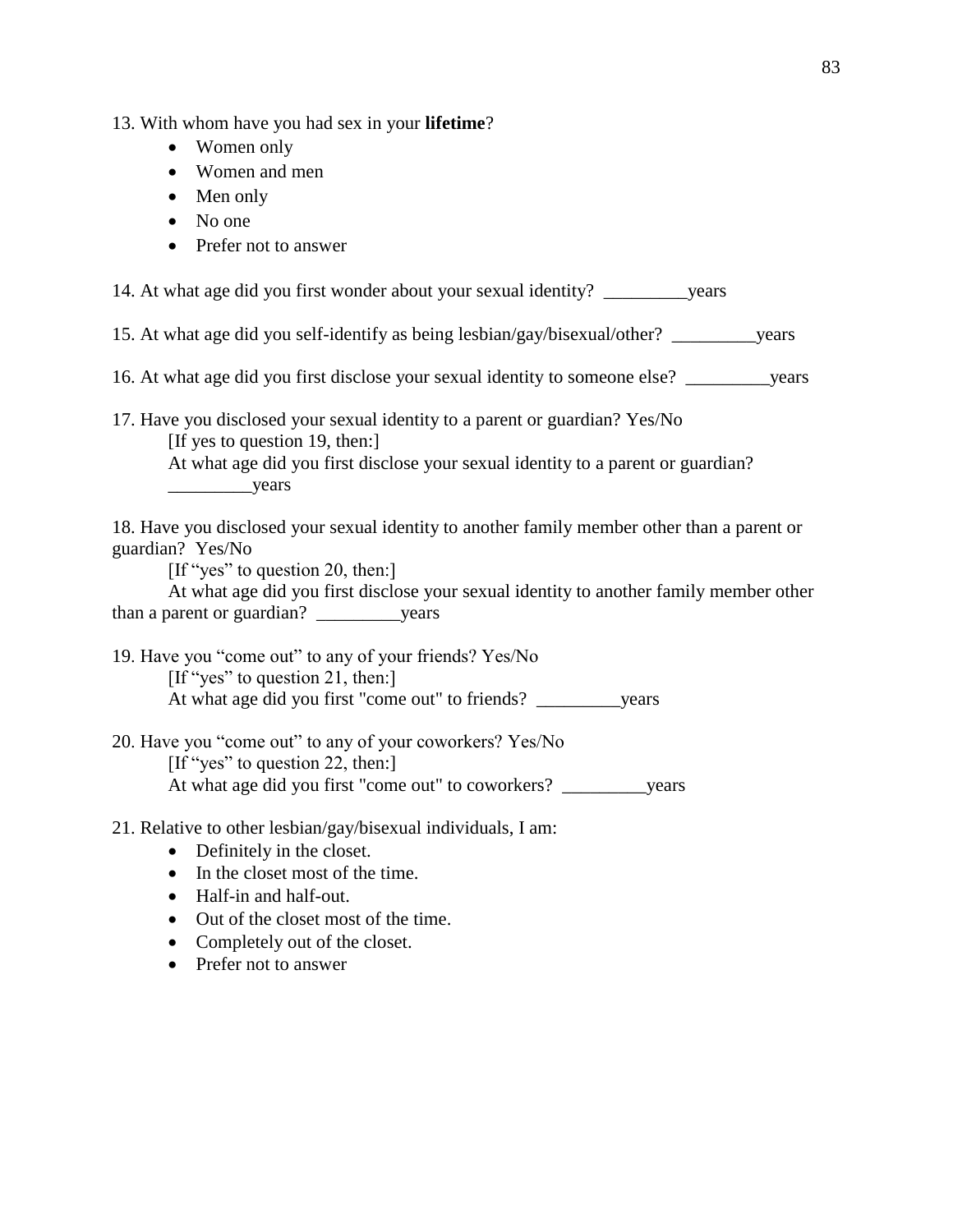22. How often do you think about your sexual orientation/identity?

- $\bullet$  1 Never
- $\bullet$  2
- 3
- $\bullet$  4
- $5$
- $\bullet$  6 Often

23. What is your height?  $\frac{23}{2}$ 

24. What is your best guess of your current weight in pounds? \_\_\_\_\_\_\_\_\_\_\_\_\_\_\_\_\_\_\_

25. How would you describe your relationship status?

- Single, dating a main partner but not in an exclusive relationship
- Single, exclusively dating one person
- Partnered, in a relationship that is not exclusive
- Partnered, in an exclusive relationship
- Partnered, married or in a civil union
- Other:

26. How do you and your partner handle sex outside of your relationship?

- Neither of us has sex with others
- Only I have sex with others
- Only she has sex with others
- We both have sex with others separately
- We only have sex with others together
- We have sex with others separately and together
- I have sex with others I don't know what she does
- I do not have sex with others I don't know what she does

# 27. Do you live with your partner?

- Yes
- No

28. How long have you been in your current relationship?

\_\_\_\_\_Years \_\_\_\_\_Months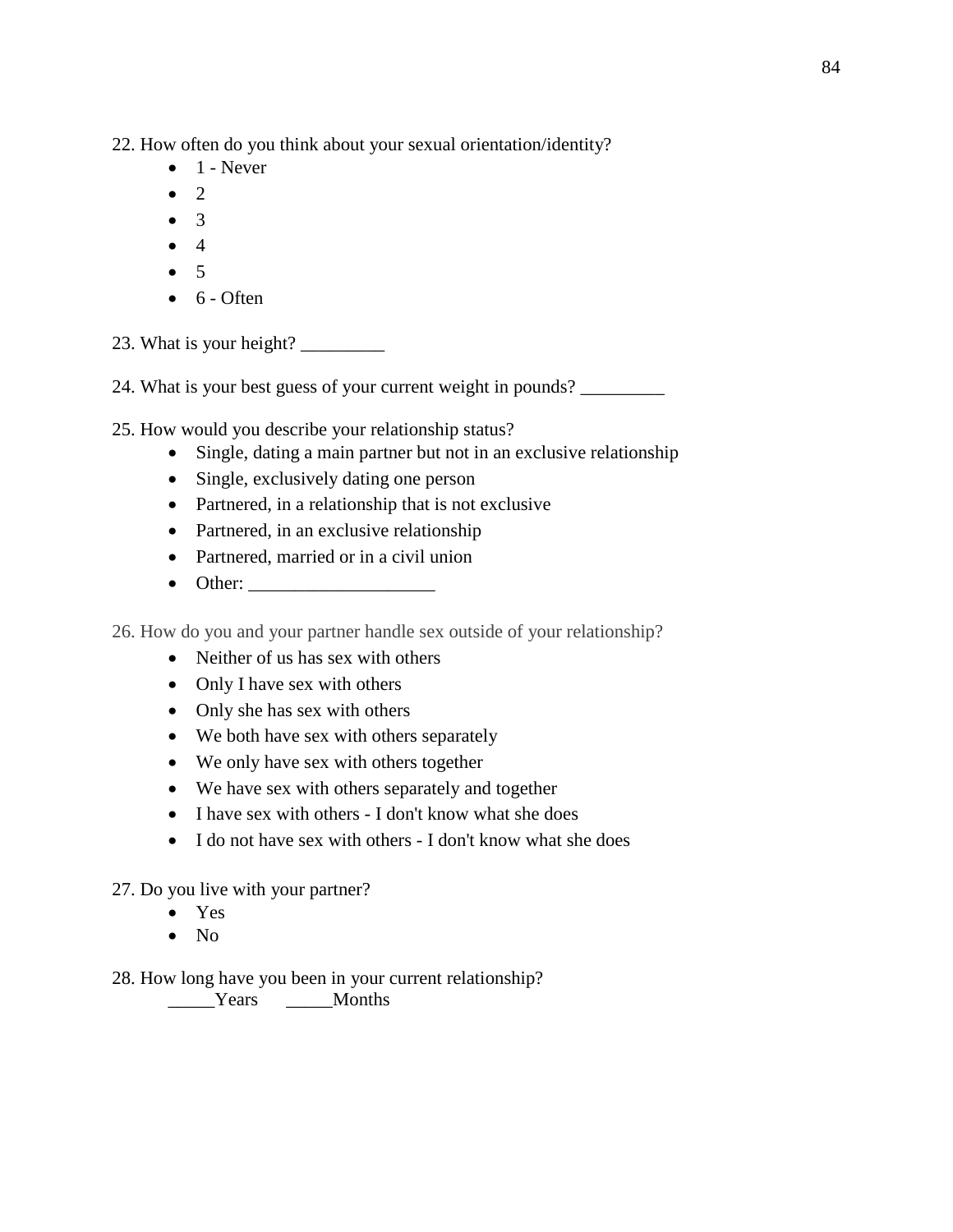### **APPENDIX B**

### THE DAILY HETEROSEXIST EXPERIENCES QUESTIONNAIRE: HARASSMENT & DISCRIMINATION SUBSCALE

Directions: The following is a list of experiences that LGBT people sometimes have. Please read each one carefully, and then respond to the following question:

*How much has this problem distressed or bothered you during the past 12 months?* 

- $0 = Did$  not happen/not applicable to me
- 1 = It happened, and it bothered me NOT AT ALL
- $2 =$  It happened, and it bothered me A LITTLE BIT
- 3 = It happened, and it bothered me MODERATELY
- $4 =$  It happened, and it bothered me QUITE A BIT
- $5 =$  It happened, and it bothered me EXTREMELY
- 1. Being called names such as "fag" or "dyke."
- 2. People staring at you when you are out in public because you are LGBT.
- 3. Being verbally harassed by strangers because you are LGBT.
- 4. Being verbally harassed by people you know because you are LGBT.
- 5. Being treated unfairly in stores or restaurants because you are LGBT.
- 6. People laughing at you or making jokes at your expense because you are LGBT.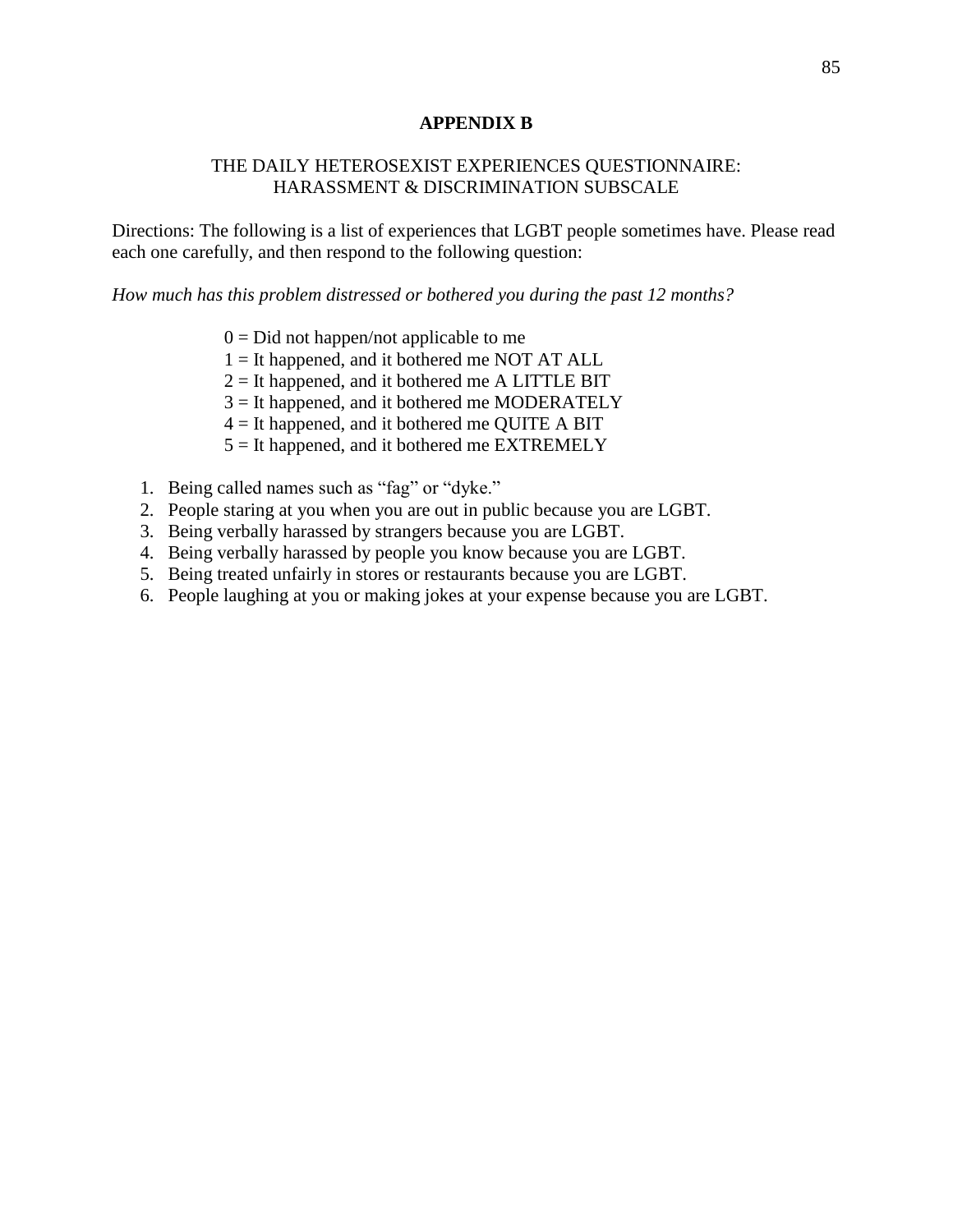### **APPENDIX C**

### THE SEXUAL MINORITY WOMEN REJECTION SENSITIVITY SCALE

Directions: For the next items, please read the following descriptions of situations and answer the two questions that follow each one. Imagine each situation as vividly as you can, as if you were actually there.

1. You and your female partner are having dinner together at a restaurant. A male customer approaches your table.

1a. How concerned/anxious would you be that the man might sexually harass you because of your sexual orientation?

1b. How likely is it that the man will sexually harass you because of your sexual orientation?

2. You and your female partner are leaving a store holding hands. A car drives by, and the driver honks the horn loudly several times.

2a. How concerned/anxious would you be that the driver might have honked because of your sexual orientation?

2b. How likely is it that the driver honked because of your sexual orientation?

3. You are on a date with a woman at a restaurant. The waiter provides you and your date with poor service.

3a. How concerned/anxious would you be that the poor service may have been because of your sexual orientation?

3b. How likely is it that the poor service was because of your sexual orientation?

4. You and your female partner are walking together holding hands. Several men are gather on a corner outside of a bar.

4a. How concerned/anxious would you be that you may be harassed or assaulted because of your sexual orientation?

4b. How likely is it that you will be harassed or assaulted because of your sexual orientation?

5. You are at a bar with a female friend and an intoxicated male approaches you and attempts to pick you up. You turn him down and he reacts angrily, calling you a "dyke."

5a. How concerned/anxious would you be that he might physically assault you because of your sexual orientation?

5b. How likely is it that he will physically assault you because of your sexual orientation?

6. You and your female partner are looking to buy a house. After looking at a house together with a realtor, the realtor fails to schedule an appointment to view a house she represents.

6a. How concerned/anxious would you be that the realtor failed to schedule an appointment because of your sexual orientation?

6b. How likely is it that the realtor failed to schedule an appointment because of your sexual orientation?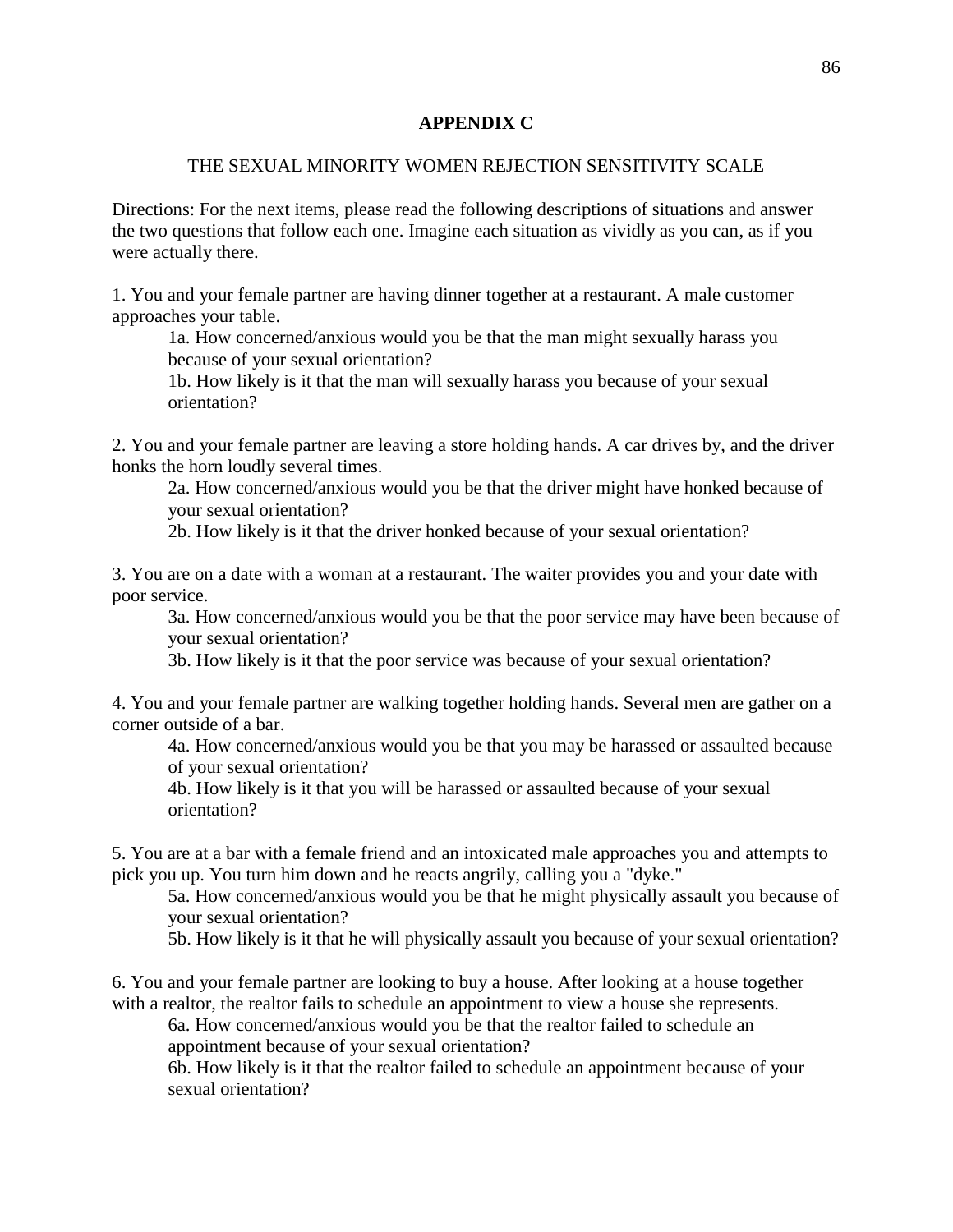7. A few of your female coworkers regularly try to set you up with me, but they never try to set you up with women.

7a. How concerned/anxious would you be that they may be doing this because they don't accept your sexual orientation?

7b. How likely is it that they are doing this because of your sexual orientation?

8. You are hanging out with a group of heterosexual female coworkers, and the subject turns to boyfriends and husbands.

8a. How concerned/anxious would you be that they may treat you differently because of your sexual orientation?

8b. How likely is it that they will treat you differently because of your sexual orientation?

9. A new female friend of yours makes negative remarks about lesbians.

9a. How concerned/anxious would you be that she may not want to be friends with you if she knew of your sexual orientation?

9b. How likely is it that she wouldn't want to be friends if she knew of your sexual orientation?

10. You disclose your sexual orientation to a new friend. Your friend doesn't express concern about it, but your friendship soon drifts apart.

10a. How concerned/anxious would you be that the drifting apart of this friendship is because of your sexual orientation?

10b. How likely is it that your friendship drifted apart because of your sexual orientation?

11. You walk into the locker room at the gym and begin to change. A woman near you moves to a different part of the locker room.

11a. How concerned/anxious would you be that she may have moved because of your sexual orientation?

11b. How likely is it that she moved because of your sexual orientation?

12. Your supervisor begins raising concerns about your performance at work for the first time after you bring your female partner to a company picnic.

12a. How concerned/anxious would you be that your supervisor may be raising concerns about your performance at work because of your sexual orientation?

12b. How likely is it that that your supervisor is raising concerns about your performance at work because of your sexual orientation?

13. You notice your relatives looking at you and your female partner at a family reunion, but they don't come over to talk to you.

13a. How concerned/anxious would you be that they may not have come over to talk to you because of your sexual orientation?

13b. How likely is it that they didn't come over to talk to you because of your sexual orientation?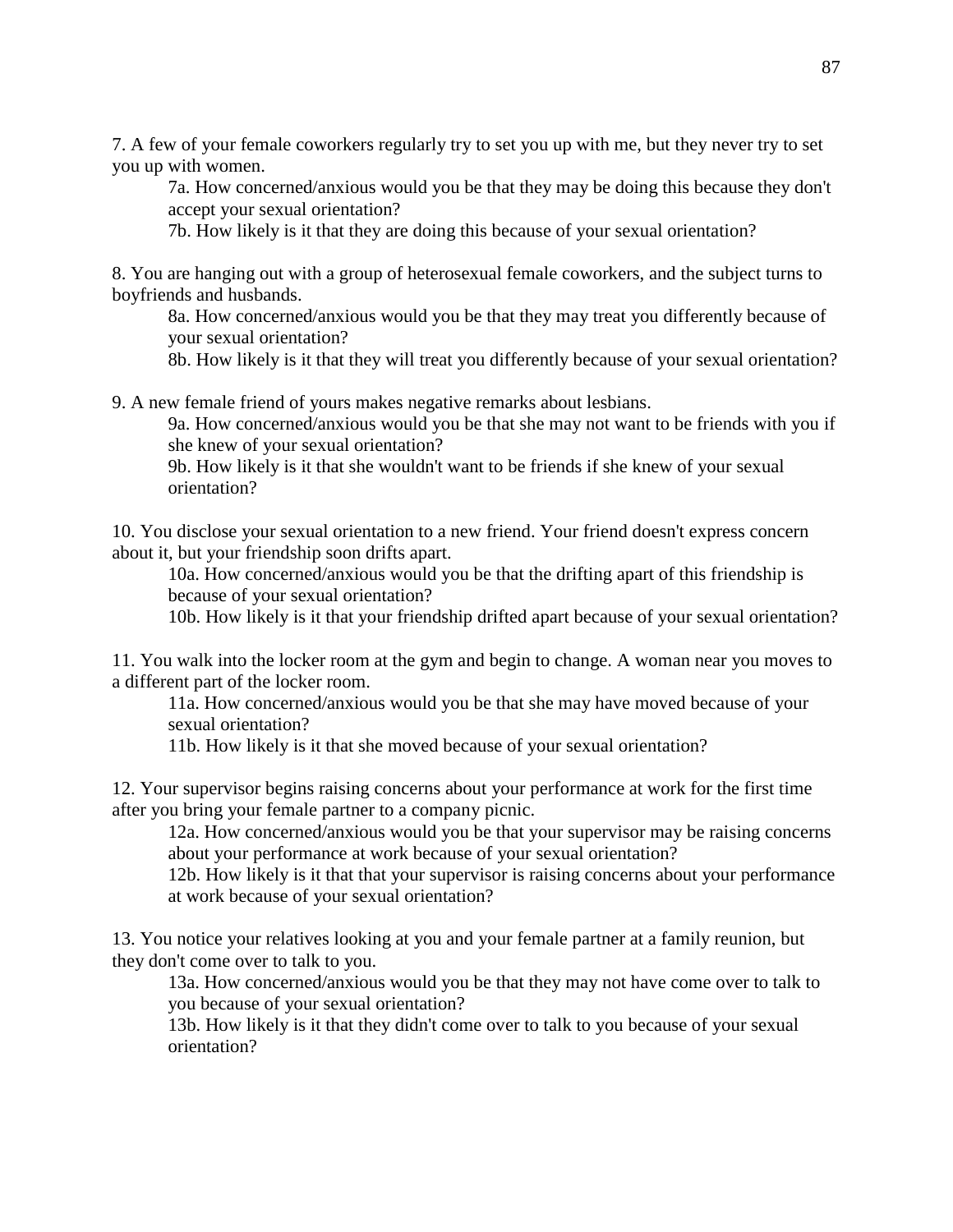14. You and your female partner are getting married. Several of your coworkers do not come to the wedding ceremony.

14a. How concerned/anxious would you be that they may not have come because of your sexual orientation?

14b. How likely is it that they did not come because of your sexual orientation?

15. The principle at your child's elementary school has never spoken to you and your partner at school events, but you often see him speaking with other parents.

15a. How concerned/anxious would you be that he may not have spoken to you because of your sexual orientation?

15b. How likely is it that he doesn't speak to you because of your sexual orientation?

16. During a lecture on sexual orientation, your professor includes several stereotypes about lesbian and bisexual women as if they were facts. After the lecture, you approach the professor and politely point out the incorrect aspects of the lecture. You receive a lower grade than expected in the class.

16a. How concerned/anxious would you be that you may have received a lower grade in the class because of your sexual orientation?

16. How likely is it that you received a lower grade in the class because of your sexual orientation?

*Note.* Participants respond to each scenario in two follow up questions. The first question asks participants to indicate how anxious/concerned they would feel on a 6-point Likert scale ranging from 1 (not at all anxious) to 6 (very anxious), and the second question asks participants to indicate the likelihood that they would be treated unfairly due to their sexual orientation on a 6 point Likert scale ranging from 1 (very unlikely) to 6 (very likely).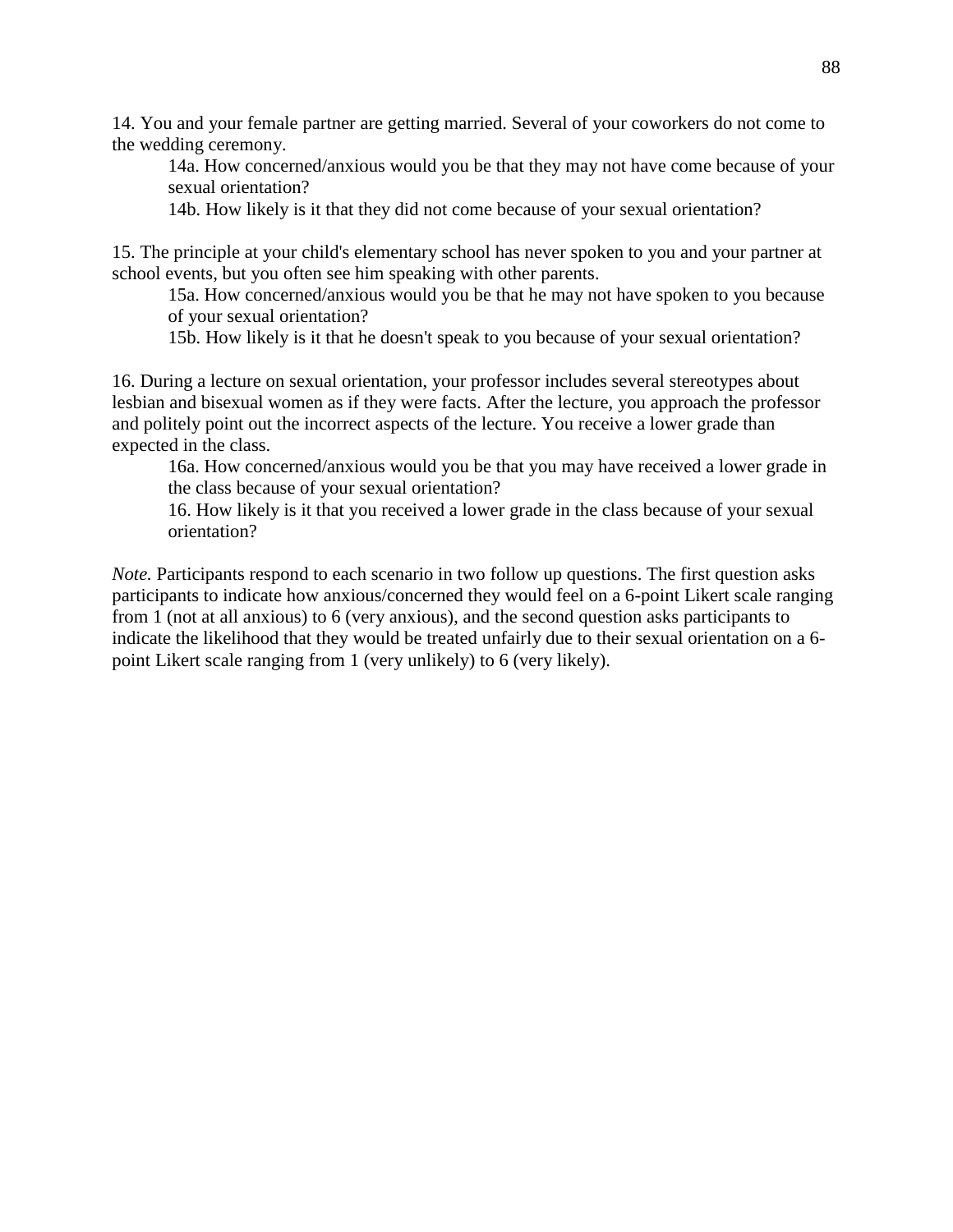#### **APPENDIX D**

## THE LESBIAN, GAY, AND BISEXUAL IDENTITY SCALE: INTERNALIZED HOMONEGATIVITY SUBSCALE (IH), CONCEALMENT MOTIVATIONS SUBSCALE (CM), ACCEPTANCE CONCERNS SUBSCALE (AC), AND DIFFICULT PROCESS SUBSCALE (DP)

Directions: For each of the following questions, please mark the response that best indicates your current experience as an LGB person. Please be as honest as possible: Indicate how you really feel now, not how you think you should feel. There is no need to think too much about any one question. Answer each question according to your initial reaction and then move on to the next.

1. I prefer to keep my same-sex romantic relationships rather private. (CM)

2. If it were possible, I would choose to be straight. (IH)

3. I keep careful control over who knows about my same-sex romantic relationships. (CM)

4. I often wonder whether others judge me for my sexual orientation. (AC)

5. I can't feel comfortable knowing that others judge me negatively for my sexual orientation. (AC)

6. Admitting to myself that I'm an LGB person has been a very painful process. (DP)

7. I think a lot about how my sexual orientation affects the way people see me. (AC)

8. Admitting to myself that I'm an LGB person has been a very slow process. (DP)

9. My sexual orientation is a very personal and private matter. (CM)

10. I wish I were heterosexual. (IH)

- 11. I have felt comfortable with my sexual identity just about from the start. (DP) (R)
- 12. I believe it is unfair that I am attracted to people of the same sex. (IH)

 $Note. (R) = Reverse-scored item.$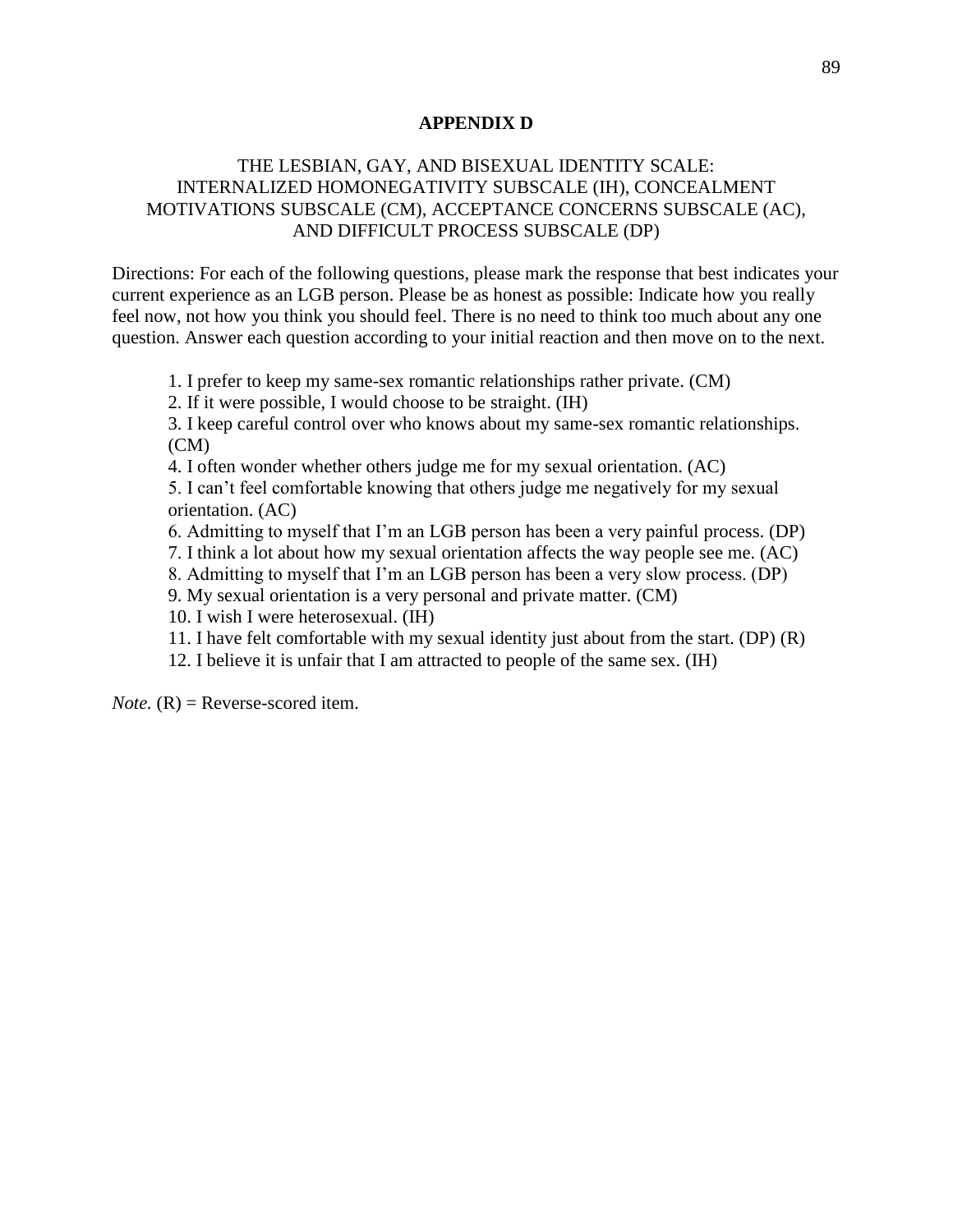### **APPENDIX E**

### REJECTION-BASED INTERPERSONAL BEHAVIORS ITEMS

Directions: Please indicate the frequency with which your partner has enacted each of the following behaviors towards you during the past month.

*Note: Scales scored on a 5-point Likert scale ranging from 0 (never) to 5 (daily/always). Emotionally Supportive Behavior subscale reverse-scored to match the directionality of the Hostile Behavior and Jealous Behavior subscales.*

#### Hostile Behavior:

- 1. My partner insulted or shamed me in front of others.
- 2. My partner called me nasty names.
- 3. My partner treated me like I was an inferior.
- 4. My partner sulked or refused to talk about a problem.
- 5. My partner withheld affection from me.
- 6. My partner treated me like his/her servant.
- 7. My partner told me my feelings are irrational or crazy.
- 8. My partner blamed me for causing his or her violent behavior.
- 9. My partner tried to make me feel like I was crazy.
- 10. My partner blamed me when I had nothing to do with it.

#### Jealous Behavior:

- 1. My partner was jealous of other men/women.
- 2. My partner was jealous and suspicious of my friends.
- 3. My partner monitored my time and made me account for my whereabouts.

#### Emotionally Supportive Behavior:

- 1. My partner treated me as if my feelings were important and worthy of consideration.
- 2. My partner said things to encourage me.
- 3. My partner praised me in front of others.
- 4. My partner told me my feelings were reasonable or normal.
- 5. My partner let me talk about my feelings.
- 6. My partner was affectionate with me.
- 7. My partner was sensitive to my sexual needs and desires.
- 8. My partner made requests politely.

*Note.* Emotionally Supportive Behavior subscale reverse-scored to match directionality of Hostile and Jealous Behavior subscales.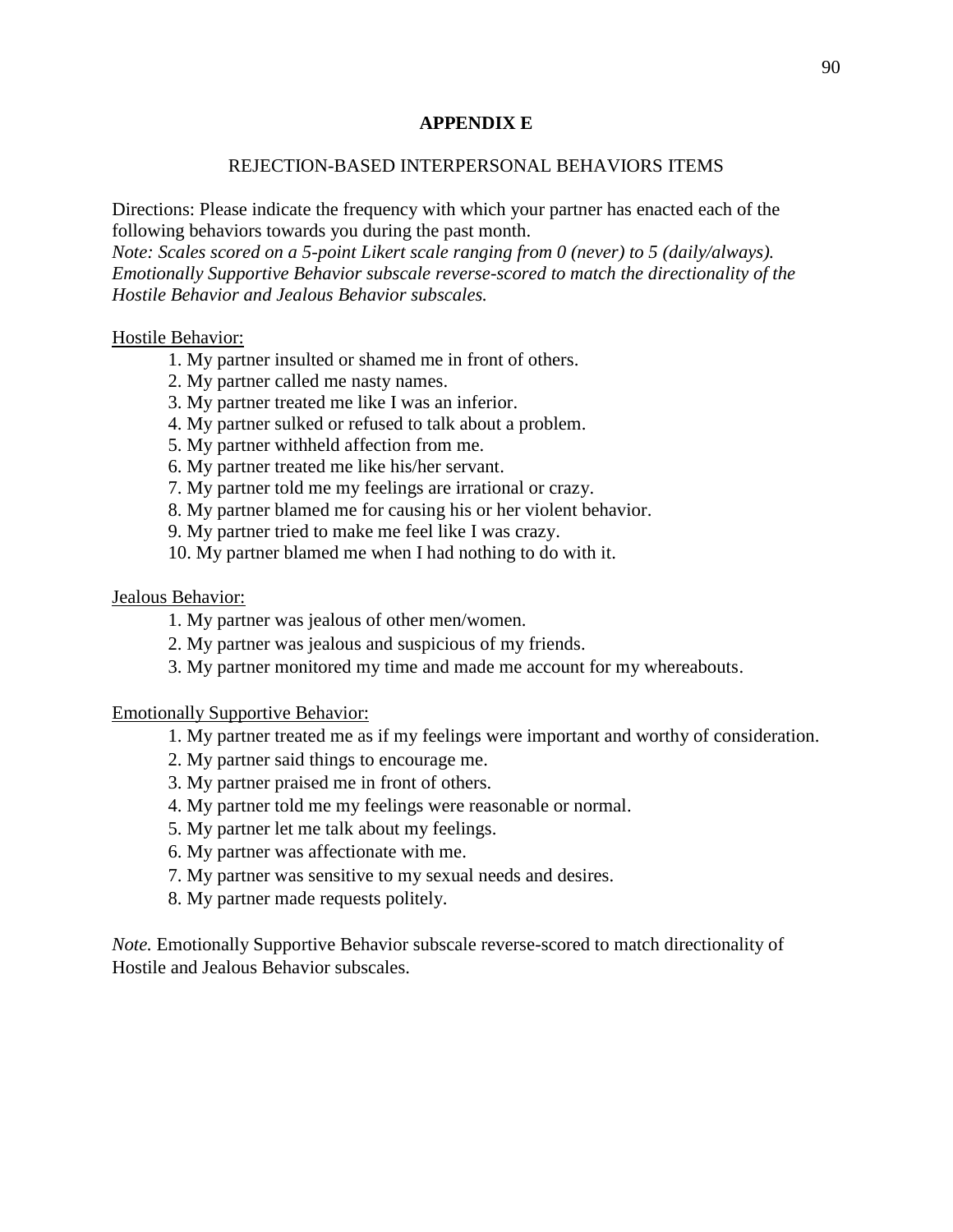## **APPENDIX F**

## REJECTION-BASED INTERPERSONAL COGNITIONS ITEMS

Directions: Please answer the following questions about how you think your partner feels. If you are uncertain, use your best guess.

Perceptions of partner's commitment:

1. My partner often thinks of leaving our relationship.

2. My partner does not feel very attached to me.

3. My partner feels trapped in our relationship.

4. My partner thinks that her life would be better if she were in a relationship with someone else.

Perceptions of partner's security with the relationship:

1. My partner feels secure in our relationship.

Perception of partner's satisfaction with the relationship:

1. My partner is satisfied with our relationship.

- 2. My partner feels positively about our relationship.
- 3. My partner feels we communicate well.

*Note.* All scales scored on an 8-point Likert scale ranging from 0 (not at all true of my partner's feelings) to 8 (completely true of my partner's feelings). Perceptions of partner's commitment subscale reverse-scored to match directionality of Perceptions of partner's security and satisfaction subscales.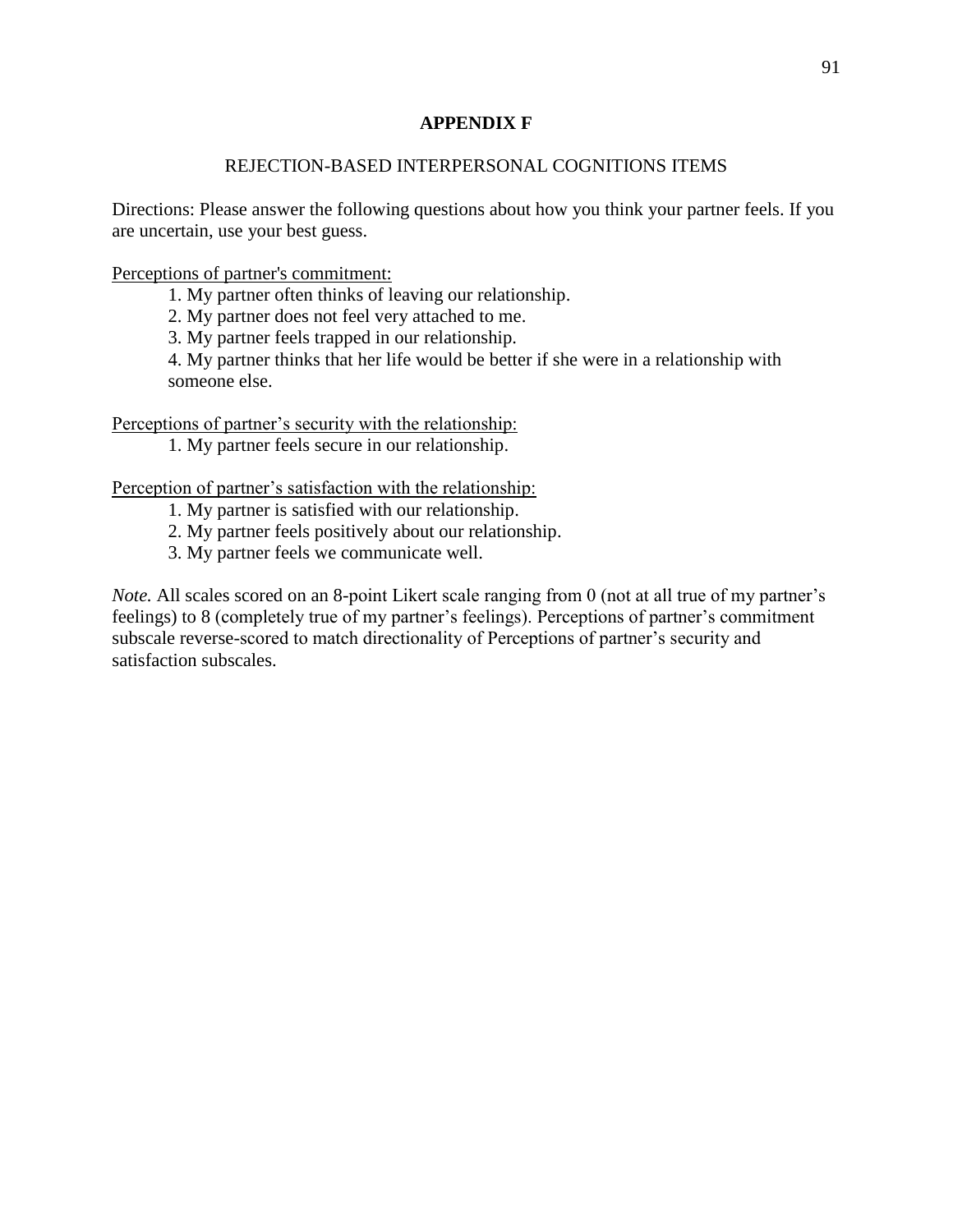### **APPENDIX G**

## RELATIONSHIP SATISFACTION ITEMS

Directions: Please answer the following questions about how you think your partner feels. If you are uncertain, use your best guess.

- 1. I am satisfied with our relationship.
- 2. Our relationship meets my expectations of what a good relationship should be like.
- 3. I could not be happier in our relationship.

*Note. Scale scored on an 8-point Likert scale ranging from 0 (not at all true of my partner's feelings) to 8 (completely true of my partner's feelings)*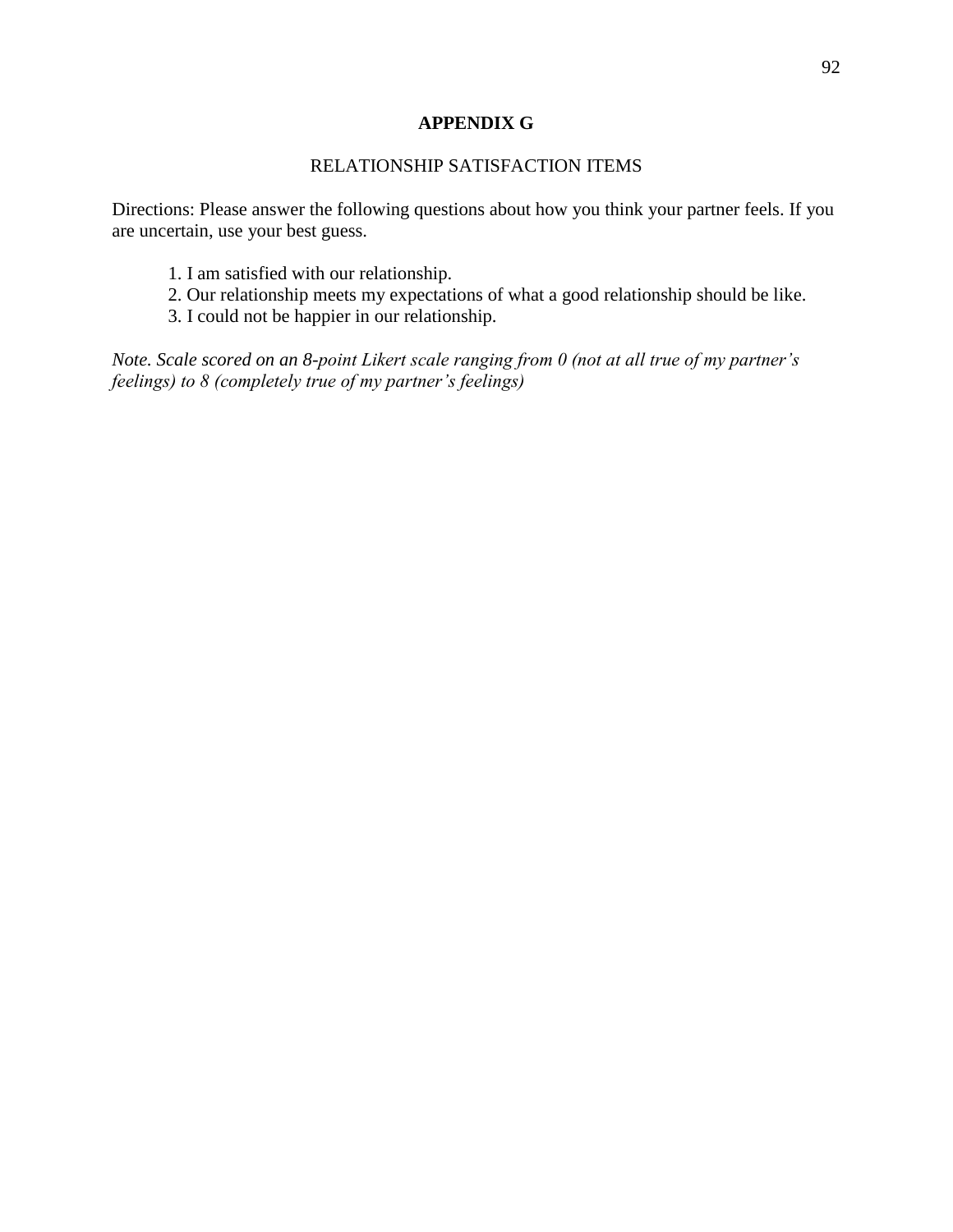### **APPENDIX H**

### THE ADULT REJECTION SENSITIVITY QUESTIONNAIRE

Directions: The items below describe situations in which people sometimes ask things of others. For each item, **imagine that you are in the situation, and then answer the questions that follow it.**

1. You ask your parents or another family member for a loan to help you through a difficult financial time.

1a. How concerned or anxious would you be over whether or not your family would want to help you?

1b. I would expect that thy would agree to help as much as they can. (R)

2. You approach a close friend to talk after doing or saying something that seriously upset him/her.

2a. How concerned or anxious would you be over whether or not your friend would want to talk to you?

2b. I would expect that he/she would want to talk with me to try to work things out. (R)

3. You bring up the issue of sexual protection with your significant other and tell her how important you think it is.

3a. How concerned or anxious would you be over her reaction?

3b. I would expect that he/she would be willing to discuss our possible options without getting defensive. (R)

4. You ask your supervisor for help with a problem you have been having at work.

4a. How concerned/anxious would you be over whether or not the person would want to help you?

4b. I would expect that he/she would want to try to help me out. (R)

5. After a bitter argument, you call or approach your significant other because you want to make up.

5a. How concerned or anxious would you be over whether or not your significant other would want to make up with you?

5b. I would expect that she would be at least as eager to make up as I would be. (R)

6. You ask your parents or other family members to come to an occasion important to you. 6a. How concerned or anxious would you be over whether or not they would want to come?

6b. I would expect that they would want to come. (R)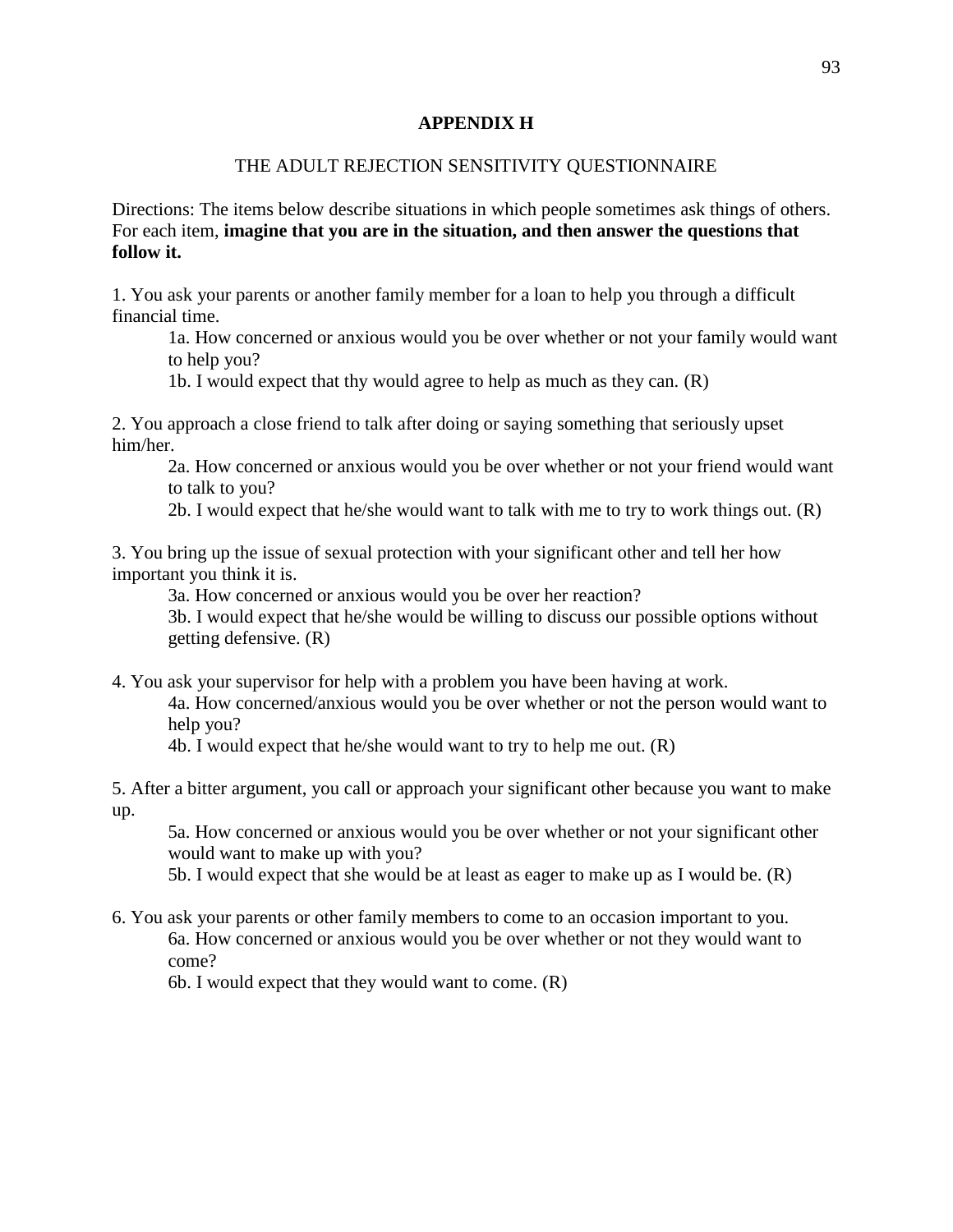7. At a party, you notice someone on the other side of the room that you'd like to get to know, and you approach him or her to try to start a conversation.

7a. How concerned or anxious would you be over whether or not the person would want to talk with you?

7b. I would expect that he/she would want to talk with me. (R)

8. Lately you've been noticing some distance between yourself and your significant other, and you ask her if there is something wrong.

8a. How concerned or anxious would you be over whether or not she still loves you and wants to be with you?

8b. I would expect that she will show sincere love and commitment to our relationship no matter what else may be going on. (R)

9. You call a friend when there is something on your mind that you feel you really need to talk about.

9a. How concerned or anxious would you be over whether or not your friend would want to listen?

9b. I would expect that he/she would listen and support me. (R)

*Note.* Participants respond to each scenario in two follow up questions. The first question asks participants to indicate how concerned or anxious they would feel on a 6-point Likert scale ranging from 1 (very unconcerned) to 6 (very concerned), and the second question asks participants to indicate the degree to which they would expect to be rejected on a 6-point Likert scale ranging from 1 (very unlikely) to 6 (very likely).

 $(R)$  = Reverse-scored item.